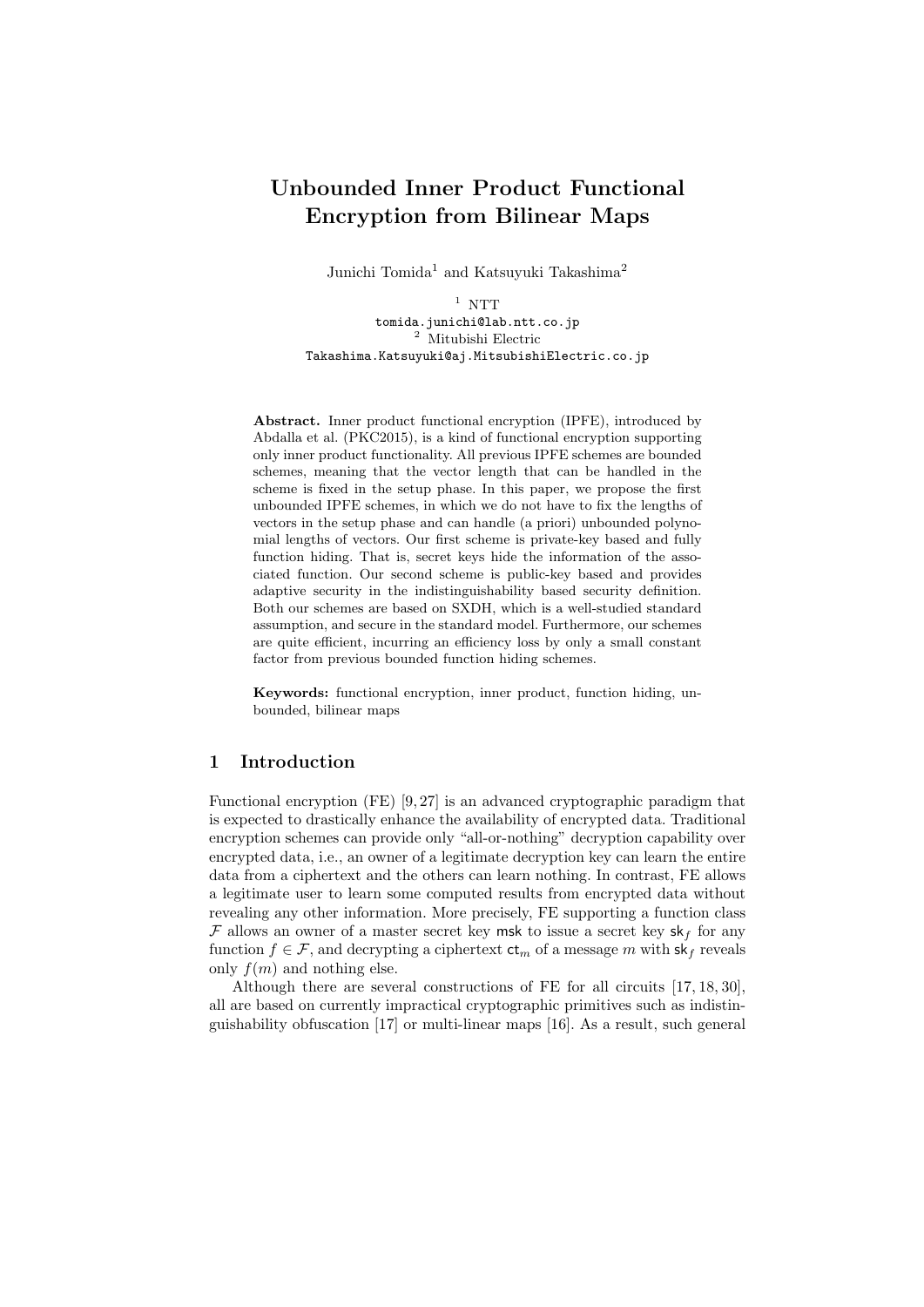purpose FEs are far from practical, and this is why Abdalla et al. [1] initiated the study of a more specific and practical FE, i.e., inner product functional encryption (IPFE). In IPFE, an owner of a master secret key msk can issue a secret key  $sk_y$  for a vector **y** and decrypting a ciphertext  $ck_x$  of a vector **x** with  $sk_y$  reveals only the inner product  $\langle \mathbf{x}, \mathbf{y} \rangle$ . The inner product is a simple but interesting function, because it is sufficient to directly compute weighted means over numerical data and useful for statistical computations. Furthermore, we can evaluate any polynomial over the data by encrypting all monomials appearing in the desired family of polynomials beforehand.

Following the work of Abdalla et al., there arose two main streams of works on IPFE. The first stream is for public-key based IPFE [2, 5], aiming to obtain the adaptive security, and the second stream is for private-key based IPFE [8,13, 21, 22, 24, 28], aiming to obtain function privacy and better efficiency. Function privacy is an important property of FE when it is used to delegate computation to another party. Recently, a multi-input version of IPFE has also been considered in [3, 4, 14].

Although most above (single-input) IPFE schemes are efficient and based on standard assumptions, all have one inconvenient property: they are *bounded*. That is, we need to fix the maximum length of vectors to be handled in the scheme at the beginning. After fixing the maximum length, we cannot handle vectors whose lengths exceed it. This is very inconvenient because it is almost impossible in the setup phase to predict which data will be encrypted. One may think that we can solve the problem by setting the maximum length to a quite large value. However, the size of a public parameter of bounded schemes expands at least linearly with the fixed maximum length, and such a solution incurs an unnecessary efficiency loss. Hence, it is desirable that we do not need to declare the maximum length of vectors to be handled in the scheme at the beginning and can make encryption or key generation for vectors with unbounded lengths. In the context of inner product predicate encryption (IPPE) [20] and attributebased encryption [19], there exist unbounded schemes [10,11,23,26], whose public parameters do not impose a limit on the maximum length of vectors or number of attributes used in the scheme. Thus, we naturally have the following question:

*Can we construct IPFE schemes that can handle vectors with unbounded lengths?*

**Our contributions** We answer the question affirmatively. More precisely, we construct two concrete unbounded IPFE (UIPFE) schemes on the basis of the standard SXDH assumption that are both secure in the standard model.

- 1. The first scheme is private-key IPFE with fully function hiding, which is the strongest indistinguishability based security notion when considering function privacy [13].
- 2. The second scheme is public-key IPFE with adaptive security, which is a standard and desirable indistinguishability based security notion [5].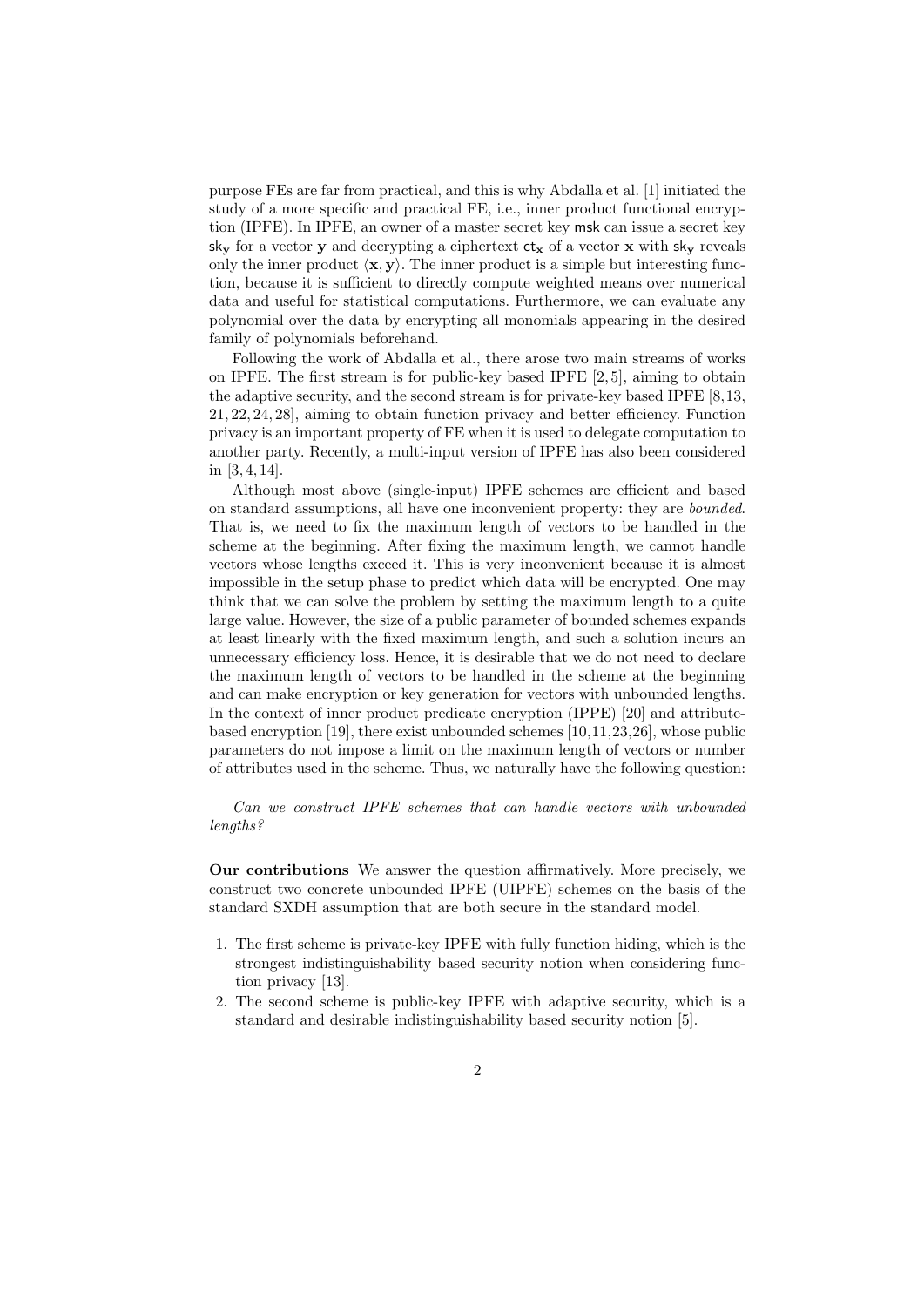| private-key scheme |                                                                              |                           |            |                                |     |                    |  |  |  |
|--------------------|------------------------------------------------------------------------------|---------------------------|------------|--------------------------------|-----|--------------------|--|--|--|
| scheme             | $\left  \text{msk} \right $                                                  |                           | ctl        | lskl                           |     | pairing assumption |  |  |  |
|                    | DDM16 [13] $ (8m^2+12m+28) \mathbb{Z}_p  (4m+8) G_1  (4m+8) G_2  \text{Yes}$ |                           |            |                                |     | <b>SXDH</b>        |  |  |  |
|                    | TAO16 [28] $ (4m^2+18m+20) \mathbb{Z}_p  (2m+5) G_1  (2m+5) G_2  \text{Yes}$ |                           |            |                                |     | <b>XDLIN</b>       |  |  |  |
| KKS17 [22]         | $ (6m+8) \mathbb{Z}_p $                                                      |                           |            | $(2m+8) G_1  (2m+8) G_2  $ Yes |     | <b>SXDH</b>        |  |  |  |
| Ours 1             | $ PRF$ key                                                                   |                           | $ 4m G_1 $ | $ 4m G_2  + \alpha$ Yes        |     | <b>SXDH</b>        |  |  |  |
| public-key scheme  |                                                                              |                           |            |                                |     |                    |  |  |  |
| scheme             | pk                                                                           | $\left  \sf{msk} \right $ | lct l      | lskl                           |     | pairing assumption |  |  |  |
| ALS $16$ [5]       | $(m+1) G  2m \mathbb{Z}_p $                                                  |                           | $(m+2) G $ | $ 2 \mathbb{Z}_p +\beta$       | No  | <b>DDH</b>         |  |  |  |
| Ours 2             | $ 28 G_1 $                                                                   | $ 28 \mathbb{Z}_p $       | $7m G_1 $  | $7m G_2  + \alpha$             | Yes | <b>SXDH</b>        |  |  |  |
|                    |                                                                              |                           |            |                                |     |                    |  |  |  |

**Table 1.** Comparison among private-key schemes that are fully function hiding and public-key schemes with adaptive security in the standard model. Although Lin also presented a construction of function hiding scheme [24], her scheme is the selective secure one and we do not adopt it here. A natural number  $m \in \mathbb{N}$  denotes a length of a vector associated with the ciphertext or secret key. In our schemes, *α* denotes a bit length that is necessary to specify an index set associated with a vector. In the ALS16 scheme,  $\beta$  denotes a bit length that is necessary to specify a vector to be embed into a secret key. In this table, we omit a group description in a public key.

Table 1 compares efficiency among private-key schemes that are fully function hiding and public-key schemes with adaptive security in the standard model. Both our schemes achieve almost the same efficiency as the previous bounded fully function hiding IPFE schemes except the small constant factor. Note that previous public-key based schemes do not need pairing when instantiated from a cyclic group [1, 5]. However, we do not know how to construct unbounded public-key based IPFE schemes *without pairing*.

In UIPFE schemes, we can consider various conditions about encryption, key generation, and decryption. It is another important merit of UIPFE. For encryption and key generation, we can consider two cases, *consecutive* and *separate*. In the consecutive setting, each element of a vector is automatically indexed to its position when the vector is input to an encryption or key generation algorithm, i.e., for a vector  $(a, b, c)$ , *a*'s index is set to 1, *b*'s index to 2, and *c*'s index to 3. On the other hand, in the separate setting, an index set is attached to a vector and encryption and key generation are executed correspondingly to its index set. In other words, a vector  $(a, b, c)$  is indexed by some set, e.g.,  $\{1, 5, 6\}$ , and the indices of  $a, b$  and  $c$  are set to 1,5, and 6, respectively. A separate scheme obviously suggests a consecutive scheme with respect to encryption or key generation. Next, we focus on the conditions of decryption. Similar to [26], we can classify the decryptable condition of IPFE schemes into three types: *ct-dominant*, *sk-dominant*, and *equal*. Let  $S_{ct}$  be an index set of a ciphertext ct and  $S_{sk}$  be an index set of a secret key sk. Then ct is decryptable with sk iff  $S_{ct} \supseteq S_{sk}$  in ct-dominant schemes,  $S_{\text{ct}} \subseteq S_{\text{sk}}$  in sk-dominant schemes, and  $S_{\text{ct}} = S_{\text{sk}}$  in equal schemes. We denote the type of the schemes described above as  $(E:xx, K:yy,$ D:zz) where xx,  $yy \in \{\text{con, sep}\}\$ , and  $zz \in \{\text{ct-dom, sk-dom, eq}\}\$ , which means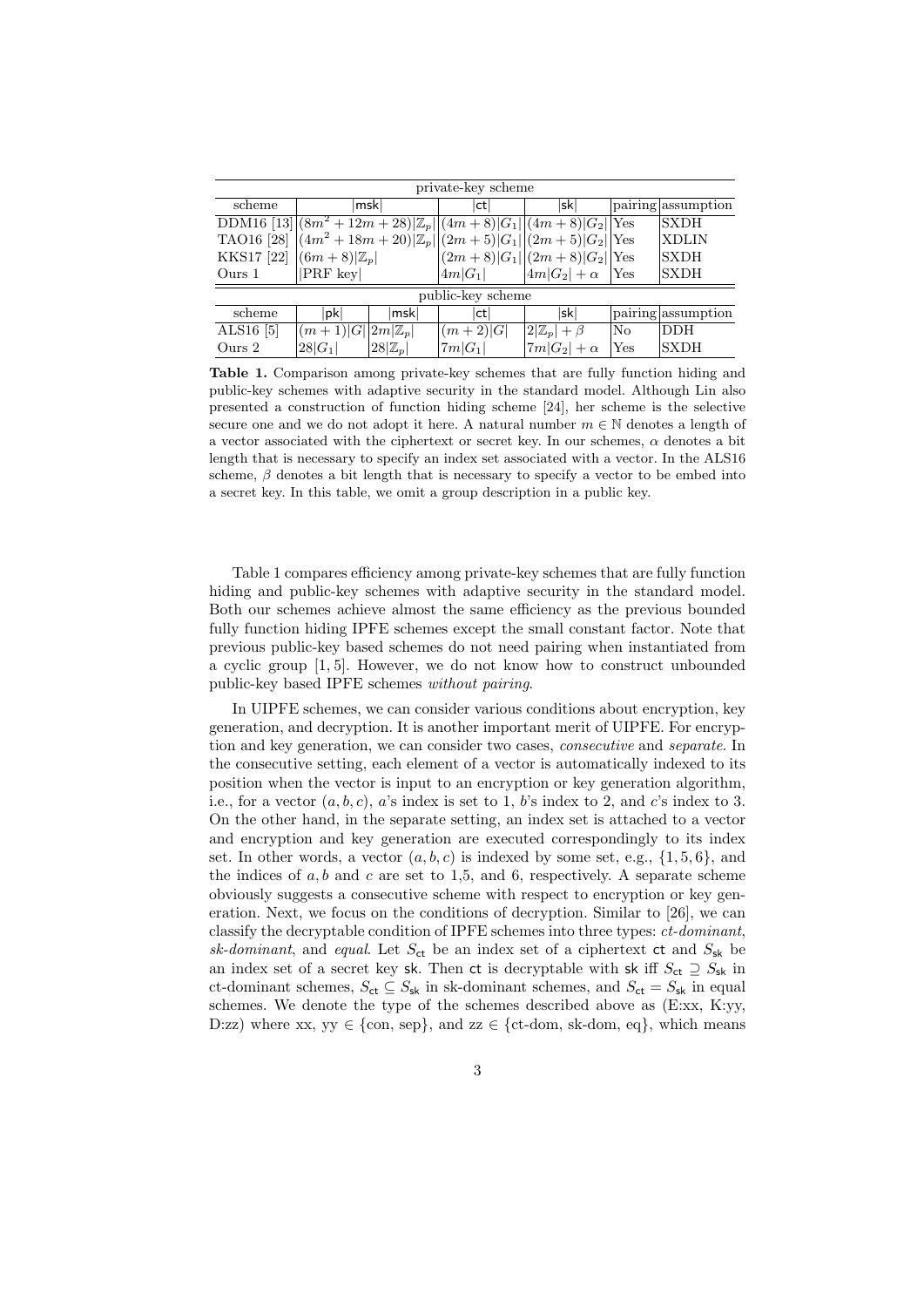that encryption is xx setting, key generation is yy setting, and decryption is zz setting. It is not difficult to observe that the setting (E:sep, K:con, D:ct-dom) is meaningless because only the *consecutive* part of *separate* ciphertexts can be decrypted with any *consecutive* secret key. For example, for a ciphertext with an index set  $\{1, 2, 4\}$ , the element indexed as 4 is never used for decryption in the K:con setting. Hence, it is the same as the (E:con, K:con, D:ct-dom) setting. Similarly, (E:con, K:sep, D:sk-dom), (E:con, K:sep, D:eq), and (E:sep, K:con, D:eq) are also meaningless. Thus, we can consider eight types of UIPFE schemes.

In this paper, we focus on the D:ct-dom setting because we believe it is the most convenient for real applications. Consider the situation where Alice holds a huge encrypted database in an untrusted server. When she wants the server to make some computation over the database, she can obtain the result by sending a corresponding secret key to the server. If the necessary part of the database for the computation is very small, the D:ct-dom setting allows Alice to issue a compact secret key. This is because the size of a secret key of IPFE schemes typically grows linearly to the length of the corresponding vector. In the other settings, Alice needs to issue a secret key that is at least larger than some constant multiple of the size of the database, and this incurs a big efficiency loss.

Both our schemes are the (E:con, K:sep, D:ct-dom) setting, which suggests (E:con, K:con, D:ct-dom). Some readers may wonder why we do not consider the most general setting of D:ct-dom, (E:sep, K:sep, D:ct-dom), which suggests all D:ct-dom schemes. The reason is we can prove the security of our schemes against adaptive adversaries only in the (E:con, K:sep, D:ct-dom) setting. The intuitive reason for this limitation is that, in security proofs, reduction algorithms need to guess the contents of an index set with which an adversary queries an encryption oracle. This is possible in the E:con setting because the length of vectors queried by an adversary is a polynomial and a reduction algorithm can correctly guess the length with a non-negligible probability. In the E:sep setting, however, the possibility of index sets is exponential and is unpredictable for reduction algorithms. For this reason, our schemes are secure against selective adversaries in the (E:sep, K:sep, D:ct-dom) setting (Appendix D). In particular, our public-key scheme is semi-adaptively secure in the (E:sep, K:sep, D:ct-dom) setting, which means that the adversary declares a challenge message right after obtaining a public key in a security game [12]. Note that the fully function hiding private-key IPFE scheme in the (E:sep, K:con, D:sk-dom) setting is trivial with our scheme because the roles of ciphertexts and secret keys are the same in fully function hiding private-key IPFE. In addition, the fully function hiding private-key IPFE in the (E:con, K:con, D:eq) setting is easily constructible and we describe it in Appendix E. We summarize our result in Table 2.

### **1.1 Our Techniques**

We use bracket notation to denote elements on the exponent of a group element, i.e., for  $\iota \in \{1, 2, T\}$ ,  $[x]$ <sup>*l*</sup> denotes  $g_i^x$  where  $g_i$  is a generator of a cyclic group  $G_i$ .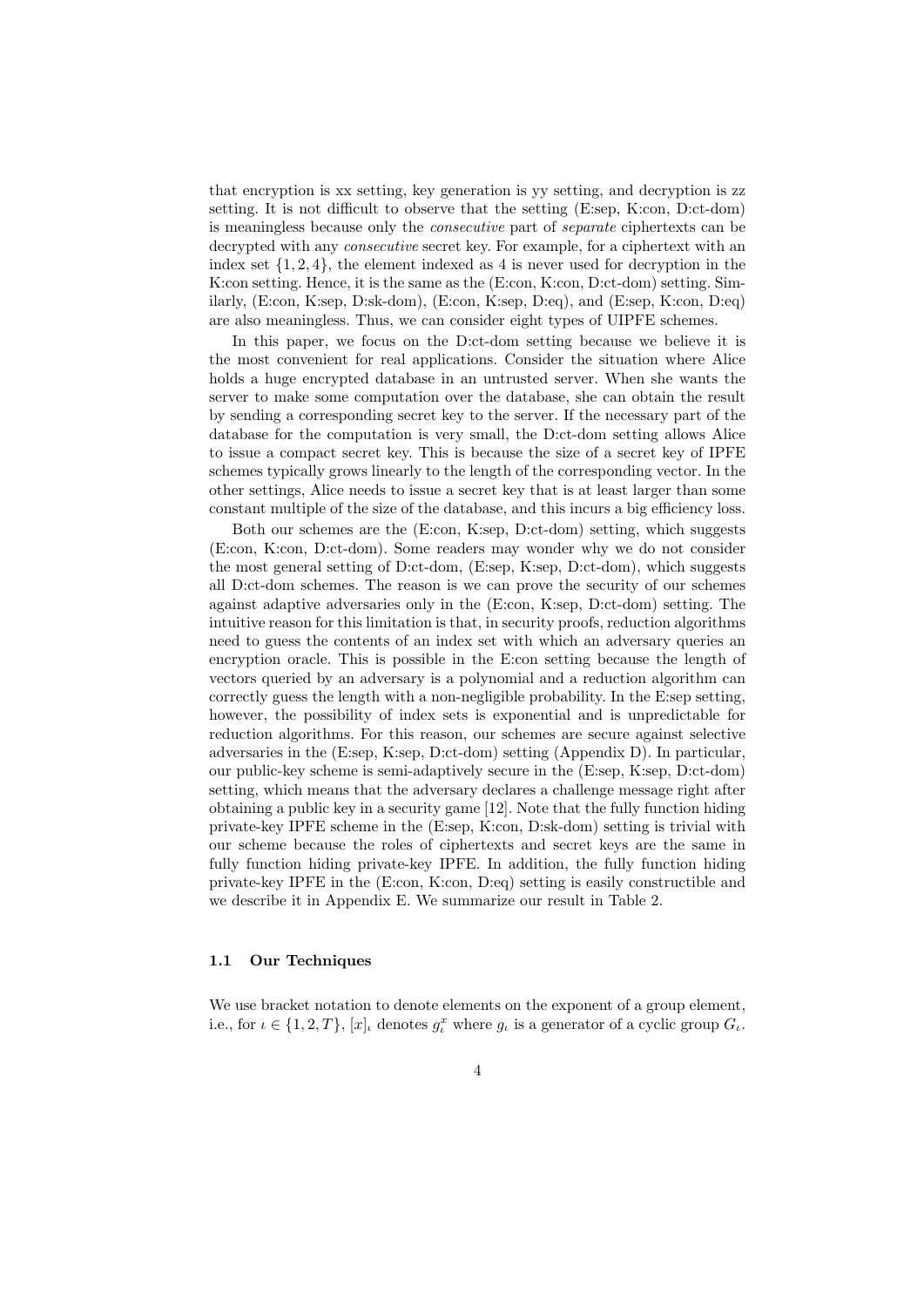| private-key scheme |                |                              |                |                                            |  |  |  |  |
|--------------------|----------------|------------------------------|----------------|--------------------------------------------|--|--|--|--|
|                    |                | E:con, $K:con E:sep, K:con $ | E:con, K:sep   | E:sep, K:sep                               |  |  |  |  |
| $D:ct$ -dom        | $full^*$       |                              | full $(Sec.3)$ | selective (App.D)                          |  |  |  |  |
| $D:sk\text{-}dom$  | $ful1*$        | $full^*$                     |                | selective*                                 |  |  |  |  |
| D:eq               | full $(App.E)$ |                              |                | open                                       |  |  |  |  |
| public-key scheme  |                |                              |                |                                            |  |  |  |  |
|                    |                | E:con, $K:con E:sep, K:con $ | E:con, K:sep   | E:sep, K:sep                               |  |  |  |  |
| $D:ct$ -dom        | adaptive*      |                              |                | adaptive $(Sec.4)$ semi-adaptive $(App.D)$ |  |  |  |  |
| $D:sk\text{-}dom$  | open           | open                         |                | open                                       |  |  |  |  |
| D:eq               | open           |                              |                | open                                       |  |  |  |  |

**Table 2.** Summary of our result. An asterisk indicates that the scheme is not explicitly demonstrated in this paper, but trivially suggested by our result. A symbol *⊥* indicates that the scheme is meaningless.

**Private-key UIPFE** Our starting point is the fully function hiding unbounded multi-input IPFE (MIPFE) scheme proposed by Datta et al. [14]. In an unbounded MIPFE scheme, an index space for slots are not determined in the setup phase. Then, roughly speaking, an encryption algorithm can generate a ciphertext that corresponds to a vector **x** and an arbitrary index  $i \in \mathbb{N}$ . Also, a key generation algorithm can issue a secret key that is associated with indexed vectors  $(S, \{y_i\}_{i \in S})$  for an arbitrary set  $S \subset \mathbb{N}$ . Only if a decryptor has all ciphertexts corresponding to elements of the set  $S$ , i.e.,  $\{\textsf{ct}_i\}$ MIPFE.Enc(pp, msk,  $i$ ,  $\mathbf{x}_i$ ) $\}$ <sub>*i*∈S</sub>, the secret key for *S* can be used for legitimate decryption and reveals  $\sum_{i \in S} \langle \mathbf{x}_i, \mathbf{y}_i \rangle$ . Their scheme is based on the dual pairing vector spaces (DPVS) framework introduced by Okamoto and Takashima [25] and utilizes a pseudorandom function (PRF) to handle an unbounded index space. Consider the unbounded MIPFE scheme in which the vector length is set to 1 and observe that such a scheme already serves the function of UIPFE in the D:ct-dom setting. More precisely, to encrypt  $\mathbf{x} := (x_1, \ldots, x_m) \in \mathbb{Z}^m$ , the encryption algorithm computes  $ct_i := \textsf{MIPFE}$ *.Enc(pp, msk, i, x<sub>i</sub>)* for all  $i \in [m]$  and set  $ct := (ct_1, \ldots, ct_m)$ . In key generation for an indexed vector  $(S, y) := (y_i)_{i \in S} \in$  $\mathbb{Z}^S$ ), the key generation algorithm computes  $\mathsf{sk} := \mathsf{MIPFE}$ .KeyGen(pp, msk,  $S, \mathbf{y}$ ). Then MIPFE.Dec(pp, ct, sk) outputs  $\sum_{i \in S} x_i y_i$ . However, this construction allows recomposition of ciphertexts due to the property of MIPFE. That is, for  $ct_1 := (ct_{1,1}, \ldots, ct_{1,m})$  and  $ct_2 := (ct_{2,1}, \ldots, ct_{2,m})$ , we can decrypt a ciphertext like  $(ct_{1,1}, ct_{2,2}, \ldots, ct_{2,m})$  correctly whereas UIPFE should not allow such recomposition of ciphertexts.

To prevent such recomposition, each ciphertext of our scheme has a unique randomness that all elements in a ciphertext share. Decryption is possible only if an input ciphertext has a consistent randomness, so this unique randomness prevents recomposed ciphertexts from being decrypted correctly. Essentially, a ciphertext for index *i* of the MIPFE scheme by Datta et al. has a form like  $[\mathbf{c}_i]_1 := [(x_i, 1)\mathbf{B}_i]_1$  and each element of a secret key has a form like  $[\mathbf{k}_i]_2 :=$  $[(y_i, r_i) \mathbf{B}_i^*]_2$ , where  $\mathbf{B}_i$  is a 2×2 regular matrix,  $\mathbf{B}_i^* := (\mathbf{B}_i^{-1})^\top$ , and  $r_i$  are random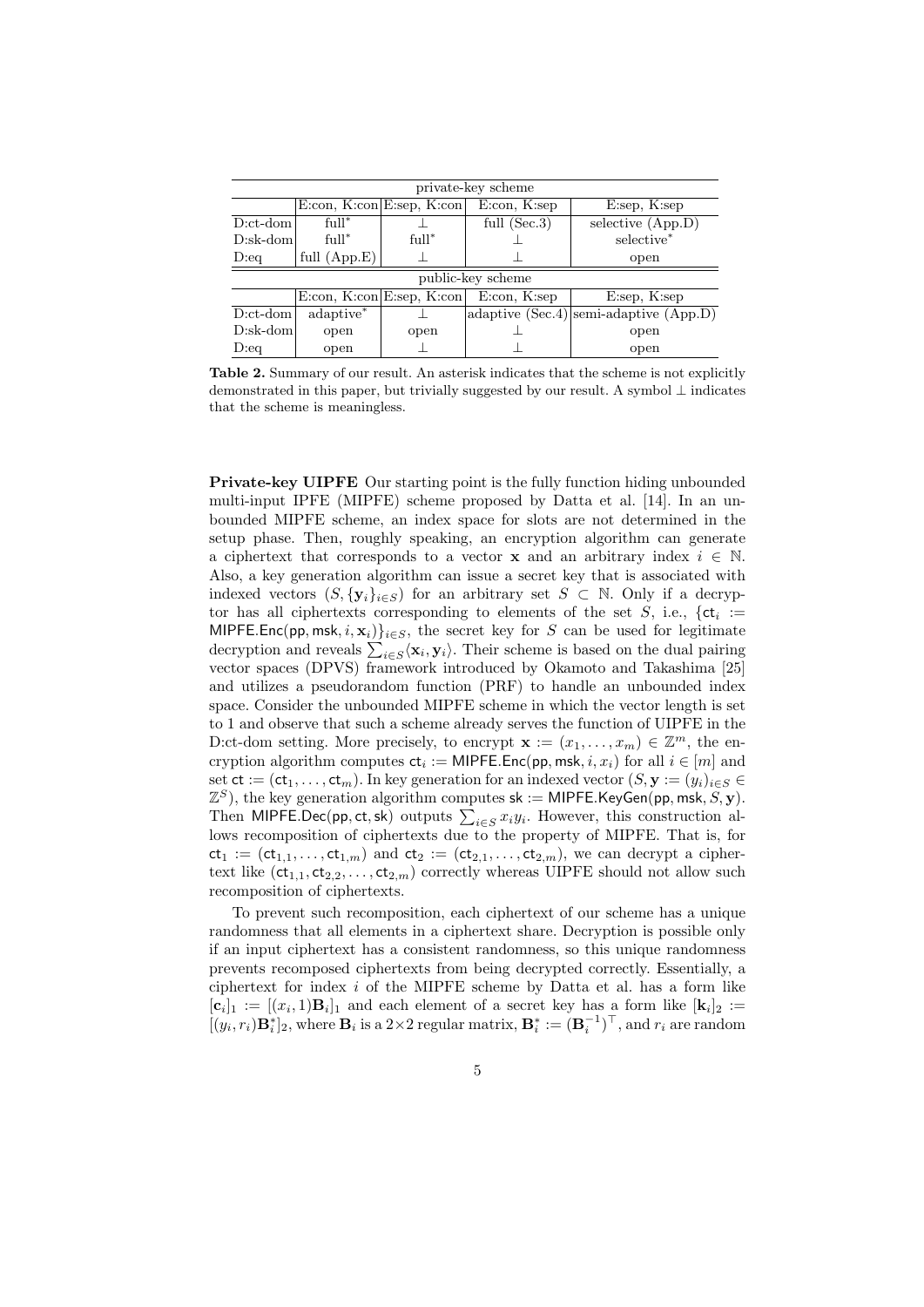elements in  $\mathbb{Z}_p$  s.t.  $\sum_{i \in S} r_i = 0$ . Bases  $\mathbf{B}_i$  are generated unboundedly with a PRF. A decryption algorithm computes  $[\sum_{i \in S} \langle \mathbf{c}_i, \mathbf{k}_i \rangle]_T$  and it reveals the inner product  $\sum_{i \in S} (x_i y_i + r_i) = \sum_{i \in S} x_i y_i$ . In this construction, switching elements of one ciphertext that have the same indices as others does not affect the correct decryption. On the other hand, an element of one ciphertext corresponding to index *i* of our scheme has a form like  $[\mathbf{c}_i]_1 := [(x_i, z) \mathbf{B}_i]_1$  where *z* is a unique randomness for each ciphertext, whereas each element of a secret key is the same as in the MIPFE scheme. Then it is easy to confirm that unless all  $\mathbf{c}_i$  for  $i \in S$ have the same randomness,  $[\sum_{i \in S} \langle \mathbf{c}_i, \mathbf{k}_i \rangle]_T$  does not reveal the inner product  $\sum_{i \in S} x_i y_i$  and this construction prevents recomposition of ciphertexts.  $i ∈ S$  *x*<sub>*i*</sub>*y*<sub>*i*</sub> and this construction prevents recomposition of ciphertexts.

Although the concept of the construction is simple, the security proof of the scheme is rather complicated. The basic proof strategy of our scheme is the same as that by Tomida et al. [28], who proposed a fully function hiding *bounded* IPFE scheme, and this strategy is also employed in [14]. In the case of unbounded MIPFE and UIPFE, however, we encounter a new challenging problem that does not appear in *bounded* IPFE: how to prove collusion resistance against illegitimate secret keys queried by an adversary. More precisely, in the D:ct-dom setting, secret keys whose index sets are not included in the index set of a ciphertext must be useless to decrypt the ciphertext even if their owners collude. For example, an owner of a ciphertext  $ct_1$  for a index set  $\{1,2,3\}$  and two secret keys  $sk_1$  and  $sk_2$  for index sets  $\{1,2,4\}$  and  $\{3,4\}$  respectively must not learn any information about underlying vectors in the ciphertext and secret keys.

In the context of unbounded MIPFE, the problem was solved by cleverly utilizing symmetric key encryption (SKE). Briefly, ciphertexts for index *i* contain a secret key of SKE that is unique to the index *i*. On the other hand, a secret key of unbounded MIPFE for an index set *S* is iteratively encrypted by SKE with all secret keys of SKE in the set *S*. Then, unless an owner of the secret key for a set *S* has all ciphertexts in the set *S*, he or she cannot decrypt the secret key of unbounded MIPFE encrypted by SKE and the secret key is useless to derive information from ciphertexts corresponding to any proper subset of *S*. Due to UIPFE not allowing the recomposition of ciphertexts, however, we cannot apply a similar technique to UIPFE schemes.

To solve this problem, we introduce a new proof strategy. In fully function hiding scheme, we consider an adversary that can query many ciphertexts and secret keys. First, we generate a situation where it is sufficient to consider only one ciphertext and all secret keys by using hidden spaces of DPVS framework. We can consider that this is a kind of dual system methodology by Waters [29], which allows us to reduce the problem of a security for many keys to that for one key [31]. Then what we need to do next is to ensure that illegitimate keys are useless to decrypt the ciphertext. For the purpose, we randomize all elements in illegitimate secret keys whose indices are out of the index set of the ciphertext by computational argument. That is, the randomization is indistinguishable for all probabilistic polynomial time (PPT) adversaries under the SXDH assumption. In the above simple example, it means that the elements for index 4 in both secret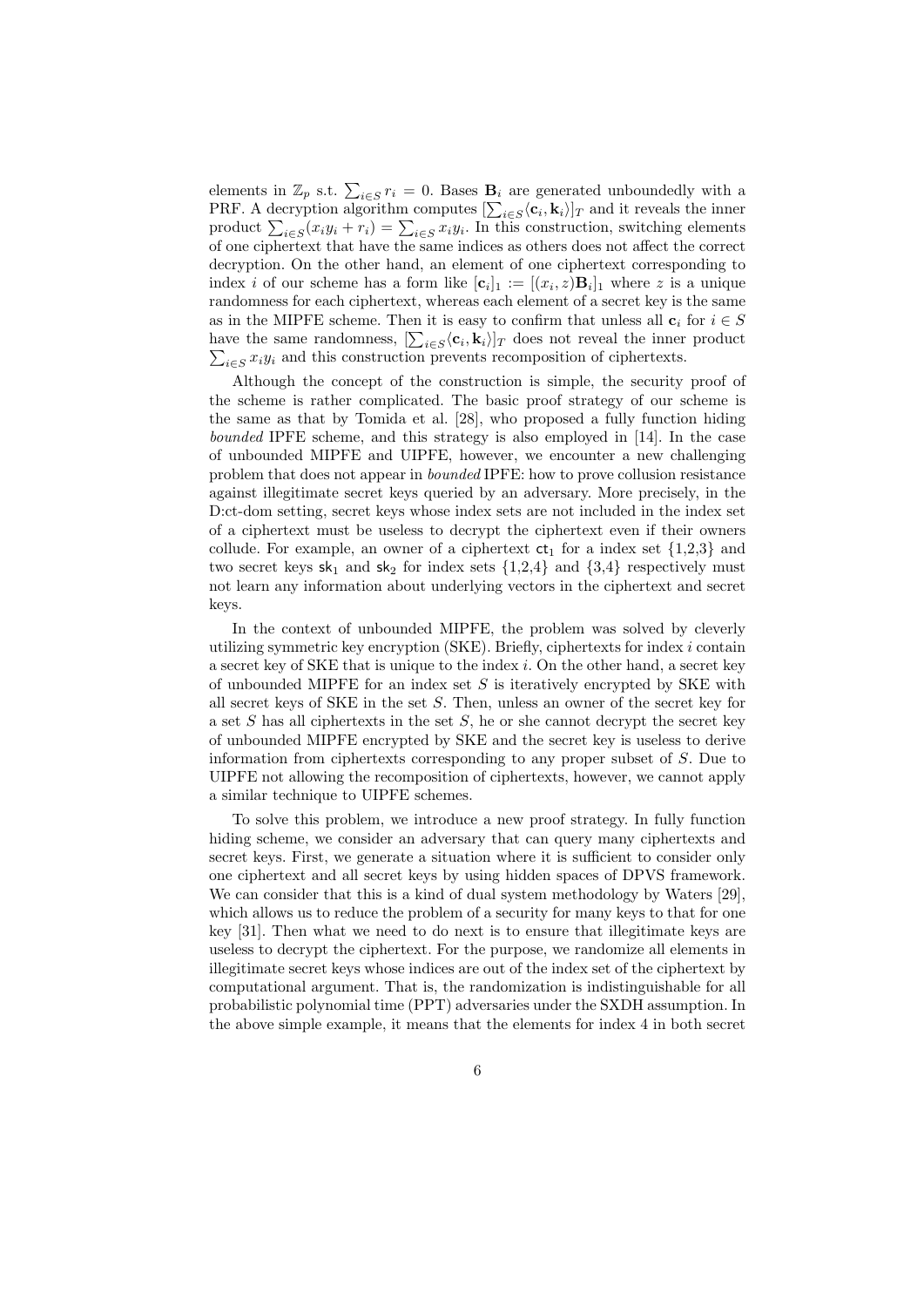keys are randomized. The intuitive reason to take this step is to ensure that partial decryption does not leak any information on underlying vectors. That is, in the above example, one can correctly compute the term  $x_i y_i$  for indices 1 and 2 with  $sk_1$  and 3 with  $sk_2$ , which is masked by the term  $zr_i$ . What we want to prove here is that the all  $z_i$  terms are indistinguishable from independently random elements in  $\mathbb{Z}_p$  and they completely hide the terms  $x_i y_i$ . Recall that elements in each secret key contain the random numbers  $r_i$  such that  $\sum_{i \in S} r_i = 0$ . Then, if at least one of  $r_i$ s in each secret key is randomized, entire  $r_i$ s become completely random elements in  $\mathbb{Z}_p$ . At this point, partial decryption with illegitimate secret keys reveals no meaningful information and we can complete the proof.

**Public-key UIPFE** Our public-key UIPFE scheme is technically more intricate than our private-key one. Because we do not need to publish any information for encryption in the private-key UIPFE scheme, we can utilize PRFs to generate dual orthonormal bases unboundedly, which is necessary for encryption. More precisely, an encryption algorithm generates a basis for index *i* as  $F_K(i)$  where *F<sup>K</sup>* is a PRF, and encode the *i*-th element of the vector using the basis. In the public-key setting, however, a setup algorithm needs to publish information that is needed to encrypt vectors. Thus an encryptor cannot utilize PRFs to generate bases because if a key of a PRF is public, the output is no longer pseudorandom.

Our approach to overcome this problem is an indexing technique [26], which is introduced to construct unbounded inner product *predicate* encryption (IPPE) and attribute based encryption (ABE) schemes. Briefly, we add a two-dimensional prefix that specifies an index to a vector to be encoded, and only if the indices of a ciphertext and a secret key are equal, the correct inner product value is computable. In a ciphertext side, an encoding of the *i*-th element of a vec- $\text{tor } \mathbf{x} := (x_1, \dots, x_m) \text{ is the form like } [\mathbf{c}_i]_1 := [(\pi_i(1,i), x_i, z) \mathbf{B}]_1 \text{ and in a se-}$ cret key side, the index *j* of an indexed vector  $(S, y := (y_j)_{j \in S})$  is encoded as  $[\mathbf{k}_j]_2 := [(\rho_j(-j,1), y_j, r_j) \mathbf{B}^*]_2$ . Then, although all indices share the same dual orthonormal bases,  $[\langle \mathbf{c}_i, \mathbf{k}_j \rangle]_T$  reveals the meaningful value only if  $i = j$ . By this construction, each element in ciphertexts and secret keys is encoded as if dual orthonormal bases that are unique to each index were used.

The basic concept of the security proof of our public-key scheme is also similar to that in [26]. That is, we prove lemmas that say that normal ciphertexts and secret keys are indistinguishable from ones encoded on "somewhat" random dual orthonormal bases for each index by amplifying the entropy of the twodimensional prefix. More concretely, we use a kind of the following relation in the security proof. Note that it is just a toy example for an intuitive explanation and an informal one. That is, for any polynomial  $m := m(\lambda)$ , we have the computational indistinguishability:

$$
\left\{ \begin{matrix} [(\pi_i(1,i),x_i,z,\ldots)B]_1 \\ [(\rho_i(-i,1),y_i,r_i,\ldots)B^*]_2 \end{matrix} \right\}_{i\in[m]} \approx_c \left\{ \begin{matrix} [(\pi_i(1,i),x_i,z,\ldots)D_i]_1 \\ [(\rho_i(-i,1),y_i,r_i,\ldots)D_i^*]_2 \end{matrix} \right\}_{i\in[m]},
$$

where  $\{\pi_i\}_{i\in[m]}, \{\rho_i\}_{i\in[m]} \stackrel{\cup}{\leftarrow} \mathbb{Z}_p$  and  $\mathbf{D}_i := \mathbf{W}_i\mathbf{B}$ . LHS represents normal elements of a ciphertext and secret key, and RHS represents elements of ones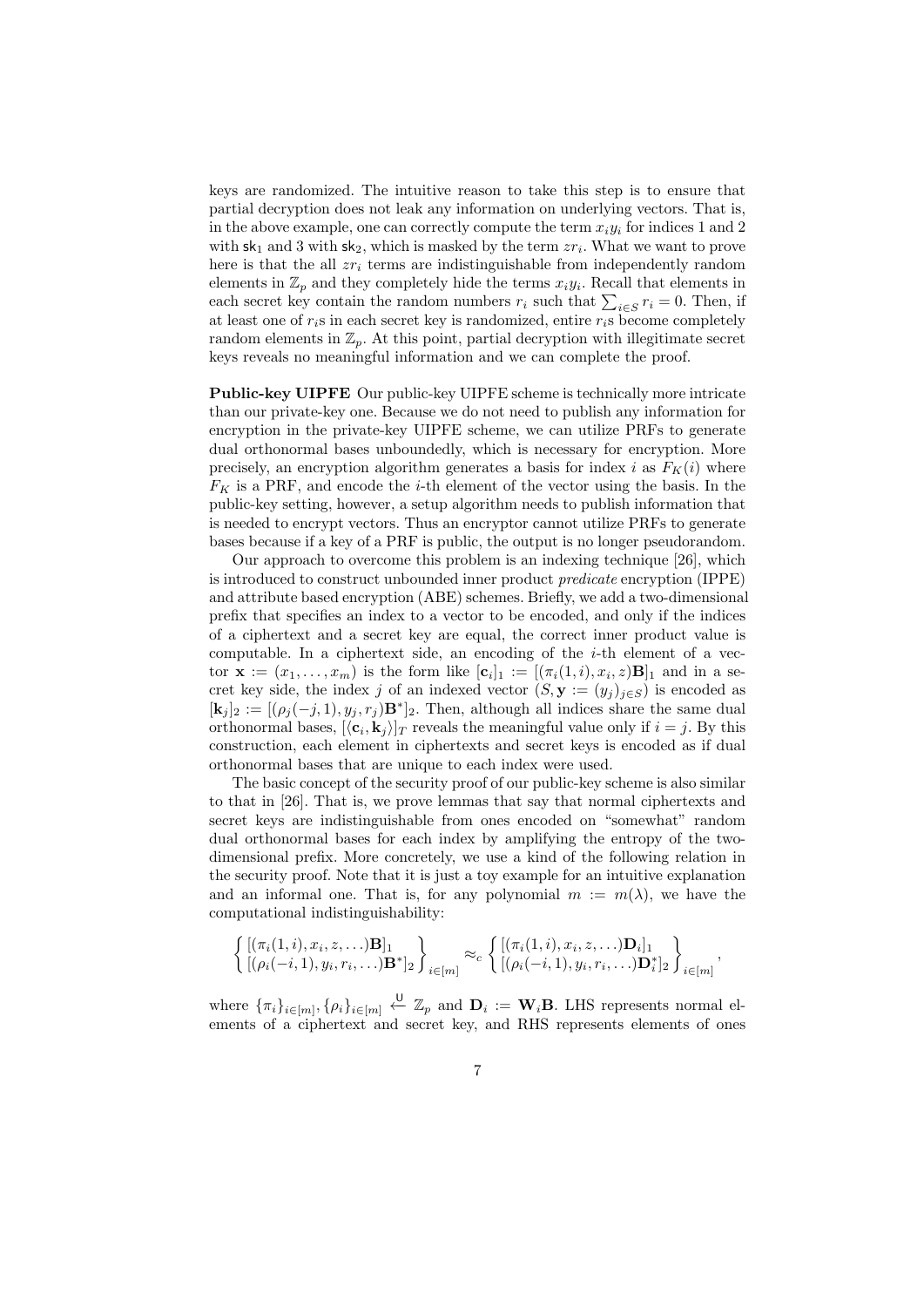encoded on "somewhat" random dual orthonormal bases for each index. Here, each  $W_i$  need not be a completely random matrix, and it is sufficient if  $W_i$  is chosen from some specific distribution for our security proof. This is why we call  $D_i$  "somewhat" random. At this point, we can use the proof strategy similar to that of the private-key IPFE scheme because dual orthonormal bases are generated somewhat randomly for each index and we have a similar situation to the private-key IPFE scheme. Although the top-level concept of the techniques are similar to [26], i.e., indexing and entropy amplification, we cannot directly use their techniques because the security proof of our scheme is completely different from that of their scheme. Therefore, we managed to tailor lemmas of entropy amplification suitable for our scheme.

#### **1.2 Discussion**

In this work, we cannot achieve the schemes that have the following two features. We quickly discuss the difficulty about them.

**Public-key UIPFE scheme without pairing.** We briefly explain the reason why constructing unbounded public-key IPFE without pairing is difficult. First, we recall the bounded scheme without pairing by Abdalla et al. in [1] (and the scheme in [5] essentially follows the construction of Abdalla et al.). In their scheme, a master secret key is a randomly chosen vector  $\mathbf{s} \in \mathbb{Z}_p^n$  and a public key is a vector of group elements  $g^s \in G^n$ . To encrypt a vector  $\mathbf{x} \in \mathbb{Z}^n$ , an encryption algorithm choose a random number  $r \in \mathbb{Z}_p$  and compute the ciphertext as  $ct := (g^r, g^{rs+x}) \in G^{n+1}$ . On the other hand, a secret key for a vector **y**  $\in \mathbb{Z}^n$  is set as sk :=  $(\langle y, s \rangle, y) \in \mathbb{Z}_p^{n+1}$ , and a decryption algorithm computes  $g^{\langle r\mathbf{s}+\mathbf{x},\mathbf{y}\rangle}/g^{r\langle\mathbf{y},\mathbf{s}\rangle}=g^{\langle\mathbf{x},\mathbf{y}\rangle}$ . To handle vectors with unbounded lengths, an encryption algorithm or a key generation algorithm needs to generate an element s.t.  $g^{rs+\mathbf{x}}$  or  $\langle \mathbf{y}, \mathbf{s} \rangle$  respectively for a vector **s** with an arbitrary length from a fixed public key or master secret key.

As we explained in the technical section, we obtain such a situation by entropy amplification and it requires computational arguments. However, if secret keys consist of elements in  $\mathbb{Z}_p$  likely to the scheme by Abdalla et al., we cannot apply computational arguments to secret keys. Therefore, it seems inevitable to encode elements in secret keys on the exponent of group elements to leverage computational arguments, and it incurs the necessity of pairing in decryption.

**Adaptively secure (E:sep, K:sep) UIPFE schemes.** As we mentioned, our proof strategy needs to guess an index set of a ciphertext and inherently we cannot apply it to (E:sep, K:sep) schemes with adaptive security. We consider that this difficulty is similar to that to prove adaptive security of multi-use KP-ABE from static assumptions (this problem is solved in the semi-adaptive setting [12]). That is, the reduction algorithm needs to embed the instance of an underlying problem into secret keys depending on the instance that the adversary outputs in the challenge phase. Hence, the difficulty disappears in the semiadaptive setting because the reduction knows the challenge instance before it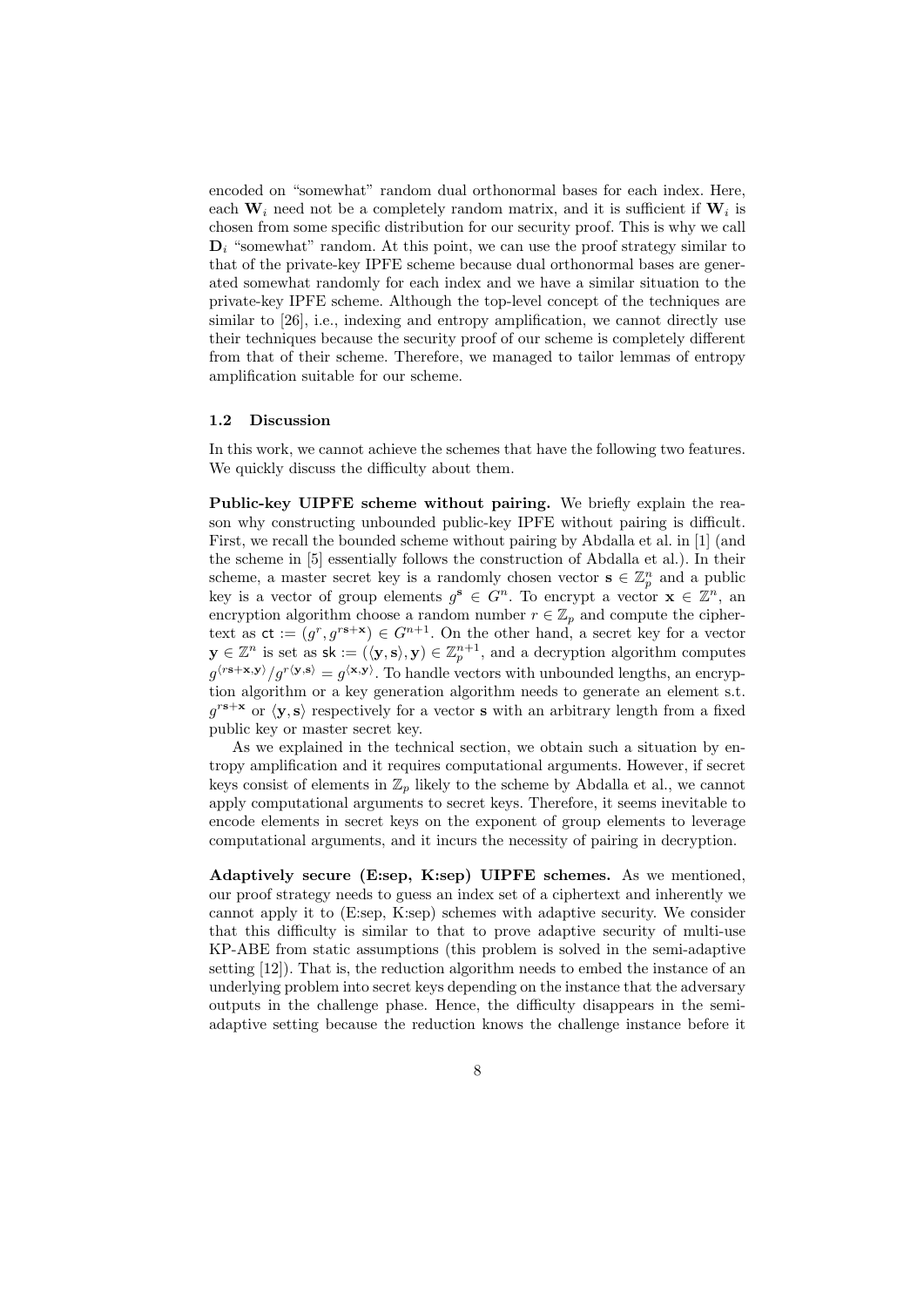simulates secret keys. We know that we can obtain adaptively secure multi-use KP-ABE from so-called *q*-type assumptions [6,7], then we might be able to obtain adaptively secure (E:sep, K:sep) schemes from *q*-type assumptions similarly.

## **1.3 Concurrent Work**

Concurrently and independently, Dufour Sans and Pointcheval also presented UIPFE schemes [15]. In our term, they proposed public-key (E:sep, K:sep, D:eq) and (E:sep, K:sep, D:ct-dom) schemes in their paper. Their schemes have short secret keys, meaning that they contain one group element and a corresponding vector. However, their schemes rely on the random oracle model and achieve only the selective security, and their (E:sep, K:sep, D:ct-dom) scheme also relies on a new interactive assumption. More precisely, they assume that a kind of problem is hard for all PPT adversaries even if they are allowed to access some oracles. In addition, their (E:sep, K:sep, D:ct-dom) scheme does not have collusion resistance of illegitimate secret keys, which means that a combination of illegitimate keys can become a legitimate key.

## **2 Preliminary**

#### **2.1 Notations**

For a prime  $p, \mathbb{Z}_p$  denotes a field  $\mathbb{Z}/p\mathbb{Z}$ . For natural numbers  $n, m \in \mathbb{N}$ , [n] denotes a set  $\{1, \ldots, n\}$ , and  $[m, n]$  denotes a set  $\{m, \ldots, n\}$  (if  $m > n$ ,  $[m, n] := \phi$ ). For a set  $S, s \stackrel{\cup}{\leftarrow} S$  denotes that *s* is uniformly chosen from *S*. We treat vectors as row vectors. For a vector **x**,  $||\mathbf{x}||_{\infty}$  denotes its infinity norm. For a field *K*,  $M_n(K)$  and  $GL_n(K)$  denote a set of all  $n \times n$  matrices and all  $n \times n$  regular matrices whose elements are in *K*, respectively. We use a bold upper-case letter to denote a matrix, e.g., **A**, and a bold lower-case version of the same letter with subscript *i* to denote the *i*-th row of the matrix, e.g., **a***<sup>i</sup>* . For example, **a***<sup>i</sup>* denotes the *i*-th row of **A**. For a regular matrix **A**, **A***<sup>∗</sup>* denotes (**A***−*<sup>1</sup> ) *⊤*. For a generator  $g_i$  of a cyclic group  $G_i$ , a matrix **A**, and vector **a**,  $[\mathbf{A}]_i$  and  $[\mathbf{a}]_i$ denote the corresponding matrix and vector on the exponent of *g<sup>ι</sup>* , respectively. For vectors  $\mathbf{x} := (x_1, \ldots, x_n)$  and  $\mathbf{y} := (y_1, \ldots, y_n) \in \mathbb{Z}_p^n$ , let  $e([\mathbf{x}]_1, [\mathbf{y}]_2) :=$  $e(g_1, g_2)^{\langle \mathbf{x}, \mathbf{y} \rangle}$  be a function that computes the inner product on the exponent by  $\prod_{i \in [n]} e([x_i]_1, [y_i]_2)$ . A function  $f : \mathbb{N} \to \mathbb{R}$  is called negligible if  $f(\lambda) = \lambda^{-\omega(1)}$ and denotes  $f(\lambda) \leq \text{negl}(\lambda)$ .

### **2.2 Basic Notions**

**Definition 2.1 (Pseudorandom Functions).** A pseudorandom function (PRF) family  $\mathcal{F} := \{F_K\}_{K \in \mathcal{K}_{\lambda}}$  with a key space  $\mathcal{K}_{\lambda}$ , a domain  $\mathcal{X}_{\lambda}$ , and a range  $\mathcal{Y}_{\lambda}$  is a function family that consists of functions  $F_K: \mathcal{X}_{\lambda} \to \mathcal{Y}_{\lambda}$ . Let  $\mathcal{R}_{\lambda}$  be a set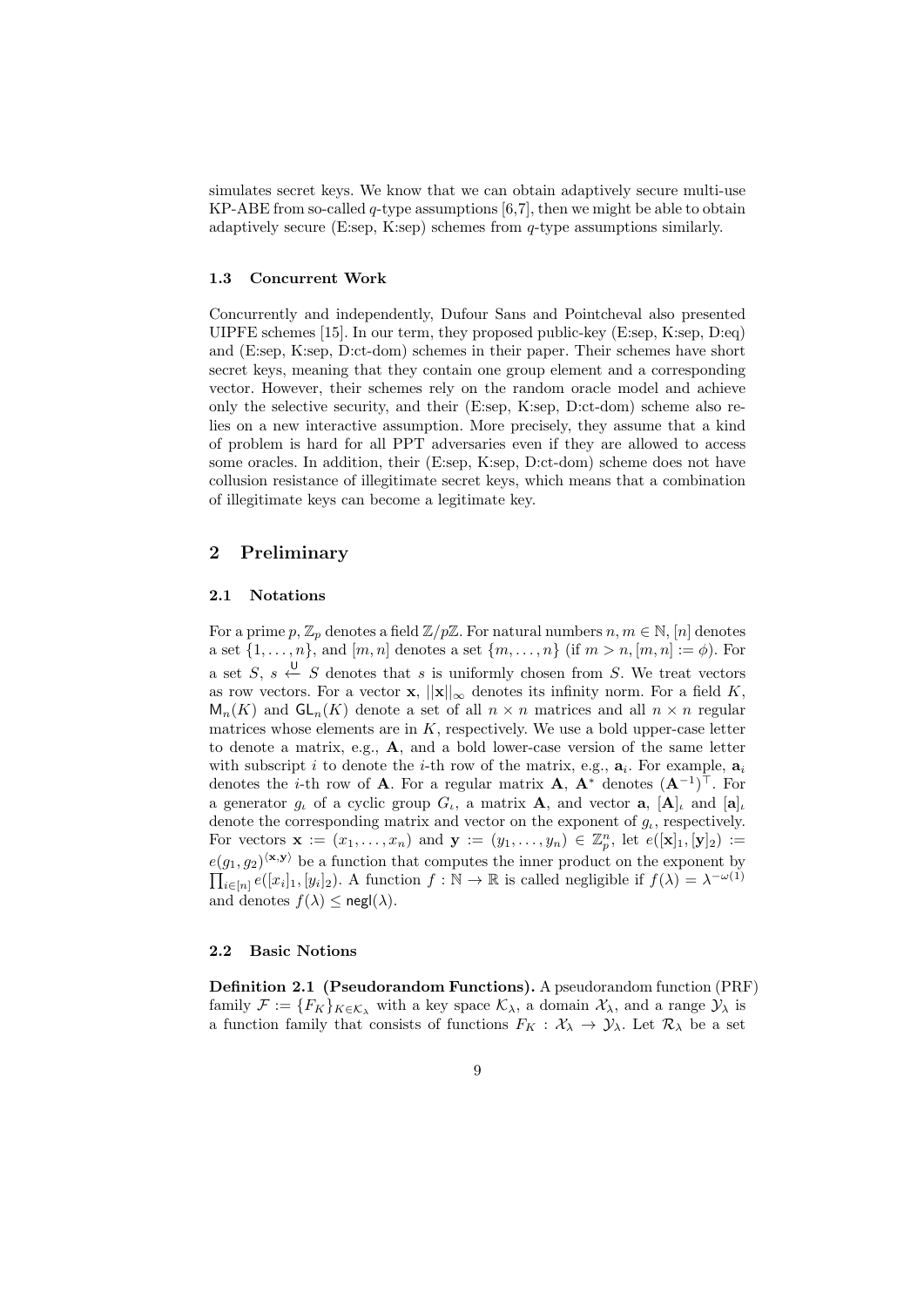of functions consisting of all functions whose domain and range are  $\mathcal{X}_{\lambda}$  and  $\mathcal{Y}_{\lambda}$ respectively. For any PPT adversary *A*, the following condition holds,

$$
\mathsf{Adv}_{\mathcal{A}}^{\mathsf{PRF}}(\lambda) := \left| \Pr[1 \leftarrow \mathcal{A}^{F_K(\cdot)}] - \Pr[1 \leftarrow \mathcal{A}^{R(\cdot)}] \right| \leq \mathsf{negl}(\lambda),
$$

where  $K \xleftarrow{U} \mathcal{K}_{\lambda}$  and  $R \xleftarrow{U} \mathcal{R}_{\lambda}$ .

**Definition 2.2 (Bilinear Groups).** Bilinear groups  $\mathbb{G}:= (p, G_1, G_2, G_T, q_1, q_2, q_2)$  $e$ ) consist of a prime *p*, cyclic groups  $G_1, G_2, G_T$  of order *p*, generators  $g_1$  and  $g_2$  of  $G_1$  and  $G_2$  respectively, and a bilinear map  $e: G_1 \times G_2 \rightarrow G_T$ , which has two properties.

- *−* (Bilinearity):  $\forall h_1 \in G_1, h_2 \in G_2, a, b \in \mathbb{Z}_p, e(h_1^a, h_2^b) = e(h_1, h_2)^{ab}$ .
- **–** (Non-degeneracy): For generators *g*<sup>1</sup> and *g*2, *e*(*g*1*, g*2) is a generator of *G<sup>T</sup>* .

A bilinear group generator  $\mathcal{G}_{BG}(1^{\lambda})$  takes security parameter  $1^{\lambda}$  and outputs bilinear groups  $\mathbb G$  with a  $\lambda$ -bit prime  $p$ .

**Definition 2.3 (SXDH Assumption).** For  $\iota \in \{1, 2\}$ , we define the following distribution,

$$
\mathbb{G} \leftarrow \mathcal{G}_{\text{BG}}(1^{\lambda}), \ a, e, f \xleftarrow{\mathsf{U}} \mathbb{Z}_p, \ D := (\mathbb{G}, [a]_t, [e]_t)
$$
  
\n
$$
[t_{\beta}]_t := [ae + \beta f]_t \ \text{for} \ \beta \in \{0, 1\}.
$$

We say the SXDH assumption holds if for any PPT adversary *A* and both *ι ∈ {*1*,* 2*}*,

$$
\mathsf{Adv}_{\mathcal{A}}^{\mathsf{SXDH}}(\lambda) := |\mathsf{Pr}[1 \leftarrow \mathcal{A}(D, [t_0]_t)] - \mathsf{Pr}[1 \leftarrow \mathcal{A}(D, [t_1]_t)]| \leq \mathsf{negl}(\lambda).
$$

## **2.3 Unbounded Inner Product Functional Encryption for (E:con, K:sep, D:ct-dom)**

In this paper, we propose two unbounded inner product functional encryption schemes. The first scheme is private-key unbounded IPFE that is fully function hiding and the second one is public-key unbounded IPFE with adaptive security. Both our schemes can handle (a-priori) unbounded polynomial lengths of vectors for encryption and key generation, and support a function that we call limitednorm inner product. As explained in the introduction, our schemes support inner product in the (E:con, K:sep, D:ct-dom) setting. Informally, for a ciphertext of a vector whose length is *m* and a secret key with a set *S*, only if  $S \subseteq [m]$ , we can decrypt the ciphertext with the secret key and learn the inner product value over the set *S*. Note that in previous works [3,4], the term *bounded-norm* is used, but in this paper, *bounded* generally refers to vector length. Therefore, we use *limited-norm* for the functionality in this paper.

**Definition 2.4 (Limited-Norm Inner Product).** This function family *F* consists of functions  $f_{S,\mathbf{y}}^{X,Y} : \mathbb{Z}^m \to \mathbb{Z}$  where  $X, Y \in \mathbb{N}, S \subset \mathbb{N}, \mathbf{y} := (y_i)_{i \in S} \in \mathbb{Z}^S$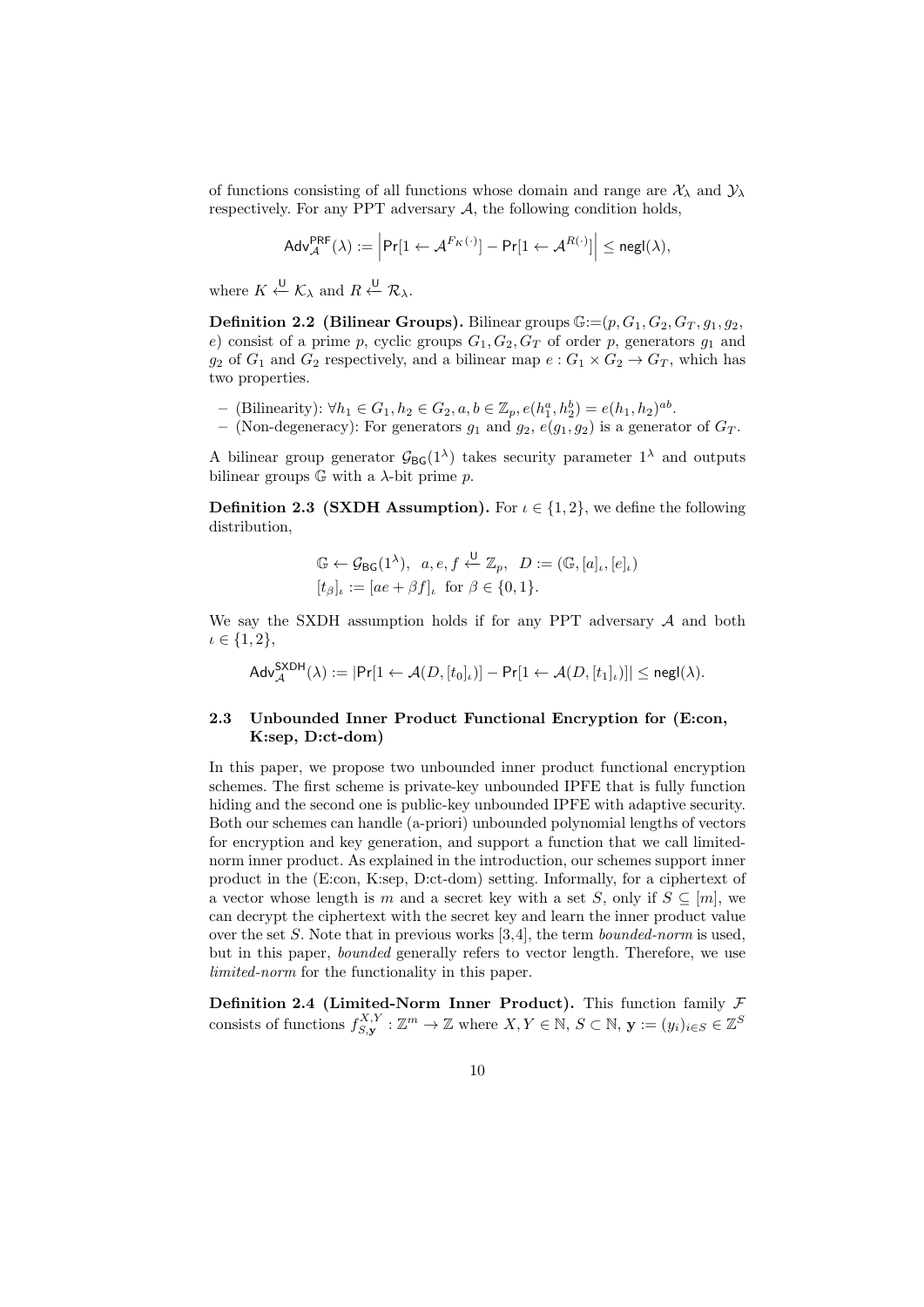s.t.  $||y||_{\infty} \leq Y$ , and  $m \in \mathbb{N}$  s.t.  $S \subseteq [m]$ . We define the function for every  $\mathbf{x} := (x_1, \dots, x_m) \in \mathbb{Z}^m$  s.t.  $||\mathbf{x}||_{\infty} \leq X$  as

$$
f_{S,\mathbf{y}}^{X,Y}(\mathbf{x}) := \sum_{i \in S} x_i y_i.
$$

Formal definitions of inner products in the other settings are in Appendix B.

**Definition 2.5 (Private-Key Unbounded Inner Product Functional Encryption).** Let  $\mathcal{X} := \{X_{\lambda}\}_{\lambda \in \mathbb{N}}, \mathcal{Y} := \{Y_{\lambda}\}_{\lambda \in \mathbb{N}}$  be ensembles of norm-limit. Private-key unbounded inner product functional encryption (Priv-UIPFE) consists of four algorithms.

- Setup( $1^{\lambda}$ ): This algorithm takes a security parameter  $1^{\lambda}$ , and outputs a public parameter pp and a master secret key msk.
- Enc(pp, msk, **x**): This algorithm takes pp, msk, and a vector  $\mathbf{x} := (x_1, \dots, x_m) \in$  $\mathbb{Z}^m$  where  $m := m(\lambda)$  is any polynomial. It outputs a ciphertext  $ct_m$
- KeyGen(pp, msk, S, y): This algorithm takes pp, msk, a non-empty index set  $S \subseteq$  $[s]$  where  $s := s(\lambda)$  is any polynomial, and an indexed vector  $\mathbf{y} := (y_i)_{i \in S} \in$  $\mathbb{Z}^S$ . It outputs a secret key sk<sub>S</sub>.
- $Dec(pp, ct_m, sk_S)$ : This algorithm takes  $pp, ct_m$  and  $sk_S$  and outputs a decrypted value  $d \in \mathbb{Z}$  or a symbol  $\perp$ .

**Correctness** Priv-UIPFE is *correct* if it satisfies the following condition. For any  $\lambda \in \mathbb{N}$ ,  $\mathbf{x} \in \mathbb{Z}^m$  s.t.  $m := m(\lambda)$  is any polynomial and  $||\mathbf{x}||_{\infty} \leq X_{\lambda}$ , index set  $S \subseteq [s]$  s.t.  $s := s(\lambda)$  is any polynomial and  $S \subseteq [m]$ , and  $y \in \mathbb{Z}^S$  s.t.  $||\mathbf{y}||_{\infty} \leq Y_{\lambda}$ , we have

$$
\Pr\left[d = \sum_{i \in S} x_i y_i \left| \begin{array}{l}(\text{pp},\text{msk}) \leftarrow \text{Setup}(1^{\lambda})\\\text{ct}_m \leftarrow \text{Enc}(\text{pp},\text{msk},\textbf{x})\\\text{sk}_S \leftarrow \text{KeyGen}(\text{pp},\text{msk},S,\textbf{y})\\d := \text{Dec}(\text{pp},\text{ct}_m,\text{sk}_S)\end{array}\right\} \right| \geq 1 - \text{negl}(\lambda).
$$

**Security** Priv-UIPFE is *fully function hiding* if it satisfies the following condition. That is, the advantage of *A* against Priv-UIPFE defined as follows is negligible in  $\lambda$  for any PPT adversary  $\mathcal{A}$ ,

$$
\mathsf{Adv}_{\mathcal{A}}^{\mathsf{Priv-UIPFE}}(\lambda) := \left|\begin{array}{l} \Pr\left[1 \leftarrow \mathcal{A}^{\mathcal{O}_{\mathsf{Enc},0}(\mathsf{pp},\mathsf{msk},\cdot),\mathcal{O}_{\mathsf{KG},0}(\mathsf{pp},\mathsf{msk},\cdot,\cdot)}(\mathsf{pp}):\\ (\mathsf{pp},\mathsf{msk}) \leftarrow \mathsf{Setup}(1^{\lambda}) \\ -\Pr\left[1 \leftarrow \mathcal{A}^{\mathcal{O}_{\mathsf{Enc},1}(\mathsf{pp},\mathsf{msk},\cdot),\mathcal{O}_{\mathsf{KG},1}(\mathsf{pp},\mathsf{msk},\cdot,\cdot)}(\mathsf{pp}):\\ (\mathsf{pp},\mathsf{msk}) \leftarrow \mathsf{Setup}(1^{\lambda})\end{array}\right|\right..
$$

Here,  $\mathcal{O}_{\mathsf{Enc},\beta}(\mathsf{pp},\mathsf{msk},\cdot)$  with  $\beta \in \{0,1\}$  is an encryption oracle that takes a pair of vectors  $(\mathbf{x}^0, \mathbf{x}^1) \in (\mathbb{Z}^m)^2$  with the same polynomial length *m*, and outputs  $Enc(pp, msk, x^{\beta})$ .  $\mathcal{O}_{KG, \beta}(pp, msk, \cdot, \cdot)$  with  $\beta \in \{0, 1\}$  is a key generation oracle that takes a set *S* including polynomial indices and a pair of indexed vectors  $(\mathbf{y}^0, \mathbf{y}^1) \in (\mathbb{Z}^S)^2$  associated with the index set *S*, and outputs KeyGen(pp, msk,  $S$ ,  $\mathbf{y}^{\beta}$ ). To avoid a trivial attack of A, we have the following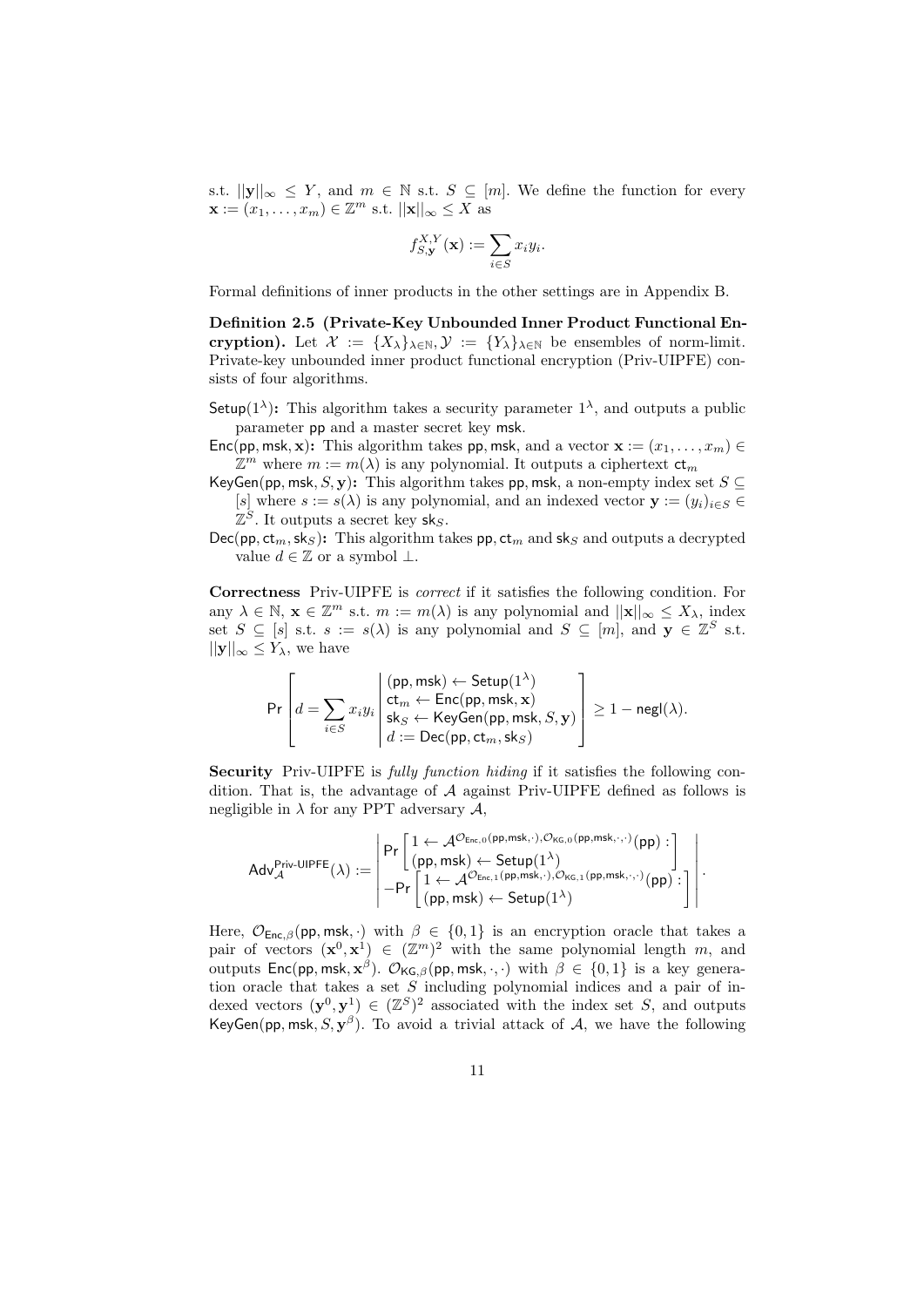condition on  $A$ 's queries. Let  $q_{ct}$  (resp.  $q_{sk}$ ) be a total number of ciphertext query (resp. secret key query) of *A*. For all  $j \in [q_{ct}]$  and  $\ell \in [q_{sk}]$ , if  $S_{\ell} \subseteq [m_j]$ , then

$$
\sum_{i \in S_{\ell}} x_{j,i}^0 y_{\ell,i}^0 = \sum_{i \in S_{\ell}} x_{j,i}^1 y_{\ell,i}^1. \tag{1}
$$

Consider the modified game where the adversary queries all vectors in oneshot, i.e.,  $\{(\mathbf{x}_j^0, \mathbf{x}_j^1)\}_{j \in [q_{cl}]}$  and  $\{(\mathbf{y}_\ell^0, \mathbf{y}_\ell^1)\}_{\ell \in [q_{sk}]}$ , right after obtaining a public parameter, and then the adversary receive all ciphertexts and secret keys for queried vectors for *β*-side. If the advantage of all PPT adversary against the modified game is negligible, we say that Priv-UIPFE is *selectively function hiding*.

**Definition 2.6 (Public-key Unbounded Inner Product Functional Encryption).** Let  $\mathcal{X} := \{X_{\lambda}\}_{\lambda \in \mathbb{N}}, \mathcal{Y} := \{Y_{\lambda}\}_{\lambda \in \mathbb{N}}$  be ensembles of norm-limit. Public-key unbounded inner product functional encryption (Pub-UIPFE) consists of four algorithms.

Setup( $1^{\lambda}$ ): This algorithm takes a security parameter  $1^{\lambda}$ , and outputs a public key pk and a master secret key msk.

Enc(pk, **x**): This algorithm takes pk and a vector  $\mathbf{x} := (x_1, \dots, x_m) \in \mathbb{Z}^m$  where  $m := m(\lambda)$  is any polynomial. It outputs a ciphertext  $ct_m$ 

KeyGen(pk, msk, S, y): This algorithm takes pk, msk, a non-empty index set  $S \subseteq$  $[s]$  where  $s := s(\lambda)$  is any polynomial, and an indexed vector  $\mathbf{y} := (y_i)_{i \in S} \in$ 

 $\mathbb{Z}^S$ . It outputs a secret key sk<sub>S</sub>.

 $Dec(\mathsf{pk}, \mathsf{ct}_m, \mathsf{sk}_S)$ : This algorithm takes  $\mathsf{pk}, \mathsf{ct}_m$  and  $\mathsf{sk}_S$  and outputs a decrypted value  $d \in \mathbb{Z}$  or a symbol  $\bot$ .

**Correctness** Pub-UIPFE is *correct* if it satisfies the following condition. For any  $\lambda \in \mathbb{N}$ ,  $\mathbf{x} \in \mathbb{Z}^m$  s.t.  $m := m(\lambda)$  is any polynomial and  $||\mathbf{x}||_{\infty} \leq X_{\lambda}$ , index set  $S \subseteq [s]$  s.t.  $s := s(\lambda)$  is any polynomial and  $S \subseteq [m]$ , and  $\mathbf{y} \in \mathbb{Z}^S$  s.t.  $||\mathbf{y}||_{\infty} \leq Y_{\lambda}$ , we have

$$
\Pr\left[d=\sum_{i\in S}x_iy_i\left|\begin{array}{l}(\mathsf{pk},\mathsf{msk})\leftarrow\mathsf{Setup}(1^\lambda)\\ \mathsf{ct}_m\leftarrow\mathsf{Enc}(\mathsf{pk},\mathbf{x})\\ \mathsf{sk}_S\leftarrow\mathsf{KeyGen}(\mathsf{pk},\mathsf{msk},S,\mathbf{y})\\ d:=\mathsf{Dec}(\mathsf{pk},\mathsf{ct}_m,\mathsf{sk}_S)\end{array}\right\}\geq 1-\mathsf{negl}(\lambda).
$$

**Security** Pub-UIPFE is *adaptively secure* if it satisfies the following condition. That is, the advantage of *A* against Pub-UIPFE defined as follows is negligible in  $\lambda$  for any stateful PPT adversary  $\mathcal{A}$ ,

$$
\mathsf{Adv}_{\mathcal{A}}^{\mathsf{Pub-UIPFE}}(\lambda) := \left|\begin{matrix} \mathsf{Pr}\left[\beta = 1 \left| \begin{matrix} (\mathsf{pk},\mathsf{msk}) \leftarrow \mathsf{Setup}(1^\lambda) \\ (\mathbf{x}^0,\mathbf{x}^1) \leftarrow \mathcal{A}^{\mathsf{KeyGen}(\mathsf{pk},\mathsf{msk},\cdot,\cdot)}(\mathsf{pk}) \\ \mathsf{ct}_{m^*} \leftarrow \mathsf{Enc}(\mathsf{pk},\mathbf{x}^0) \\ \beta \leftarrow \mathcal{A}^{\mathsf{KeyGen}(\mathsf{pk},\mathsf{msk},\cdot,\cdot)}(\mathsf{pk},\mathsf{ct}_{m^*}) \end{matrix} \right] \\ - \mathsf{Pr}\left[\beta = 1 \left|\begin{matrix} (\mathsf{pk},\mathsf{msk}) \leftarrow \mathsf{Setup}(1^\lambda) \\ (\mathsf{x}^0,\mathbf{x}^1) \leftarrow \mathcal{A}^{\mathsf{KeyGen}(\mathsf{pk},\mathsf{msk},\cdot,\cdot)}(\mathsf{pk},\mathsf{ct}_{m^*}) \\ \mathsf{ct}_{m^*} \leftarrow \mathsf{Enc}(\mathsf{pk},\mathbf{x}^1) \\ \beta \leftarrow \mathcal{A}^{\mathsf{KeyGen}(\mathsf{pk},\mathsf{msk},\cdot,\cdot)}(\mathsf{pk},\mathsf{ct}_{m^*}) \end{matrix} \right] \right|\right.
$$

*.*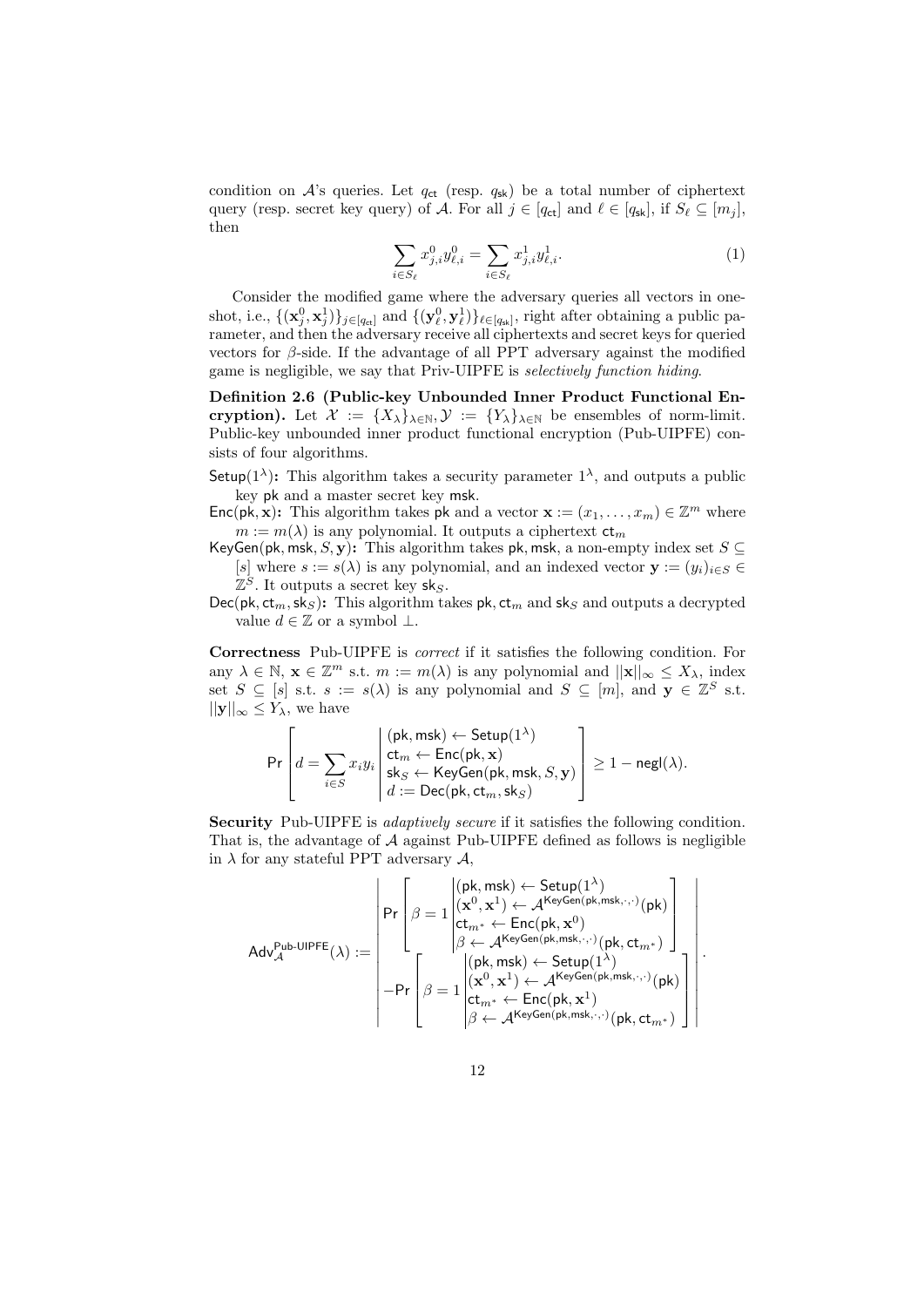Here, the challenge vectors  $\mathbf{x}^0$  and  $\mathbf{x}^1$  that *A* outputs must have the same length *m∗* . To avoid a trivial attack of *A*, we have the following condition on *A*'s queries. Let  $q_{sk}$  be a total number of secret key query of *A*. For all  $\ell \in [q_{sk}]$ , if  $S_{\ell} \subseteq [m^*]$ , then

$$
\sum_{i \in S_{\ell}} x_i^0 y_{\ell,i} = \sum_{i \in S_{\ell}} x_i^1 y_{\ell,i}.
$$
 (2)

Consider the modified game where the adversary is prohibited to make a secret-key query before outputting challenge vectors  $(\mathbf{x}^0, \mathbf{x}^1)$ . If the advantage of all PPT adversary against the modified game is negligible, we say that Pub-UIPFE is *semi-adaptively secure*.

## **3 Private-Key Unbounded Inner Product Functional Encryption**

Our schemes are based on the DPVS framework introduced by Okamoto and Takashima [25]. We briefly explain the property of DPVS in Appendix A.

#### **3.1 Construction**

In the following scheme, norm limits  $X_{\lambda}, Y_{\lambda}$  are some polynomials. Let  $\mathcal{F} :=$  ${F_K}_{K \in \mathcal{K}_{\lambda}}$  be a PRF family with a key space  $\mathcal{K}_{\lambda}$  consisting of functions  $F_K$ :  $\{0,1\}^{\lambda} \rightarrow M_4(\mathbb{Z}_p).$ 

Setup(1<sup> $\lambda$ </sup>): Takes a security parameter 1<sup> $\lambda$ </sup> and chooses bilinear groups  $\mathbb{G} \leftarrow$  $\mathcal{G}_{\mathsf{BG}}(1^{\lambda})$  and a PRF key  $K \xleftarrow{\mathsf{U}} \mathcal{K}_{\lambda}$ . Outputs

$$
\mathsf{pp} := \mathbb{G}, \ \ \mathsf{msk} := K.
$$

Enc(pp, msk, **x**): Takes pp, msk and  $\mathbf{x} := (x_1, \dots, x_m) \in \mathbb{Z}^m$  where  $m := m(\lambda)$ is any polynomial. Sets  $\mathbf{B}_i := F_K(i)$  and  $\mathbf{c}_i := (x_i, 0, z, 0) \mathbf{B}_i \in \mathbb{Z}_p^4$  for all

 $i \in [m]$ , where  $z \stackrel{\cup}{\leftarrow} \mathbb{Z}_p$ . Outputs

$$
\mathsf{ct}_m := ([\mathbf{c}_1]_1, \ldots, [\mathbf{c}_m]_1).
$$

If there exists  $i \in [m]$  such that  $\mathbf{B}_i$  is a singular matrix, outputs  $\perp$ .

KeyGen(pp, msk, S, y): Takes pp, msk, a non-empty index set  $S \subseteq [s]$  where  $s :=$ *s*( $\lambda$ ) is any polynomial, and an indexed vector **y** :=  $(y_i)_{i \in S} \in \mathbb{Z}^S$ . Chooses  ${r_i}_{i \in S} \stackrel{\mathsf{U}}{\leftarrow} \mathbb{Z}_p \text{ s.t. } \sum_{i \in S} r_i = 0. \text{ Sets } \mathbf{B}_i := F_K(i) \text{ and } \mathbf{k}_i := (y_i, 0, r_i, 0) \mathbf{B}_i^* \in \mathbb{Z}^d.$  $\mathbb{Z}_p^4$  for all  $i \in S$ . Outputs

$$
\mathsf{sk}_S := (S, \{ [\mathbf{k}_i]_2 \}_{i \in S}).
$$

If there exists  $i \in S$  such that  $\mathbf{B}_i$  is a singular matrix, outputs  $\bot$ .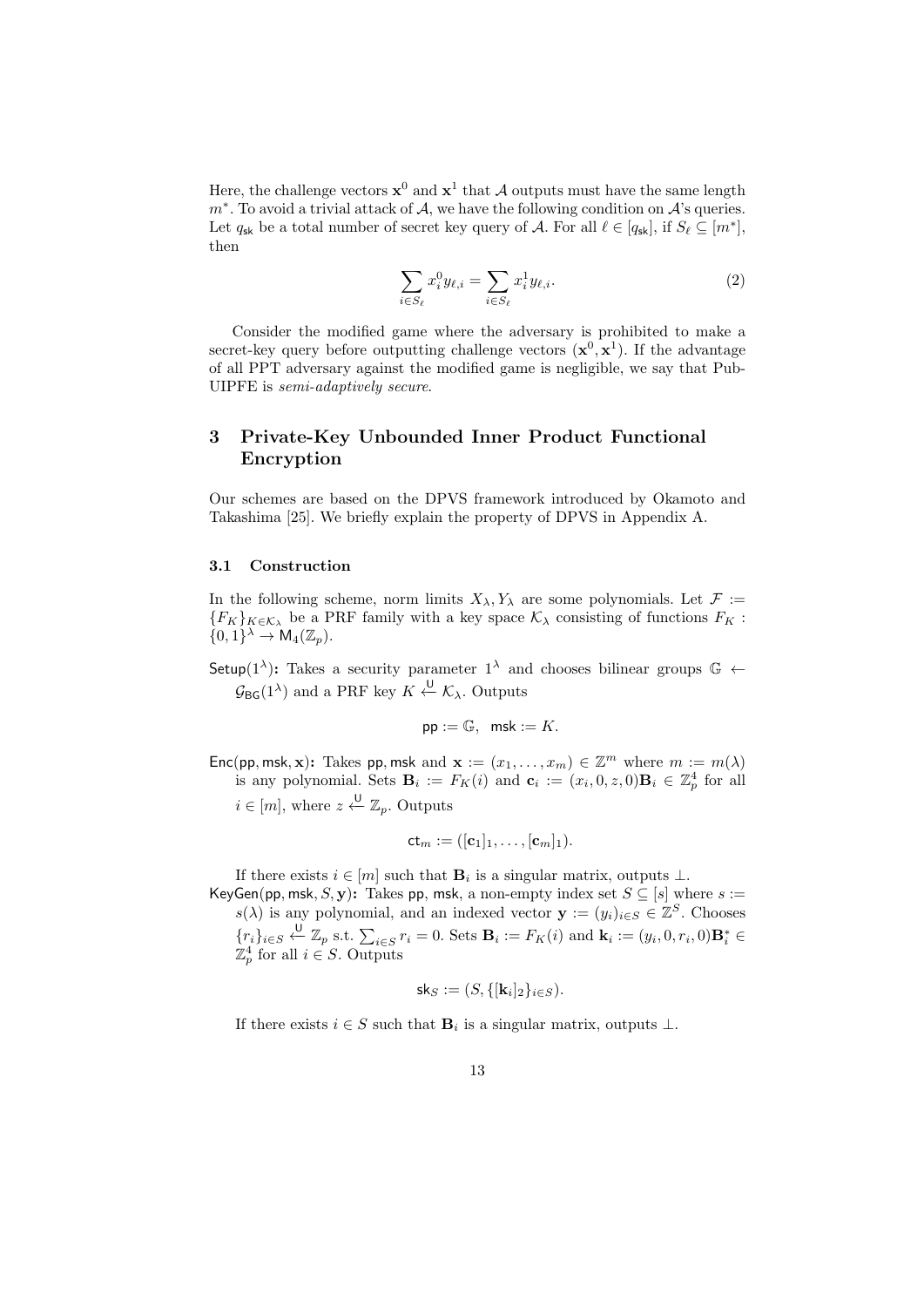Dec(pp,  $ct_m$ ,  $sk_S$ ): Takes pp, a ciphertext  $ct_m$  for *m* dimensional vector, and a secret key sk<sub>*S*</sub> for a index set *S*. If  $S \subseteq [m]$ , then computes

$$
h := \prod_{i \in S} e([\mathbf{c}_i]_1, [\mathbf{k}_i]_2),
$$

and searches for *d* s.t.  $e(g_1, g_2)^d = h$  exhaustively in the range of  $-|S|X_\lambda Y_\lambda$ to  $|S|X_\lambda Y_\lambda$ . If such *d* is found, outputs *d*. Otherwise, outputs  $\bot$ .

**Correctness** Our Priv-UIPFE scheme is correct if  $F$  is a PRF family. We consider the case where for a natural number  $m \in \mathbb{N}$ ,  $\mathbf{B}_i := F_K(i)$  for all  $i \in [m]$ is invertible. Then, we observe that if  $S \subseteq [m]$ ,

$$
h = \prod_{i \in S} e([\mathbf{c}_i]_1, [\mathbf{k}_i]_2) = e(g_1, g_2)^{\sum_{i \in S} \langle \mathbf{c}_i, \mathbf{k}_i \rangle} = e(g_1, g_2)^{\sum_{i \in S} (x_i y_i + z r_i)}.
$$

Here we have  $\sum_{i \in S} r_i = 0$ , then  $h = e(g_1, g_2) \sum_{i \in S} x_i y_i$ . If  $||\mathbf{x}||_{\infty} \leq X_\lambda$  and  $||y||_{\infty} \leq Y_{\lambda}$ ,  $|\sum_{i \in S} x_i y_i| \leq |S| X_{\lambda} Y_{\lambda}$  and Dec outputs  $\sum_{i \in S} x_i y_i$ . Hence, if  $\mathbf{B}_i$ for all  $i \in [m]$  is invertible without a negligible probability, our scheme is correct. Let  $m := m(\lambda)$  be any polynomial. For  $i \in [m]$ , we have  $Pr[\exists i, \det \mathbf{B}_i = 0 | \mathbf{B}_i \stackrel{\cup}{\leftarrow}$  $\mathsf{M}_4(\mathbb{Z}_p)$  =  $2^{-\Omega(\lambda)}$  from Lemma A.1 and  $|\mathsf{Pr}[\exists i, \det \mathbf{B}_i = 0 | \mathbf{B}_i \stackrel{\cup}{\leftarrow} \mathsf{M}_4(\mathbb{Z}_p)]$  –  $Pr[\exists i, \det \mathbf{B}_i = 0 | K \stackrel{\mathsf{U}}{\leftarrow} \mathcal{K}_{\lambda}, \mathbf{B}_i := F_K(i)] \leq \mathsf{negl}(\lambda)$  from the definition of PRF. Consequently,  $Pr[\exists i, \det \mathbf{B}_i = 0 | K \stackrel{\cup}{\leftarrow} \mathcal{K}_{\lambda}, \mathbf{B}_i := F_K(i)] \leq \mathsf{negl}(\lambda)$ .

*Remark 3.1.* Similarly to all previous IPFE schemes based on a cyclic group or bilinear groups, the decryption algorithm of our schemes need to solve the small discrete logarithm problem. As pointed out in [21], however, this step does not affect efficiency so much in many practical applications.

### **3.2 Security**

**Theorem 3.1.** *Assume that the SXDH assumption holds and F is a PRF family, then our Priv-UIPFE is fully function hiding. More formally, let*  $m_{\text{max}}$  *be the maximum length of vectors with which A makes a query to the encryption oracle, then for any PPT adversary A and security parameter λ, there exists a PPT adversary B*<sup>1</sup> *for the SXDH and B*<sup>2</sup> *for the PRF family, we have*

$$
\mathsf{Adv}_{\mathcal{A}}^{\mathsf{Priv-UIPFE}}(\lambda) \leq \{4q_{\mathsf{sk}} + 2(m_{\mathsf{max}} + 1)q_{\mathsf{ct}} + 2\}\mathsf{Adv}_{\mathcal{B}_1}^{\mathsf{SXDH}}(\lambda) + 2\mathsf{Adv}_{\mathcal{B}_2}^{\mathsf{PRF}}(\lambda) + 2^{-\Omega(\lambda)}.
$$

**Proof outline** The top-level strategy of the proof is similar to that of the proof by Tomida et al. [28], although the order of changing the forms of ciphertexts and secret keys is the opposite. In the security proof, we employ a usual hybrid argument and gradually change the forms of ciphertexts and secret keys queried by an adversary from the case of  $\beta = 0$  to  $\beta = 1$  defined in Definition 2.5. We use the spaces not used in the actual function, i.e., the second and fourth spaces, for the security proof. Intuitively, the second space is a kind of a working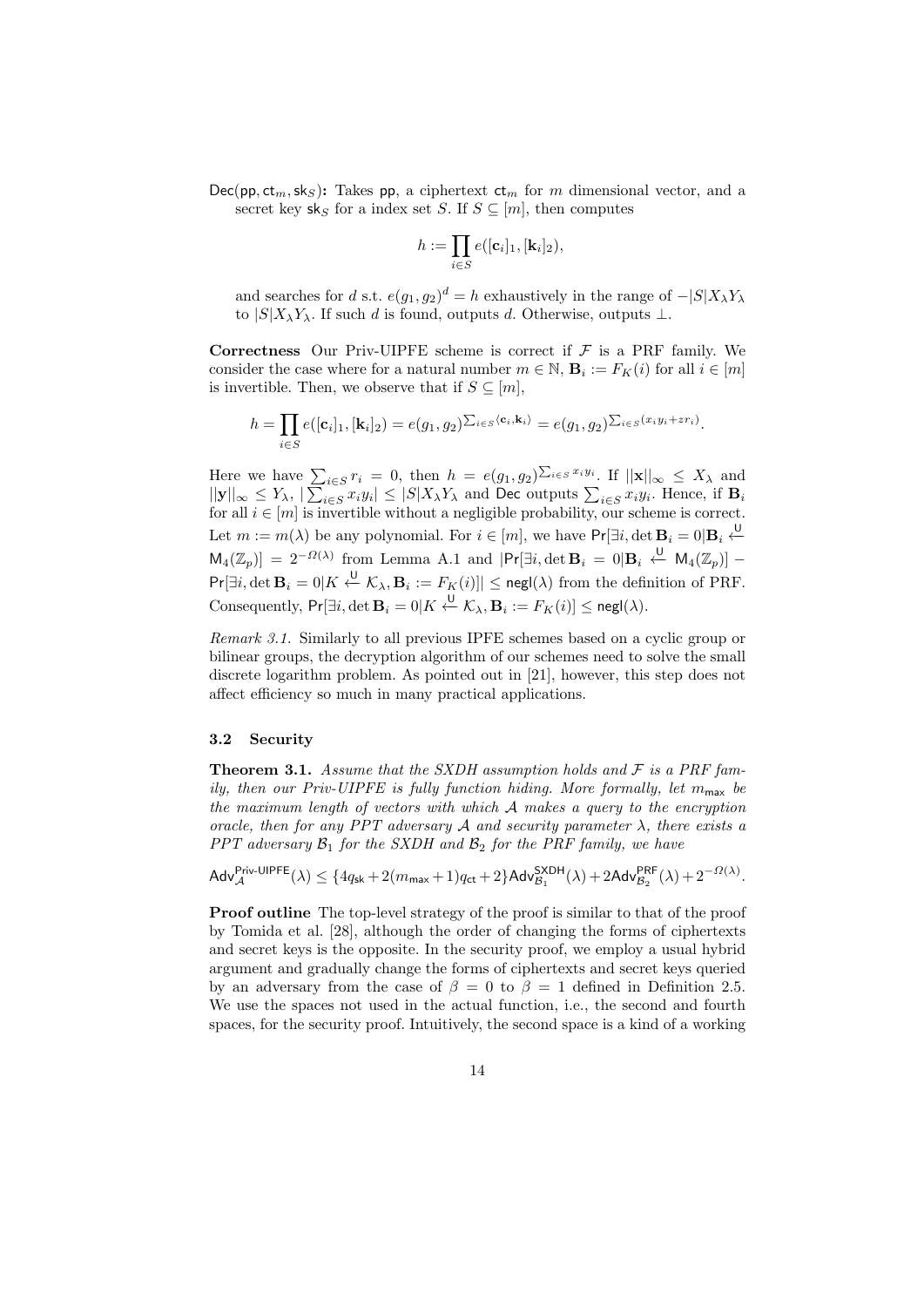space to handle intermediate states between  $\beta = 0$  and  $\beta = 1$ , and the fourth space is utilized to make a situation where we can focus on only one query even if an adversary makes multiple queries. In other words, we can see the fourth space as a semi-functional space of dual system methodology proposed by Waters [29]. First, the form of secret keys is changed from  $[(y_{\ell,i}^0, 0, r_{\ell,i}, 0)B_i^*]_2$ to  $[(y_{\ell,i}^0, y_{\ell,i}^1, r_{\ell,i}, 0)$ **B**<sup>\*</sup><sub>i</sub><sup>1</sup><sub>2</sub> in the Game 1 sequence. Next, we change the form of ciphertexts from  $[(x_{j,i}^0, 0, z_j, 0)B_i]_1$  to  $[(0, x_{j,i}^1, z_j, 0)B_i]_1$  in the Game 3 sequence, and here we leverage the game condition Eq.(1). Then we switch the first space with the second space as  $[(x_{j,i}^1, 0, z_j, 0) \mathbf{B}_i]_1$  and  $[(y_{\ell,i}^1, y_{\ell,i}^0, r_{\ell,i}, 0) \mathbf{B}_i^*]_2$ . Finally, the form of secret keys is changed from  $[(y_{\ell,i}^1, y_{\ell,i}^0, r_{\ell,i}, 0) \mathbf{B}_{i}^*]_2$  to  $[(y_{\ell,i}^1, 0, r_{\ell,i}, 0) \mathbf{B}_{i}^*]_2$ as the reverse of the Game 1 sequence. The most complicated and important part is the Game 3 sequence, in which we need to deal with the ciphertexts and secret keys that do not satisfy the condition  $Eq.(1)$ . In Game 3 sequence, we change the ciphertexts from 0-side to 1-side one by one, and in the  $\nu$ -th iteration of Game 3 sequence, we change the *ν*-th ciphertexts from 0-side to 1-side. For the  $\nu$ -th ciphertext, we can classify secret keys queried by an adversary into three types. Let  $m_{\nu}$  be the length of the ciphertext.

- 1. The index set *S* of the secret key is included in  $[m_{\nu}]$ , i,e., max  $S \leq m_{\nu}$ .
- 2. A part of the index set *S* is included in  $[m_{\nu}]$ , i.e.,  $(\max S > m_{\nu}) \wedge (\min S \leq$ *mν*).
- 3. The index set *S* and  $[m_{\nu}]$  are disjoint, i.e.,  $\min S > m_{\nu}$ .

The cumbersome secret keys are type 2 keys because they can correctly decrypt a part of the ciphertext even though they may not satisfy the condition Eq.(1). We want to change the form of the  $\nu$ -th ciphertext from 0-side to 1-side by information-theoretical change in Game 3-*ν*-1-4, but it does not work without any treatment due to the above property of type 2 keys. Therefore, we manage to randomize or "sanitize" type 2 keys from Game 3-*ν*-1-1 to Game 3-*ν*-1-3.

*Proof.* We prove Theorem 3.1 by a series of games. For each game transition, we prove that the difference between probabilities that the adversary *A* outputs 1 in both games is negligible.

**Game 0:** This game is the same as the real security game when  $\beta = 0$  in Definition 2.5. That is, the *j*-th ciphertext query with a pair of vectors  $(\mathbf{x}_j^0, \mathbf{x}_j^1) \in (\mathbb{Z}^{m_j})^2$  is replied as

$$
\mathbf{c}_{j,i} := (x_{j,i}^0, 0, z_j, 0) \mathbf{B}_i \text{ for all } i \in [m_j]
$$
  

$$
\mathsf{ct}_{j,m_j} := ([\mathbf{c}_{j,1}]_1, \dots, [\mathbf{c}_{j,m_j}]_1).
$$

The  $\ell$ -th secret key query with an index set  $S_{\ell}$  and a pair of vectors  $(\mathbf{y}_{\ell}^0, \mathbf{y}_{\ell}^1) \in$  $(\mathbb{Z}^{S_{\ell}})^2$  is replied as

$$
\mathbf{k}_{\ell,i} := (y_{\ell,i}^0, 0, r_{\ell,i}, 0) \mathbf{B}_i^* \text{ for all } i \in S_\ell
$$
  

$$
\mathsf{sk}_{\ell,S_\ell} := (S_\ell, \{[\mathbf{k}_{\ell,i}]_2\}_{i \in S_\ell}).
$$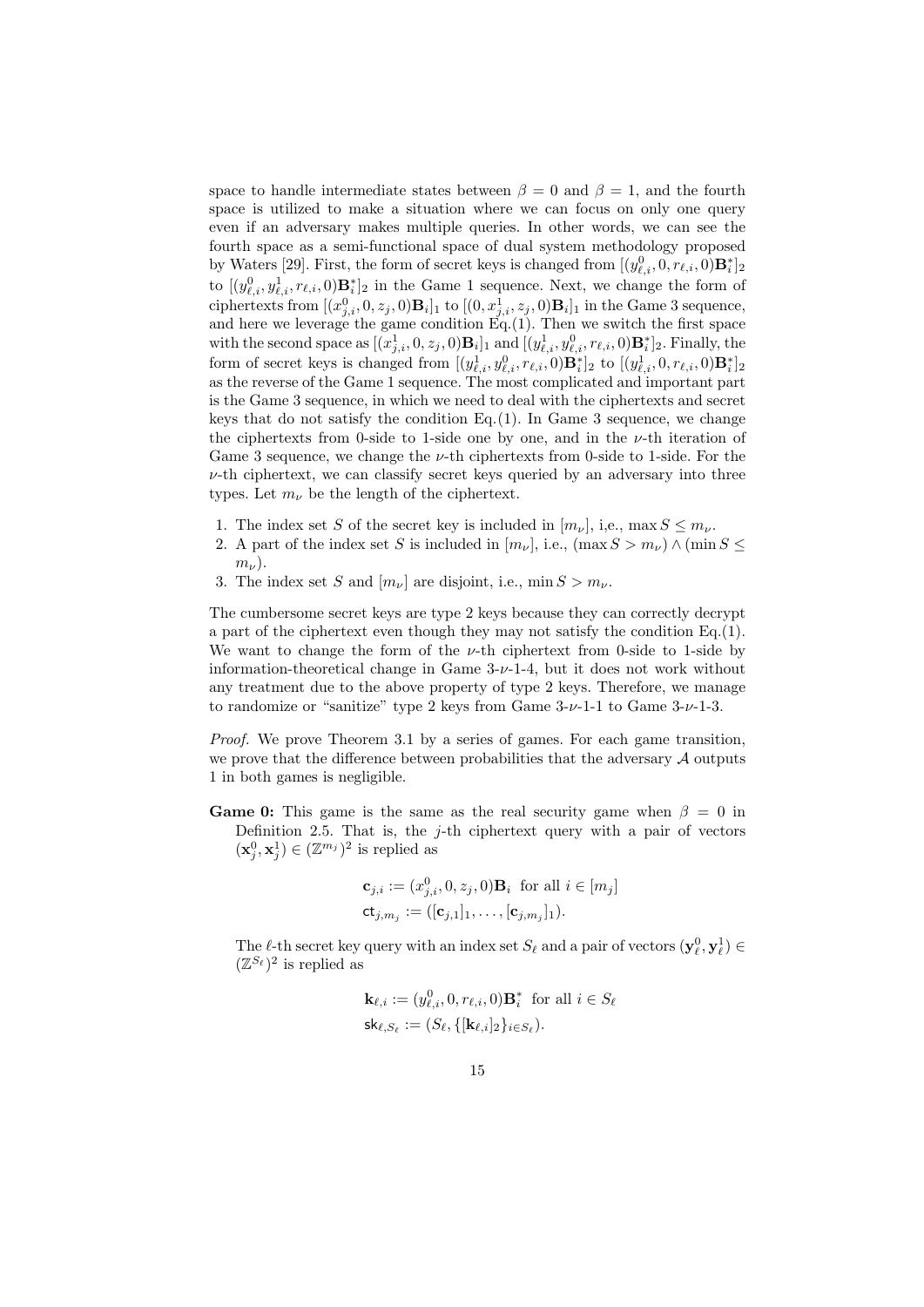- **Game 0:** This game is the same as Game 0 except for the way of making dual orthonormal bases. In Game 0, the dual orthonormal bases for the *i*-th element are made as  $(\mathbf{B}_i, \mathbf{B}_i^*)$  where  $\mathbf{B}_i := F_K(i)$ , but in Game 0', they are made as  $\mathbf{B}_i \stackrel{\cup}{\leftarrow} \mathsf{GL}_4(\mathbb{Z}_p)$ . More precisely, the cipertext oracle and secret key oracle have the same list  $\mathcal L$  for bases. When the oracle needs a basis for the *i*-th element, it searches for  $(i, \mathbf{B}_i)$  from  $\mathcal{L}$ . If the oracle find it, the oracle uses the bases, and if not, it generates  $\mathbf{B}_i \stackrel{\cup}{\leftarrow} \mathsf{GL}_4(\mathbb{Z}_p)$  and records them as  $(i, \mathbf{B}_i)$  into  $\mathcal{L}$ .
- **Game 1-** $\mu$ -1 ( $\mu \in [q_{sk}]$ ): We define Game 1-0-3 as equivalent to Game 0'. This game is the same as Game  $1-(\mu-1)-3$  except that in the  $\mu$ -th secret key query,  $\mathbf{k}_{\mu,i}$  is set as

$$
w \stackrel{\mathsf{U}}{\leftarrow} \mathbb{Z}_p, \ \ \mathbf{k}_{\mu,i} := (y_{\mu,i}^0, 0, r_{\mu,i}, \boxed{wr_{\mu,i}}) \mathbf{B}_i^* \ \ \text{for all} \ i \in S_\mu.
$$

**Game 1-** $\mu$ -2 ( $\mu \in [q_{sk}]$ ): This game is the same as Game 1- $\mu$ -1 except that in the  $\mu$ -th secret key query,  $\mathbf{k}_{\mu,i}$  is set as

$$
w \stackrel{\mathsf{U}}{\leftarrow} \mathbb{Z}_p, \ \ \mathbf{k}_{\mu,i} := (y_{\mu,i}^0, \boxed{y_{\mu,i}^1}, r_{\mu,i}, wr_{\mu,i}) \mathbf{B}_i^* \ \text{ for all } i \in S_\mu.
$$

**Game 1-** $\mu$ -3 ( $\mu \in [q_{sk}]$ ): This game is the same as Game 1- $\mu$ -2 except that in the  $\mu$ -th secret key query,  $\mathbf{k}_{\mu,i}$  is set as

$$
\mathbf{k}_{\mu,i} := (y_{\mu,i}^0, y_{\mu,i}^1, r_{\mu,i}, \boxed{0}) \mathbf{B}_i^* \text{ for all } i \in S_\mu.
$$

**Game 2:** This game is the same as Game 1-*q*sk-3 except that in all secret key queries,  $\mathbf{k}_{\ell,i}$  for all  $\ell \in [q_{sk}]$  is set as

$$
\mathbf{k}_{\ell,i} := (y_{\ell,i}^0, y_{\ell,i}^1, r_{\ell,i}, \left\lceil \tilde{r}_{\ell,i} \right\rceil) \mathbf{B}_i^* \text{ for all } i \in S_\ell,
$$

where  $\tilde{r}_{\ell,i} \stackrel{\text{U}}{\leftarrow} \mathbb{Z}_p$  s.t.  $\sum_{i \in S_\ell} \tilde{r}_{\ell,i} = 0$ .

**Game 3-** $\nu$ **-1** ( $\nu \in [q_{ct}]$ ): Game 2 is equivalent to Game 3-0-3. This game is the same as Game 3-( $\nu$  − 1)-3 except that in the *ν*-th ciphertext query,  $\mathbf{c}_{\nu,i}$  is set as

$$
\tilde{z}_{\nu} \stackrel{\mathbf{U}}{\leftarrow} \mathbb{Z}_p, \ \ \mathbf{c}_{\nu,i} := (x_{\nu,i}^0, 0, z_{\nu}, \boxed{\tilde{z}_{\nu}}) \mathbf{B}_i \ \text{ for all } i \in [m_{\nu}].
$$

**Game 3-***ν***-2** ( $\nu \in [q_{ct}]$ ): This game is the same as Game 3-*ν*-1 except that in the *ν*-th ciphertext query,  $\mathbf{c}_{\nu,i}$  is set as

$$
\tilde{z}_{\nu}\stackrel{\mathsf{U}}{\leftarrow}\mathbb{Z}_p,\ \ \mathbf{c}_{\nu,i}:=\left(\boxed{0,x_{\nu,i}^1},z_{\nu},\tilde{z}_{\nu}\right)\mathbf{B}_i\ \text{ for all }i\in[m_{\nu}].
$$

**Game 3-** $\nu$ **-3** ( $\nu \in [q_{ct}]$ ): This game is the same as Game 3- $\nu$ -2 except that in the *ν*-th ciphertext query,  $\mathbf{c}_{\nu,i}$  is set as

$$
\mathbf{c}_{\nu,i} := (0, x_{\nu,i}^1, z_{\nu}, \boxed{0}) \mathbf{B}_i \text{ for all } i \in [m_{\nu}].
$$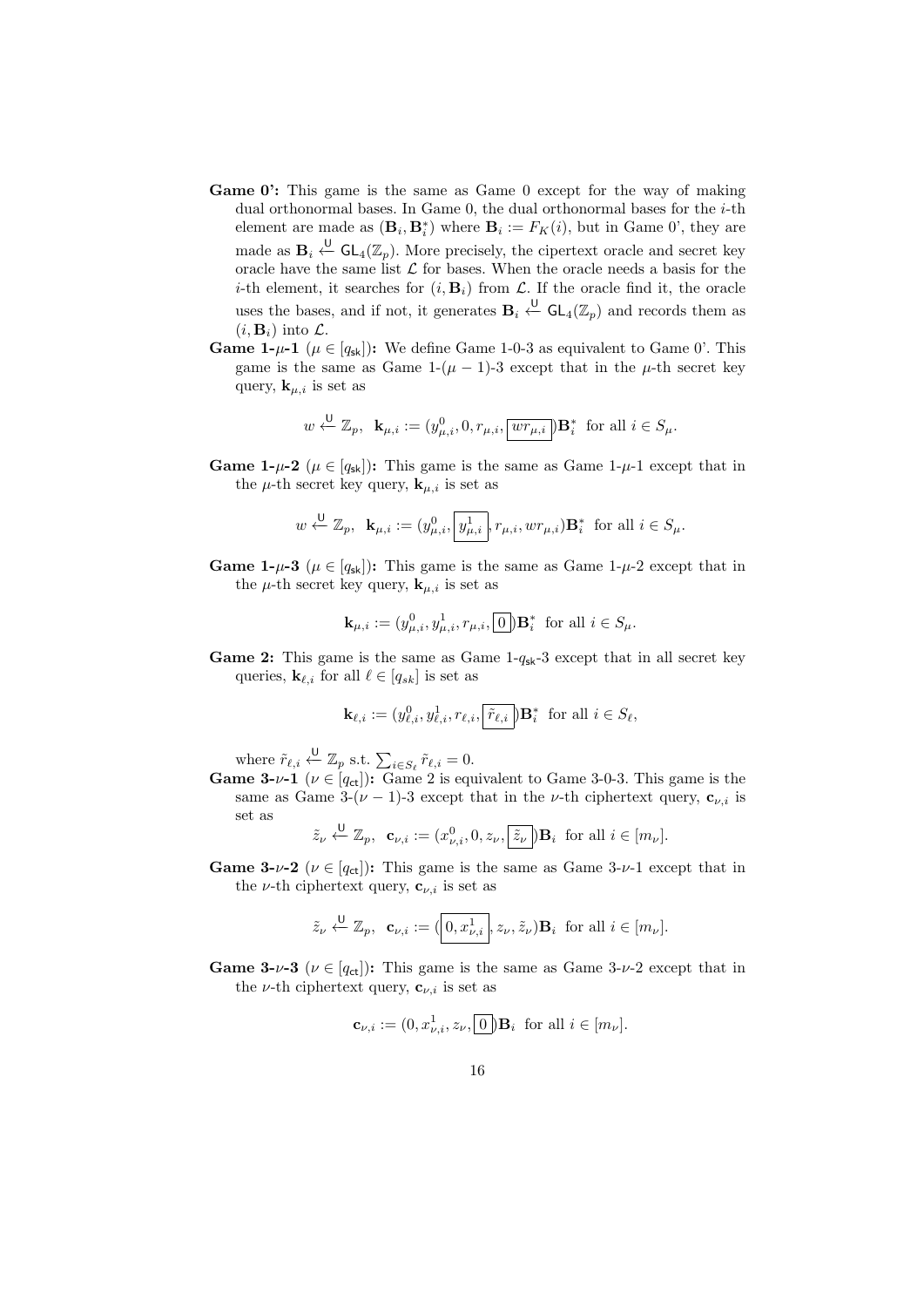**Game 4:** This game is the same as Game 3-*q*ct-5 except that in all ciphertext and secret key queries,  $\mathbf{c}_{j,i}$  and  $\mathbf{k}_{\ell,i}$  are set as

$$
\begin{aligned} \mathbf{c}_{j,i} &:= \left(\boxed{x_{j,i}^1,0},z_j,0\right)\mathbf{B}_i \ \text{ for all } i\in[m_j],\\ \mathbf{k}_{\ell,i} &:= \left(\boxed{y_{\ell,i}^1,y_{\ell,i}^0},r_{\ell,i},\tilde{r}_{\ell,i}\right)\mathbf{B}_i^*, \ \text{ for all } i\in S_\ell. \end{aligned}
$$

**Game 5:** This game is the same as the real security game when  $\beta = 1$  in Definition 2.5. That is, the *j*-th ciphertext query with a pair of vectors  $(\mathbf{x}_j^0, \mathbf{x}_j^1) \in (\mathbb{Z}^{m_j})^2$  is replied as

$$
\mathbf{c}_{j,i} := (x_{j,i}^1, 0, z_j, 0) \boxed{\mathbf{B}_i} \text{ for all } i \in [m_j]
$$
  

$$
\mathbf{ct}_{j,m_j} := ([\mathbf{c}_{j,1}]_1, \dots, [\mathbf{c}_{j,m_j}]_1).
$$

The  $\ell$ -th secret key query with an index set  $S_{\ell}$  and a pair of vectors  $(\mathbf{y}_{\ell}^0, \mathbf{y}_{\ell}^1) \in$  $(\mathbb{Z}^{S_{\ell}})^2$  is replied as

$$
\mathbf{k}_{\ell,i} := (y_{\ell,i}^1, \boxed{0}, r_{\ell,i}, \boxed{0}) \boxed{\mathbf{B}_i^*} \text{ for all } i \in S_\ell
$$
  

$$
\mathsf{sk}_{\ell,S_\ell} := (S_\ell, \{ [\mathbf{k}_{\ell,i}]_2 \}_{i \in S_\ell}).
$$

Note that  $\mathbf{B}_i$  is generated as  $\mathbf{B}_i := F_K(i)$  in Game 5.

Thanks to Lemma 3.1 to Lemma 3.10, we can conclude the proof of Theorem 3.1. *⊓⊔*

In the following, we denote the event that  $\mathcal A$  outputs 1 in Game  $\iota$  by  $\mathsf E_{\iota}$ .

**Lemma 3.1.** *For any PPT adversary A, there exists a PPT adversary B for PRFs s.t.*

$$
|\mathsf{Pr}[{\mathsf E}_0] - \mathsf{Pr}[{\mathsf E}_{0'}]|\leq \mathsf{Adv}_{\mathcal{B}}^{\mathsf{PRF}}(\lambda) + 2^{-\varOmega(\lambda)}.
$$

*Proof.* First, we consider Game  $0_M$ , which is the same as Game 0 except that **B**<sub>*i*</sub> is generated as  $\mathbf{B}_i \leftarrow M_4(\mathbb{Z}_p)$  for each *i*. The following inequality directly follows from the property of PRF s.t.  $|\Pr[E_0] - \Pr[E_{0_M}]| \leq \mathsf{Adv}_{\mathcal{B}}^{\mathsf{PRF}}(\lambda)$ . Next, we have  $|\Pr[E_{0_M}] - \Pr[E_{0'}]| \leq 2^{-\Omega(\lambda)}$  from Lemma A.1. Then Lemma 3.1 holds.  $\Box$ 

**Lemma 3.2.** *For any PPT adversary A, there exists a PPT adversary B for the SXDH s.t.*

$$
|\Pr[E_{1-(\mu-1)-3}] - \Pr[E_{1-\mu-1}]| \leq \mathsf{Adv}_{\mathcal{B}}^{\mathsf{SXDH}}(\lambda) + 2^{-\Omega(\lambda)}
$$

*.*

*Proof.* We show that we can make a reduction algorithm  $\beta$  for the SXDH using *A*. *B* obtains an instance of SXDH with  $\iota := 2$ , i.e.,  $(\mathbb{G}, [a]_2, [e]_2, [t_\beta]_2)$ , and sets  $\mathsf{pp} := \mathbb{G}$ . *B* defines random dual orthonormal bases  $\mathbf{B}_i, \mathbf{B}_i^*$  as follows,

$$
\mathbf{W}_i \stackrel{\mathsf{U}}{\leftarrow} \mathsf{GL}_4(\mathbb{Z}_p), \ \ \mathbf{B}_i := \begin{pmatrix} 1 \\ 1 \\ 0 \\ 1 \end{pmatrix} \mathbf{W}_i, \ \ \mathbf{B}_i^* := \begin{pmatrix} 1 \\ 1 \\ a \\ 1 \end{pmatrix} \mathbf{W}_i^* \in \mathsf{GL}_4(\mathbb{Z}_p).
$$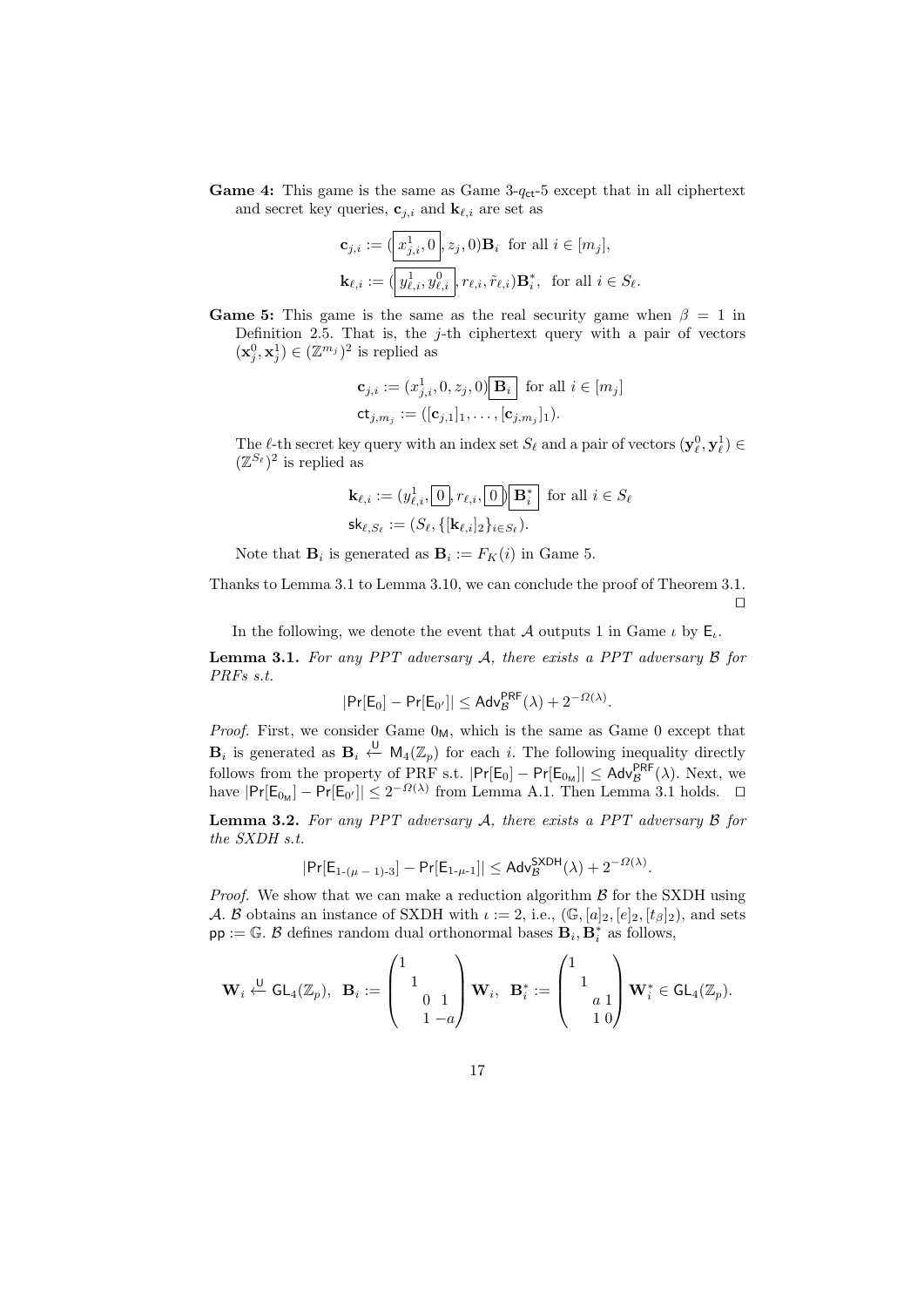Then  $\beta$  simulates all ciphertext queries and all secret key queries except the  $\mu$ -th one as follows.

$$
[\mathbf{c}_{j,i}]_1 := [(x_{j,i}^0, 0, z_{j,i}, 0) \mathbf{B}_i]_1 \text{ for all } i \in [m_j],
$$
  

$$
[\mathbf{k}_{\ell,i}]_2 := \begin{cases} [(y_{\ell,i}^0, y_{\ell,i}^1, r_{\ell,i}, 0) \mathbf{B}_i^*]_2 \text{ for all } i \in S_\ell & (\ell < \mu) \\ [(y_{\ell,i}^0, 0, r_{\ell,i}, 0) \mathbf{B}_i^*]_2 \text{ for all } i \in S_\ell & (\ell > \mu). \end{cases}
$$

Note that *B* cannot compute  $[\mathbf{b}_{i,4}]_1$  because it does not know  $[a]_1$ , but the above instances are computable without  $[\mathbf{b}_{i,4}]_1$ . For the  $\mu$ -th secret key query,  $\beta$  replies to *A* for all  $i \in S_\mu$  as

$$
r'_{i} \stackrel{\mathbf{U}}{\leftarrow} \mathbb{Z}_{p} \text{ s.t.} \sum_{i \in S_{\mu}} r'_{i} = 0,
$$
  
\n
$$
[\mathbf{k}_{\mu,i}]_{2} := [(y^0_{\mu,i}, 0, 0, 0) \mathbf{B}_{i}^{*} + r'_{i}(0, 0, t_{\beta}, e) \mathbf{W}_{i}^{*}]_{2} = [(y^0_{\mu,i}, 0, er'_{i}, \beta fr'_{i}) \mathbf{B}_{i}^{*}]_{2}.
$$

Observe that we can implicitly set  $r_{\mu,i} := er'_i$  and  $w := f/e$  unless  $e = 0$ , then *A*'s view is the same as in Game  $1-(\mu-1)-3$  (resp. Game  $1-\mu-1$ ) if  $\beta=0$  (resp.  $\beta = 1$ ).  $\Box$ 

**Lemma 3.3.** *For any PPT adversary A, we have*

$$
|\Pr[E_{1-\mu-1}] - \Pr[E_{1-\mu-2}]| \leq 2^{-\Omega(\lambda)}
$$
.

*Proof.* We define  $(\mathbf{D}_i, \mathbf{D}_i^*)$  as

$$
\mathbf{D}_{i} := \begin{pmatrix} 1 & 0 \\ 1 & \frac{y_{\mu,i}^{1}}{wr_{\mu,i}} \\ 1 & 0 \\ 1 & 1 \end{pmatrix} \mathbf{B}_{i}, \ \ \mathbf{D}_{i}^{*} := \begin{pmatrix} 1 & 0 \\ 0 & 1 \\ 0 & -\frac{y_{\mu,i}^{1}}{wr_{\mu,i}} & 0 \end{pmatrix} \mathbf{B}_{i}^{*} \in GL_{4}(\mathbb{Z}_{p}).
$$

Observe that  $(D_i, D_i^*)$  are random dual orthonormal bases. Then, for all  $j \in [q_{ct}]$ and  $\ell \in [q_{\mathsf{sk}}]$ , we have

$$
\begin{aligned} \mathbf{c}_{j,i} &= (x_{j,i}^0, 0, z_{j,i}, 0) \mathbf{B}_i = (x_{j,i}^0, 0, z_{j,i}, 0) \begin{pmatrix} 1 & 0 \\ 1 & -\frac{y_{\mu,i}^1}{w r_{\mu,i}} \\ 1 & 0 \end{pmatrix} \mathbf{D}_i = (x_{j,i}^0, 0, z_{j,i}, 0) \mathbf{D}_i, \\ \mathbf{k}_{\ell,i} &= (y_{\ell,i}^0, \beta_{\ell} y_{\ell,i}^1, r_{\ell,i}, \hat{\beta}_{\ell} w r_{\mu,i}) \mathbf{B}_i^* = (y_{\ell,i}^0, \beta_{\ell} y_{\ell,i}^1, r_{\ell,i}, \hat{\beta}_{\ell} w r_{\mu,i}) \begin{pmatrix} 1 & 0 \\ 0 & \frac{y_{\mu,i}^1}{w r_{\mu,i}} & 0 \end{pmatrix} \mathbf{D}_i^* \\ &= (y_{\ell,i}^0, (\beta_{\ell} + \hat{\beta}_{\ell}) y_{\ell,i}^1, r_{\ell,i}, \hat{\beta}_{\ell} w r_{\mu,i}) \mathbf{D}_i^*, \end{aligned}
$$

where 
$$
\beta_{\ell} = 0
$$
 if  $\ell \ge \mu$  and  $\beta_{\ell} = 1$  if  $\ell < \mu$ , and  $\hat{\beta}_{\ell} = 0$  if  $\ell \ne \mu$  and  $\hat{\beta}_{\ell} = 1$  if  $\ell = \mu$ . Then if  $w \ne 0$  and  $r_{\mu,i} \ne 0$ ,  $\mathcal{A}$ 's view is identically distributed in Game

1-*µ*-2 and Game 1-*µ*-3. *⊓⊔*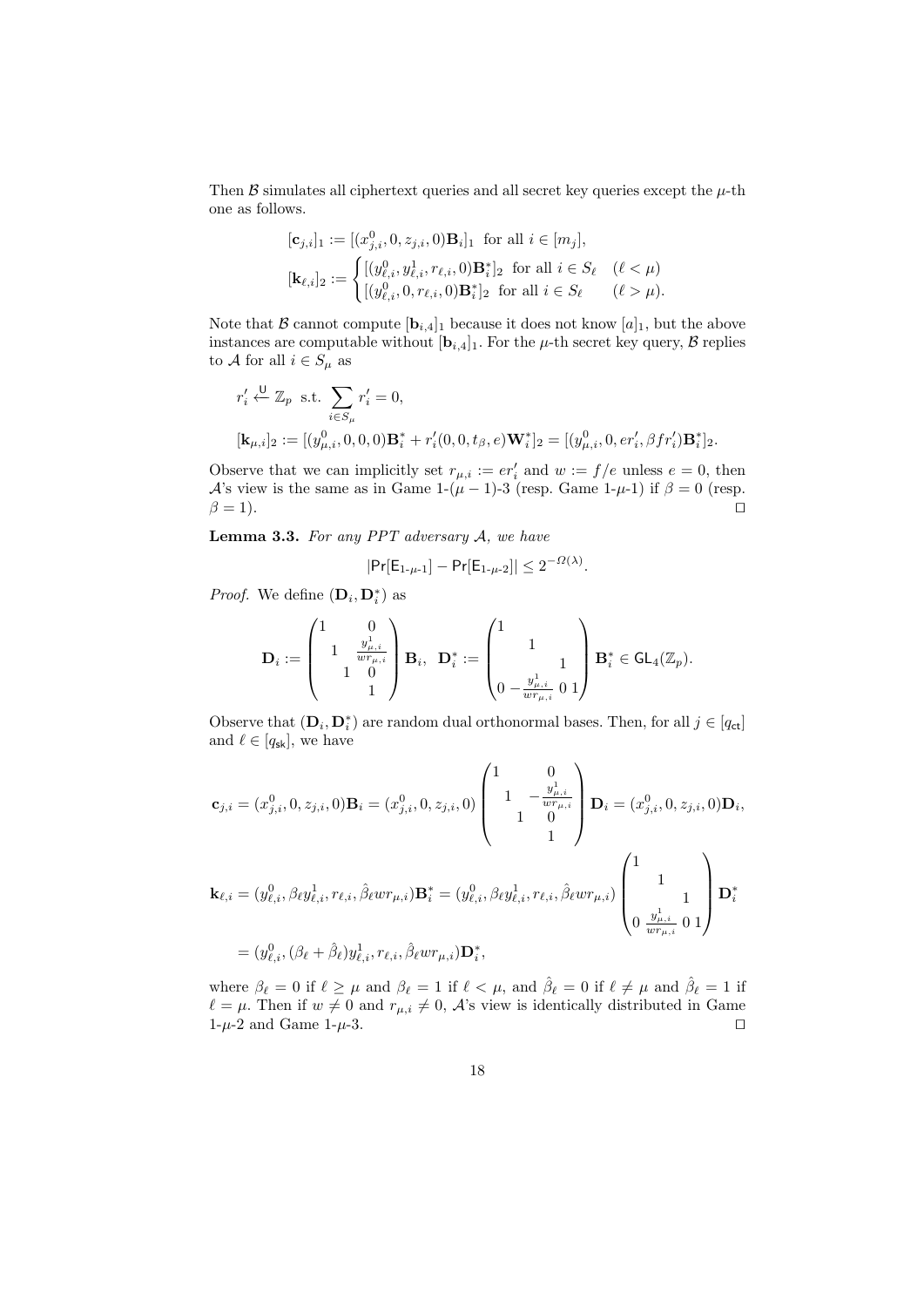**Lemma 3.4.** *For any PPT adversary A, there exists a PPT adversary B for the SXDH s.t.*

$$
|\Pr[E_{1-\mu-2}] - \Pr[E_{1-\mu-3}]| \leq \text{Adv}_{\mathcal{B}}^{\text{SXDH}}(\lambda) + 2^{-\Omega(\lambda)}.
$$

This lemma can be proven almost the same as Lemma 3.2, so we omit the proof.

**Lemma 3.5.** *For any PPT adversary A, there exists a PPT adversary B for the SXDH s.t.*

$$
|\mathsf{Pr}[\mathsf{E}_{1\text{-}q_{\mathsf{sk}}\text{-}3}] - \mathsf{Pr}[\mathsf{E}_2]| \leq \mathsf{Adv}_{\mathcal{B}}^{\mathsf{SXDH}}(\lambda) + 2^{-\varOmega(\lambda)}
$$

*Proof.* We show that we can make a reduction algorithm *B* for the SXDH using *A*. *B* obtains an instance of SXDH with  $\iota := 2$ , i.e.,  $(\mathbb{G}, [a]_2, [e]_2, [t_\beta]_2)$ , and sets  $\mathsf{pp} := \mathbb{G}$ . *B* defines random dual orthonormal bases  $\mathbf{B}_i$ ,  $\mathbf{B}_i^*$  as follows,

$$
\mathbf{W}_i \xleftarrow{\mathsf{U}} \mathsf{GL}_4(\mathbb{Z}_p), \ \ \mathbf{B}_i := \begin{pmatrix} 1 \\ 1 \\ 0 & 1 \\ 1 - a \end{pmatrix} \mathbf{W}_i, \ \ \mathbf{B}_i^* := \begin{pmatrix} 1 \\ 1 \\ a & 1 \\ 1 & 0 \end{pmatrix} \mathbf{W}_i^* \in \mathsf{GL}_4(\mathbb{Z}_p).
$$

Then  $\beta$  simulates all ciphertext queries and all secret key queries as follows.

$$
[\mathbf{c}_{j,i}]_1 := [(x_{j,i}^0, 0, z_{j,i}, 0) \mathbf{B}_i]_1 \text{ for all } i \in [m_j],
$$
  
\n
$$
r'_{\ell,i}, r''_{\ell,i} \stackrel{\mathsf{U}}{\leftarrow} \mathbb{Z}_p \text{ s.t.} \sum_{i \in S_\ell} r'_{\ell,i} = \sum_{i \in S_\ell} r''_{\ell,i} = 0,
$$
  
\n
$$
[\mathbf{k}_{\ell,i}]_2 := [(y_{\ell,i}^0, y_{\ell,i}^1, r'_{\ell,i}, 0) \mathbf{B}_i^* + r''_{\ell,i} (0, 0, t_\beta, e) \mathbf{W}_i^*]_2
$$
  
\n
$$
= [(y_{\ell,i}^0, y_{\ell,i}^1, r'_{\ell,i} + er''_{\ell,i}, \beta fr''_{\ell,i}) \mathbf{B}_i^*]_2 \text{ for all } i \in S_\ell.
$$

Note that *B* cannot compute  $[\mathbf{b}_{i,4}]_1$  because it does not know  $[a]_1$ , but the above instances are computable without  $[\mathbf{b}_{i,4}]_1$ . Observe that we can implicitly set  $r_{\ell,i} := r'_{\ell,i} + er''_{\ell,i}$  and  $\tilde{r}_{\ell,i} := fr''_{\ell,i}$  unless  $f = 0$ , then *A*'s view is the same as in Game  $1-q_{\text{sk}}-3$  (resp. Game 2) if  $\beta = 0$  (resp.  $\beta = 1$ ).  $\Box$ 

**Lemma 3.6.** *For any PPT adversary A, there exists a PPT adversary B for the SXDH s.t.*

$$
|\Pr[E_{3-(\nu-1)-3}] - \Pr[E_{3-\nu-1}]| \leq \mathsf{Adv}_{\mathcal{B}}^{\mathsf{SXDH}}(\lambda).
$$

*Proof.* We show that we can make a reduction algorithm *B* for the SXDH using *A*. *B* obtains an instance of SXDH with  $\iota := 1$ , i.e.,  $(\mathbb{G}, [a]_1, [e]_1, [t_\beta]_1)$ , and sets  $\mathsf{pp} := \mathbb{G}$ . *B* defines random dual orthonormal bases  $\mathbf{B}_i$ ,  $\mathbf{B}_i^*$  as follows,

$$
\mathbf{W}_i \stackrel{\mathsf{U}}{\leftarrow} \mathsf{GL}_4(\mathbb{Z}_p), \ \ \mathbf{B}_i := \begin{pmatrix} 1 \\ 1 \\ a \\ 1 \end{pmatrix} \mathbf{W}_i, \ \ \mathbf{B}_i^* := \begin{pmatrix} 1 \\ 1 \\ 0 \\ 1 - a \end{pmatrix} \mathbf{W}_i^* \in \mathsf{GL}_4(\mathbb{Z}_p).
$$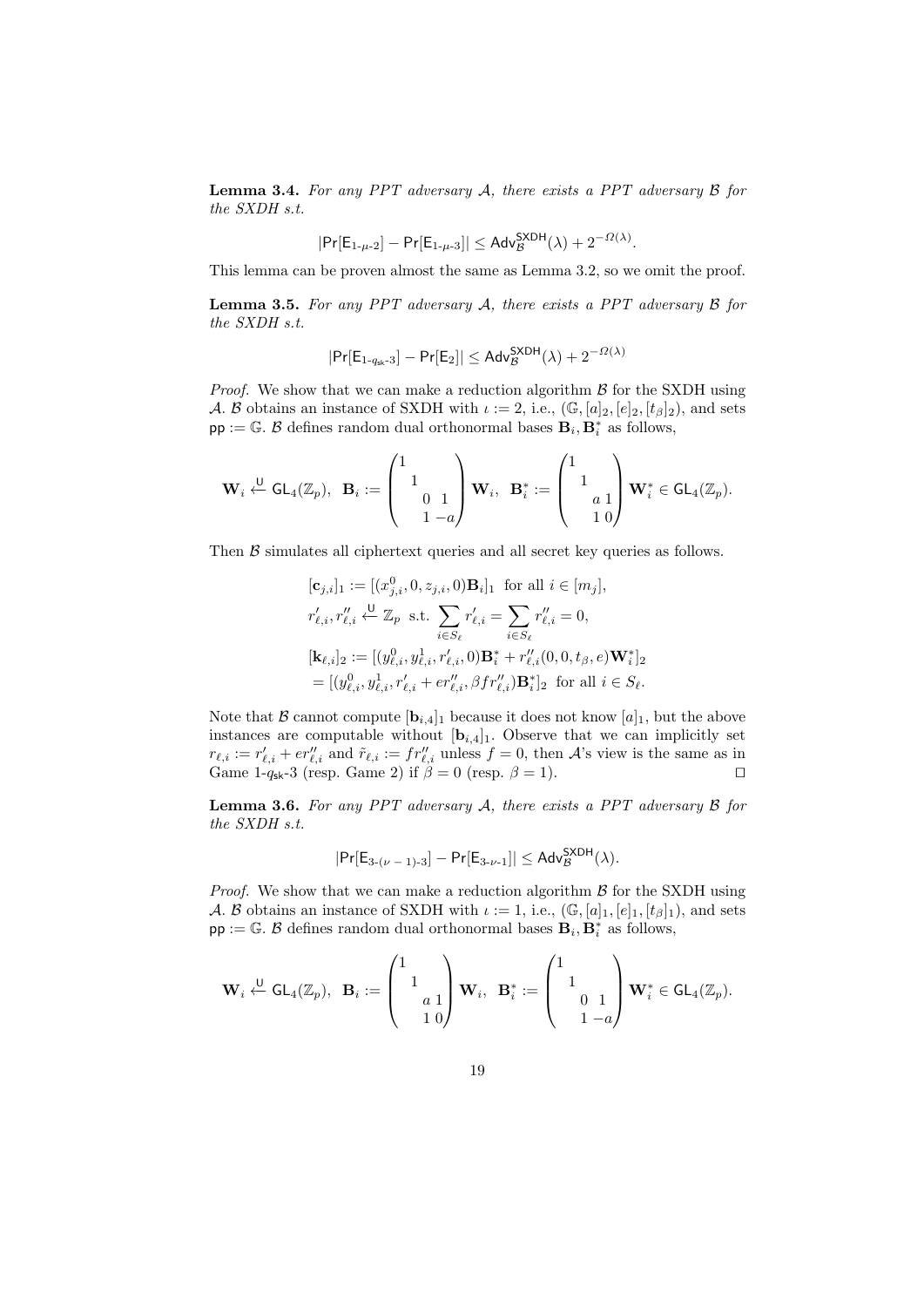Then  $\beta$  simulates all ciphertext queries except the  $\nu$ -th one and all secret key queries as follows,

$$
[\mathbf{c}_{j,i}]_1 := \begin{cases} [(0, x_{j,i}^1, z_{j,i}, 0) \mathbf{B}_i]_1 \text{ for all } i \in [m_j] & (j < \nu) \\ [(x_{j,i}^0, 0, z_{j,i}, 0) \mathbf{B}_i]_1 \text{ for all } i \in [m_j] & (j > \nu), \\ r'_{\ell,i}, r''_{\ell,i} \stackrel{\mathsf{U}}{\leftarrow} \mathbb{Z}_p \text{ s.t.} \sum_{i \in S_\ell} r'_{\ell,i} = \sum_{i \in S_\ell} r''_{\ell,i} = 0, \\ [\mathbf{k}_{\ell,i}]_2 := [(y_{\ell,i}^0, y_{\ell,i}^1, r'_{\ell,i}, 0) \mathbf{B}_i^* + (0, 0, r''_{\ell,i}, 0) \mathbf{W}_i^*]_2 \\ = [(y_{\ell,i}^0, y_{\ell,i}^1, r'_{\ell,i} + ar''_{\ell,i}, r''_{\ell,i}) \mathbf{B}_i^*]_2 \text{ for all } i \in S_\ell. \end{cases}
$$

Note that  $\mathcal{B}$  cannot compute  $[\mathbf{b}_{i,4}^*]_2$  because it does not know  $[a]_2$ , but the above instances are computable without  $[\mathbf{b}_{i,4}^*]_2$ . Observe that we can implicitly set  $r_{\ell,i} := r'_{\ell,i} + ar''_{\ell,i}$  and  $\tilde{r}_{\ell,i} := r''_{\ell,i}$ , so *B* correctly simulates the answer for queries. For the *ν*-th ciphertext query, *B* replies to *A* for all  $i \in [m_{\nu}]$  as

$$
[\mathbf{c}_{\nu,i}]_1 := [(x_{\nu,i}^0, 0, 0, 0)\mathbf{B}_i + (0, 0, t_\beta, e)\mathbf{W}_i]_1 = [(x_{\nu,i}^0, 0, e, \beta f)\mathbf{B}_i]_1.
$$

Observe that we can implicitly set  $z_{\nu} := e$  and  $\tilde{z}_{\nu} := f$ , then *A*'s view is the same as in Game  $3-(\nu-1)-3$  (resp. Game  $3-\nu-1$ ) if  $\beta = 0$  (resp.  $\beta = 1$ ).  $\Box$ 

**Lemma 3.7.** *Let m*max *be the maximum length of vectors with which A makes a query to the encryption oracle. For any PPT adversary A, there exists a PPT adversary B for the SXDH s.t.*

$$
|\Pr[\mathsf{E}_{3-\nu\text{-}1}] - \Pr[\mathsf{E}_{3-\nu\text{-}2}]| \leq 2m_{\max} \mathsf{Adv}_{\mathcal{B}}^{\mathsf{SXDH}}(\lambda) + 2^{-\Omega(\lambda)}.
$$

*Proof.* To prove Lemma 3.7, we consider the following intermediate games between Game 3-*ν*-1 and 3-*ν*-2. In each intermediate game, the challenger chooses a random element  $m'_{\nu}$ U *←−* [*m*max] as a guess of *m<sup>ν</sup>* at the beginning of the games.

- **Game 3-***ν***-1-1** ( $\nu \in [q_{ct}]$ ): This game is the same as Game 3-*v*-1 except that the challenger aborts the game immediately if the vector length of the *ν*-th ciphertext query is not  $m'_{\nu}$  i.e.,  $m'_{\nu} \neq m_{\nu}$ . We define that *A*'s output is  $\bot$ when the game is aborted.
- **Game 3-***ν***-1-2** ( $\nu \in [q_{ct}]$ ): This game is the same as Game 3-*v*-1-1 except the following. In the  $\ell$ -th secret key query for all  $\ell$  s.t. whose index set  $S_{\ell}$  contains both elements that are greater than  $m'_{\nu}$  and not greater than  $m'_{\nu}$ , i.e.,  $(\max S_\ell > m'_\nu) \wedge (\min S_\ell \leq m'_\nu), \mathbf{k}_{\ell,i}$  is set as

$$
\mathbf{k}_{\ell,i} := \begin{cases} (y_{\ell,i}^0, y_{\ell,i}^1, r_{\ell,i}, \tilde{r}_{\ell,i}) \mathbf{B}_i^* & (i \in S_\ell, i \le m_\nu')\\ (y_{\ell,i}^0, y_{\ell,i}^1, r_{\ell,i}, \left[\tilde{a}\tilde{r}_{\ell,i}\right] \mathbf{B}_i^* & (i \in S_\ell, i > m_\nu') \end{cases}
$$

where  $a \stackrel{\text{U}}{\leftarrow} \mathbb{Z}_p$ ,  $\tilde{r}_{\ell,i} \stackrel{\text{U}}{\leftarrow} \mathbb{Z}_p$  s.t.  $\sum_{i \in S_\ell} \tilde{r}_{\ell,i} = 0$ .

**Game 3-** $\nu$ **-1-3** ( $\nu \in [q_{ct}]$ ): This game is the same as Game 3- $\nu$ -1-2 except that in the  $\ell$ -th secret key query for all  $\ell$  s.t. (max  $S_{\ell} > m'_{\nu}$ )  $\wedge$  (min  $S_{\ell} \leq m'_{\nu}$ ),  $\mathbf{k}_{\ell,i}$  is set as

$$
\bar{r}_{\ell,i} \stackrel{\mathsf{U}}{\leftarrow} \mathbb{Z}_p, \ \ \mathbf{k}_{\ell,i} := (y_{\ell,i}^0, y_{\ell,i}^1, r_{\ell,i}, \boxed{\bar{r}_{\ell,i}}) \mathbf{B}_i^* \ \text{ for all } i \in S_\ell.
$$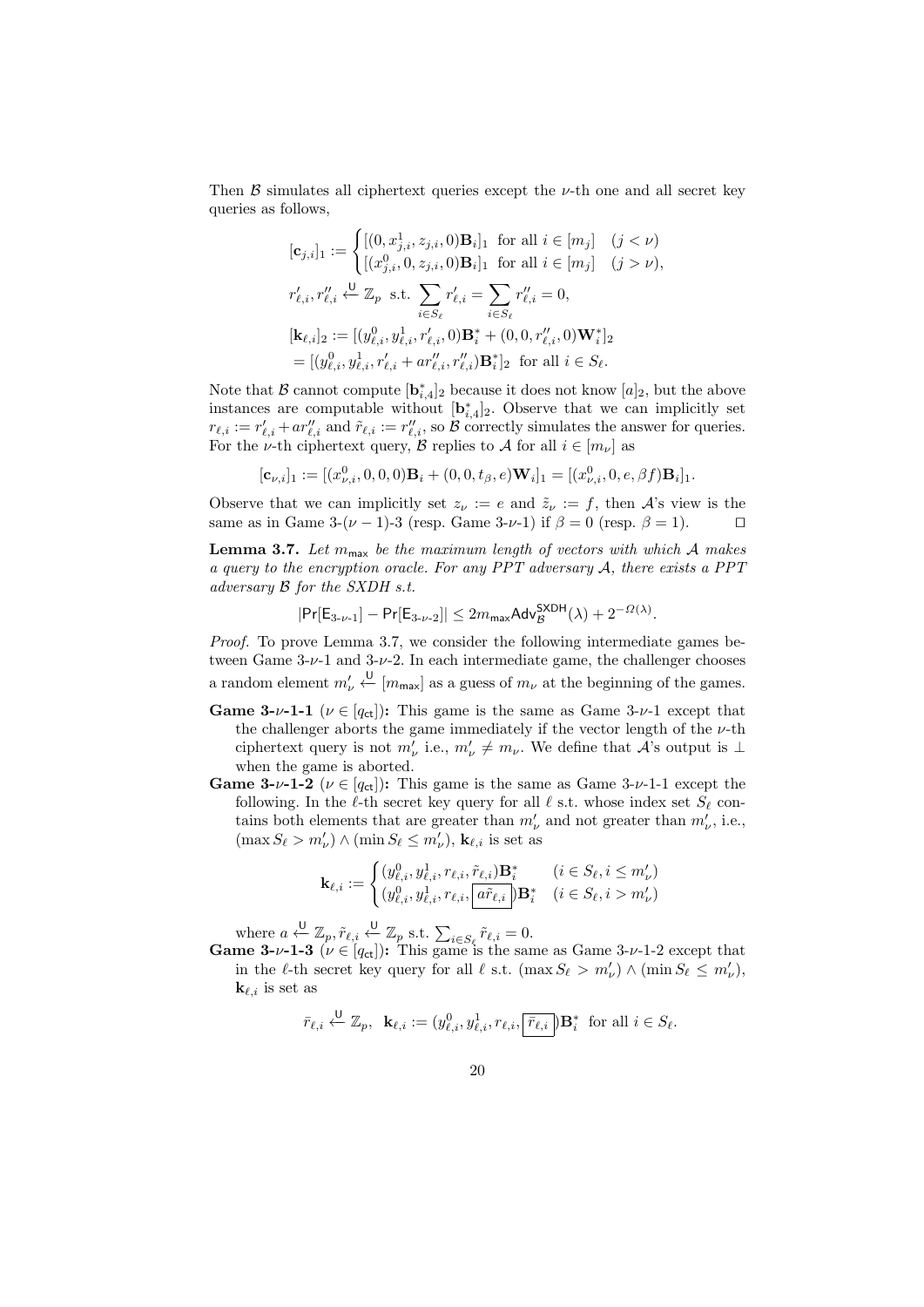**Game 3-***ν***-1-4** ( $\nu \in [q_{ct}]$ ): This game is the same as Game 3-*ν*-1-3 except that in the *ν*-th ciphertext query,  $\mathbf{c}_{\nu,i}$  is set as

$$
\tilde{z}_{\nu} \stackrel{\mathbf{U}}{\leftarrow} \mathbb{Z}_p, \ \mathbf{c}_{\nu,i} := (\boxed{0, x_{\nu,i}^1}, z_{\nu}, \tilde{z}_{\nu}) \mathbf{B}_i \ \text{ for all } i \in [m'_{\nu}].
$$

**Game 3-** $\nu$ **-1-5** ( $\nu \in [q_{ct}]$ ): This game is the same as Game 3- $\nu$ -1-4 except that in all secret key queries, **k***ℓ,i* are set as

$$
\mathbf{k}_{\ell,i} := (y_{\ell,i}^0, y_{\ell,i}^1, r_{\ell,i}, \left\lceil \tilde{r}_{\ell,i} \right\rceil) \mathbf{B}_i^* \text{ for all } i \in S_\ell,
$$

where  $\tilde{r}_{\ell,i} \stackrel{\text{U}}{\leftarrow} \mathbb{Z}_p$  s.t.  $\sum_{i \in S_\ell} \tilde{r}_{\ell,i} = 0$ .

Next we consider the probability that *A* outputs 1 in each game. Thanks to Claim 1 to Claim 6, we have

$$
|Pr[E_{3-\nu-1}] - Pr[E_{3-\nu-2}]| = m_{\text{max}}|Pr[E_{3-\nu-1-1}] - Pr[E_{3-\nu-1-5}]|
$$
  
\n
$$
\leq 2m_{\text{max}} \text{Adv}_{\mathcal{B}}^{\text{SXDH}}(\lambda) + 2^{-\Omega(\lambda)}
$$

This concludes the proof of Lemma 3.7. *⊓⊔*

**Claim 1.** For any PPT adversary *A*, we have

$$
\Pr[\mathsf{E}_{3\text{-}\nu\text{-}1\text{-}1}] = \frac{1}{m_{\mathsf{max}}}\Pr[\mathsf{E}_{3\text{-}\nu\text{-}1}]
$$

*Proof.* First, we consider the game (denoted by Game *X*) that is the same as Game 3-*ν*-1 except that *A*'s output is defined as  $\perp$  when  $m'_{\nu} \neq m_{\nu}$ . Note that the challenger does not abort the game in Game  $X$  in contrast to Game  $3-\nu-1-1$ . It is obvious that the probabilities that *A* outputs 1 are equal in Game *X* and Game 3-*ν*-1-1 respectively. Then, we have

$$
Pr[E_{3-\nu-1-1}] = Pr[E_X] = \sum_{i \in [m_{\text{max}}]} Pr[m'_{\nu} = i] Pr[m_{\nu} = i \wedge E_{3-\nu-1} | m'_{\nu} = i]
$$

$$
= \frac{1}{m_{\text{max}}} \sum_{i \in [m_{\text{max}}]} Pr[m_{\nu} = i \wedge E_{3-\nu-1}]
$$

$$
= \frac{1}{m_{\text{max}}} Pr[E_{3-\nu-1}].
$$

The second line follows from the fact that  $m'_{\nu}$  is chosen independently from  $\mathcal{A}$ 's view in Game *X* and its value does not affect *A*'s behavior. *⊓⊔*

**Claim 2.** For any PPT adversary *A*, we have

$$
|\Pr[E_{3-\nu-1-1}] - \Pr[E_{3-\nu-1-2}]| \leq 2^{-\Omega(\lambda)}
$$
.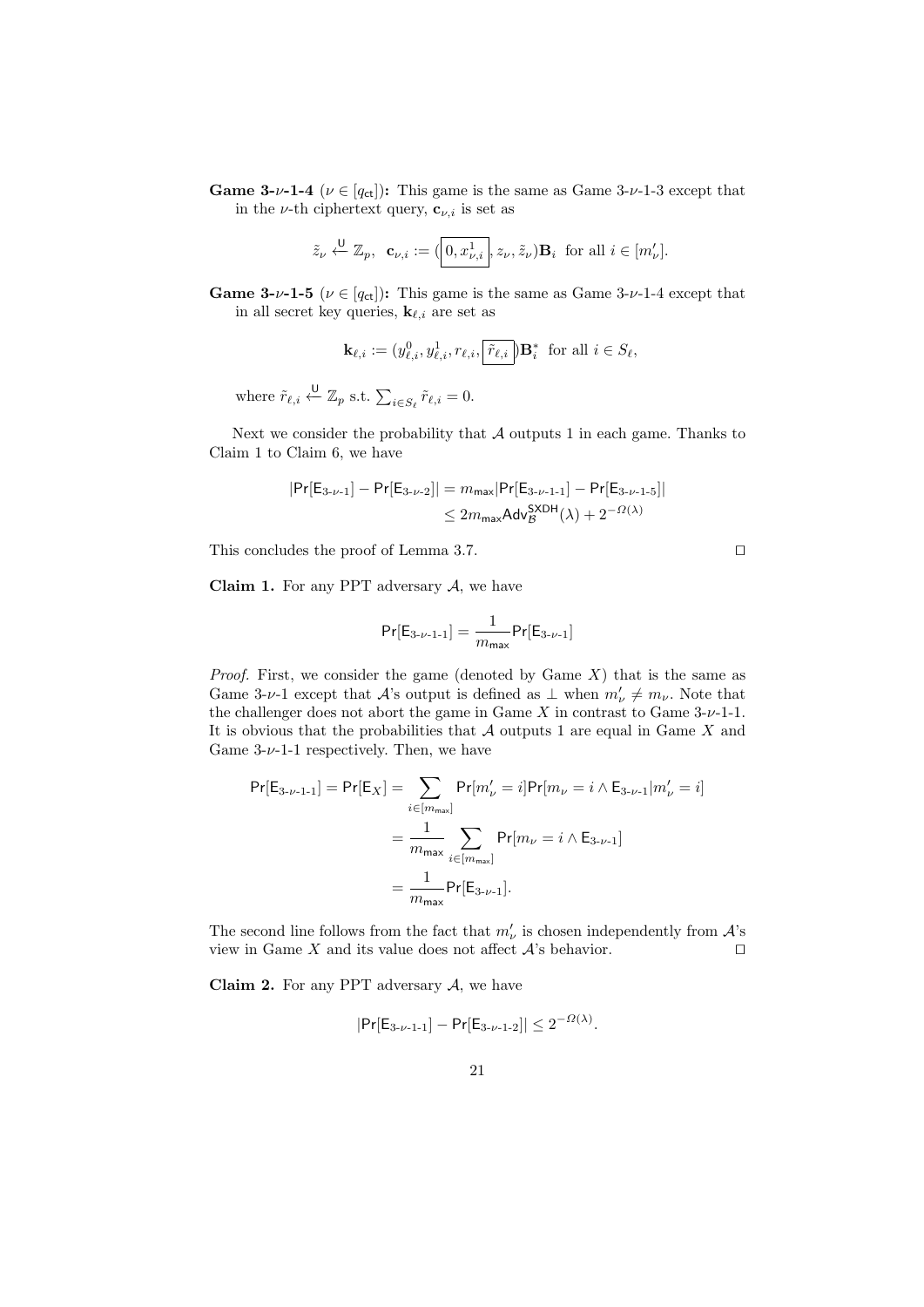*Proof.* For  $i > m'_{\nu}$ , we define  $(\mathbf{D}_i, \mathbf{D}_i^*)$  as

$$
\mathbf{D}_i := \begin{pmatrix} 1 \\ & 1 \\ & & \\ & & a \end{pmatrix} \mathbf{B}_i, \ \ \mathbf{D}_i^* := \begin{pmatrix} 1 \\ & 1 \\ & & \\ & 1/a \end{pmatrix} \mathbf{B}_i^* \in \mathrm{GL}_4(\mathbb{Z}_p).
$$

Ciphertexts except the  $\nu$ -th one and secret keys that have indices greater than  $m'_{\nu}$  are changed as

$$
\mathbf{c}_{j,i} = (\beta_j x_{j,i}^0, (1 - \beta_j) x_{j,i}^1, z_j, 0) \mathbf{B}_i = (\beta_j x_{j,i}^0, (1 - \beta_j) x_{j,i}^1, z_j, 0) \begin{pmatrix} 1 & & \\ & 1 & \\ & & 1/a \end{pmatrix} \mathbf{D}_i
$$
  
\n
$$
= (\beta_j x_{j,i}^0, (1 - \beta_j) x_{j,i}^1, z_j, 0) \mathbf{D}_i \text{ for all } i > m'_\nu,
$$
  
\n
$$
\mathbf{k}_{\ell,i} = (y_{\ell,i}^0, y_{\ell,i}^1, r_{\ell,i}, \tilde{r}_{\ell,i}) \mathbf{B}_i^* = (y_{\ell,i}^0, y_{\ell,i}^1, r_{\ell,i}, \tilde{r}_{\ell,i}) \begin{pmatrix} 1 & & \\ & 1 & \\ & & 1 & \\ & & & a \end{pmatrix} \mathbf{D}_i^*
$$
  
\n
$$
= (y_{\ell,i}^0, y_{\ell,i}^1, r_{\ell,i}, a\tilde{r}_{\ell,i}) \mathbf{D}_i^* \text{ for all } i > m'_\nu,
$$

where  $\beta_j = 0$  if  $j < \nu$  and  $\beta_j = 1$  if  $j \geq \nu$ . Note that secret keys whose all indices are greater than  $m'_\nu$  are not affected by the basis change because  $\{\tilde{r}_{\ell,i}\}_{i\in S_\ell}$  s.t. are greater than  $m'_{\nu}$  are not affected by the basis change because  $\{\tilde{r}_{\ell,i}\}_{i \in S_{\ell}}$  s.t.<br> $\sum_{i \in S_{\ell}} \tilde{r}_{\ell,i} = 0$  and  $\{a\tilde{r}_{\ell,i}\}_{i \in S_{\ell}}$  s.t.  $\sum_{i \in S_{\ell}} \tilde{r}_{\ell,i} = 0$  are identically distributed. Finally, when  $m'_{\nu} = m_{\nu}$ , this basis change does not affect  $ct_{\nu,m_{\nu}}$  because it is applied only for the bases with indices  $i > m_{\nu}$ . Hence, in Game 3-*ν*-1-1 and Game 3-*ν*-1-2, *A*'s view is identically distributed unless  $a = 0$ . □

**Claim 3.** For any PPT adversary *A*, there exists a PPT adversary *B* for the SXDH s.t.

$$
|\Pr[E_{3-\nu-1-2}] - \Pr[E_{3-\nu-1-3}]| \leq Adv_{\mathcal{B}}^{SXDH}(\lambda) + 2^{-\Omega(\lambda)}.
$$

*Proof.* We show that we can make a reduction algorithm  $\beta$  for the SXDH using *A*. In the beginning of the simulation, *B* chooses a  $m'$ U *←−* [*m*max] as a guess of  $m_{\nu}$ . If the guess is incorrect, *B* aborts and outputs 0. Otherwise, *B* outputs  $\mathcal{A}$ 's output as it is. *B* obtains an SXDH instance with *ι* := 2, i.e.,  $(\mathbb{G}, [a]_2, [e]_2, [t_\beta]_2)$ and gives  $pp := \mathbb{G}$  to *A*. *B* defines dual orthonormal bases as  $B_i \stackrel{\cup}{\leftarrow} GL_4(\mathbb{Z}_p)$ for each index *i*. Then, all ciphertexts and the  $\ell$ -th secret key s.t. (max  $S_{\ell}$   $\leq$  $m'_{\nu}$ )  $\vee$  (min  $S_{\ell} > m'_{\nu}$ ) can be generated by using  $\mathbf{B}_i$  and  $\mathbf{B}_i^*$ . For the  $\ell$ -th secret key s.t.  $(\max S_\ell > m'_\nu) \wedge (\min S_\ell \le m'_\nu)$ , *B* computes secret keys as follows.

$$
u_{\ell,i}, u'_{\ell,i} \stackrel{\text{U}}{\leftarrow} \mathbb{Z}_p \text{ s.t.} \sum_{i \in S_{\ell}} u_{\ell,i} = \sum_{i \in S_{\ell}} u'_{\ell,i} = 0,
$$
  

$$
[\mathbf{k}_{\ell,i}]_2 := \begin{cases} [(y_{\ell,i}^0, y_{\ell,i}^1, r_{\ell,i}, eu_{\ell,i} + u'_{\ell,i}) \mathbf{B}^*]_2 & (i \in S_{\ell}, i \leq m'_{\ell}) \\ [(y_{\ell,i}^0, y_{\ell,i}^1, r_{\ell,i}, t_{\beta}u_{\ell,i} + au'_{\ell,i}) \mathbf{B}^*]_2 & (i \in S_{\ell}, i > m'_{\nu}) \\ = [(y_{\ell,i}^0, y_{\ell,i}^1, r_{\ell,i}, a(eu_{\ell,i} + u'_{\ell,i}) + \beta f u_{\ell,i}) \mathbf{B}^*]_2 & (i \in S_{\ell}, i > m'_{\nu}) \end{cases}
$$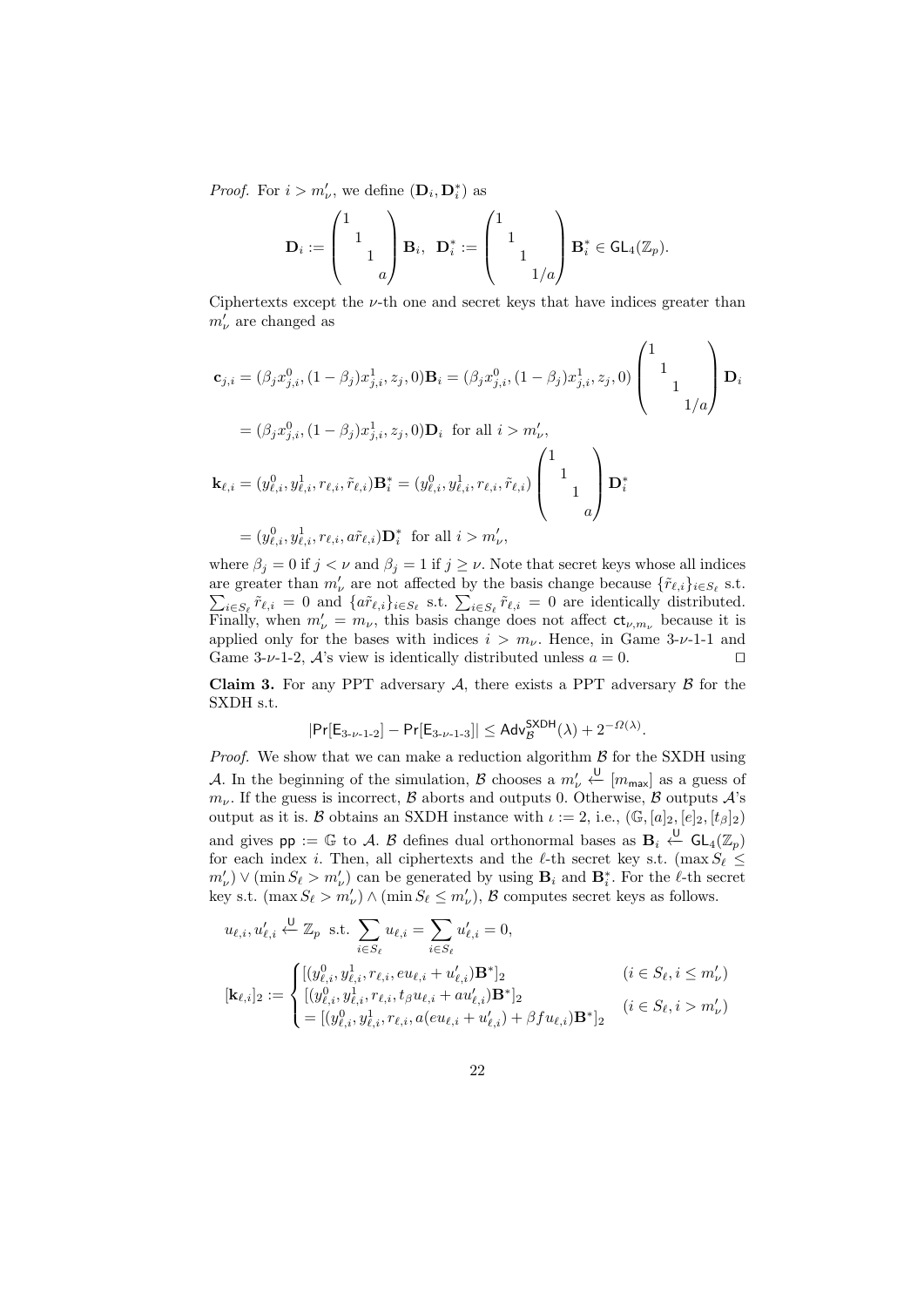Then, we can define  $\tilde{r}_{\ell,i} := eu_{\ell,i} + u'_{\ell,i}$ . In the case of  $\beta = 0$ ,  $[\mathbf{k}_{\ell,i}]_2$  is distributed identically to Game 3-*ν*-1-2. Next, we consider the case  $\beta = 1$ . First,  ${\{\tilde{r}_{\ell,i}\}_{i \in S_{\ell}}}$  and  ${u_{\ell,i}\}_{i \in S_{\ell}}$  are independently distributed because the information of  $\{u_{\ell,i}\}_{i\in S_{\ell}}$  in  $\{\tilde{r}_{\ell,i}\}_{i\in S_{\ell}}$  is completely hidden by  $\{u'_{\ell,i}\}_{i\in S_{\ell}}$ . Therefore, we can  $\text{set } \bar{r}_{\ell,i} := \begin{cases} \tilde{r}_{\ell,i} & (i \in S_{\ell}, i \leq m'_{\nu}) \\ z & (i = S_{\ell}, i \leq m'_{\nu}) \end{cases}$  $a\tilde{r}_{\ell,i} + fu_{\ell,i}$   $(i \in S_{\ell}, i > m'_{\nu})$ , unless  $f = 0$ . Hence,  $[\mathbf{k}_{\ell,i}]_2$  is distributed identically to Game  $3-\nu-1-3$  if  $\beta=1$ .

**Claim 4.** For any PPT adversary *A*, we have

$$
|\Pr[E_{3-\nu-1-3}] - \Pr[E_{3-\nu-1-4}]| \leq 2^{-\Omega(\lambda)}
$$
.

*Proof.* Here, we denote the event such that  $m'_{\nu} = m_{\nu}$  in Game *ι* by  $X_{\iota}$ . By the game definition, we have

$$
\begin{aligned} &|Pr[E_{3-\nu\text{-}1\text{-}3}]-Pr[E_{3-\nu\text{-}1\text{-}4}]| \\ =&|Pr[X_{3-\nu\text{-}1\text{-}3}]Pr[E_{3-\nu\text{-}1\text{-}3}|X_{3-\nu\text{-}1\text{-}3}]-Pr[X_{3-\nu\text{-}1\text{-}4}]Pr[E_{3-\nu\text{-}1\text{-}4}|X_{3-\nu\text{-}1\text{-}4}]| \\ =&|Pr[X_{3-\nu\text{-}1\text{-}3}](Pr[E_{3-\nu\text{-}1\text{-}3}|X_{3-\nu\text{-}1\text{-}3}]-Pr[E_{3-\nu\text{-}1\text{-}4}|X_{3-\nu\text{-}1\text{-}4}])|. \end{aligned}
$$

In the third line, we use the fact that *A*'s view is identical before the *ν*-th ciphertext query and then we have  $Pr[X_{3-\nu-1-3}] = Pr[X_{3-\nu-1-4}]$ . Therefore, it is  $\text{surface} \times \text{surface} \times \text{base} \times \text{base} \times \text{base} \times \text{base} \times \text{base} \times \text{base} \times \text{base} \times \text{base} \times \text{base} \times \text{base} \times \text{base} \times \text{base} \times \text{base} \times \text{base} \times \text{base} \times \text{base} \times \text{base} \times \text{base} \times \text{base} \times \text{base} \times \text{base} \times \text{base} \times \text{base} \times \text{base} \times \text{base} \times \text{base} \times \text{base} \times \text{base} \times \text{base} \times \text{$ the purpose, we analyze  $\mathcal{A}$ 's view under the condition such that  $m'_{\nu} = m_{\nu}$ .

We define  $(\mathbf{D}_i, \mathbf{D}_i^*)$  for all  $i \in [m_\nu]$  as

$$
\mathbf{D}_i := \begin{pmatrix} 1 & & \\ & 1 & \\ & & 1 \\ \frac{x_{\nu,i}^0}{\bar{z}_\nu} - \frac{x_{\nu,i}^1}{\bar{z}_\nu} \ 0 \ 1 \end{pmatrix} \mathbf{B}_i, \ \ \mathbf{D}_i^* := \begin{pmatrix} 1 & -\frac{x_{\nu,i}^0}{\bar{z}_\nu} \\ 1 & \frac{x_{\nu,i}^1}{\bar{z}_\nu} \\ 1 & 0 \\ 1 & 1 \end{pmatrix} \mathbf{B}_i^* \in \mathrm{GL}_4(\mathbb{Z}_p).
$$

Observe that  $(D_i, D_i^*)$  are random dual orthonormal bases. Then, for all  $j \in [q_{ct}]$ , we have

$$
\mathbf{c}_{j,i} = (\beta_j x_{j,i}^0, (1 - \beta_j) x_{j,i}^1, z_j, \hat{\beta}_j \tilde{z}_\nu) \mathbf{B}_i
$$
  
=  $(\beta_j x_{j,i}^0, (1 - \beta_j) x_{j,i}^1, z_j, \hat{\beta}_j \tilde{z}_\nu) \begin{pmatrix} 1 & 1 \\ & 1 \\ -\frac{x_{\nu,i}^0}{\tilde{z}_\nu} & \frac{x_{\nu,i}^1}{\tilde{z}_\nu} & 0 \end{pmatrix} \mathbf{D}_i$   
=  $((\beta_j - \hat{\beta}_j) x_{j,i}^0, (1 - \beta_j + \hat{\beta}_j) x_{j,i}^1, z_j, \hat{\beta}_j \tilde{z}_\nu) \mathbf{D}_i,$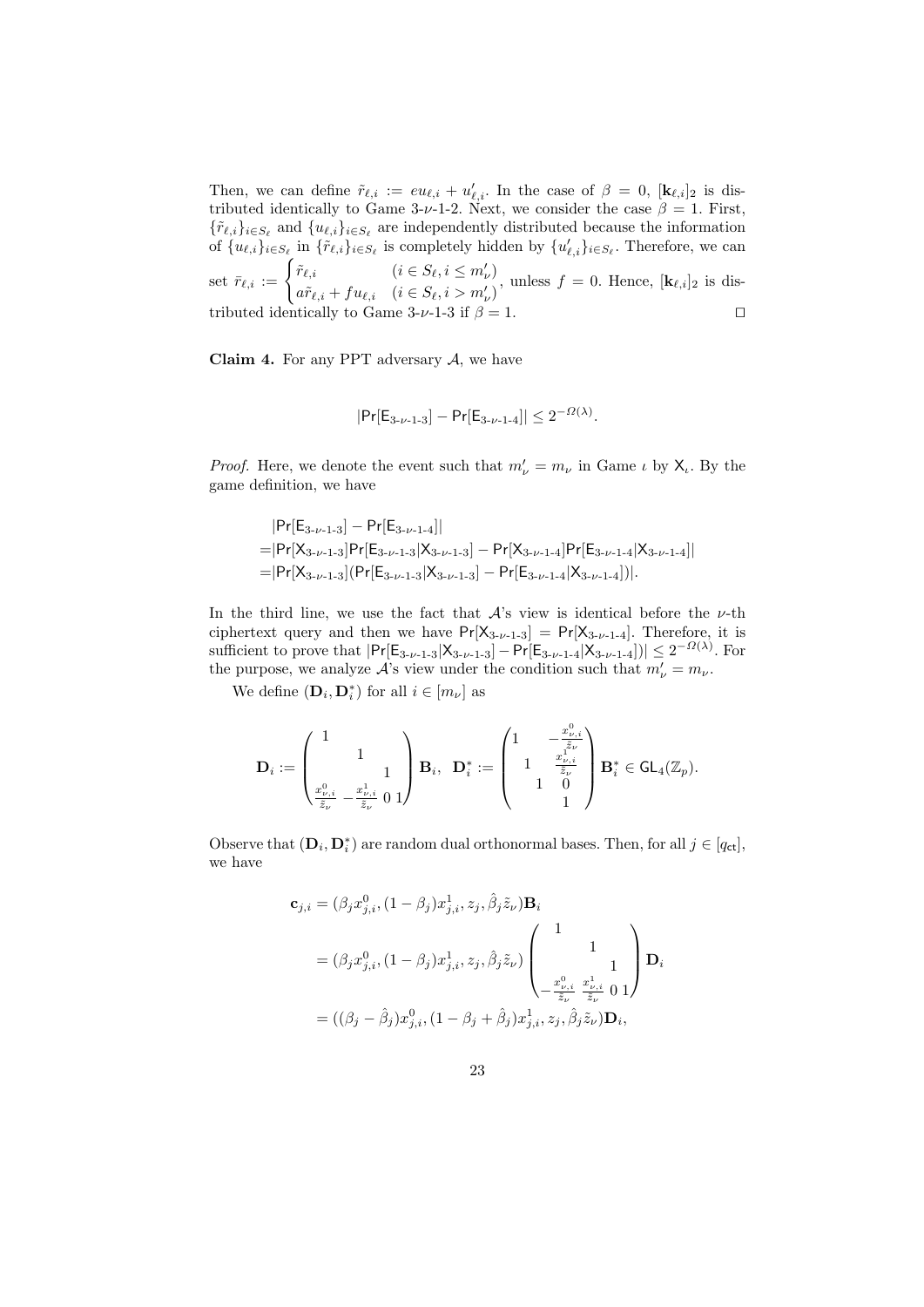where  $\beta_j = 0$  if  $j < \nu$  and  $\beta_j = 1$  if  $j \ge \nu$ , and  $\hat{\beta}_j = 0$  if  $j \ne \nu$  and  $\hat{\beta}_j = 1$  if *j* = *ν*. On the other hand, for all  $\ell$  s.t. max  $S_{\ell} \leq m_{\nu}$ , we have

$$
\begin{aligned} \mathbf{k}_{\ell,i} = (y_{\ell,i}^0, y_{\ell,i}^1, r_{\ell,i}, \tilde{r}_{\ell,i}) \mathbf{B}_i^* = (y_{\ell,i}^0, y_{\ell,i}^1, r_{\ell,i}, \tilde{r}_{\ell,i}) \begin{pmatrix} 1 & \frac{x_{\nu,i}^0}{\tilde{z}_{\nu}} \\ 1 & -\frac{x_{\nu,i}^1}{\tilde{z}_{\nu}} \\ 1 & 0 \\ 1 & 0 \end{pmatrix} \mathbf{D}_i^* \\ = (y_{\ell,i}^0, y_{\ell,i}^1, r_{\ell,i}, \tilde{r}_{\ell,i} + \frac{1}{\tilde{z}_{\nu}} (x_{\nu,i}^0 y_{\ell,i}^0 - x_{\nu,i}^1 y_{\ell,i}^1)) \mathbf{D}_i^*. \end{aligned}
$$

Here, we have the condition Eq.(1) s.t.  $\sum_{i \in S_\ell} (x_{\nu,i}^0 y_{\ell,i}^0 - x_{\nu,i}^1 y_{\ell,i}^1) = 0$ , because *i∈S<sup>ℓ</sup>*  $S_{\ell} \subseteq [m_{\nu}]$ . Hence, we can set  $\tilde{r}'_{\ell,i} := \tilde{r}_{\ell,i} + \frac{1}{\tilde{z}_{\nu}} (x_{\nu,i}^0 y_{\ell,i}^0 - x_{\nu,i}^1 y_{\ell,i}^1)$ . Observe that  $\tilde{r}'_{\ell,i}$  is randomly distributed s.t.  $\sum_{i \in S_{\ell}} \tilde{r}'_{\ell,i} = 0$ . In the same way, for all  $\ell$  s.t.  $(\max S_\ell > m_\nu) \wedge (\min S_\ell \leq m_\nu)$ , we have

$$
\mathbf{k}_{\ell,i} = \begin{cases} (y_{\ell,i}^0, y_{\ell,i}^1, r_{\ell,i}, \bar{r}_{\ell,i} + \frac{1}{\bar{z}_\nu}(x_{\nu,i}^0y_{\ell,i}^0 - x_{\nu,i}^1y_{\ell,i}^1))\mathbf{D}_i^* & (i \leq m_\nu) \\ (y_{\ell,i}^0, y_{\ell,i}^1, r_{\ell,i}, \bar{r}_{\ell,i})\mathbf{B}_i^* & (i > m_\nu) \end{cases}
$$

In this case, there is no condition on  $(x_{\nu,i}^0 y_{\ell,i}^0 - x_{\nu,i}^1 y_{\ell,i}^1)$ . However, because  $\bar{r}_{\ell,i}$  are chosen randomly from  $\mathbb{Z}_p$ , then  $\bar{r}'_{\ell,i} := \bar{r}_{\ell,i} + \frac{1}{\tilde{z}_\nu}(x_{\nu,i}^0 y_{\ell,i}^0 - x_{\nu,i}^1 y_{\ell,i}^1)$  are also random elements in  $\mathbb{Z}_p$ . Note that for all  $\ell$  s.t. min  $S_\ell > m_\nu$ , this basis change does not affect  $sk_{\ell,S_{\ell}}$  because we only change the bases for  $i \leq m_{\nu}$ . Then, in Game 3- $\nu$ -1-3 and Game 3-*ν*-1-4, *A*'s view is identically distributed unless  $\tilde{z}_\nu = 0$  under the condition such that  $m'_{\nu} = m_{\nu}$ .

**Claim 5.** For any PPT adversary *A*, there exists a PPT adversary *B* for the SXDH s.t.

$$
|\Pr[E_{3-\nu-1-4}] - \Pr[E_{3-\nu-1-5}]| \leq \text{Adv}_{\mathcal{B}}^{\text{SXDH}}(\lambda) + 2^{-\Omega(\lambda)}.
$$

Claim 5 can be proven by just the reverse of Game  $3-(\nu-1)-1-1$  to Game  $3-\nu-1-3$ , so we omit the proof.

**Claim 6.** For any PPT adversary *A*, we have

$$
\Pr[\mathsf{E}_{3\text{-}\nu\text{-}1\text{-}5}] = \frac{1}{m_{\mathsf{max}}}\Pr[\mathsf{E}_{3\text{-}\nu\text{-}2}]
$$

The difference between Game  $3-\nu-1-5$  and  $3-\nu-2$  is just the existence of the abort condition introduced in Game 3-*ν*-1-1. Then, we can prove Claim 6 similarly to Claim 1.

**Lemma 3.8.** *For any PPT adversary A, there exists a PPT adversary B for the SXDH s.t.*

$$
|\Pr[\mathsf{E}_{3-\nu\text{-}2}] - \Pr[\mathsf{E}_{3-\nu\text{-}3}]| \leq \mathsf{Adv}_{\mathcal{B}}^{\mathsf{SXDH}}(\lambda).
$$

This lemma can be proven by just the reverse of Game  $3-(\nu-1)-3$  to Game  $3-\nu-1$ , so we omit the proof.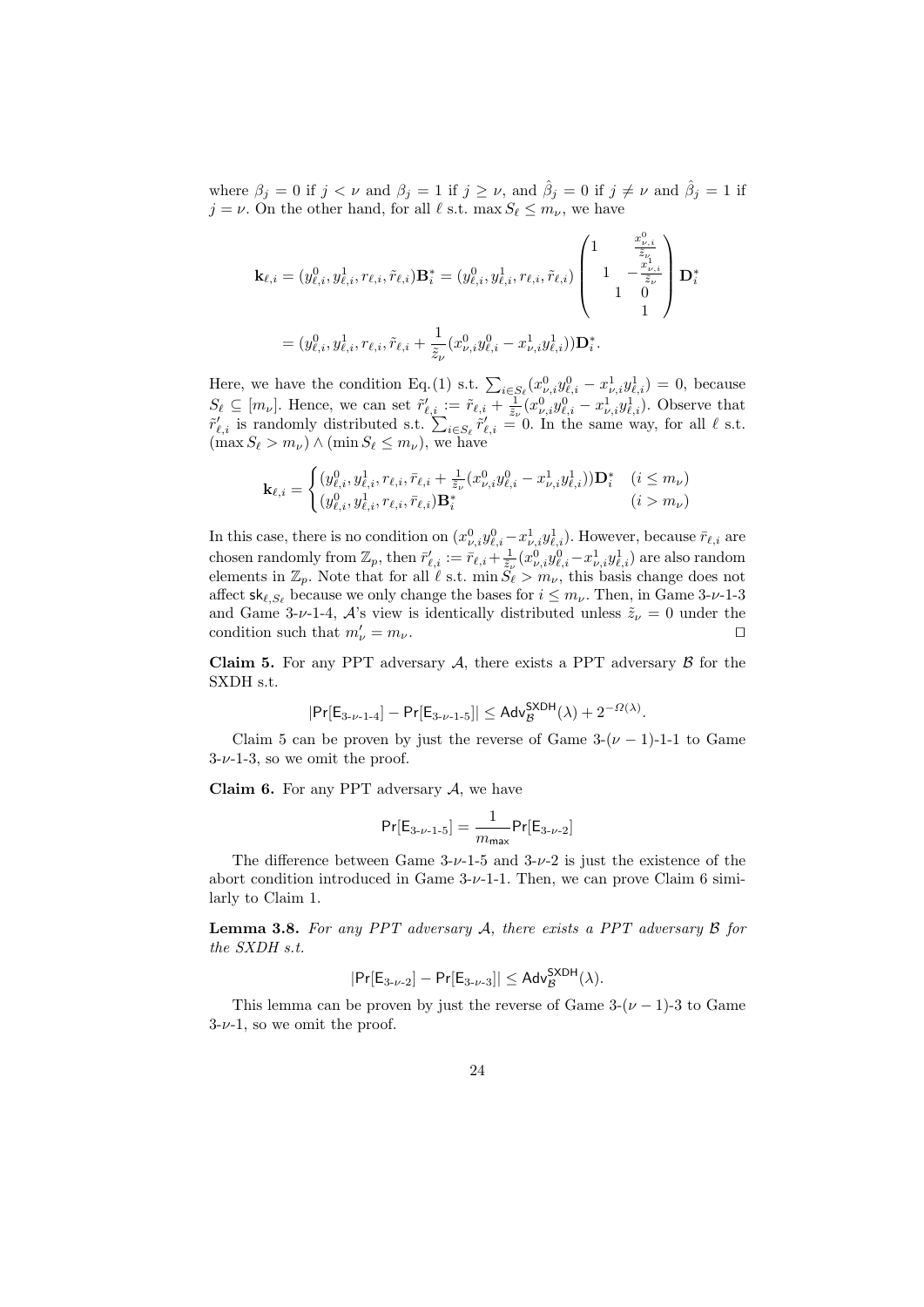**Lemma 3.9.** *For any PPT adversary A, we have*

$$
\Pr[\mathsf{E}_{3\text{-}q_{\mathsf{ct}}\text{-}3}] = \Pr[\mathsf{E}_4].
$$

*Proof.* We define  $(\mathbf{D}_i, \mathbf{D}_i^*)$  as

$$
\mathbf{D}_i := \begin{pmatrix} 1 \\ 1 \\ & 1 \\ & & 1 \end{pmatrix} \mathbf{B}_i, \ \ \mathbf{D}_i^* := \begin{pmatrix} 1 \\ 1 \\ & 1 \\ & 1 \end{pmatrix} \mathbf{B}_i^* \in \mathrm{GL}_4(\mathbb{Z}_p).
$$

Observe that  $(D_i, D_i^*)$  are random dual orthonormal bases. Then, for all  $j \in [q_{ct}]$ and  $\ell \in [q_{\mathsf{sk}}]$ , we have

$$
\begin{aligned} \mathbf{c}_{j,i} &= (0, x_{j,i}^1, z_j, 0) \mathbf{B}_i = (x_{j,i}^1, 0, z_j, 0) \mathbf{D}_i \text{ for all } i \in [m_j], \\ \mathbf{k}_{\ell,i} &= (y_{\ell,i}^0, y_{\ell,i}^1, r_{\ell,i}, \tilde{r}_{\ell,i}) \mathbf{B}_i^* = (y_{\ell,i}^1, y_{\ell,i}^0, r_{\ell,i}, \tilde{r}_{\ell,i}) \mathbf{D}_i^* \text{ for all } i \in S_{\ell}. \end{aligned}
$$

Then, in Game 3-*q*ct-3 and Game 4, *A*'s view is identically distributed. *⊓⊔*

**Lemma 3.10.** For any PPT adversary  $A$ , there exists a PPT adversary  $B_1$  for *the SXDH and B*<sup>2</sup> *for PRF s.t.*

$$
|\text{Pr}[{\sf E}_4]-\text{Pr}[{\sf E}_5]|\leq (2q_{\sf sk}+1)\text{Adv}_{\mathcal{B}_1}^{\text{SXDH}}(\lambda)+\text{Adv}_{\mathcal{B}_2}^{\text{PRF}}(\lambda)+2^{-\varOmega(\lambda)}.
$$

This lemma can be proven by just the reverse of Games 0 to 2, so we omit the proof.

## **4 Public-Key Unbounded Inner Product Functional Encryption**

In the following scheme, norm limits  $X_{\lambda}$ ,  $Y_{\lambda}$  are some polynomials.

## **4.1 Construction**

Setup(1<sup> $\lambda$ </sup>): Takes a security parameter 1<sup> $\lambda$ </sup> and generates  $\mathbb{G} \leftarrow \mathcal{G}_{BG}(1^{\lambda})$  and  $\mathbf{B} \stackrel{\cup}{\leftarrow}$  $GL_7(\mathbb{Z}_p)$ . Outputs

$$
\mathsf{pk} := (\mathbb{G}, [\mathbf{b}_1]_1, \ldots, [\mathbf{b}_4]_1), \ \ \mathsf{msk} := (\mathbf{b}_1^*, \ldots, \mathbf{b}_4^*),
$$

where  $\mathbf{b}_i$  (resp.  $\mathbf{b}_j^*$ ) denotes the *i*-th row of **B** (resp. *j*-th row of  $\mathbf{B}^*$ ).

Enc(pk, x): Takes pk and  $\mathbf{x} := (x_1, \dots, x_m) \in \mathbb{Z}^m$  where  $m = m(\lambda)$  is any polynomial. Defines  $\mathbf{c}_i := (\pi_i(1,i), x_i, z, 0, 0, 0) \mathbf{B} \in \mathbb{Z}_p^7$  for all  $i \in [m]$ , where

$$
\pi_i, z \stackrel{\mathsf{U}}{\leftarrow} \mathbb{Z}_p. \text{ Outputs}
$$

$$
\mathsf{ct}_m := ([\mathbf{c}_1]_1, \ldots, [\mathbf{c}_m]_1).
$$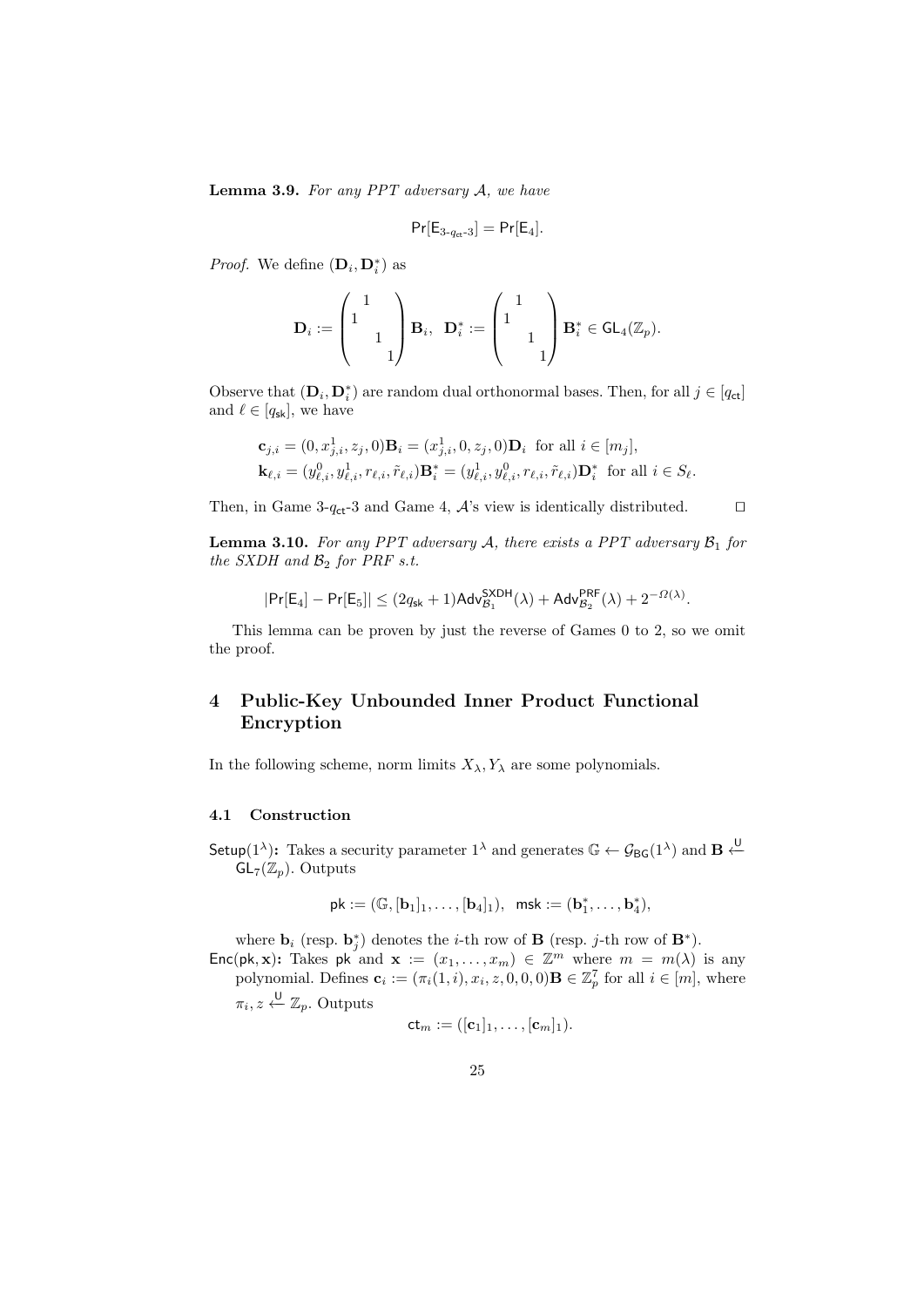KeyGen(pk, msk, S, y): Takes pk, msk, a non-empty index set  $S \subseteq [s]$  where  $s = s(\lambda)$  is any polynomial, and an indexed vector **y** :=  $(y_i)_{i \in S} \in \mathbb{Z}^S$ . Chooses  $\{r_i\}_{i\in S} \xleftarrow{\cup} \mathbb{Z}_p$  s.t.  $\sum_{i\in S} r_i = 0$  and  $\rho_i \xleftarrow{\cup} \mathbb{Z}_p$ , and defines  $\mathbf{k}_i :=$  $(\rho_i(-i, 1), y_i, r_i, 0, 0, 0)$ **B**<sup>\*</sup>  $\in \mathbb{Z}_p^7$  for all  $i \in S$ . Outputs

$$
\mathsf{sk}_S := (S, \{[\mathbf{k}_i]_2\}_{i \in S}).
$$

 $Dec(\mathsf{pk}, \mathsf{ct}_m, \mathsf{sk}_S)$ : Takes  $\mathsf{pk},$  a ciphertext  $\mathsf{ct}_m$  for *m* dimensional vector, and a secret key  $sk_S$  for a index set *S*. If  $S \subseteq [m]$ , then computes

$$
h := \prod_{i \in S} e([\mathbf{c}_i]_1, [\mathbf{k}_i]_2),
$$

and searches for *d* s.t.  $e(g_1, g_2)^d = h$  exhaustively in the range of  $-|S|X_\lambda Y_\lambda$ to  $|S|X_\lambda Y_\lambda$ . If such *d* is found, outputs *d*. Otherwise, outputs  $\bot$ .

**Correctness** Observe that if  $S \subseteq [m]$ ,

$$
h = \prod_{i \in S} e([\mathbf{c}_i]_1, [\mathbf{k}_i]_2) = e(g_1, g_2)^{\sum_{i \in S} \langle \mathbf{c}_i, \mathbf{k}_i \rangle} = e(g_1, g_2)^{\sum_{i \in S} (x_i y_i + z r_i)}.
$$

Here we have  $\sum_{i \in S} r_i = 0$ , then  $h = e(g_1, g_2) \sum_{i \in S} x_i y_i$ . If  $||\mathbf{x}||_{\infty} \leq X_{\lambda}$  and  $||\mathbf{y}||_{\infty} \leq Y_{\lambda}$ , then  $|\sum_{i \in S} x_i y_i| \leq |S| X_{\lambda} Y_{\lambda}$  and Dec outputs  $\sum_{i \in S} x_i y_i$ .

## **4.2 Security**

**Theorem 4.1.** *Assume that the SXDH assumption holds, then our Pub-UIPFE is adaptively secure. More formally, let m*max *be the maximum length of the challenge vector that A outputs and s*max *be the maximum index with which A queries the key generation oracle, then for any PPT adversary A and security parameter λ, there exists a PPT adversary B for the SXDH s.t.*

 $\mathsf{Adv}_{\mathcal{A}}^{\mathsf{Pub}-\mathsf{UIPFE}}(\lambda) \leq \{16m_{\mathsf{max}}^2 + 8m_{\mathsf{max}}(s_{\mathsf{max}} - 1) + 4\} \mathsf{Adv}_{\mathcal{B}}^{\mathsf{SXDH}}(\lambda) + 2^{-\Omega(\lambda)}.$ 

**Proof outline** The top-level strategy of the security proof is simple. Consider a world where an encryption algorithm could magically generate unbounded random dual orthonormal bases for each index. Then we observe that only one loop of the Game 3 sequence in the Priv-UIPFE scheme suffices for the Pub-UIPFE scheme because there is one challenge ciphertext query and no challenge secret key query. To generate such a situation, we utilize an entropy-amplification technique like [26] and show that PPT adversaries cannot distinguish the real world from the "magical" world under the SXDH assumption. In the following, we provide a more concrete overview of the proof. Similarly to the Game 3 sequence in the Priv-UIPFE scheme, we first change the challenge ciphertext and all secret keys into the following form,

$$
\tilde{z}, \{\tilde{r}_{\ell,i}\}_{i \in S_{\ell}} \stackrel{\cup}{\leftarrow} \mathbb{Z}_p \text{ s.t. } \sum_{i \in S_{\ell}} \tilde{r}_{\ell,i} = 0,
$$
  

$$
\mathbf{c}_i := (\pi_i(1,i), x_i^0, z, \boxed{\tilde{z}}, 0, 0) \mathbf{B}, \ \mathbf{k}_{\ell,i} := (\rho_{\ell,i}(-i,1), y_{\ell,i}, r_{\ell,i}, \boxed{\tilde{r}_{\ell,i}}, 0, 0) \mathbf{B}^*.
$$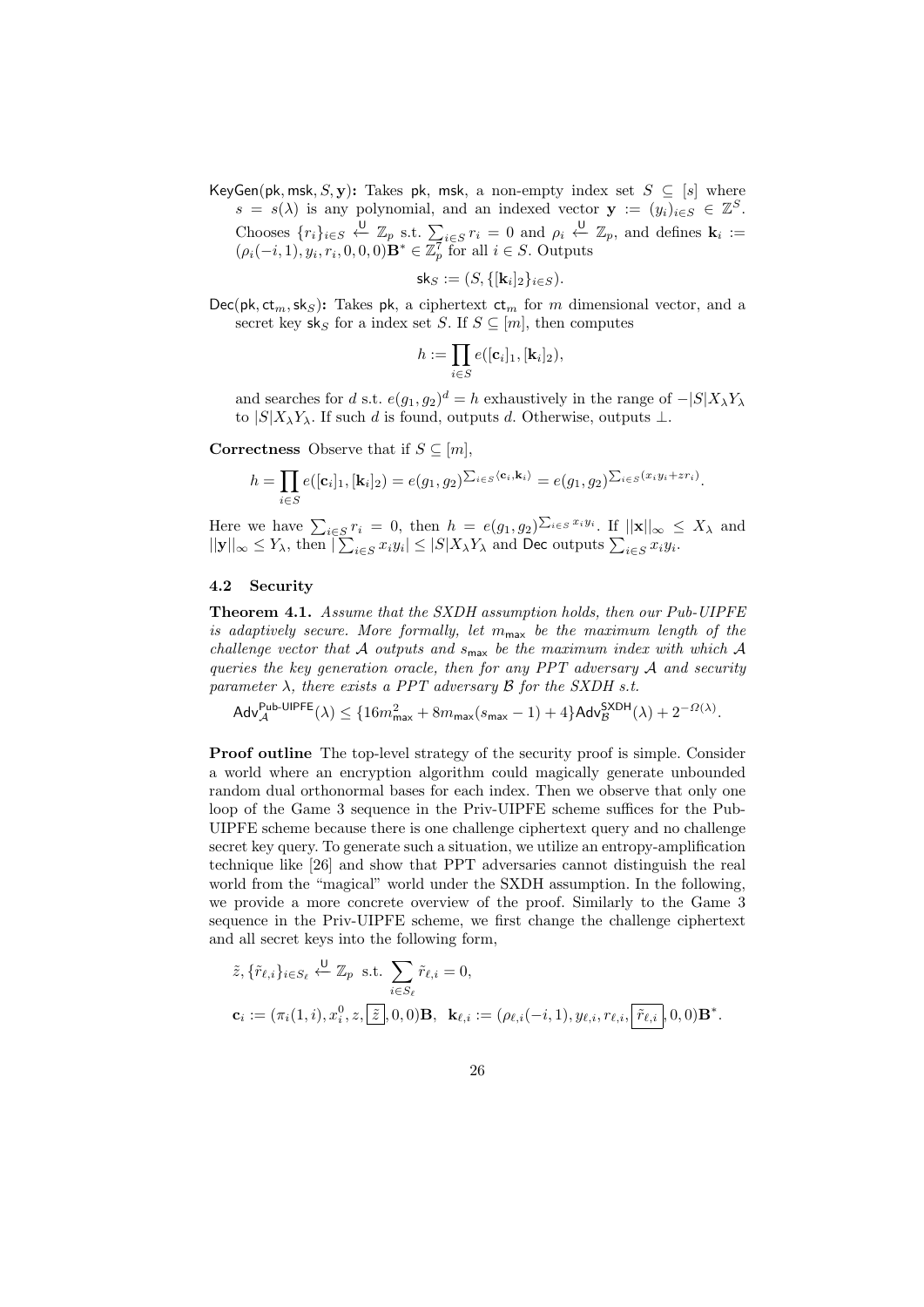Next, we change  $\mathbf{k}_{\ell,i}$  for all  $\ell$  s.t. (max  $S_{\ell} > m'$ )  $\wedge$  (min  $S_{\ell} \leq m'$ ), where  $m'$  is the guess of the vector length for the challenge ciphertext, as

$$
\{\bar{r}_{\ell,i}\}_{i\in S_{\ell}} \stackrel{\mathsf{U}}{\leftarrow} \mathbb{Z}_p, \ \mathbf{k}_{\ell,i} := (\rho_{\ell,i}(-i,1), y_{\ell,i}, r_{\ell,i}, \overline{r_{\ell,i}}], 0, 0)\mathbf{B}^*.
$$

Then, we change **c***<sup>i</sup>* as

$$
\mathbf{c}_i := (\pi_i(1, i), \boxed{x_i^1}, z, \tilde{z}, 0, 0) \mathbf{B},\tag{4}
$$

similar to Priv-UIPFE. The remaining sequence is just the reverse. In the case of the Priv-UIPFE scheme, recall that we perform distinct basis changes for each index in the steps of  $Eq.(3)$  and  $Eq.(4)$ . However, we cannot perform such basis changes in Pub-UIPFE, because all indices share the same dual orthonormal bases. To overcome this difficulty, we conduct this step by computational change on the basis of the SXDH assumption. Specifically, we introduce the following two lemmas and use them in the proof as a kind of basis change in Priv-UIPFE. Especially, it is relatively easy to see that Lemma 4.2 can be used for showing that PPT adversaries cannot distinguish the real world, i.e.,  $\beta = 0$ , from the "magical" world, i.e.,  $\beta = 1$ , where dual orthonormal bases for each index are "somewhat" random. In other words, in the case of  $\beta = 1$ , dual orthonormal bases for index *i* is generated as

$$
\mathbf{D}_{i} := \begin{pmatrix} \mathbf{I}_{2} & & \\ & 1 & & \\ & & 1 & \\ & w_{i} & 1 & \\ & & & \mathbf{I}_{2} \end{pmatrix} \mathbf{B}, \ \ \mathbf{D}_{i}^{*} := \begin{pmatrix} \mathbf{I}_{2} & & & \\ & 1 & -w_{i} & \\ & & 1 & \\ & & & \mathbf{I}_{2} \end{pmatrix} \mathbf{B}^{*}.
$$
 (5)

Lemma 4.1 is used for the step of Eq.(3), which corresponds to Games  $3-\nu-2$ and 3-*ν*-3 in the proof of Priv-UIPFE, and Lemma 4.2 is used for the step of Eq.(4), which corresponds to Game 3-*ν*-4 in the proof of Priv-UIPFE. In our Pub-UIPFE scheme, there are three-dimensional subspaces that are not used in the actual function: the 5-7th spaces. The fifth space is a kind of a semifunctional space that is similar to the fourth space of our Priv-UIPFE scheme. The sixth and seventh spaces are necessary to amplify the entropy of the two dimensional prefix for the proof of the lemmas. Similar to here, adding extra spaces other than the semi-functional space and amplifying the entropy in the space are also done in [11, 23, 26].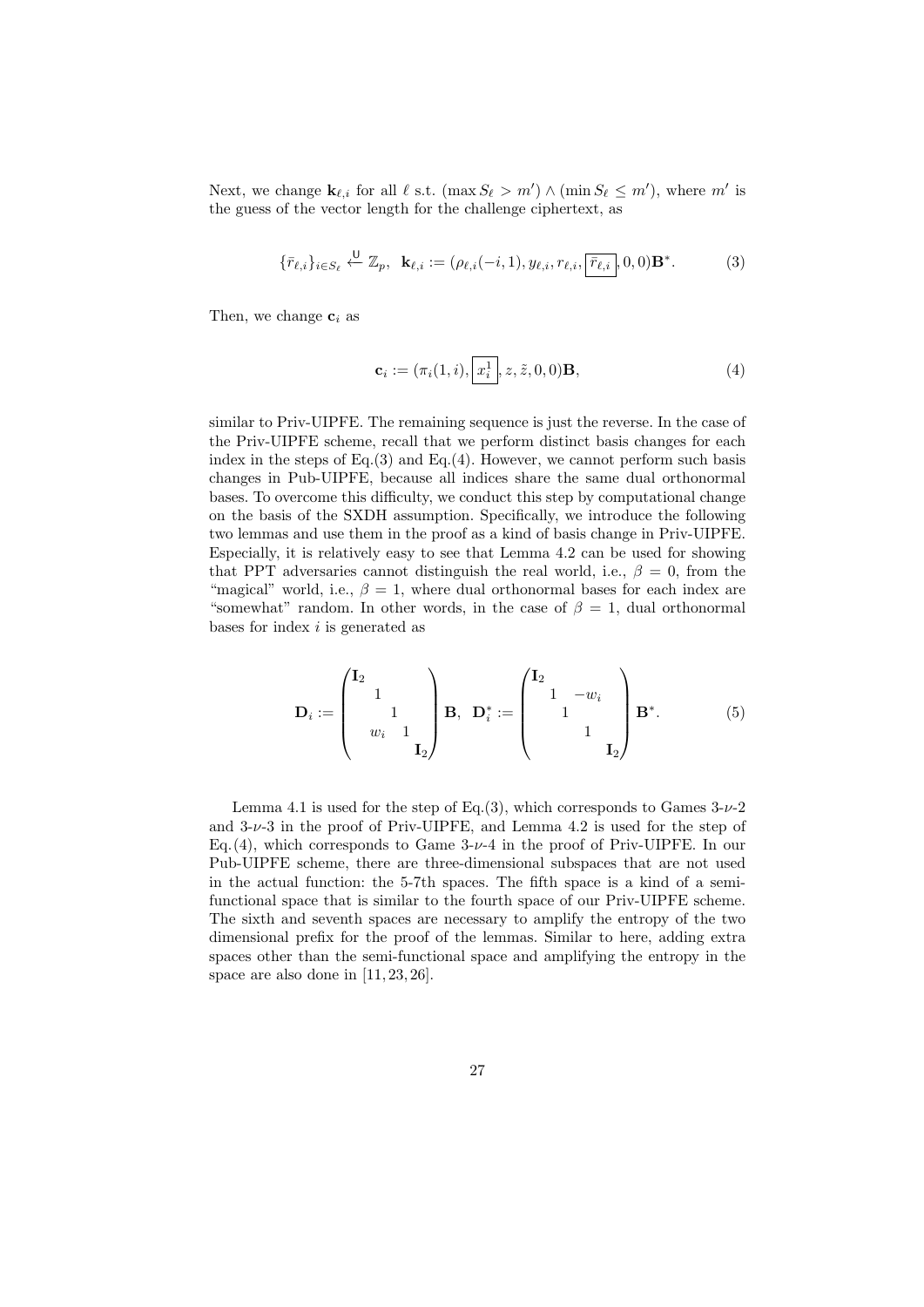**Lemma 4.1.** For any polynomial  $m := m(\lambda)$  and  $n := n(\lambda)$ , we define the *following distribution,*

$$
\mathbb{G} \leftarrow \mathcal{G}_{\text{BG}}(1^{\lambda}), \quad \mathbf{B} \leftarrow \mathsf{GL}_{7}(\mathbb{Z}_{p}), \quad \{\pi_{i}\}_{i \in [m]}, \tilde{z} \leftarrow \mathbb{Z}_{p},
$$
\n
$$
\mathbf{u}_{i} := (\pi_{i}(1, i), 0, 0, \tilde{z}, 0, 0) \mathbf{B} \text{ for all } i \in [m],
$$
\n
$$
D := (\mathbb{G}, [\mathbf{b}_{1}]_{1}, \dots, [\mathbf{b}_{4}]_{1}, [\mathbf{b}_{1}^{*}]_{2}, \dots, [\mathbf{b}_{5}^{*}]_{2}, [\mathbf{u}_{1}]_{1}, \dots, [\mathbf{u}_{m}]_{1}),
$$
\n
$$
\{\rho_{i}'\}_{i \in [m+1, n]}, \{r_{i}'\}_{i \in [m+1, n]} \leftarrow \mathbb{Z}_{p},
$$
\n
$$
\mathbf{u}_{i, \beta}^{*} := (\rho_{i}'(-i, 1), 0, 0, \beta r_{i}', 0, 0) \mathbf{B}^{*} \text{ for all } i \in [m+1, n],
$$
\n
$$
U_{\beta} := \{ [\mathbf{u}_{i, \beta}^{*}]_{2} \}_{i \in [m+1, n]}.
$$

*For any PPT adversary A, there exists a PPT adversary B for the SXDH s.t.*

$$
\mathsf{Adv}_{\mathcal{A}}^{\mathsf{P1}}(\lambda) := |\mathsf{Pr}[1 \leftarrow \mathcal{A}(D, U_0)] - \mathsf{Pr}[1 \leftarrow \mathcal{A}(D, U_1)]|
$$
  
 
$$
\leq 4(n - m) \mathsf{Adv}_{\mathcal{B}}^{\mathsf{X}\mathsf{D}\mathsf{H}}(\lambda) + 2^{-\Omega(\lambda)}.
$$

The proof of Lemma 4.1 is presented in Appendix C.1.

**Lemma 4.2.** For any polynomial  $m := m(\lambda)$  and  $n := n(\lambda)$ , we define the *following distribution,*

$$
\mathbb{G} \leftarrow \mathcal{G}_{\text{BG}}(1^{\lambda}), \quad \mathbf{B} \leftarrow \mathsf{GL}_{7}(\mathbb{Z}_{p}), \quad \{\rho'_{i}\}_{i \in [m+1,n]} \leftarrow \mathbb{Z}_{p},
$$
\n
$$
\mathbf{u}_{i}^{*} := (\rho'_{i}(-i,1), 1, 0, 0, 0, 0) \mathbf{B}^{*} \quad \text{for all } i \in [m+1,n],
$$
\n
$$
D := (\mathbb{G}, [\mathbf{b}_{1}]_{1}, \ldots, [\mathbf{b}_{4}]_{1}, [\mathbf{b}_{1}]_{2}, [\mathbf{b}_{2}^{*}]_{2}, [\mathbf{b}_{4}^{*}]_{2}, [\mathbf{b}_{5}^{*}]_{2}, \{[\mathbf{u}_{i}^{*}]_{2}\}_{i \in [m+1,n]}),
$$
\n
$$
\{\pi'_{i}\}_{i \in [m]}, \{\rho'_{i}\}_{i \in [m]}, \{w_{i}\}_{i \in [m]} \leftarrow \mathbb{Z}_{p},
$$
\n
$$
\mathbf{u}_{i,\beta} := (\pi'_{i}(1,i), \beta w_{i}, 0, 1, 0, 0) \mathbf{B} \quad \text{for all } i \in [m],
$$
\n
$$
\mathbf{u}_{i,\beta}^{*} := (\rho'_{i}(-i,1), 1, 0, -\beta w_{i}, 0, 0) \mathbf{B}^{*} \quad \text{for all } i \in [m],
$$
\n
$$
U_{\beta} := \{[\mathbf{u}_{i,\beta}]_{1}, [\mathbf{u}_{i,\beta}^{*}]_{2}\}_{i \in [m]}.
$$

*For any PPT adversary A, there exists a PPT adversary B for the SXDH s.t.*

 $\mathsf{Adv}_{\mathcal{A}}^{\mathsf{P2}}(\lambda) := |\mathsf{Pr}[1 \leftarrow \mathcal{A}(D, U_0)] - \mathsf{Pr}[1 \leftarrow \mathcal{A}(D, U_1)]| \leq 8m\mathsf{Adv}_{\mathcal{B}}^{\mathsf{SNDH}}(\lambda) + 2^{-\Omega(\lambda)}.$ The proof of Lemma 4.2 is presented in Appendix C.2.

*Proof (of Theorem 4.1).* We prove Theorem 4.1 by a series of games. For each game transition, we evaluate the probabilities that the adversary *A* outputs 1 in both games. In each game, the challenger chooses a random element  $m' \stackrel{\cup}{\leftarrow} [m_{\sf max}]$ as a guess of *m∗* at the beginning of the games.

Game 0: This game is the same as the real security game where the challenge ciphertext is the encryption of  $x^0$  as described in Definition 2.6. That is, the challenge ciphertext for a pair of vectors  $(\mathbf{x}^0, \mathbf{x}^1) \in (\mathbb{Z}^{m^*})^2$  is replied as

$$
\mathbf{c}_{i} := (\pi_{i}(1, i), x_{i}^{0}, z, 0, 0, 0)\mathbf{B} \text{ for all } i \in [m^{*}]
$$
  

$$
\mathbf{ct}_{m^{*}} := ([\mathbf{c}_{1}]_{1}, \dots, [\mathbf{c}_{m^{*}}]_{1}).
$$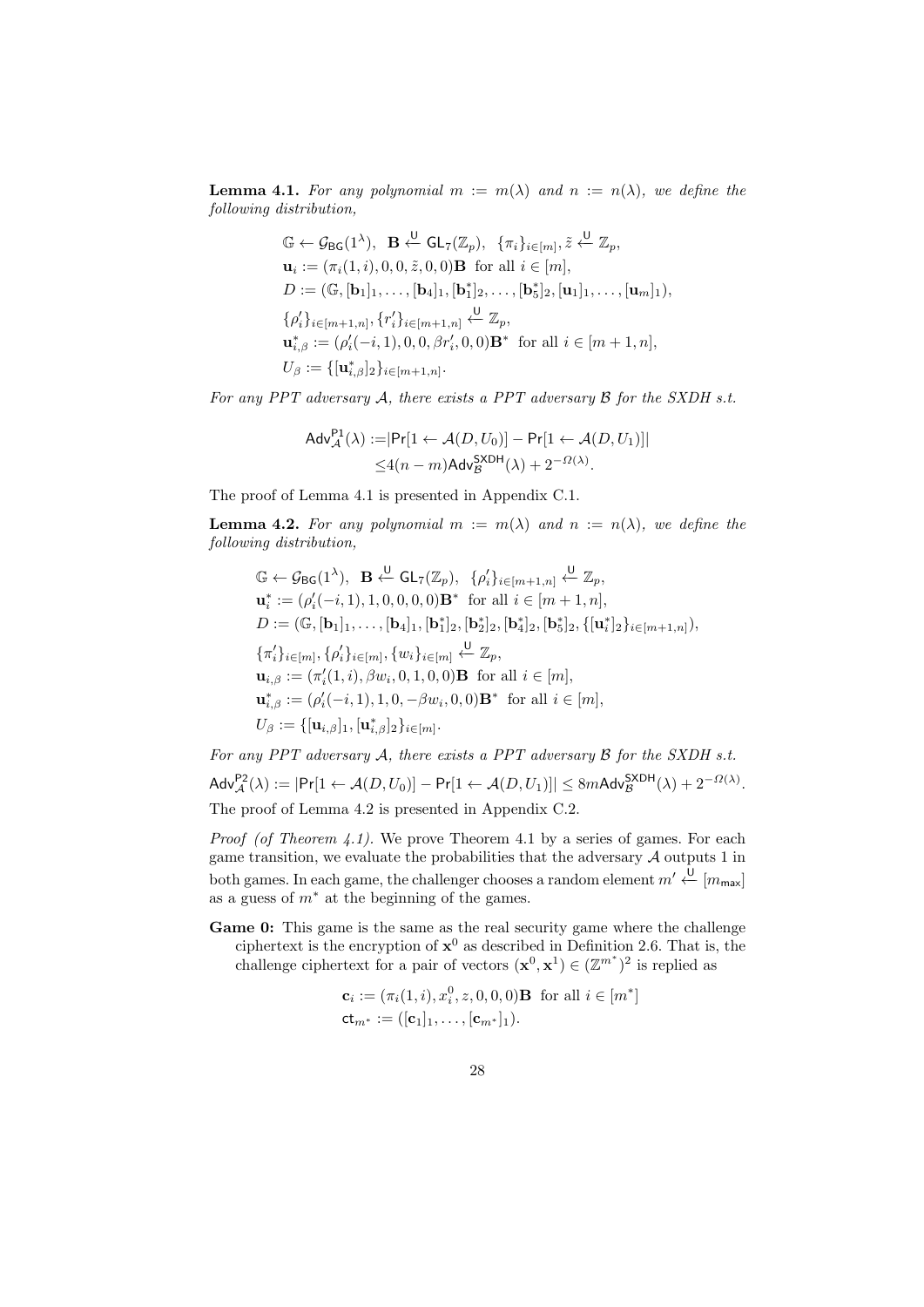The  $\ell$ -th secret key query with an index set  $S_{\ell}$  and vector  $\mathbf{y}_{\ell} \in \mathbb{Z}^{S_{\ell}}$  is replied as

$$
\mathbf{k}_{\ell,i} := (\rho_{\ell,i}(-i,1), y_{\ell,i}, r_{\ell,i}, 0, 0, 0)\mathbf{B}^* \text{ for all } i \in S_{\ell}
$$
  

$$
\mathsf{sk}_{\ell,S_{\ell}} := (S_{\ell}, \{[\mathbf{k}_{\ell,i}]_2\}_{i \in S_{\ell}}).
$$

**Game 1:** This game is the same as Game 0 except that **c***<sup>i</sup>* in the challenge ciphertext is set as

$$
\tilde{z} \stackrel{\mathbf{U}}{\leftarrow} \mathbb{Z}_p, \ \mathbf{c}_i := (\pi_i(1,i), x_i^0, z, \boxed{\tilde{z}}, 0, 0) \mathbf{B} \text{ for all } i \in [m^*].
$$

Game 2: This game is the same as Game 1 except that in all secret key queries,  $\mathbf{k}_{\ell,i}$  for all  $\ell \in [q_{sk}]$  is set as

$$
\tilde{r}_{\ell,i} \stackrel{\mathbf{U}}{\leftarrow} \mathbb{Z}_p \text{ s.t. } \sum_{i \in S_\ell} \tilde{r}_{\ell,i} = 0,
$$
  

$$
\mathbf{k}_{\ell,i} := (\rho_{\ell,i}(-i,1), y_{\ell,i}, r_{\ell,i}, \boxed{\tilde{r}_{\ell,i}}, 0, 0) \mathbf{B}^* \text{ for all } i \in S_\ell.
$$

- **Game 3:** This game is the same as Game 2 except that the challenger aborts the game immediately if the vector length of the *ν*-th ciphertext query is not  $m'$  i.e.,  $m' \neq m^*$ . We define that *A*'s output is  $\perp$  when the game is aborted.
- **Game 4:** This game is the same as Game 3 except that in the *ℓ*-th secret key query for all  $\ell$  s.t. (max  $S_{\ell} > m'$ )  $\wedge$  (min  $S_{\ell} \leq m'$ ),  $\mathbf{k}_{\ell,i}$  is set as

$$
\begin{aligned}\n\bar{r}_{\ell,i} &\stackrel{\mathbf{U}}{\leftarrow} \mathbb{Z}_p, \\
\mathbf{k}_{\ell,i} &:= (\rho_{\ell,i}(-i,1), y_{\ell,i}, r_{\ell,i}, \boxed{\bar{r}_{\ell,i}}, 0, 0)\mathbf{B}^* \text{ for all } i \in S_{\ell}.\n\end{aligned}
$$

**Game 5:** This game is the same as Game 4 except that  $\mathbf{c}_i$  and  $\mathbf{k}_{\ell,i}$  in the challenge ciphertext and the  $\ell$ -th secret key for all  $\ell$  s.t. min  $S_{\ell} \leq m'$  are generated as

$$
w_i, \tilde{r}_{\ell,i}, \bar{r}_{\ell,i} \stackrel{\text{U}}{\leftarrow} \mathbb{Z}_p \text{ s.t. } \sum_{i \in S_{\ell}} \tilde{r}_{\ell,i} = 0,
$$
  
\n
$$
\mathbf{c}_i := (\pi_i(1, i), \overline{\left[x_i^0 + w_i \tilde{z}\right]}, z, \tilde{z}, 0, 0) \mathbf{B} \text{ for all } i \in [m'],
$$
  
\n
$$
\mathbf{k}_{\ell,i} := \begin{cases} (\rho_{\ell,i}(-i, 1), y_{\ell,i}, r_{\ell,i}, \overline{\tilde{r}_{\ell,i} - w_i y_{\ell,i}}], 0, 0) \mathbf{B}^* \ (i \in [m'], \max S_{\ell} \leq m')\\ (\rho_{\ell,i}(-i, 1), y_{\ell,i}, r_{\ell,i}, \overline{\overline{r}_{\ell,i} - w_i y_{\ell,i}}], 0, 0) \mathbf{B}^* \ (i \in [m'], \max S_{\ell} > m') \end{cases}.
$$

Observe that the above instances also can be written as

$$
\mathbf{c}_{i} := (\pi_{i}(1, i), x_{i}^{0}, z, \tilde{z}, 0, 0) \boxed{\mathbf{D}_{i}} \text{ for all } i \in [m'],
$$
  

$$
\mathbf{k}_{\ell, i} := \begin{cases} (\rho_{\ell, i}(-i, 1), y_{\ell, i}, r_{\ell, i}, \tilde{r}_{\ell, i}, 0, 0) \boxed{\mathbf{D}_{i}^{*}} & (i \in [m'], \max S_{\ell} \leq m')\\ (\rho_{\ell, i}(-i, 1), y_{\ell, i}, r_{\ell, i}, \bar{r}_{\ell, i}, 0, 0) \boxed{\mathbf{D}_{i}^{*}} & (i \in [m'], \max S_{\ell} > m'), \end{cases}
$$

where  $\mathbf{D}_i$  and  $\mathbf{D}_i^*$  are the same as Eq.(5).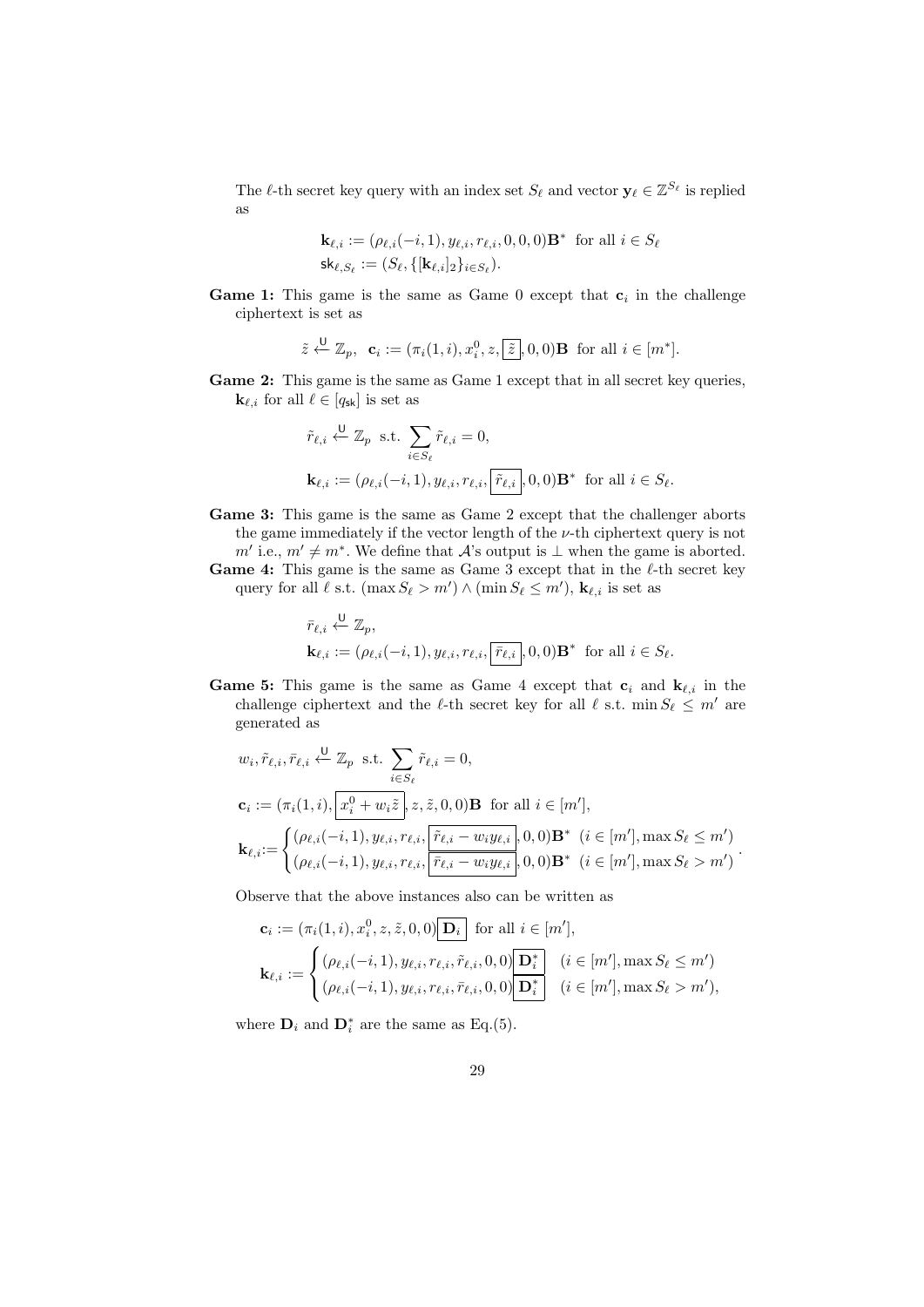**Game 6:** This game is the same as Game 5 except that **c***<sup>i</sup>* in the challenge ciphertext is set as

$$
w_i, \tilde{z} \stackrel{\mathsf{U}}{\leftarrow} \mathbb{Z}_p, \ \mathbf{c}_i := (\pi_i(1, i), \boxed{x_i^1 + w_i \tilde{z}}, z, \tilde{z}, 0, 0) \mathbf{B} \text{ for all } i \in [m'].
$$

**Game 7:** This game is the same as Game 6 except that in challenge ciphertext and all secret key queries,  $\mathbf{k}_{\ell,i}$  for all  $\ell \in [q_{sk}]$  is set as

$$
\tilde{z}, \tilde{r}_{\ell,i} \stackrel{\mathsf{U}}{\leftarrow} \mathbb{Z}_p \text{ s.t. } \sum_{i \in S_{\ell}} \tilde{r}_{\ell,i} = 0,
$$
  

$$
\mathbf{c}_i := (\pi_i(1, i), \boxed{x_i^1}, z, \tilde{z}, 0, 0) \mathbf{B} \text{ for all } i \in [m']
$$
  

$$
\mathbf{k}_{\ell,i} := (\rho_{\ell,i}(-i, 1), y_{\ell,i}, r_{\ell,i}, \boxed{\tilde{r}_{\ell,i}}, 0, 0) \mathbf{B}^* \text{ for all } i \in S_{\ell}.
$$

- **Game 8:** This game is the same as Game 7 except that the abort condition defined in Game 3 is removed.
- **Game 9:** This game is the same as the real security game where the challenge ciphertext is the encryption of  $x^1$  as described in Definition 2.6. That is, the challenge ciphertext for a pair of vectors  $(\mathbf{x}^0, \mathbf{x}^1) \in (\mathbb{Z}^{m^*})^2$  is replied as

$$
\mathbf{c}_{i} := (\pi_{i}(1, i), x_{i}^{1}, z, \boxed{0}, 0, 0) \mathbf{B} \text{ for all } i \in [m^{*}]
$$
  

$$
\mathbf{c} \mathbf{t}_{m^{*}} := ([\mathbf{c}_{1}]_{1}, \dots, [\mathbf{c}_{m^{*}}]_{1}).
$$

The  $\ell$ -th secret key query with an index set  $S_{\ell}$  and vector  $\mathbf{y}_{\ell} \in \mathbb{Z}^{S_{\ell}}$  is replied as

$$
\mathbf{k}_{\ell,i} := (\rho_{\ell,i}(-i,1), y_{\ell,i}, r_{\ell,i}, \boxed{0}, 0, 0) \mathbf{B}^*
$$
 for all  $i \in S_{\ell}$   

$$
\mathsf{sk}_{\ell,S_{\ell}} := (S_{\ell}, \{[\mathbf{k}_{\ell,i}]_2\}_{i \in S_{\ell}}).
$$

Thanks to Lemma 4.3 to Lemma 4.11, we can conclude the proof of Theorem 4.1. *⊓⊔*

In the following, we denote the event that  $A$  outputs 1 in Game  $\iota$  by  $E_{\iota}$ ,

**Lemma 4.3.** *For any PPT adversary A, there exists a PPT adversary B for the SXDH s.t.*

$$
|\Pr[E_0] - \Pr[E_1]| \leq \mathsf{Adv}_{\mathcal{B}}^{\mathsf{SXDH}}(\lambda).
$$

**Lemma 4.4.** *For any PPT adversary A, there exists a PPT adversary B for the SXDH s.t.*

$$
|\text{Pr}[E_1]-\text{Pr}[E_2]|\leq \text{Adv}_{\mathcal{B}}^{\text{SXDH}}(\lambda)+2^{-\varOmega(\lambda)}.
$$

**Lemma 4.5.** *For any PPT adversary A, we have*

$$
\Pr[\mathsf{E}_3] = \frac{1}{m_{\mathsf{max}}}\Pr[\mathsf{E}_2].
$$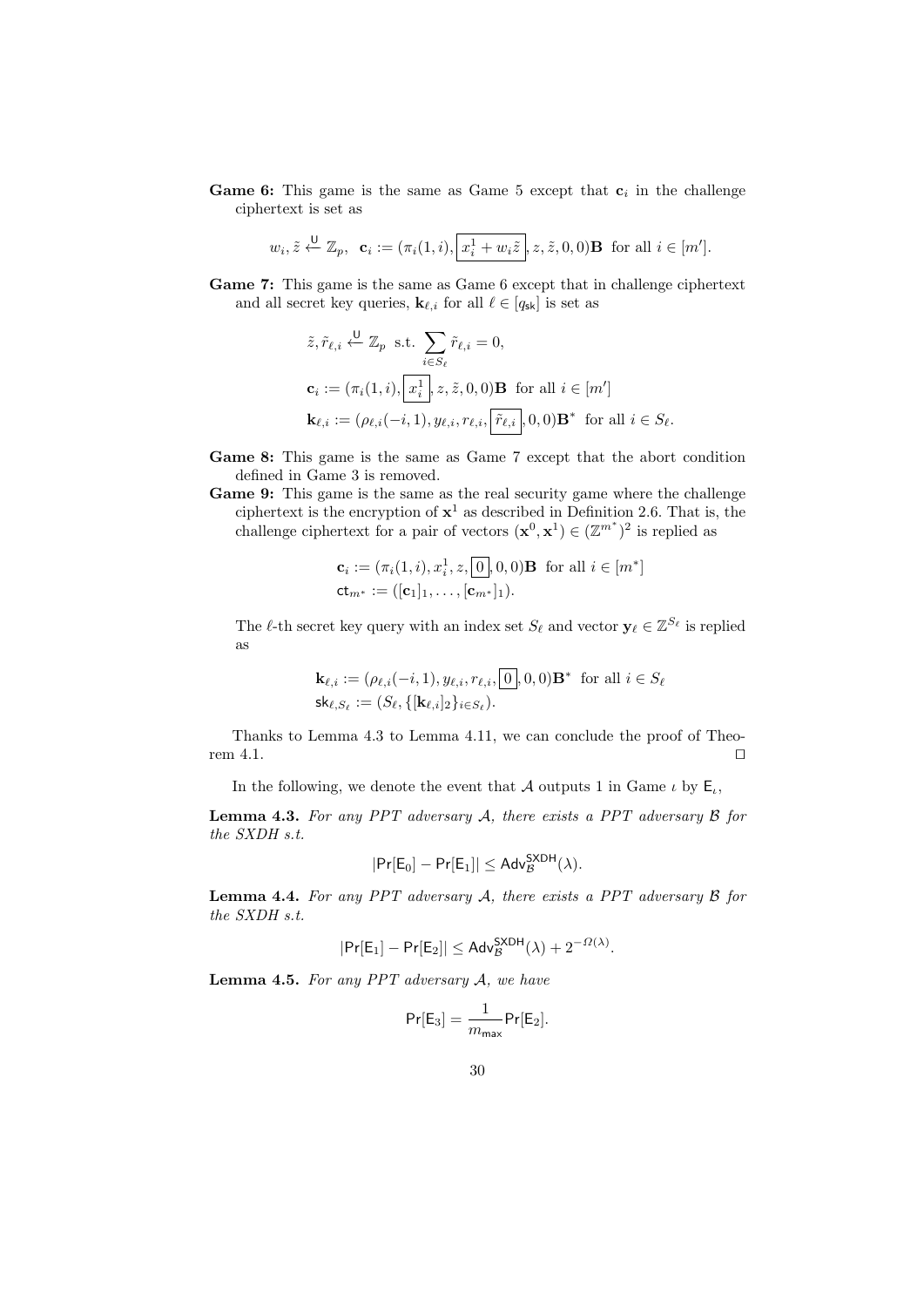**Lemma 4.6.** Let  $m_{\text{max}}$  be the maximum length of the challenge vector and  $s_{\text{max}}$ *be the maximum index with which A queries the key generation oracle. For any PPT adversary A, there exists a PPT adversary B for the SXDH s.t.*

$$
|\Pr[\mathsf{E}_3]-\Pr[\mathsf{E}_4]| \leq 4(s_{\max}-1)\mathsf{Adv}_{\mathcal{B}}^{\mathsf{XXDH}}(\lambda)+2^{-\Omega(\lambda)}.
$$

**Lemma 4.7.** *Let m*max *be the maximum length of the challenge vector. For any PPT adversary A, there exists a PPT adversary B for the SXDH s.t.*

$$
|\Pr[\mathsf{E}_4] - \Pr[\mathsf{E}_5]| \leq 8m_{\mathsf{max}} \mathsf{Adv}_{\mathcal{B}}^{\mathsf{SXDH}}(\lambda) + 2^{-\Omega(\lambda)}.
$$

**Lemma 4.8.** *For any PPT adversary A, we have*

$$
|\Pr[\mathsf{E}_5] - \Pr[\mathsf{E}_6]| \le 2^{-\Omega(\lambda)}.
$$

The proofs of Lemma 4.3 to Lemma 4.8 are presented in Appendix C.3 to Appendix C.8.

**Lemma 4.9.** Let  $m_{\text{max}}$  be the maximum length of the challenge vector and  $s_{\text{max}}$ *be the maximum index with which A queries the key generation oracle. For any PPT adversary A, there exists a PPT adversary B for the SXDH s.t.*

$$
|\Pr[\mathsf{E}_6]-\Pr[\mathsf{E}_7]| \leq \{8m_{\max}+4(s_{\max}-1)\}\mathsf{Adv}_{\mathcal{B}}^{\mathsf{SXDH}}(\lambda)+2^{-\Omega(\lambda)}.
$$

We can prove Lemma 4.9 by just the reverse of Games 3 to 5.

**Lemma 4.10.** *For any PPT adversary A, we have*

$$
\Pr[\mathsf{E}_7] = \frac{1}{m_{\mathsf{max}}}\Pr[\mathsf{E}_8].
$$

We can prove Lemma 4.10 similarly to Lemma 4.5.

**Lemma 4.11.** *For any PPT adversary A, there exists a PPT adversary B for the SXDH s.t.*

$$
|\mathsf{Pr}[{\mathsf{E}}_8]-\mathsf{Pr}[{\mathsf{E}}_9]|\leq 2\mathsf{Adv}_{\mathcal{B}}^{\mathsf{SXDH}}(\lambda)+2^{-\varOmega(\lambda)}.
$$

We can prove Lemma 4.11 by just the reverse of Games 0 to 2.

## **Acknowledgments**

We are very grateful to Pratish Datta and Tatsuaki Okamoto for giving us a chance to start this work. We also would like to thank anonymous reviewers for their helpful comments.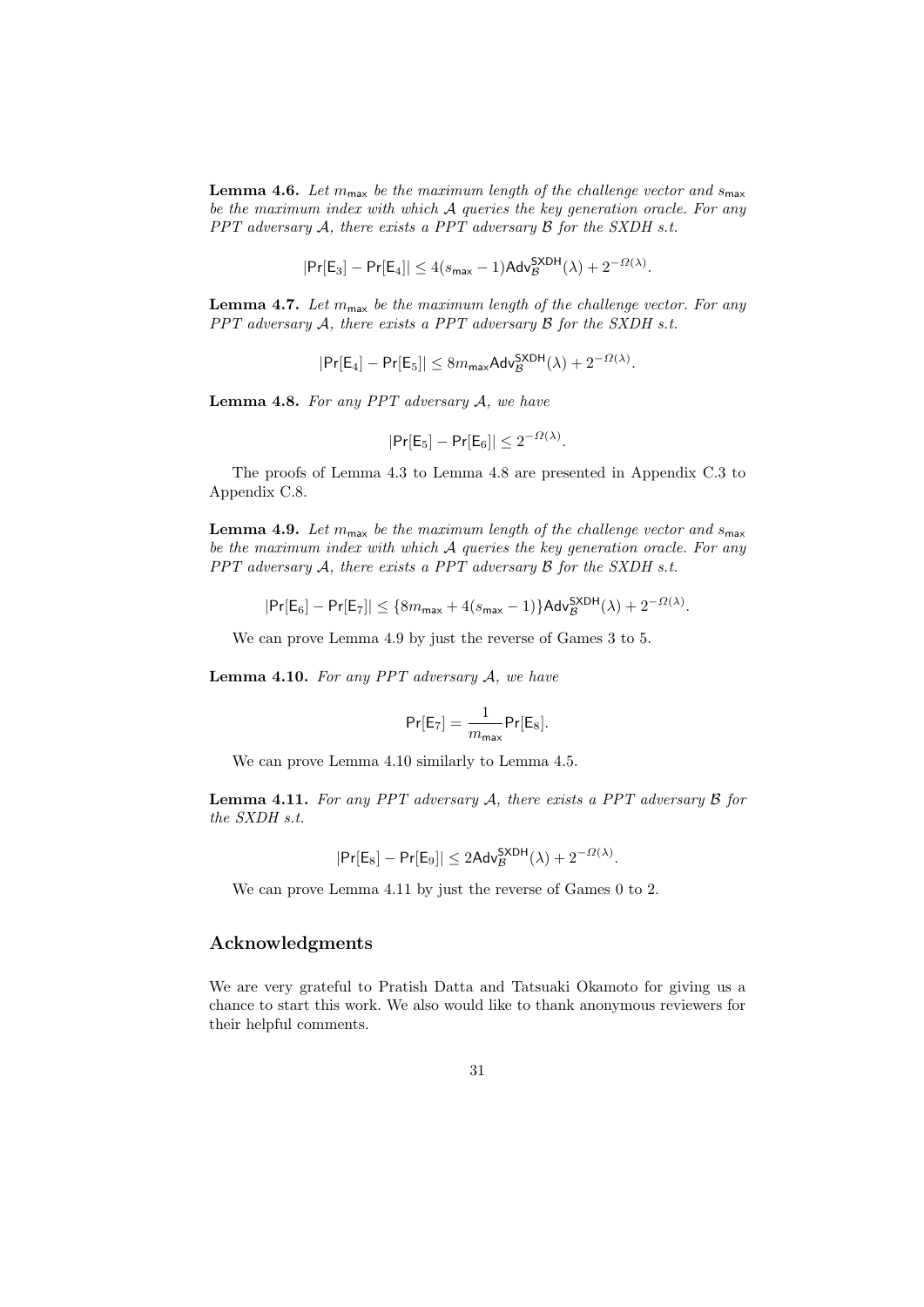## **References**

- 1. Abdalla, M., Bourse, F., De Caro, A., Pointcheval, D.: Simple functional encryption schemes for inner products. In: Katz, J. (ed.) PKC 2015. LNCS, vol. 9020, pp. 733– 751. Springer, Heidelberg (Mar / Apr 2015)
- 2. Abdalla, M., Bourse, F., De Caro, A., Pointcheval, D.: Better security for functional encryption for inner product evaluations. Cryptology ePrint Archive, Report 2016/011 (2016), http://eprint.iacr.org/2016/011
- 3. Abdalla, M., Catalano, D., Fiore, D., Gay, R., Ursu, B.: Multi-input functional encryption for inner products: Function-hiding realizations and constructions without pairings. Cryptology ePrint Archive, Report 2017/972 (2017), http://eprint. iacr.org/2017/972
- 4. Abdalla, M., Gay, R., Raykova, M., Wee, H.: Multi-input inner-product functional encryption from pairings. In: Coron, J., Nielsen, J.B. (eds.) EUROCRYPT 2017, Part I. LNCS, vol. 10210, pp. 601–626. Springer, Heidelberg (Apr / May 2017)
- 5. Agrawal, S., Libert, B., Stehl´e, D.: Fully secure functional encryption for inner products, from standard assumptions. In: Robshaw, M., Katz, J. (eds.) CRYPTO 2016, Part III. LNCS, vol. 9816, pp. 333–362. Springer, Heidelberg (Aug 2016)
- 6. Attrapadung, N.: Dual system encryption via doubly selective security: Framework, fully secure functional encryption for regular languages, and more. In: Nguyen, P.Q., Oswald, E. (eds.) EUROCRYPT 2014. LNCS, vol. 8441, pp. 557– 577. Springer, Heidelberg (May 2014)
- 7. Attrapadung, N.: Dual system encryption framework in prime-order groups via computational pair encodings. In: Cheon, J.H., Takagi, T. (eds.) ASI-ACRYPT 2016, Part II. LNCS, vol. 10032, pp. 591–623. Springer, Heidelberg (Dec 2016)
- 8. Bishop, A., Jain, A., Kowalczyk, L.: Function-hiding inner product encryption. In: Iwata, T., Cheon, J.H. (eds.) ASIACRYPT 2015, Part I. LNCS, vol. 9452, pp. 470–491. Springer, Heidelberg (Nov / Dec 2015)
- 9. Boneh, D., Sahai, A., Waters, B.: Functional encryption: Definitions and challenges. In: Ishai, Y. (ed.) TCC 2011. LNCS, vol. 6597, pp. 253–273. Springer, Heidelberg (Mar 2011)
- 10. Brakerski, Z., Vaikuntanathan, V.: Circuit-ABE from LWE: Unbounded attributes and semi-adaptive security. In: Robshaw, M., Katz, J. (eds.) CRYPTO 2016, Part III. LNCS, vol. 9816, pp. 363–384. Springer, Heidelberg (Aug 2016)
- 11. Chen, J., Gong, J., Kowalczyk, L., Wee, H.: Unbounded ABE via bilinear entropy expansion, revisited. In: Nielsen, J.B., Rijmen, V. (eds.) EUROCRYPT 2018, Part I. LNCS, vol. 10820, pp. 503–534. Springer, Heidelberg (Apr / May 2018)
- 12. Chen, J., Wee, H.: Semi-adaptive attribute-based encryption and improved delegation for Boolean formula. In: Abdalla, M., Prisco, R.D. (eds.) SCN 14. LNCS, vol. 8642, pp. 277–297. Springer, Heidelberg (Sep 2014)
- 13. Datta, P., Dutta, R., Mukhopadhyay, S.: Functional encryption for inner product with full function privacy. In: Cheng, C.M., Chung, K.M., Persiano, G., Yang, B.Y. (eds.) PKC 2016, Part I. LNCS, vol. 9614, pp. 164–195. Springer, Heidelberg (Mar 2016)
- 14. Datta, P., Okamoto, T., Tomida, J.: Full-hiding (unbounded) multi-input inner product functional encryption from the k-linear assumption. In: Abdalla, M., Dahab, R. (eds.) PKC 2018, Part II. LNCS, vol. 10770, pp. 245–277. Springer, Heidelberg (Mar 2018)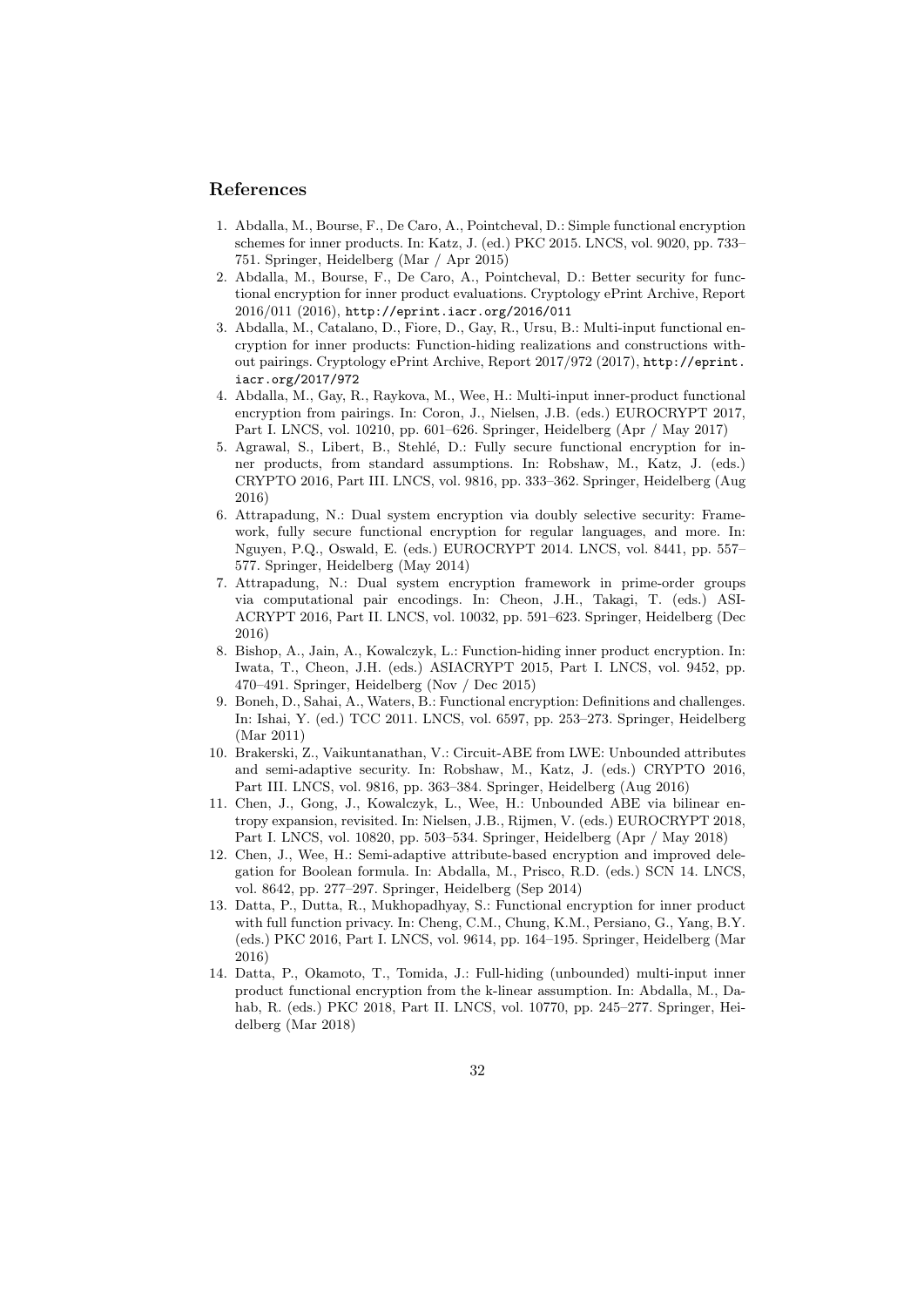- 15. Dufour Sans, E., Pointcheval, D.: Unbounded inner product functional encryption, with succinct keys. Cryptology ePrint Archive, Report 2018/487 (2018), https: //eprint.iacr.org/2018/487
- 16. Garg, S., Gentry, C., Halevi, S.: Candidate multilinear maps from ideal lattices. In: Johansson, T., Nguyen, P.Q. (eds.) EUROCRYPT 2013. LNCS, vol. 7881, pp. 1–17. Springer, Heidelberg (May 2013)
- 17. Garg, S., Gentry, C., Halevi, S., Raykova, M., Sahai, A., Waters, B.: Candidate indistinguishability obfuscation and functional encryption for all circuits. In: 54th FOCS. pp. 40–49. IEEE Computer Society Press (Oct 2013)
- 18. Garg, S., Gentry, C., Halevi, S., Zhandry, M.: Functional encryption without obfuscation. In: Kushilevitz, E., Malkin, T. (eds.) TCC 2016-A, Part II. LNCS, vol. 9563, pp. 480–511. Springer, Heidelberg (Jan 2016)
- 19. Goyal, V., Pandey, O., Sahai, A., Waters, B.: Attribute-based encryption for finegrained access control of encrypted data. In: Juels, A., Wright, R.N., Vimercati, S. (eds.) ACM CCS 06. pp. 89–98. ACM Press (Oct / Nov 2006), available as Cryptology ePrint Archive Report 2006/309
- 20. Katz, J., Sahai, A., Waters, B.: Predicate encryption supporting disjunctions, polynomial equations, and inner products. In: Smart, N.P. (ed.) EUROCRYPT 2008. LNCS, vol. 4965, pp. 146–162. Springer, Heidelberg (Apr 2008)
- 21. Kim, S., Lewi, K., Mandal, A., Montgomery, H., Roy, A., Wu, D.J.: Functionhiding inner product encryption is practical. Cryptology ePrint Archive, Report 2016/440 (2016), http://eprint.iacr.org/2016/440
- 22. Kim, S., Kim, J., Seo, J.H.: A new approach for practical function-private inner product encryption. Cryptology ePrint Archive, Report 2017/004 (2017), http: //eprint.iacr.org/2017/004
- 23. Lewko, A.B., Waters, B.: Unbounded HIBE and attribute-based encryption. In: Paterson, K.G. (ed.) EUROCRYPT 2011. LNCS, vol. 6632, pp. 547–567. Springer, Heidelberg (May 2011)
- 24. Lin, H.: Indistinguishability obfuscation from SXDH on 5-linear maps and locality-5 PRGs. In: Katz, J., Shacham, H. (eds.) CRYPTO 2017, Part I. LNCS, vol. 10401, pp. 599–629. Springer, Heidelberg (Aug 2017)
- 25. Okamoto, T., Takashima, K.: Fully secure functional encryption with general relations from the decisional linear assumption. In: Rabin, T. (ed.) CRYPTO 2010. LNCS, vol. 6223, pp. 191–208. Springer, Heidelberg (Aug 2010)
- 26. Okamoto, T., Takashima, K.: Fully secure unbounded inner-product and attributebased encryption. In: Wang, X., Sako, K. (eds.) ASIACRYPT 2012. LNCS, vol. 7658, pp. 349–366. Springer, Heidelberg (Dec 2012)
- 27. O'Neill, A.: Definitional issues in functional encryption. Cryptology ePrint Archive, Report 2010/556 (2010), http://eprint.iacr.org/2010/556
- 28. Tomida, J., Abe, M., Okamoto, T.: Efficient functional encryption for innerproduct values with full-hiding security. In: Bishop, M., Nascimento, A.C.A. (eds.) ISC 2016. LNCS, vol. 9866, pp. 408–425. Springer, Heidelberg (Sep 2016)
- 29. Waters, B.: Dual system encryption: Realizing fully secure IBE and HIBE under simple assumptions. In: Halevi, S. (ed.) CRYPTO 2009. LNCS, vol. 5677, pp. 619– 636. Springer, Heidelberg (Aug 2009)
- 30. Waters, B.: A punctured programming approach to adaptively secure functional encryption. In: Gennaro, R., Robshaw, M.J.B. (eds.) CRYPTO 2015, Part II. LNCS, vol. 9216, pp. 678–697. Springer, Heidelberg (Aug 2015)
- 31. Wee, H.: Dual system encryption via predicate encodings. In: Lindell, Y. (ed.) TCC 2014. LNCS, vol. 8349, pp. 616–637. Springer, Heidelberg (Feb 2014)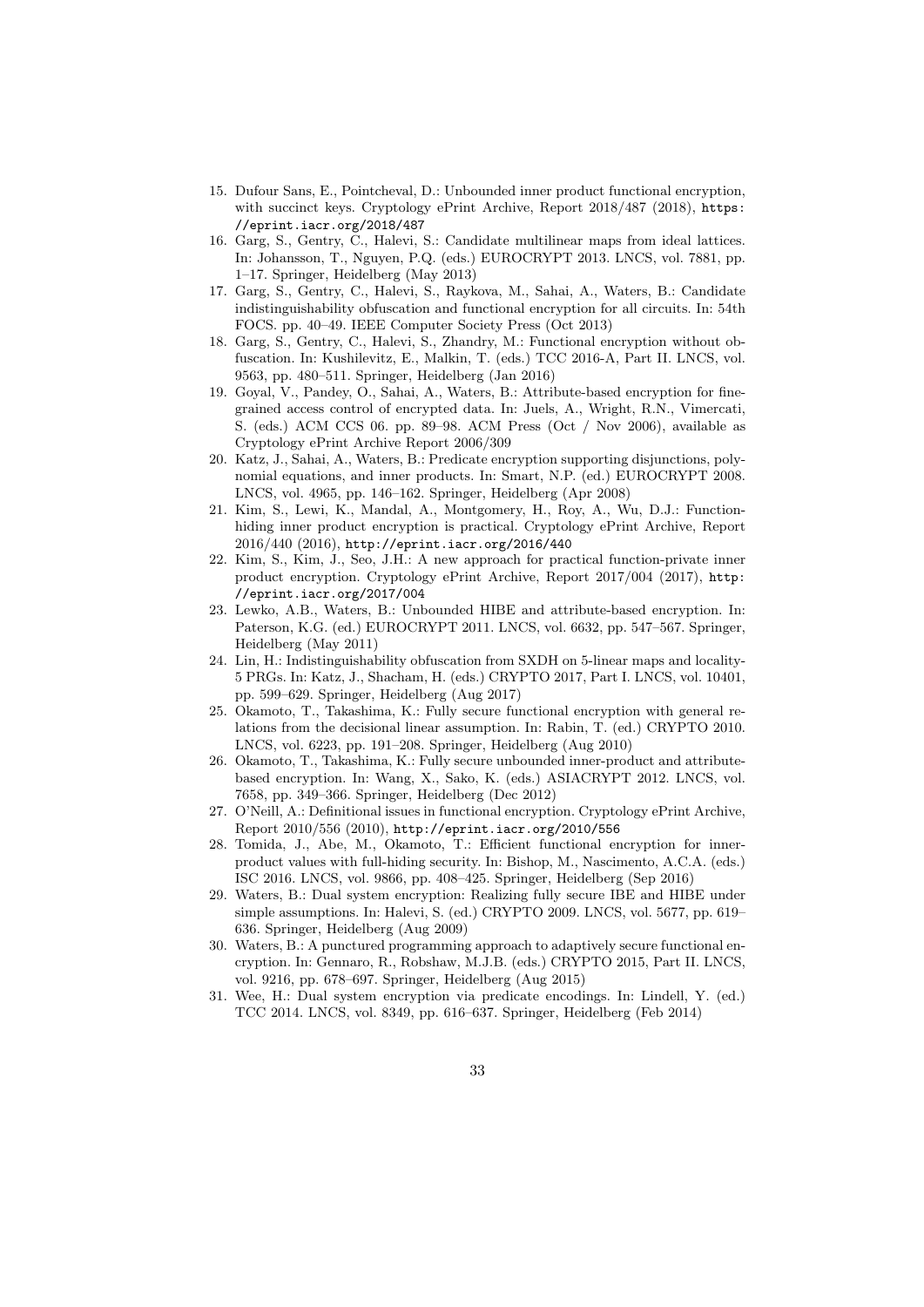## **A Dual Pairing Vector Spaces**

**Definition A.1 (Dual Pairing Vector Spaces [25]).** For a natural number  $n \in \mathbb{N}$ , we choose random dual orthonormal bases  $(\mathbf{B}, \mathbf{B}^*)$  as  $\mathbf{B} \stackrel{\cup}{\leftarrow} \mathsf{GL}_n(\mathbb{Z}_p)$  and  $\mathbf{B}^* := (\mathbf{B}^{-1})^\top$ . Then  $[\mathbf{B}]_1$  and  $[\mathbf{B}^*]_2$  are dual orthonormal bases of vector spaces  $V := G_1^n$  and  $V^* := G_2^n$  respectively. Observe that the following two properties hold.

- 1. For any vectors  $\mathbf{x}, \mathbf{y} \in \mathbb{Z}_p^n$ ,  $e([\mathbf{xB}]_1, [\mathbf{yB}^*]_2) = e(g_1, g_2)^{\langle \mathbf{x}, \mathbf{y} \rangle}$ .
- 2. For any vectors  $\mathbf{x}_1, \ldots, \mathbf{x}_k, \mathbf{y}_1, \ldots, \mathbf{y}_\ell \in \mathbb{Z}_p^n$  and any matrix  $\mathbf{M} \in \mathsf{GL}_n(\mathbb{Z}_p)$ ,  $(\{\mathbf{x}_i\mathbf{B}\}_{i\in[k]}, \{\mathbf{y}_i\mathbf{B}^*\}_{i\in[\ell]})$  and  $(\{\mathbf{x}_i\mathbf{M}\mathbf{B}\}_{i\in[k]}, \{\mathbf{y}_i\mathbf{M}^*\mathbf{B}^*\}_{i\in[\ell]})$  are identically distributed. More generally, for any set  $S \subseteq [n]$  s.t.  $\forall i \in S$ ,  $\mathbf{b}_i = \mathbf{M}^{-1} \mathbf{b}_i$ ,  $(\{\mathbf{b}_i\}_{i\in S}, \{\mathbf{x}_i\mathbf{B}\}_{i\in [k]}, \{\mathbf{y}_i\mathbf{B^*}\}_{i\in [\ell]}) \text{ and } (\{\mathbf{b}_i\}_{i\in S}, \{\mathbf{x}_i\mathbf{MB}\}_{i\in [k]}, \{\mathbf{y}_i\mathbf{M^*B^*}\}_{i\in [\ell]})$ are also identically distributed. This is because (**D***,* **D***∗* ) := (**M***−*1**B***,***M***⊤***B***<sup>∗</sup>* ) are also random dual orthonormal bases and  $(\{\mathbf{b}_i\}_{i\in S}, {\{\mathbf{x}_i\mathbf{B}\}}_{i\in [k]}, {\{\mathbf{y}_i\mathbf{B}^*\}}_{i\in [\ell]})$  $=(\{\mathbf{d}_i\}_{i\in S}, \{\mathbf{x}_i\mathbf{M}\mathbf{D}\}_{i\in [k]}, \{\mathbf{y}_i\mathbf{M}^*\mathbf{D}^*\}_{i\in [\ell]}).$

In our private-key based scheme, we leverage the fact that randomly chosen matrices whose elements are in  $\mathbb{Z}_p$  have a high probability of being invertible. More concretely, we have the following lemma implicitly shown in [14].

**Lemma A.1.** Let *p* be a *λ*-bit prime. For any polynomial  $m := m(\lambda)$  and  $n :=$  $n(\lambda)$ *, we have* 

$$
\Pr[\exists i, \det \mathbf{B}_i = 0 | \mathbf{B}_1, \dots, \mathbf{B}_m \stackrel{\cup}{\leftarrow} \mathsf{M}_n(\mathbb{Z}_p)] = 2^{-\Omega(\lambda)}.
$$

### **B Inner Products for the Unbounded Setting**

For generality, we define inner products for the unbounded setting without norm limit.

#### **B.1 D:ct-dom Settings**

**Definition B.1** (E:con, K:con, D:ct-dom). This function family  $\mathcal F$  consists of functions  $f_{\mathbf{y}} : \mathbb{Z}^m \to \mathbb{Z}$  where  $n \in \mathbb{N}$ ,  $\mathbf{y} := (y_1, \dots, y_n) \in \mathbb{Z}^n$ , and  $m \in \mathbb{N}$  s.t.  $n \leq m$ . We define the function for every  $\mathbf{x} := (x_1, \dots, x_m) \in \mathbb{Z}^m$  as

$$
f_{\mathbf{y}}(\mathbf{x}) := \sum_{i \in [n]} x_i y_i.
$$

**Definition B.2 (E:sep, K:sep, D:ct-dom).** This function family  $\mathcal F$  consists of functions  $f_{S, \mathbf{y}} : \mathbb{Z}^U \to \mathbb{Z}$  where  $S \subset \mathbb{N}$ ,  $\mathbf{y} := (y_i)_{i \in S} \in \mathbb{Z}^S$ , and  $U \subset \mathbb{N}$  s.t.  $S \subseteq U$ . We define the function for every  $\mathbf{x} := (x_i)_{i \in U} \in \mathbb{Z}^U$  as

$$
f_{S,\mathbf{y}}(\mathbf{x}) := \sum_{i \in S} x_i y_i.
$$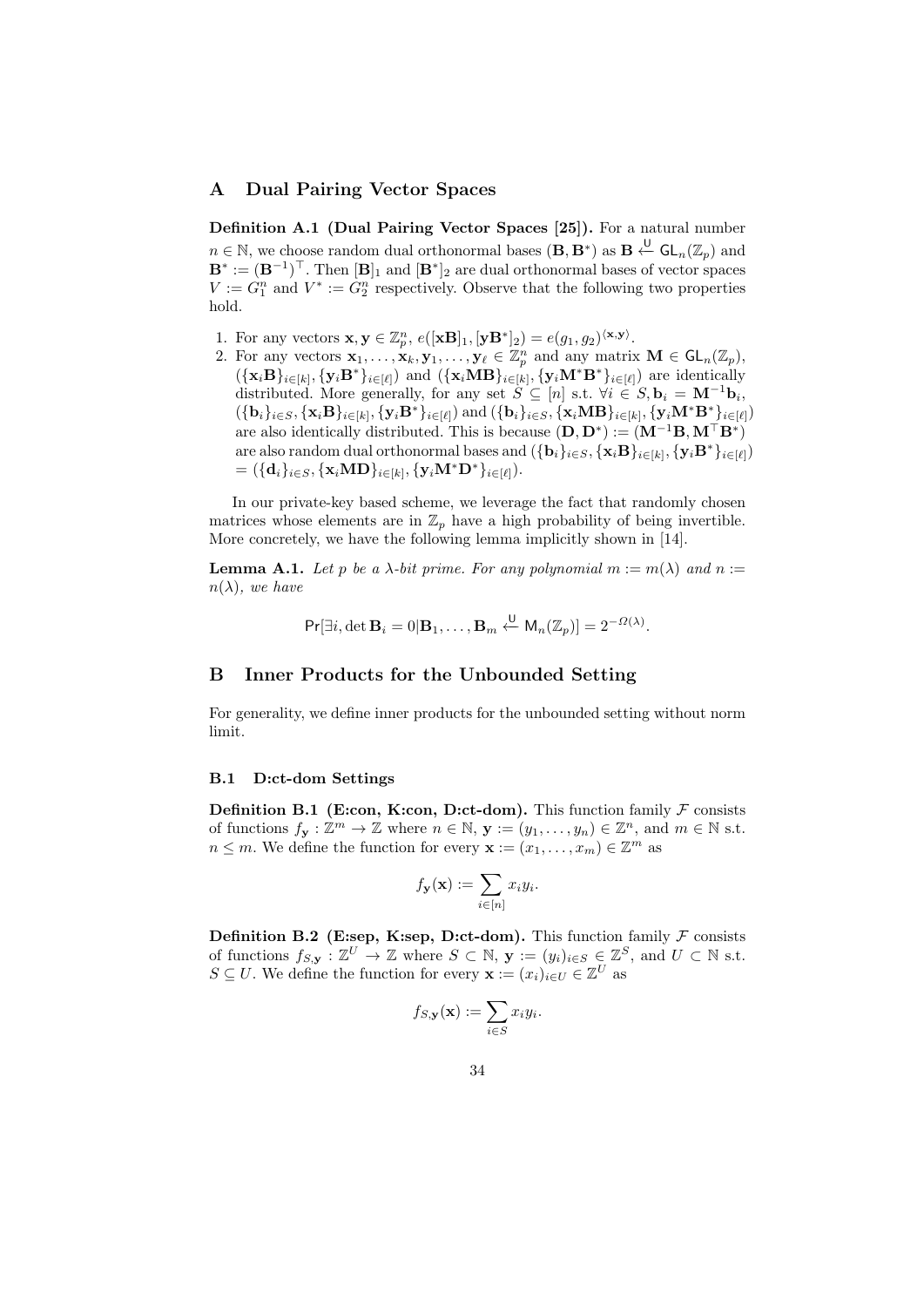#### **B.2 D:sk-dom Settings**

**Definition B.3 (E:con, K:con, D:sk-dom).** This function family *F* consists of functions  $f_{\mathbf{y}} : \mathbb{Z}^m \to \mathbb{Z}$  where  $n \in \mathbb{N}$ ,  $\mathbf{y} := (y_1, \dots, y_n) \in \mathbb{Z}^n$ , and  $m \in \mathbb{N}$  s.t.  $m \leq n$ . We define the function for every  $\mathbf{x} := (x_1, \dots, x_m) \in \mathbb{Z}^m$  as

$$
f_{\mathbf{y}}(\mathbf{x}) := \sum_{i \in [m]} x_i y_i.
$$

**Definition B.4 (E:sep, K:con, D:sk-dom).** This function family  $\mathcal F$  consists of functions  $f_{\mathbf{y}} : \mathbb{Z}^U \to \mathbb{Z}$  where  $n \in \mathbb{N}$ ,  $\mathbf{y} := (y_1, \dots, y_n) \in \mathbb{Z}^n$ , and  $U \subset \mathbb{N}$  s.t.  $U \subseteq [n]$ . We define the function for every  $\mathbf{x} := (x_i)_{i \in U} \in \mathbb{Z}^U$  as

$$
f_{\mathbf{y}}(\mathbf{x}) := \sum_{i \in U} x_i y_i.
$$

**Definition B.5 (E:sep, K:sep, D:sk-dom).** This function family  $\mathcal F$  consists of functions  $f_{S, \mathbf{y}} : \mathbb{Z}^U \to \mathbb{Z}$  where  $S \subset \mathbb{N}$ ,  $\mathbf{y} := (y_i)_{i \in S} \in \mathbb{Z}^S$ , and  $U \subset \mathbb{N}$  s.t.  $U \subseteq S$ . We define the function for every  $\mathbf{x} := (x_i)_{i \in U} \in \mathbb{Z}^U$  as

$$
f_{S,\mathbf{y}}(\mathbf{x}) := \sum_{i \in U} x_i y_i.
$$

#### **B.3 D:eq Settings**

**Definition B.6 (E:con, K:con, D:eq).** This function family  $F$  consists of functions  $f_{\mathbf{y}} : \mathbb{Z}^m \to \mathbb{Z}$  where  $m \in \mathbb{N}$  and  $\mathbf{y} := (y_1, \dots, y_m) \in \mathbb{Z}^m$ . We define the function for every  $\mathbf{x} := (x_1, \dots, x_m) \in \mathbb{Z}^m$  as

$$
f_{\mathbf{y}}(\mathbf{x}) := \sum_{i \in [m]} x_i y_i.
$$

**Definition B.7 (E:sep, K:sep, D:eq).** This function family *F* consists of functions  $f_{S,\mathbf{y}} : \mathbb{Z}^S \to \mathbb{Z}$  where  $S \subset \mathbb{N}$  and  $\mathbf{y} := (y_i)_{i \in S} \in \mathbb{Z}^S$ . We define the function for every  $\mathbf{x} := (x_i)_{i \in S} \in \mathbb{Z}^S$  as

$$
f_{S,\mathbf{y}}(\mathbf{x}) := \sum_{i \in S} x_i y_i.
$$

## **C Proof of Lemmas in Section 4**

#### **C.1 Proof of Lemma 4.1**

*Proof.* We consider a series of games to prove Lemma 4.1. For each game transition, we show that the difference of probabilities that  $A$  outputs 1 in both games is negligible.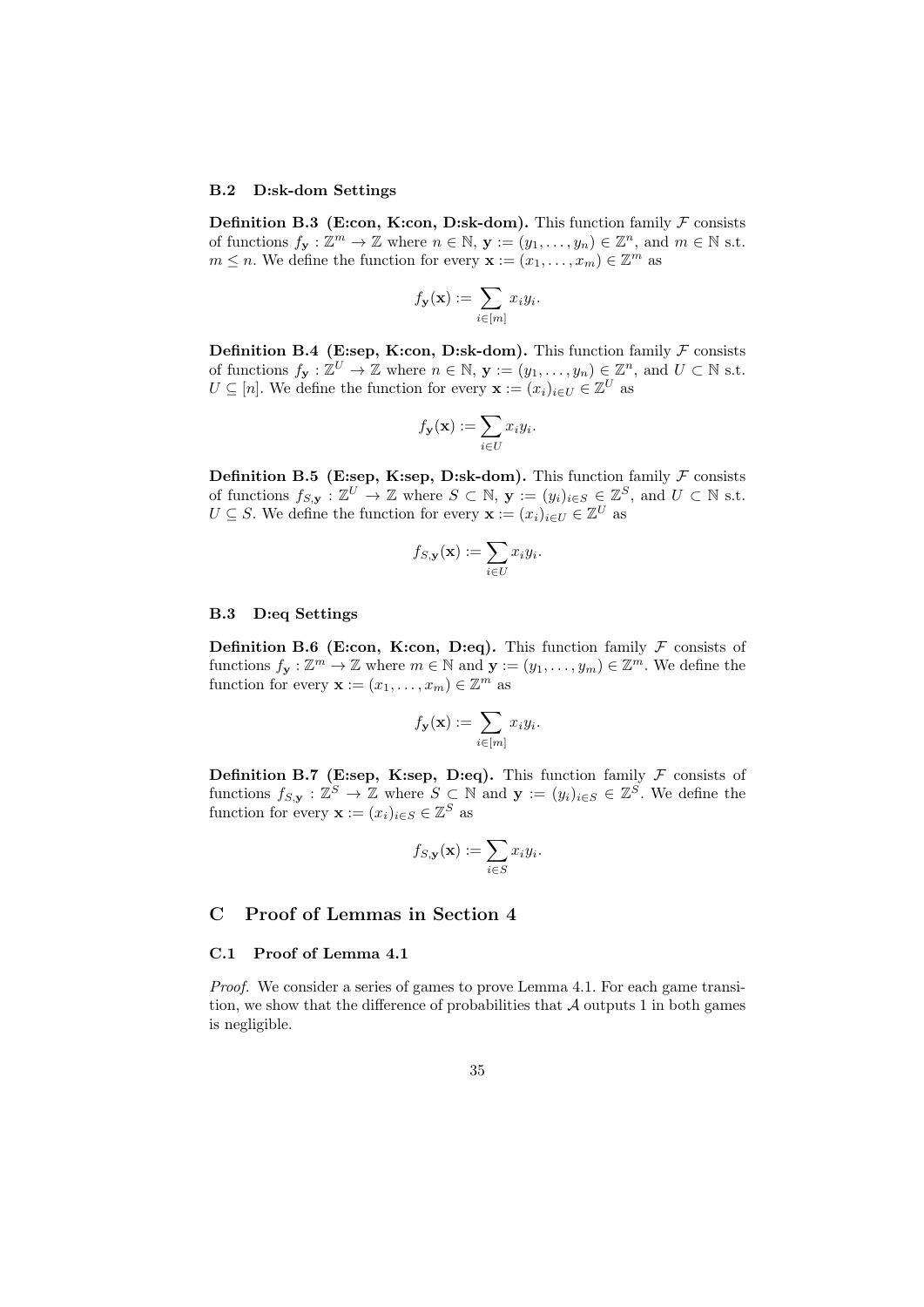**Game 0:** This game is the same as the case of  $\beta = 0$ , i.e.,  $\mathcal{A}$  is given an instance  $(D, U_0)$ .

**Game 1-** $\mu$ -1( $\mu \in [m+1,n]$ ): We define Game 0 as Game 1-0-4. This game is the same as Game  $1-(\mu-1)-4$  except that

$$
\gamma \stackrel{\mathbf{U}}{\leftarrow} \mathbb{Z}_p, \ \mathbf{u}_{\mu}^* := (\rho_{\mu}'(-\mu, 1), 0, 0, 0, \boxed{\gamma}, 0) \mathbf{B}^*.
$$

**Game 1-** $\mu$ **-2**( $\mu \in [m+1,n]$ ): This game is the same as Game 1- $\mu$ -1 except that for all  $i \in [m]$ ,

$$
\delta_i \stackrel{\mathsf{U}}{\leftarrow} \mathbb{Z}_p, \ \mathbf{u}_i := (\pi_i(1,i), 0, 0, \tilde{z}, \boxed{\delta_i}, 0) \mathbf{B}.
$$

**Game 1-** $\mu$ **-3**( $\mu \in [m+1,n]$ ): This game is the same as Game 1- $\mu$ -2 except that

$$
r'_{\mu} \xleftarrow{\mathsf{U}} \mathbb{Z}_p, \ \mathbf{u}^*_{\mu} := (\rho'_{\mu}(-\mu, 1), 0, 0, \boxed{r'_{\mu}}, \gamma, 0) \mathbf{B}^*.
$$

**Game 1-** $\mu$ **-4**( $\mu \in [m+1,n]$ ): This game is the same as Game 1- $\mu$ -3 except that

$$
\mathbf{u}_{\mu}^* := (\rho_{\mu}'(-\mu, 1), 0, 0, r_{\mu}', [0], 0)\mathbf{B}^*,
$$
  

$$
\mathbf{u}_i := (\pi_i(1, i), 0, 0, \tilde{z}, [0], 0)\mathbf{B} \text{ for all } i \in [m].
$$

Observe that Game 1-*n*-4 is the same as the case of  $\beta = 1$ , i.e., *A* is given an instance  $(D, U_1)$ .

In the following, we denote the event that  $A$  outputs 1 in Game  $\iota$  by  $E_{\iota}$ ,

**Lemma C.1.** *For any PPT adversary A, there exists a PPT adversary B for the SXDH s.t.*

$$
|\Pr[E_{1-(\mu-1)-4}] - \Pr[E_{1-\mu-1}]| \leq \mathsf{Adv}_{\mathcal{B}}^{\mathsf{SXDH}}(\lambda).
$$

*Proof.* We show that we can make a reduction algorithm *B* for the SXDH using *A*. *B* obtains an instance of SXDH with  $\iota := 2$ , i.e.,  $(\mathbb{G}, [a]_2, [e]_2, [t_\beta]_2)$ . *B* defines random dual orthonormal bases **B***,* **B***∗* as follows,

$$
\mathbf{W} \stackrel{\bigcup}{\leftarrow} \mathsf{GL}_7(\mathbb{Z}_p),
$$
\n
$$
\mathbf{B} := \begin{pmatrix} -\mu & 1 & & & \\ 1 & & & & \\ & 1 & & & \\ & & 1 & & \\ 1 & -a & & 1 \end{pmatrix} \mathbf{W}, \ \mathbf{B}^* := \begin{pmatrix} 1 & & & & \\ a & 1 & & & & \\ & & 1 & & & \\ & & & 1 & & \\ & & & 1 & & \\ & & & & 1 \end{pmatrix} \mathbf{W}^* \in \mathsf{GL}_7(\mathbb{Z}_p).
$$

Observe that  $(\mathbf{B}, \mathbf{B}^*)$  are random dual orthonormal bases.  $\beta$  can compute  $[\mathbf{B}]_1$ and  $[\mathbf{B}^*]_2$  except  $[\mathbf{b}_6]_1$  because  $\mathcal B$  does not know  $[a]_1$ . Hence,  $\mathcal B$  can compute all vectors in *D* and  $\{[\mathbf{u}_i^*]_2\}_{i \in [m,n], i \neq \mu}$ . Finally, *B* computes

$$
[\mathbf{u}_{\mu}^*]_2 := [(t_{\beta}, e, 0, 0, 0, 0, 0)\mathbf{W}^*]_2 = [(e(-\mu, 1), 0, 0, 0, \beta f, 0)\mathbf{B}^*]_2.
$$

We can define  $\rho'_{\mu} := e$  and  $\gamma := f$ , then if  $\beta = 0$  (resp.  $\beta = 1$ ), *A* obtains the instance of Game  $1-(\mu-1)-4$  (resp. Game  $1-\mu-1$ ).  $□$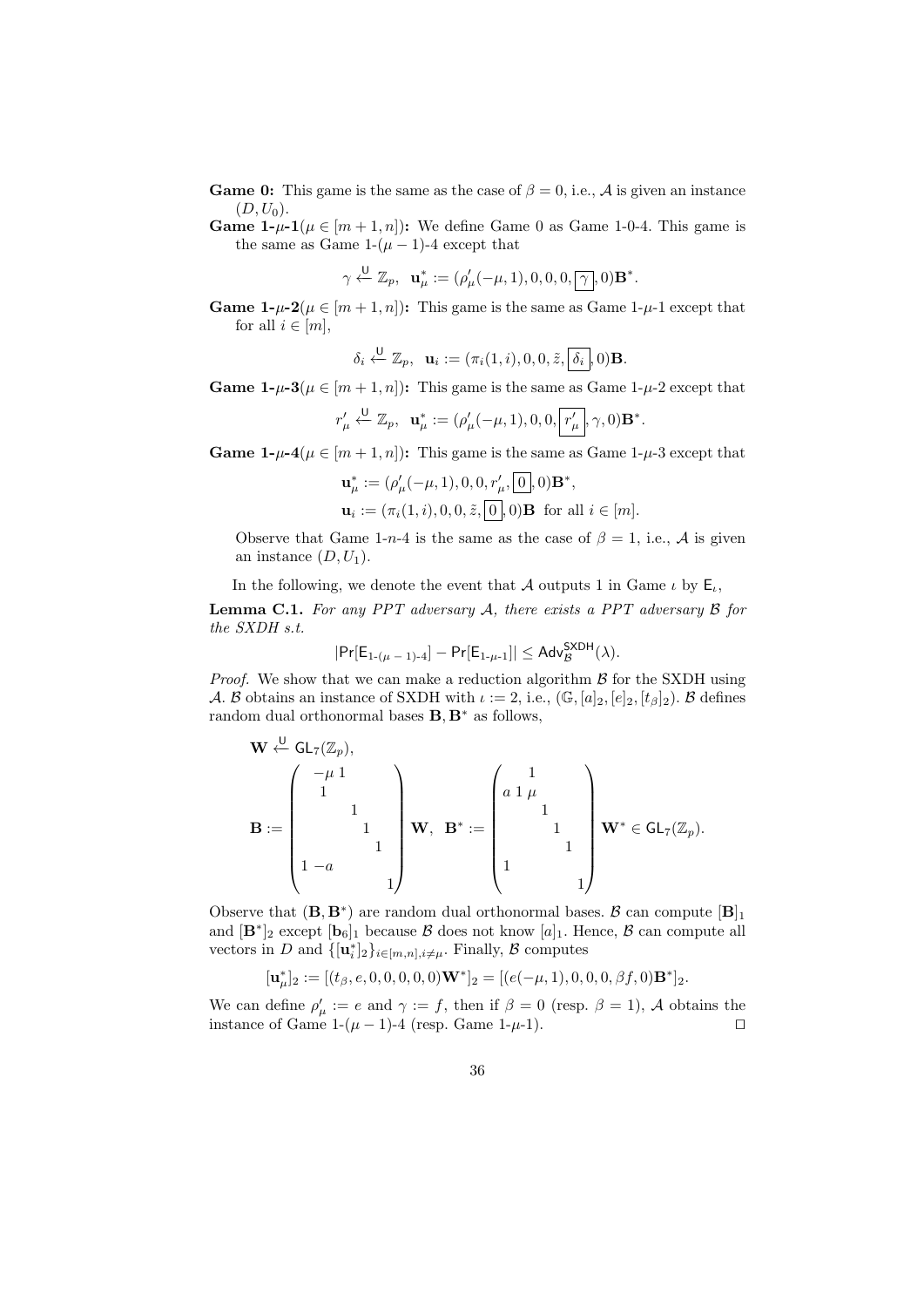**Lemma C.2.** *For any PPT adversary A, there exists a PPT adversary B for the SXDH s.t.*

$$
|\text{Pr}[E_{1-\mu\text{-}1}]-\text{Pr}[E_{1-\mu\text{-}2}]|\leq \text{Adv}_{\mathcal{B}}^{\text{SXDH}}(\lambda)+2^{-\varOmega(\lambda)}.
$$

*Proof.* We show that we can make a reduction algorithm *B* for the SXDH using *A*. *B* obtains an instance of SXDH with  $\iota := 1$ , i.e.,  $(\mathbb{G}, [a]_1, [e]_1, [t_\beta]_1)$ . *B* define a matrix **R**  $\in$  **GL**<sub>7</sub>( $\mathbb{Z}_p$ ) as

$$
\mathbf{R} := \begin{pmatrix} 1 & 1 \\ -1 & -\mu \\ & \mathbf{I}_5 \end{pmatrix}, \ \ \mathbf{R}^* := \frac{1}{1-\mu} \begin{pmatrix} -\mu & 1 \\ -1 & 1 \\ & (1-\mu)\mathbf{I}_5 \end{pmatrix}.
$$

Then *B* defines random dual orthonormal bases (**B***,* **B***<sup>∗</sup>* ) as follows,

$$
\mathbf{W} \stackrel{\mathsf{U}}{\leftarrow} \mathsf{GL}_7(\mathbb{Z}_p),
$$
\n
$$
\mathbf{B} := \mathbf{R}^{-1} \begin{pmatrix} a & 1 \\ & 1 \\ & & 1 \\ & & 1 \\ 1 & & 1 \end{pmatrix} \mathbf{W}, \ \ \mathbf{B}^* := \mathbf{R}^\top \begin{pmatrix} 1 & & & & \\ & 1 & & & \\ & & 1 & & \\ & & & 1 & \\ 1 & & & & 1 \end{pmatrix} \mathbf{W}^* \in \text{GL}_7(\mathbb{Z}_p).
$$

Observe that  $\mathcal{B}$  can compute  $[\mathbf{B}]_1$ ,  $[\mathbf{B}^*]_2$  except  $[\mathbf{b}_6^*]_2$ . Hence,  $\mathcal{B}$  can compute  $[\mathbf{u}_i^*]_2$  for all *i* s.t.  $(i \in [m+1, n]) \wedge (i \neq \mu)$ . Next *B* computes  $[\mathbf{u}_\mu^*]_2$  as

$$
\zeta, \eta \stackrel{\text{U}}{\leftarrow} \mathbb{Z}_p,
$$
\n
$$
[\mathbf{u}_{\mu}^*]_2 := [(\zeta, \eta, 0, 0, 0, 0, 0, 0, \mathbf{W}^*]_2 = \begin{bmatrix} \eta + a\zeta, 0, 0, 0, 0, \zeta, 0 \end{bmatrix} \begin{bmatrix} 1 \\ 1 \\ 1 \\ 1 \end{bmatrix} \mathbf{W}^* \begin{bmatrix} 1 \\ 1 \\ 1 \end{bmatrix}
$$
\n
$$
= [(\eta + a\zeta, 0, 0, 0, 0, 0, \zeta, 0) \mathbf{R}^* \mathbf{B}^*]_2 = \left[ \left( \frac{\eta + a\zeta}{1 - \mu} (-\mu, 1), 0, 0, 0, 0, \zeta, 0 \right) \mathbf{B}^* \right]_2.
$$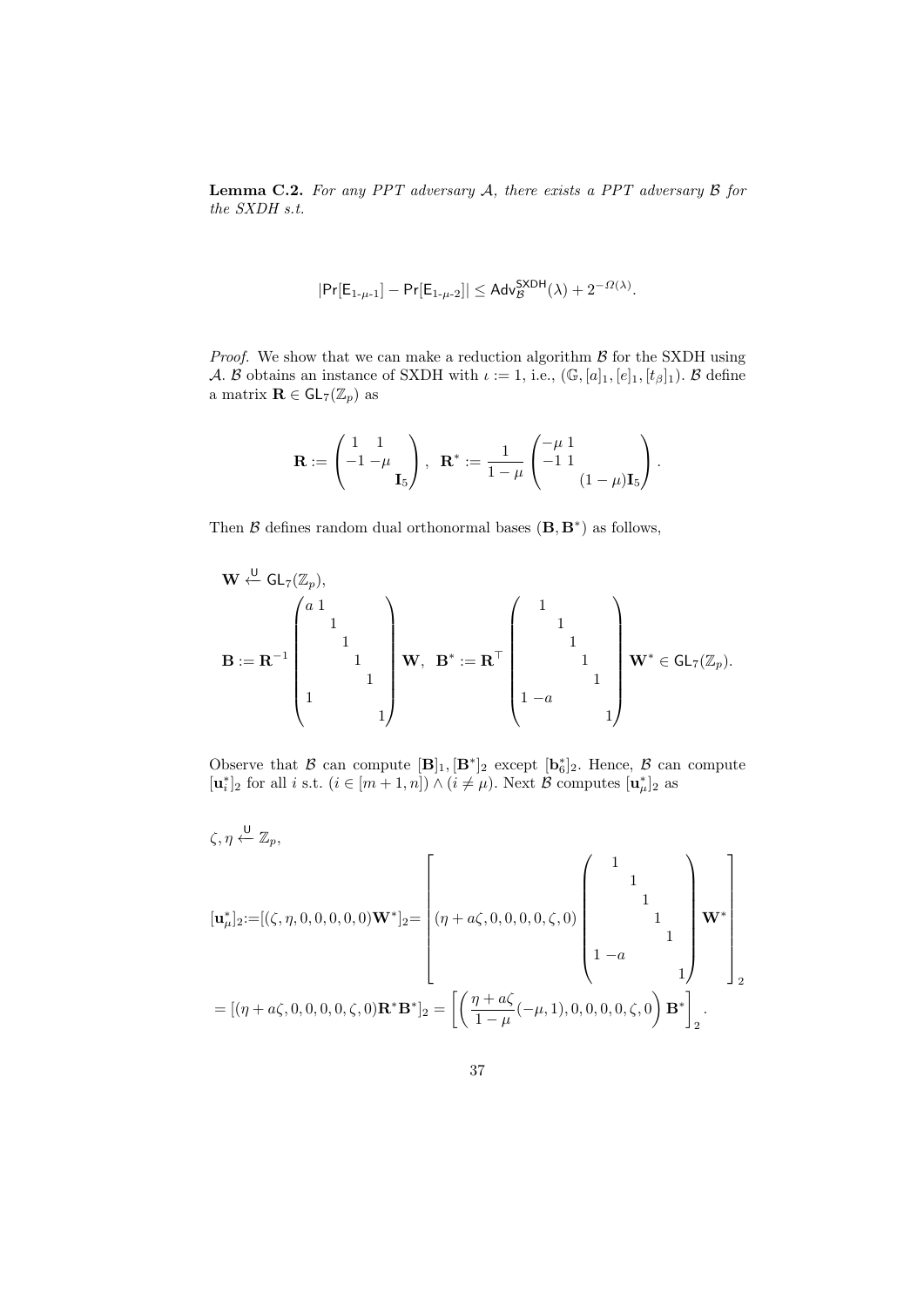We can implicitly set  $\rho'_{\mu} := \frac{\eta + a\zeta}{1 - \mu}$  and  $\gamma := \zeta$ . Hence, *B* can simulate all elements in *U*. Finally, *B* computes  $[\mathbf{u}_i]_1$  for all  $i \in [m]$  as,

$$
\tilde{z}, \pi'_i, \pi''_i \stackrel{\text{L}}{\leftarrow} \mathbb{Z}_p, \ e_i := e\pi'_i + \pi''_i,
$$
\n
$$
[\mathbf{u}_i]_1 := \left[ \left( t_\beta \pi'_i + a\pi''_i, e_i, \frac{(i-1)e_i}{i-\mu}, 0, 0, \tilde{z}, 0 \right) \mathbf{W} \right]_1
$$
\n
$$
= \left[ \left( e_i, \frac{(i-1)e_i}{i-\mu}, 0, 0, \tilde{z}, \beta f \pi'_i, 0 \right) \begin{pmatrix} a & 1 & 1 \\ & 1 & 1 \\ & & 1 \\ 1 & & & 1 \end{pmatrix} \mathbf{W} \right]_1
$$
\n
$$
= \left[ \left( e_i, \frac{(i-1)e_i}{i-\mu}, 0, 0, \tilde{z}, \beta f \pi'_i, 0 \right) \mathbf{R} \mathbf{B} \right]_1
$$
\n
$$
= \left[ \left( \frac{(1-\mu)e_i}{i-\mu}(1, i), 0, 0, \tilde{z}, \beta f \pi'_i, 0 \right) \mathbf{B} \right]_1.
$$

Observe that  $e_i$  and  $\pi'_i$  are independent because the information of  $\pi'_i$  in  $e_i$  is hidden by  $\pi''_i$ . Then, we can define  $\pi_i := \frac{(1-\mu)e_i}{i-\mu}$  $\frac{-\mu}{i-\mu}$  and  $\delta_i := f\pi'_i$  unless  $f = 0$ . We can see that if  $\beta = 0$  (resp.  $\beta = 1$ ), *A* obtains the instance of Game 1- $\mu$ -1 (resp. Game 1-*µ*-2). *⊓⊔*

**Lemma C.3.** *For any PPT adversary A, we have*

$$
|\Pr[E_{1-\mu-2}] - \Pr[E_{1-\mu-3}]| \leq 2^{-\Omega(\lambda)}
$$
.

*Proof.* We define (**D***,* **D***∗* ) as

$$
r'_{\mu} \xleftarrow{\mathsf{U}} \mathbb{Z}_p, \ \ \mathbf{D} := \begin{pmatrix} \mathbf{I}_4 & & \\ & 1 \ \frac{r'_{\mu}}{\gamma} \\ & & 1 \end{pmatrix} \mathbf{B}, \ \ \mathbf{D}^* := \begin{pmatrix} \mathbf{I}_4 & & \\ & 1 & \\ & -\frac{r'_{\mu}}{\gamma} & 1 \\ & & 1 \end{pmatrix} \mathbf{B}^* \in \mathrm{GL}_7(\mathbb{Z}_p).
$$

Observe that  $(D_i, D_i^*)$  are random dual orthonormal bases and this basis change does not affect  $\mathbf{b}_1,\ldots,\mathbf{b}_4,\mathbf{b}_1^*,\ldots,\mathbf{b}_5^*$ , i.e.,  $\mathbf{d}_i = \mathbf{b}_i, \mathbf{d}_j^* = \mathbf{b}_j^*$  for all  $i \in [4], j \in [5]$ . Next, we check  $\mathbf{u}_i$  for all  $i \in [m]$ .

$$
\mathbf{u}_{i} = (\pi_{i}(1, i), 0, 0, \tilde{z}, \delta_{i}, 0) \mathbf{B} = (\pi_{i}(1, i), 0, 0, \tilde{z}, \delta_{i}, 0) \begin{pmatrix} \mathbf{I}_{4} & & \\ & 1 - \frac{r_{\mu}'}{\gamma} \\ & & 1 \end{pmatrix} \mathbf{D}
$$
\n
$$
= \left( \pi_{i}(1, i), 0, 0, \tilde{z}, \delta_{i} - \frac{r_{\mu}' \tilde{z}}{\gamma}, 0 \right) \mathbf{D}.
$$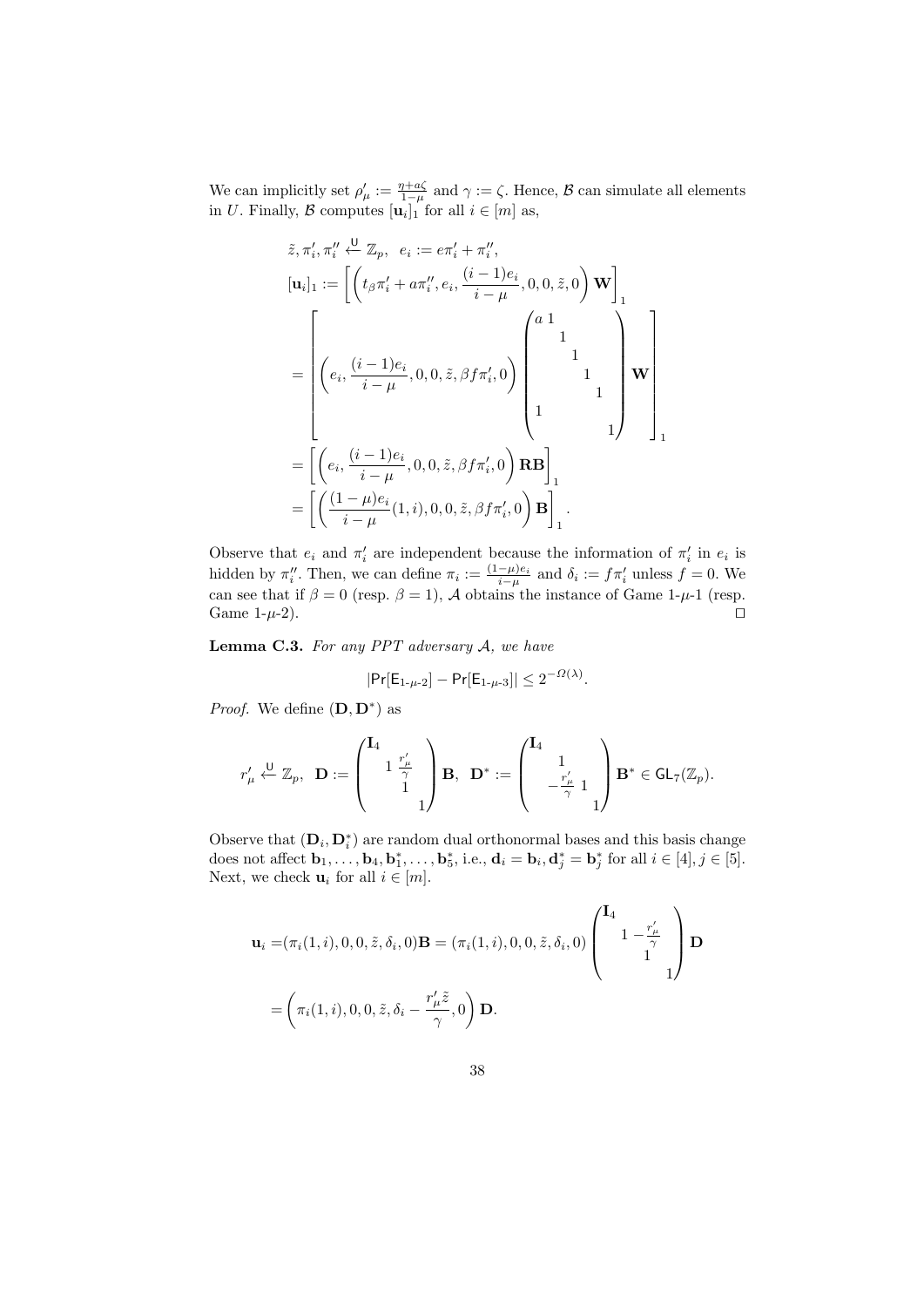Observe that we can define  $\delta'_i := \delta_i - \frac{r'_i \tilde{z}}{\gamma}$ , then  $\delta'_i$  for all  $i \in [m]$  are distributed randomly in  $\mathbb{Z}_p$ . Finally, we check  $\mathbf{u}_i^*$  for all  $i \in [m+1, n]$ .

$$
\begin{aligned} \mathbf{u}^*_i =& (\rho'_i(-i,1),0,0,\beta_ir'_i,\hat{\beta}_i\gamma,0)\mathbf{B}^* = & (\rho'_i(-i,1),0,0,\beta_ir'_i,\hat{\beta}_i\gamma,0) \left(\begin{matrix} \mathbf{I}_4 & \\ & 1 \\ & \frac{r'_\mu}{\gamma} & 1 \\ & & 1 \end{matrix}\right) \mathbf{D}^* \\ =& (\rho'_i(-i,1),0,0,\beta_ir'_i+\hat{\beta}_ir'_\mu,\hat{\beta}_i\gamma,0)\mathbf{D}^* \end{aligned}
$$

where  $\beta_i = 0$  if  $i \ge \mu$  and  $\beta_i = 1$  if  $i < \mu$ , and  $\hat{\beta}_i = 0$  if  $i \ne \mu$  and  $\hat{\beta}_i = 1$  if  $i = \mu$ . From the above observation, the instances that *A* obtains are identically distributed in Game 1- $\mu$ -2 and Game 1- $\mu$ -3 unless  $\gamma = 0$ .  $\Box$ 

**Lemma C.4.** *For any PPT adversary A, there exists a PPT adversary B for the SXDH s.t.*

$$
|\mathsf{Pr}[\mathsf{E}_{1-\mu\text{-}3}]-\mathsf{Pr}[\mathsf{E}_{1-\mu\text{-}4}]|\leq 2\mathsf{Adv}_{\mathcal{B}}^{\mathsf{XXDH}}(\lambda).
$$

This lemma can be proven by just the reverse of Game  $1-(\mu-1)-4$  to Game  $1-\mu-2$ , so we omit the proof.

From above lemmas, Lemma 4.1 holds. *⊓⊔*

## **C.2 Proof of Lemma 4.2**

*Proof.* We consider a series of games to prove Lemma 4.2. For each game transition, we show that the difference of probabilities that *A* outputs 1 in both games is negligible.

**Game 0:** This game is the same as the case of  $\beta = 0$ , i.e.,  $\mathcal{A}$  is given an instance  $(D, U_0)$ .

**Game 1-** $\mu$ **-1**( $\mu \in [m]$ ): We define Game 0 as Game 1-0-6. This game is the same as Game  $1-(\mu-1)-6$  except that

$$
\gamma \xleftarrow{\mathsf{U}} \mathbb{Z}_p, \ \ \mathbf{u}_{\mu} := (\pi_{\mu}'(1,\mu), 0, 0, 1, \boxed{\gamma}, 0)\mathbf{B}.
$$

**Game 1-** $\mu$ -2( $\mu \in [m]$ ): This game is the same as Game 1- $\mu$ -1 except that for all *i* s.t.  $(i \in [n]) \wedge (i \neq \mu)$ ,

$$
\delta_i \stackrel{\mathbf{U}}{\leftarrow} \mathbb{Z}_p, \ \ \mathbf{u}_i^* := (\rho_i'(-i, 1), 1, 0, -\beta_i w_i, \boxed{\delta_i}, 0) \mathbf{B}^*,
$$

where  $\beta_i = 0$  if  $i > \mu$  and  $\beta_i = 1$  if  $i < \mu$ .

**Game 1-** $\mu$ -3( $\mu \in [m]$ ): This game is the same as Game 1- $\mu$ -2 except that,

$$
\gamma' \stackrel{\mathsf{U}}{\leftarrow} \mathbb{Z}_p, \ \mathbf{u}^*_{\mu} := (\rho'_{\mu}(-\mu, 1), 1, 0, 0, 0, \boxed{\gamma'}) \mathbf{B}^*.
$$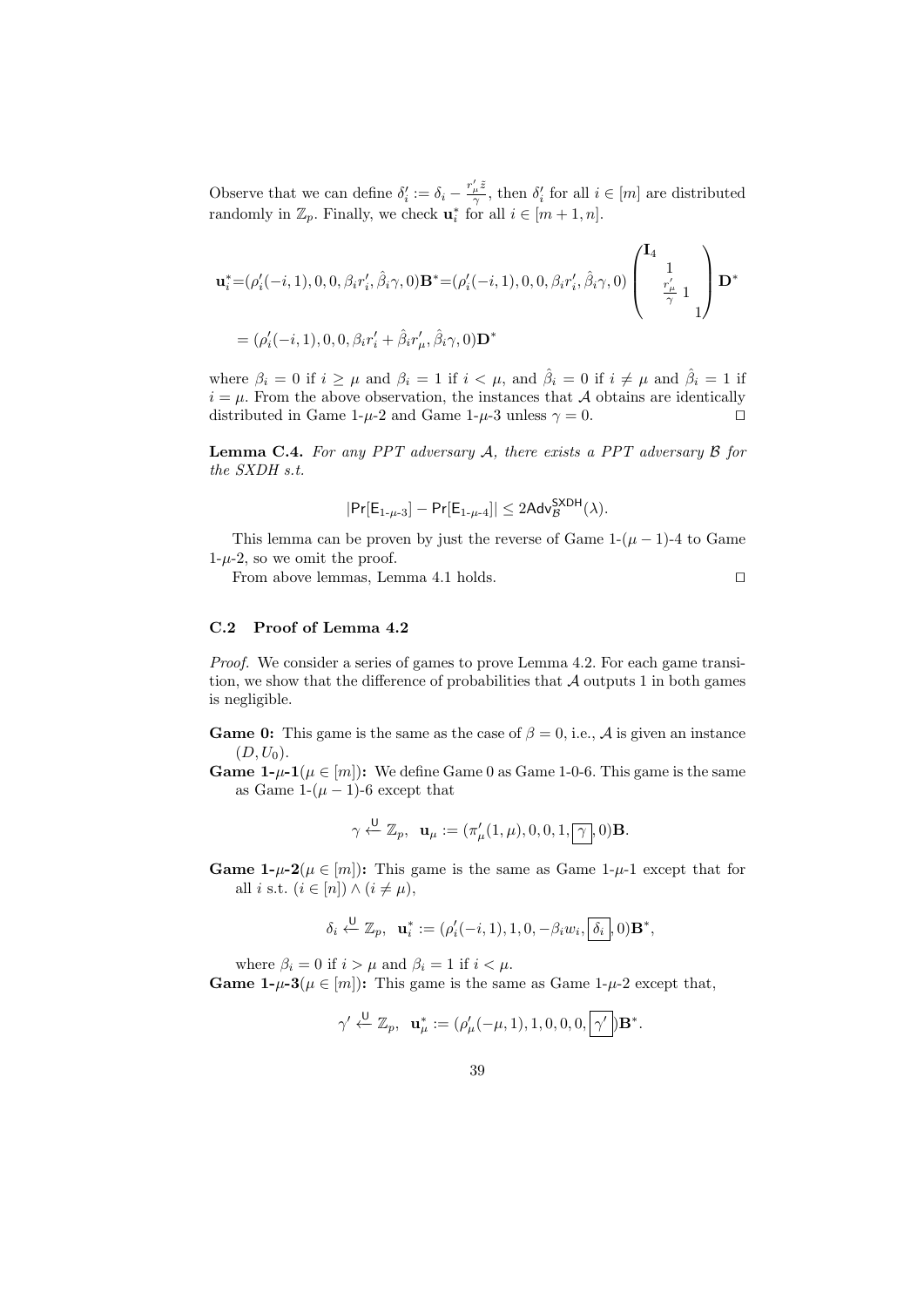**Game 1-** $\mu$ -4 $(\mu \in [m])$ : This game is the same as Game 1- $\mu$ -3 except that for all *i* s.t.  $(i \in [m]) \wedge (i \neq \mu)$ ,

$$
\delta_i' \stackrel{\mathsf{U}}{\leftarrow} \mathbb{Z}_p, \ \ \mathbf{u}_i := (\pi_i'(1,i), \beta_i w_i, 0, 1, 0, \boxed{\delta_i'} \mathbf{B},
$$

where  $\beta_i = 0$  if  $i > \mu$  and  $\beta_i = 1$  if  $i < \mu$ .

**Game 1-** $\mu$ -5( $\mu \in [m]$ ): This game is the same as Game 1- $\mu$ -4 except that,

$$
\gamma, \gamma', w_{\mu} \stackrel{\mathbf{U}}{\leftarrow} \mathbb{Z}_p, \ \mathbf{u}_{\mu} := (\pi_{\mu}'(1,\mu), \boxed{w_{\mu}}, 0, 1, \gamma, 0) \mathbf{B},
$$

$$
\mathbf{u}_{\mu}^* := (\rho_{\mu}'(-\mu, 1), 1, 0, \boxed{-w_{\mu}}, 0, \gamma') \mathbf{B}^*
$$

*.*

**Game 1-** $\mu$ -**6**( $\mu \in [m]$ ): This game is the same as Game 1- $\mu$ -5 except that

$$
w_i \stackrel{\mathbf{U}}{\leftarrow} \mathbb{Z}_p, \ \mathbf{u}_i := (\pi'_\mu(1, i), \beta_i w_i, 0, 1, \boxed{0, 0} ) \mathbf{B} \text{ for all } i \in [m]
$$

$$
\mathbf{u}_i^* := (\rho'_i(-i, 1), 1, 0, -\beta_i w_i, \boxed{0, 0} ) \mathbf{B}^* \text{ for all } i \in [n],
$$

where  $\beta_i = 0$  if  $i > \mu$  and  $\beta_i = 1$  if  $i \leq \mu$ . Observe that Game 1-*m*-6 is the same as the case of  $\beta = 1$ , i.e., *A* is given an instance  $(D, U_1)$ .

In the following, we denote the event that  $A$  outputs 1 in Game  $\iota$  by  $E_{\iota}$ ,

**Lemma C.5.** *For any PPT adversary A, there exists a PPT adversary B for the SXDH s.t.*

$$
|\Pr[E_{1-(\mu-1)-6}] - \Pr[E_{1-\mu-1}]| \leq Adv_{\mathcal{B}}^{SXDH}(\lambda).
$$

*Proof.* We show that we can make a reduction algorithm  $\beta$  for the SXDH using *A*. *B* obtains an instance of SXDH with  $\iota := 1$ , i.e.,  $(\mathbb{G}, [a]_1, [e]_1, [t_\beta]_1)$ . *B* defines random dual orthonormal bases **B***,* **B***∗* as follows,

$$
\mathbf{W} \stackrel{\cup}{\leftarrow} \mathsf{GL}_7(\mathbb{Z}_p),
$$
\n
$$
\mathbf{B} := \begin{pmatrix} a & 1 & -\mu & & & \\ & 1 & & & & \\ & & 1 & & & \\ & & & 1 & & \\ 1 & & & & 1 \end{pmatrix} \mathbf{W}, \ \mathbf{B}^* := \begin{pmatrix} 1 & & & & & \\ & \mu & 1 & & & \\ & & & 1 & & \\ & & & & 1 & \\ & & & & 1 & \\ 1 & -a & & & 1 \end{pmatrix} \mathbf{W}^* \in \mathsf{GL}_7(\mathbb{Z}_p).
$$

Observe that  $(\mathbf{B}, \mathbf{B}^*)$  are random dual orthonormal bases.  $\beta$  can compute  $[\mathbf{B}]_1$ and  $[\mathbf{B}^*]_2$  except  $[\mathbf{b}_6^*]_2$  because  $\mathcal B$  does not know  $[a]_2$ . Hence,  $\mathcal B$  can compute all vectors in  $D$ ,  $\{[\mathbf{u}_i]_1\}_{i \in [m], i \neq \mu}$ , and  $\{[\mathbf{u}_i^*]_2\}_{i \in [m]}$ . Finally,  $\beta$  computes

$$
[\mathbf{u}_{\mu}]_1 := [(t_{\beta}, e, 0, 0, 0, 0, 0)\mathbf{W}]_1 = [(e(1, \mu), 0, 0, 0, \beta f, 0)\mathbf{B}]_1.
$$

We can define  $\pi'_{\mu} := e$  and  $\gamma := f$ , then if  $\beta = 0$  (resp.  $\beta = 1$ ), *A* obtains the instance of Game  $1-(\mu - 1)-6$  (resp. Game  $1-\mu-1$ ).  $□$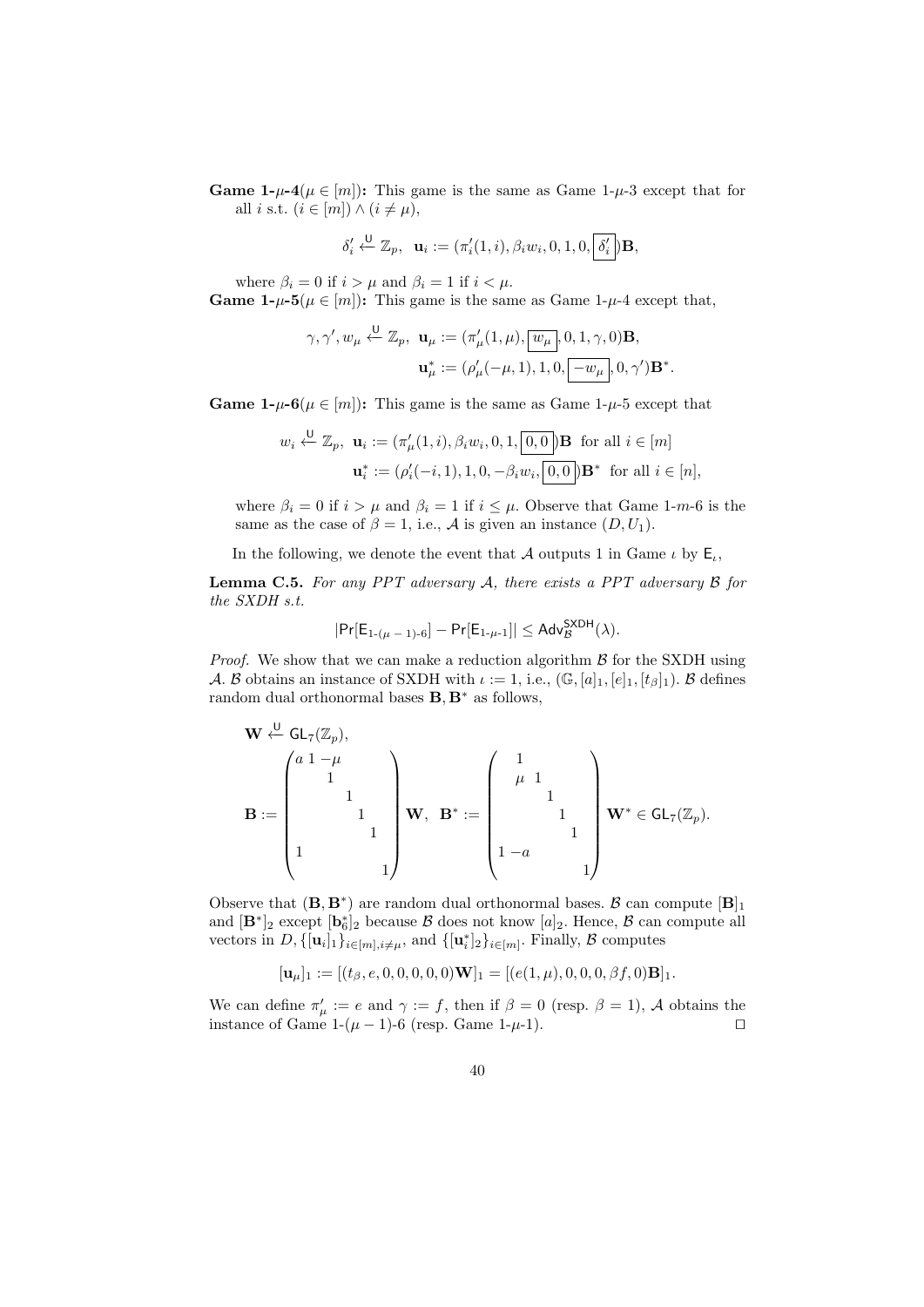**Lemma C.6.** *For any PPT adversary A, there exists a PPT adversary B for the SXDH s.t.*

$$
|\Pr[E_{1-\mu-1}] - \Pr[E_{1-\mu-2}]| \leq \text{Adv}_{\mathcal{B}}^{\text{SXDH}}(\lambda) + 2^{-\Omega(\lambda)}.
$$

*Proof.* We show that we can make a reduction algorithm *B* for the SXDH using *A*. *B* obtains an instance of SXDH with  $\iota := 2$ , i.e.,  $(\mathbb{G}, [a]_2, [e]_2, [t_\beta]_2)$ . *B* define a matrix  $\mathbf{R} \in \mathsf{GL}_7(\mathbb{Z}_p)$  as

$$
\mathbf{R} := \begin{pmatrix} 1 & \mu \\ -1 & \\ & \mathbf{I}_5 \end{pmatrix}, \ \ \mathbf{R}^* := \frac{1}{\mu} \begin{pmatrix} 1 & \\ -\mu 1 & \\ & \mu \mathbf{I}_5 \end{pmatrix}.
$$

Then *B* defines random dual orthonormal bases (**B***,* **B***<sup>∗</sup>* ) as follows,

$$
\mathbf{W} \stackrel{\bigcup}{\leftarrow} \text{GL}_7(\mathbb{Z}_p),
$$
\n
$$
\mathbf{B} := \mathbf{R}^{-1} \begin{pmatrix} 1 & & & & & \\ & 1 & & & & \\ & & 1 & & & \\ & & & 1 & & \\ 1 & -a & & & 1 \\ & & & & & 1 \end{pmatrix} \mathbf{W}, \quad \mathbf{B}^* := \mathbf{R}^\top \begin{pmatrix} a & 1 & & & & \\ & 1 & & & & \\ & & 1 & & & \\ & & & 1 & & \\ & & & & 1 & \\ & & & & & 1 \end{pmatrix} \mathbf{W}^* \in GL_7(\mathbb{Z}_p).
$$

Observe that *B* can compute  $[\mathbf{B}]_1, [\mathbf{B}^*]_2$  except  $[\mathbf{b}_6]_1$ . Then *B* can compute  $\{[\mathbf{u}_i]_1\}_{i \in [m], i \neq \mu}$  and  $[\mathbf{u}_\mu^*]_2$ . Next *B* computes  $[\mathbf{u}_\mu]_1$  as

$$
\zeta, \eta \stackrel{\text{U}}{\leftarrow} \mathbb{Z}_p,
$$
\n
$$
[\mathbf{u}_{\mu}]_1 := [(\zeta, \eta, 0, 0, 0, 0, 0, 0, 0)\mathbf{W}]_1 = \begin{bmatrix} \eta + a\zeta, 0, 0, 0, 0, \zeta, 0 \end{bmatrix} \begin{bmatrix} 1 \\ 1 \\ 1 \\ 1 \end{bmatrix} \mathbf{W} \begin{bmatrix} 1 \\ 1 \\ 1 \end{bmatrix}
$$
\n
$$
= [(\eta + a\zeta, 0, 0, 0, 0, \zeta, 0)\mathbf{RB}]_1 = [((\eta + a\zeta)(1, \mu), 0, 0, 0, 0, \zeta, 0)\mathbf{B}]_1.
$$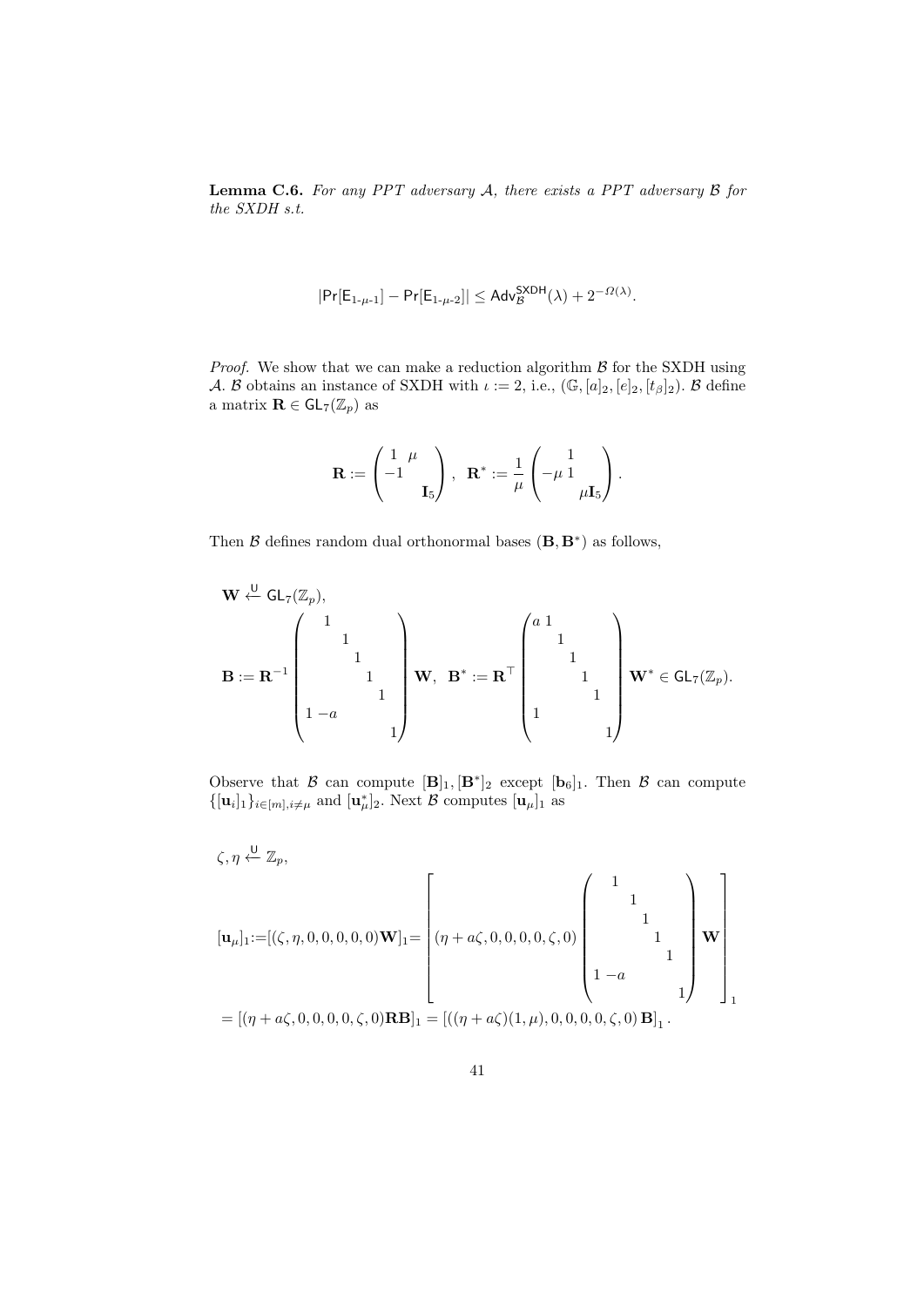We can implicitly set  $\pi'_{\mu} := \eta + a\zeta$  and  $\gamma := \zeta$ . Finally, *B* computes  $[\mathbf{u}_i^*]_2$  for all  $i$  s.t.  $(i \in [n]) \wedge (i \neq \mu)$  as,

$$
w_i, \sigma_i, \sigma'_i \stackrel{\text{U}}{\leftarrow} \mathbb{Z}_p, \quad e_i := e\sigma_i + \sigma'_i,
$$
\n
$$
[\mathbf{u}_i^*]_2 := \left[ \left( t_\beta \sigma_i + a\sigma'_i, e_i, \frac{ie_i}{\mu - i}, 1, 0, -\beta_i w_i, 0 \right) \mathbf{W}^* \right]_2
$$
\n
$$
= \left[ \left( e_i, \frac{ie_i}{\mu - i}, 1, 0, -\beta_i w_i, \beta f\sigma_i, 0 \right) \begin{pmatrix} a & 1 & 1 & 1 \\ & 1 & & 1 \\ & & 1 & 1 \\ 1 & & & 1 \end{pmatrix} \mathbf{W}^* \right]_2
$$
\n
$$
= \left[ \left( e_i, \frac{ie_i}{\mu - i}, 1, 0, -\beta_i w_i, \beta f\sigma_i, 0 \right) \mathbf{R}^* \mathbf{B}^* \right]_2
$$
\n
$$
= \left[ \left( \frac{\mu e_i}{\mu - i} (-i, 1), 1, 0, -\beta_i w_i, \beta f\sigma_i, 0 \right) \mathbf{B}^* \right]_2.
$$

Observe that  $e_i$  and  $\sigma_i$  are independent because the information of  $\sigma_i$  in  $e_i$  is hidden by  $\sigma'_i$ . Then, we can define  $\rho'_i := \frac{\mu e_i}{\mu - i}$  and  $\delta_i := f \sigma_i$  unless  $f = 0$ . We can see that if  $\beta = 0$  (resp.  $\beta = 1$ ), *A* obtains the instance of Game 1- $\mu$ -1 (resp. Game 1-*µ*-2). *⊓⊔*

**Lemma C.7.** *For any PPT adversary A, there exists a PPT adversary B for the SXDH s.t.*

$$
|\mathsf{Pr}[E_{1-\mu\text{-}2}]-\mathsf{Pr}[E_{1-\mu\text{-}3}]|\leq \mathsf{Adv}_{\mathcal{B}}^{\mathsf{SNDH}}(\lambda).
$$

We can prove Lemma C.7 almost the same way as Lemma C.5, so we omit the proof.

**Lemma C.8.** *For any PPT adversary A, there exists a PPT adversary B for the SXDH s.t.*

$$
|\Pr[\mathsf{E}_{1-\mu\text{-}3}] - \Pr[\mathsf{E}_{1-\mu\text{-}4}]| \leq \mathsf{Adv}_{\mathcal{B}}^{\mathsf{SXDH}}(\lambda) + 2^{-\varOmega(\lambda)}.
$$

We can prove Lemma C.8 almost the same way as Lemma C.6, so we omit the proof.

**Lemma C.9.** *For any PPT adversary A, we have*

$$
\Pr[\mathsf{E}_{1-\mu-4}] - \Pr[\mathsf{E}_{1-\mu-5}] \le 2^{-\Omega(\lambda)}.
$$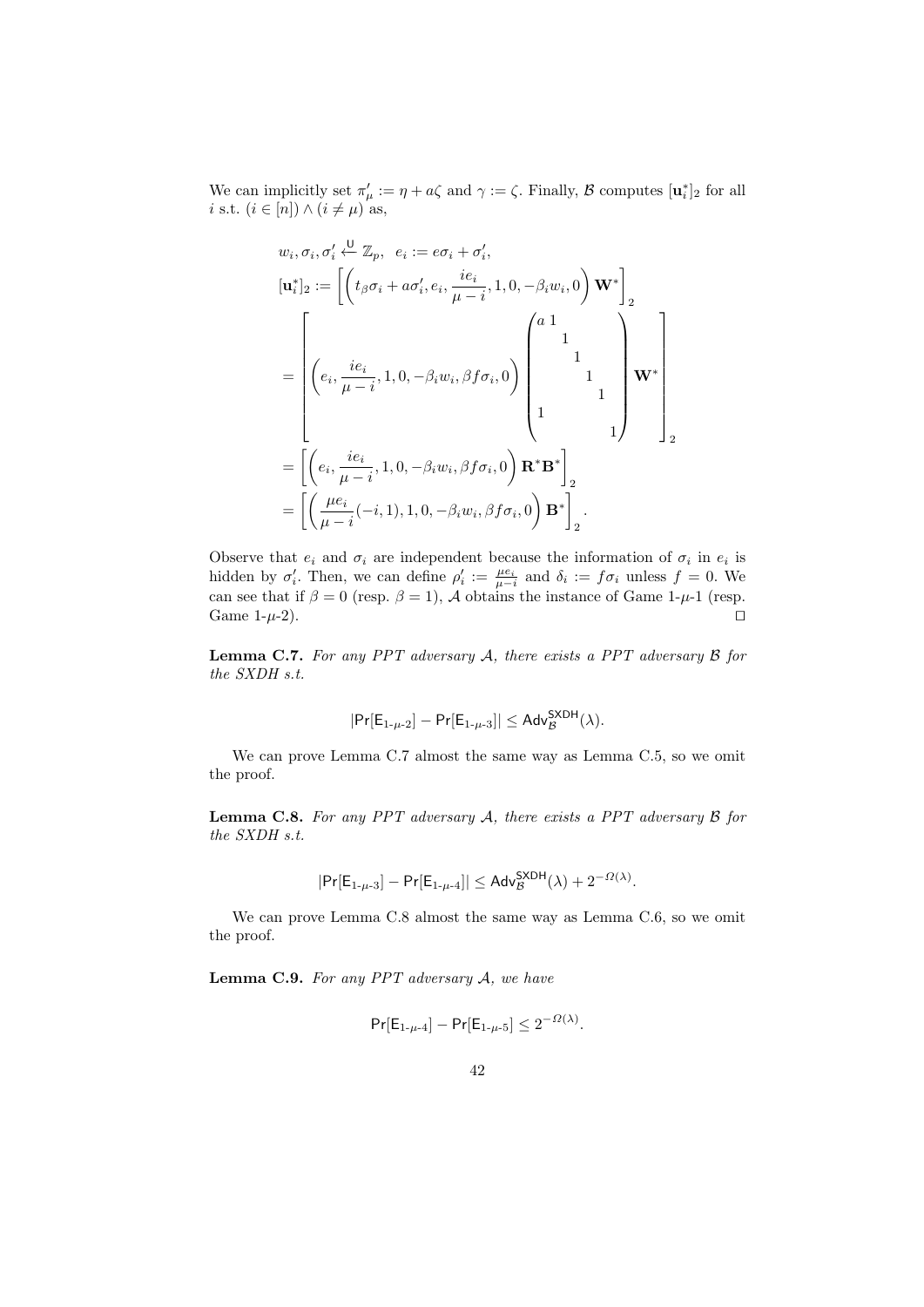*Proof.* We define (**D***,* **D***∗* ) as

$$
w_\mu \stackrel{\mathrm{U}}{\leftarrow} \mathbb{Z}_p,
$$
  

$$
\mathbf{D} := \begin{pmatrix} 1 & & & & \\ & 1 & & & & \\ & & 1 & & & \\ & & & 1 & -\frac{w_\mu}{\gamma'}} & \\ & & & & 1 & \frac{w_\mu}{\gamma'} \\ & & & & & 1 \end{pmatrix} \mathbf{B}, \ \ \mathbf{D}^* := \begin{pmatrix} 1 & & & & & \\ & 1 & & & & & \\ & 1 & & & & & \\ & & 1 & & & & \\ & & & 1 & & & \\ & & & & 1 & & \\ & & & & & \frac{w_\mu}{\gamma'} - \frac{w_\mu}{\gamma\gamma'} & 1 \end{pmatrix} \mathbf{B}^* \in \mathrm{GL}_7(\mathbb{Z}_p).
$$

Observe that  $(D_i, D_i^*)$  are random dual orthonormal bases and this basis change does not affect  $\mathbf{b}_1,\ldots,\mathbf{b}_4,\mathbf{b}_1^*,\mathbf{b}_2^*,\mathbf{b}_4^*,\mathbf{b}_5^*,$  i.e.,  $\mathbf{d}_i = \mathbf{b}_i, \mathbf{d}_j^* = \mathbf{b}_j^*$  for all  $i \in [4], j \in$  $\{1, 2, 4, 5\}$ . Then, we check  $\mathbf{u}_i$  for all  $i \in [m]$  and  $\mathbf{u}_i^*$  for all  $i \in [n]$ ,

**u***<sup>i</sup>* =(*π ′ i* (1*, i*)*, βiw<sup>i</sup> ,* 0*,* 1*, β*ˆ *<sup>i</sup>γ,*(1 *− β*ˆ *<sup>i</sup>*)*δi*)**B** =(*π ′ i* (1*, i*)*, βiw<sup>i</sup> ,* 0*,* 1*, β*ˆ *<sup>i</sup>γ,*(1 *− β*ˆ *<sup>i</sup>*)*δi*) 1 1 1 1 1 *w<sup>µ</sup> γ′ w<sup>µ</sup> γ* 1 *− w<sup>µ</sup> γγ′* 1 **D** = ( *π ′ i* (1*, i*)*, βiw<sup>i</sup>* + *β*ˆ *<sup>i</sup>wµ,* 0*,* 1*, β*ˆ *<sup>i</sup>γ,*(1 *− β*ˆ *i*) ( *δ<sup>i</sup>* + *w<sup>µ</sup> γ ′* )) **<sup>D</sup>***,*

**u** *∗ <sup>i</sup>* =(*ρ ′ i* (*−i,* 1)*,* 1*,* 0*, −βiw<sup>i</sup> ,*(1 *− β*ˆ *<sup>i</sup>*)*δ ′ i , β*ˆ *iγ ′* )**B** *∗* =(*ρ ′ i* (*−i,* 1)*,* 1*,* 0*, −βiw<sup>i</sup> ,*(1 *− β*ˆ *<sup>i</sup>*)*δ ′ i , β*ˆ *iγ ′* ) 1 1 1 *− w<sup>µ</sup> γ* 1 1 1 *− w<sup>µ</sup> γ′ w<sup>µ</sup> γγ′* 1 **D***∗* = ( *ρ ′ i* (*−i,* 1)*,* 1*,* 0*, −βiw<sup>i</sup> − β*ˆ *<sup>i</sup>wµ,*(1 *− β*ˆ *i*) ( *δ ′ <sup>i</sup> − w<sup>µ</sup> γ* ) *, β*ˆ *iγ ′* ) **D***∗ ,*

where  $\beta_i = 0$  if  $i \geq \mu$  and  $\beta_i = 1$  if  $i < \mu$ , and  $\hat{\beta}_i = 0$  if  $i \neq \mu$  and  $\hat{\beta}_i = 1$  if  $i = \mu$ . Observe that we can define  $\tilde{\delta}_i := \delta_i + \frac{w_\mu}{\gamma}$  and  $\tilde{\delta}'_i := \delta'_i - \frac{w_\mu}{\gamma}$  if  $\gamma \neq 0$  and  $\gamma' \neq 0$ , and  $\tilde{\delta}_i$  and  $\tilde{\delta}'_i$  are independently random elements in  $\mathbb{Z}_p$ . From the above observation, the instances that *A* obtains are identically distributed in Game 1-*µ*-4 and Game 1-*µ*-5 except the negligible probability. *⊓⊔*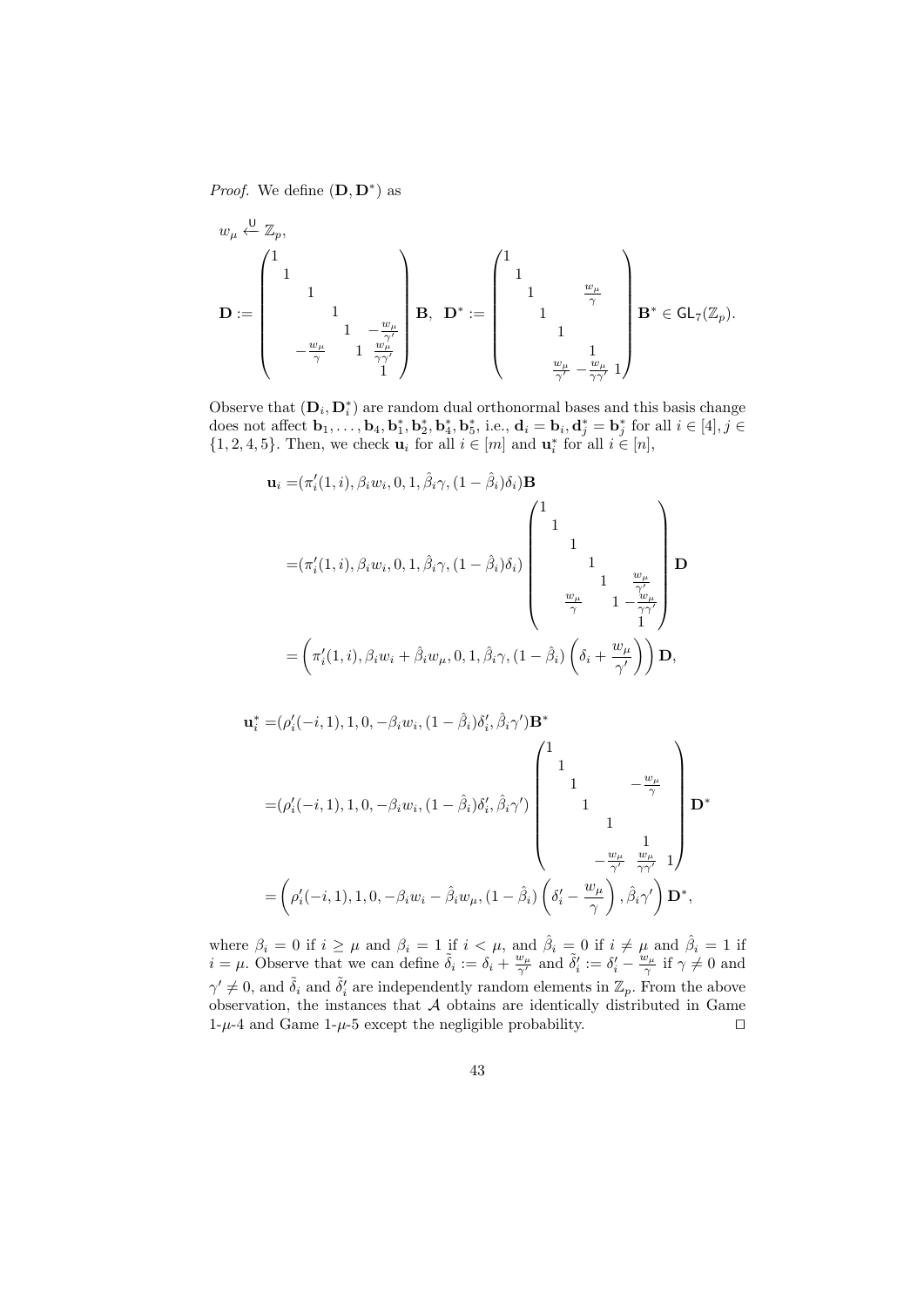**Lemma C.10.** *For any PPT adversary A, there exists a PPT adversary B for the SXDH s.t.*

$$
|\Pr[\mathsf{E}_{1\text{-}\mu\text{-}5}]-\Pr[\mathsf{E}_{1\text{-}\mu\text{-}6}]|\leq 4\mathsf{Adv}_{\mathcal{B}}^{\mathsf{SXDH}}(\lambda)+2^{-\varOmega(\lambda)}.
$$

We can prove Lemma C.10 by just the reverse of Game  $1-(\mu-1)-1$  to Game 1-*µ*-4. so we omit the proof.

From the above lemmas, Lemma 4.2 holds. *⊓⊔*

$$
\Box
$$

### **C.3 Proof of Lemma 4.3**

*Proof.* We show that we can make a reduction algorithm  $\beta$  for the SXDH using *A*. *B* obtains an instance of SXDH with  $\iota := 1$ , i.e.,  $(\mathbb{G}, [a]_1, [e]_1, [t_\beta]_1)$ , and sets  $pp := \mathbb{G}$ . *B* defines random dual orthonormal bases  $\mathbf{B}, \mathbf{B}^*$  as follows,

$$
\mathbf{W} \stackrel{\mathsf{U}}{\leftarrow} \mathsf{GL}_7(\mathbb{Z}_p), \ \ \mathbf{B} := \begin{pmatrix} \mathbf{I}_3 & & \\ & a & 1 \\ & & 1 & \\ & & & \mathbf{I}_2 \end{pmatrix} \mathbf{W}, \ \ \mathbf{B}^* := \begin{pmatrix} \mathbf{I}_3 & & \\ & 0 & 1 \\ & & 1 - a \\ & & & \mathbf{I}_2 \end{pmatrix} \mathbf{W}^* \in \mathsf{GL}_7(\mathbb{Z}_p).
$$

Then  $\beta$  simulates all secret key queries as follows.

$$
[\mathbf{k}_{\ell,i}]_2 := [(\rho_{\ell,i}(-i,1), y_{\ell,i}, r_{\ell,i}, 0, 0, 0)\mathbf{B}^*]_2 \text{ for all } i \in S_{\ell}.
$$

Note that  $\mathcal{B}$  cannot compute  $[\mathbf{b}_5^*]_2$  because it does not know  $[a]_2$ , but the above instances are computable without  $[\mathbf{b}_5^{\ast}]_2$ . For the challenge,  $\beta$  set  $[\mathbf{c}_i]_1$  for all  $i \in [m^*]$  in the challenge ciphertext as

$$
\begin{aligned} [\mathbf{c}_i]_1 := & [(\pi_i(1,i), x_i^0, 0, 0, 0, 0) \mathbf{B} + (0, 0, 0, t_\beta, e, 0, 0) \mathbf{W}]_1 \\ = & [(\pi_i(1,i), x_i^0, e, \beta f, 0, 0) \mathbf{B}]_1. \end{aligned}
$$

Observe that we can implicitly set  $z := e$  and  $\tilde{z} := f$ , then *A*'s view is the same as in Game 0 (resp. Game 1) if  $\beta = 0$  (resp.  $\beta = 1$ ).  $\Box$ 

## **C.4 Proof of Lemma 4.4**

*Proof.* We show that we can make a reduction algorithm  $\beta$  for the SXDH using *A*. *B* obtains an instance of SXDH with  $\iota := 2$ , i.e.,  $(\mathbb{G}, [a]_2, [e]_2, [t_\beta]_2)$ , and sets  $pp := \mathbb{G}$ . *B* defines random dual orthonormal bases  $\mathbf{B}, \mathbf{B}^*$  as follows,

$$
\mathbf{W} \stackrel{\mathsf{U}}{\leftarrow} \mathsf{GL}_7(\mathbb{Z}_p), \ \ \mathbf{B} := \begin{pmatrix} \mathbf{I}_3 & & \\ & 0 & 1 \\ & & 1 - a \\ & & & \mathbf{I}_2 \end{pmatrix} \mathbf{W}, \ \ \mathbf{B}^* := \begin{pmatrix} \mathbf{I}_3 & & \\ & a & 1 \\ & & 10 \\ & & & \mathbf{I}_2 \end{pmatrix} \mathbf{W}^* \in \mathsf{GL}_7(\mathbb{Z}_p).
$$

Then  $\beta$  simulates challenge ciphertext as follows.

$$
\zeta, \eta \stackrel{\mathbf{U}}{\leftarrow} \mathbb{Z}_p, \quad [\mathbf{c}_i]_1 := [(\pi_i(1, i), x_i^0, 0, 0, 0, 0) \mathbf{B} + (0, 0, 0, \zeta, \eta, 0, 0) \mathbf{W}]_1
$$
  
= [(\pi\_i(1, i), x\_i^0, \eta + a\zeta, \zeta, 0, 0) \mathbf{B}]\_1.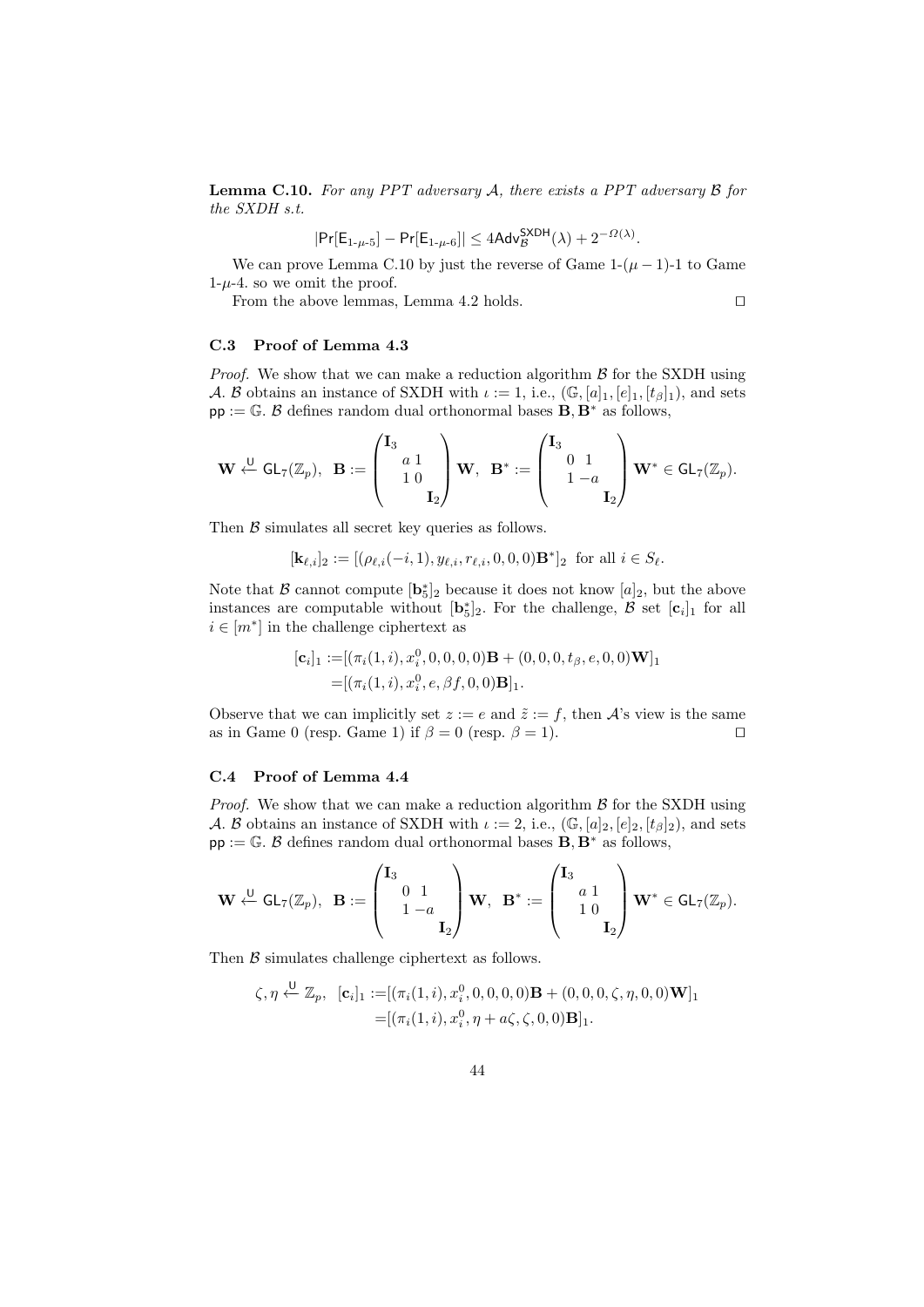Note that *B* cannot compute  $[\mathbf{b}_5]_1$  because it does not know  $[a]_1$ , but the above instances are computable without  $[\mathbf{b}_5]_1$ . Observe that we can implicitly set  $z :=$  $\eta + a\zeta$  and  $\tilde{z} := \zeta$ , then *B* correctly simulates the challenge ciphertext. For the  $l$ -th secret key query for  $l \in [q_{sk}]$ ,  $\mathcal{B}$  replies to  $\mathcal{A}$  for all  $i \in S_{\ell}$  as

$$
r'_{\ell,i}, r''_{\ell,i} \stackrel{\text{U}}{\leftarrow} \mathbb{Z}_p \text{ s.t. } \sum_{i \in S_{\ell}} r'_{\ell,i} = \sum_{i \in S_{\ell}} r''_{\ell,i} = 0,
$$
  
\n
$$
[\mathbf{k}_{\ell,i}]_2 := [(\rho_{\ell,i}(-i,1), y_{\ell,i}, r'_{\ell,i}, 0, 0, 0)]\mathbf{B}^* + r''_{\ell,i}(0, 0, 0, t_\beta, e, 0, 0)\mathbf{W}^*]_2
$$
  
\n
$$
= [(\rho_{\ell,i}(-i,1), y_{\ell,i}, r'_{\ell,i} + er''_{\ell,i}, \beta fr''_{\ell,i}, 0, 0)\mathbf{B}^*]_2.
$$

We can implicitly set  $r_{\ell,i} := r'_{\ell,i} + er''_{\ell,i}$  and  $\tilde{r}_{\ell,i} := fr''_{\ell,i}$  unless  $f = 0$ , and then *A*'s view is the same as in Game 1 if  $\beta = 0$  and Game 2 if  $\beta = 1$ .  $\Box$ 

#### **C.5 Proof of Lemma 4.5**

*Proof.* First, we consider the game (denoted by Game *X*) that is the same as Game 2 except that *A*'s output is defined as  $\perp$  when  $m' \neq m^*$ . Note that the challenger does not abort the game in Game *X* in contrast to Game 3. It is obvious that the probabilities that *A* outputs 1 are equal in Game *X* and Game 3 respectively. Then, we have

$$
\Pr[\mathsf{E}_3] = \Pr[\mathsf{E}_X] = \sum_{i \in [m_{\text{max}}]} \Pr[m' = i] \Pr[m^* = i \land \mathsf{E}_2 | m' = i]
$$

$$
= \frac{1}{m_{\text{max}}} \sum_{i \in [m_{\text{max}}]} \Pr[m^* = i \land \mathsf{E}_2]
$$

$$
= \frac{1}{m_{\text{max}}} \Pr[\mathsf{E}_2].
$$

The second line follows from the fact that *m′* is chosen independently from *A*'s view in Game *X* and its value does not affect *A*'s behavior. *⊓⊔*

#### **C.6 Proof of Lemma 4.6**

*Proof.* We show that we can make a reduction algorithm  $\beta$  that distinguishes the instance of Lemma 4.1 using *A*. *B* first chooses  $m' \stackrel{\cup}{\leftarrow} [m_{\text{max}}]$  as a guess of  $m^*$ . If the guess is incorrect, i.e.,  $m' \neq m^*$ , then *B* outputs 0. Otherwise, *B* outputs *A*'s output as it is. *B* obtains an instance of Lemma 4.1 with  $n := s_{\text{max}}$ and  $m := m'$ , and sets  $pk := (\mathbb{G}, [\mathbf{b}_1]_1, \ldots, [\mathbf{b}_4]_1)$ . For the challenge,  $\mathcal{B}$  sets  $[\mathbf{c}_i]_1$ for all  $i \in [m^*]$  in the challenge ciphertext as

$$
z \stackrel{\mathbf{U}}{\leftarrow} \mathbb{Z}_p, \ \ [\mathbf{c}_i]_1 := [\mathbf{u}_i + x_i^0 \mathbf{b}_3 + z \mathbf{b}_4]_1 = [(\pi_i(1, i), x_i^0, z, \tilde{z}, 0, 0) \mathbf{B}]_1.
$$

On the other hand, *B* generates the *l*-th secret key for all  $\ell$  s.t. (max  $S_{\ell} \leq$  $m'$ )  $\vee$  (min  $S_{\ell} > m'$ ) by using  $[\mathbf{b}_1^*]_2, \ldots, [\mathbf{b}_5^*]_2$ ,

$$
\rho_{\ell,i}, r_{\ell,i}, \tilde{r}_{\ell,i} \stackrel{\text{U}}{\leftarrow} \mathbb{Z}_p \text{ s.t.} \sum_{i \in S_\ell} r_{\ell,i} = \sum_{i \in S_\ell} \tilde{r}_{\ell,i} = 0,
$$
  
\n
$$
[\mathbf{k}_{\ell,i}]_2 := [(\rho_{\ell,i}(-i, 1), y_{\ell,i}, r_{\ell,i}, \tilde{r}_{\ell,i}, 0, 0) \mathbf{B}^*]_2 \text{ for all } i \in S_\ell.
$$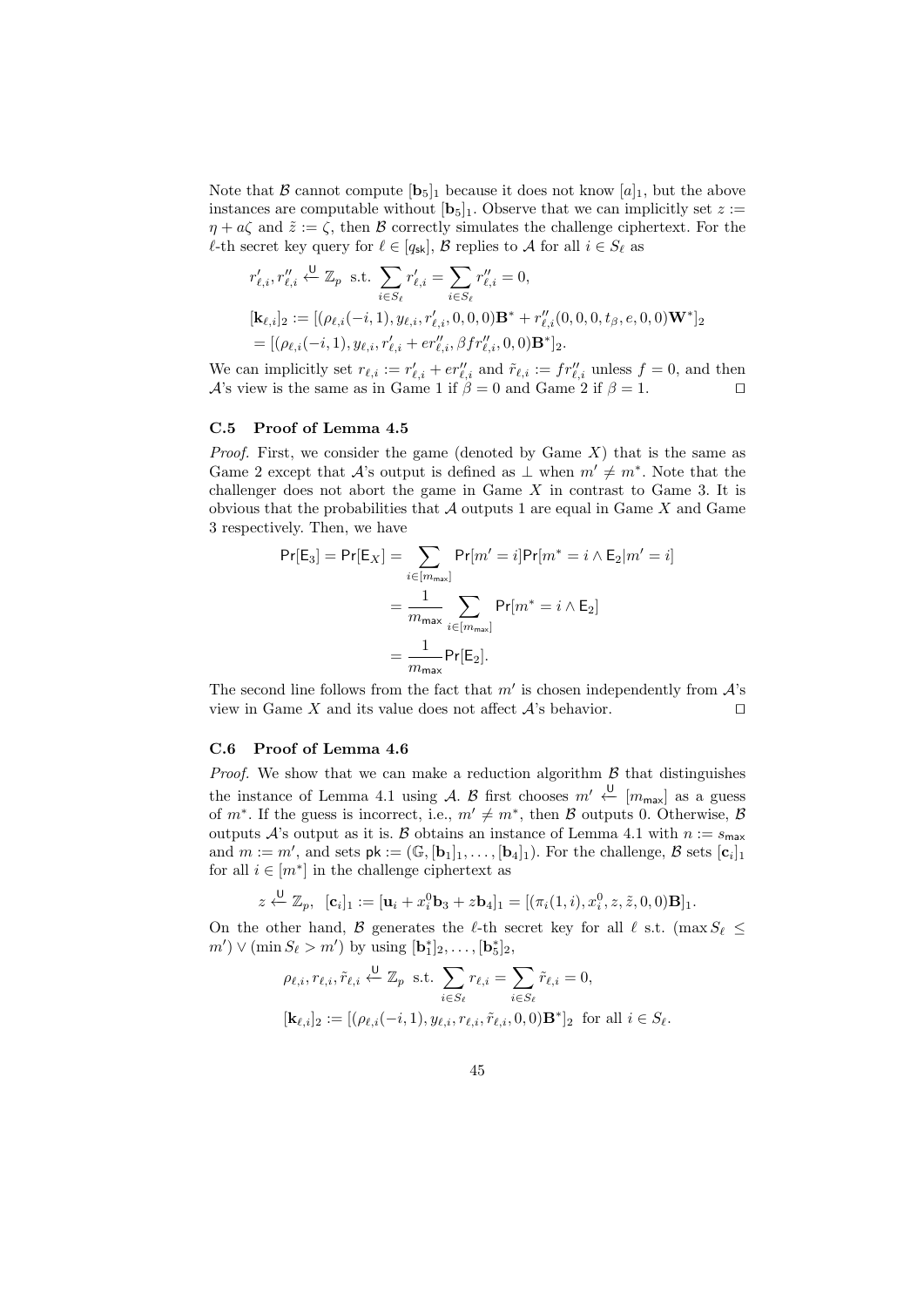*B* generates the  $\ell$ -th secret key for all  $\ell$  s.t. (max  $S_{\ell} > m'$ )  $\wedge$  (min  $S_{\ell} \leq m'$ ) as

$$
\rho_{\ell,i} \stackrel{\text{U}}{\leftarrow} \mathbb{Z}_p \text{ for } i \leq m', \ \alpha_{\ell,i}, \tilde{\rho}_{\ell,i} \stackrel{\text{U}}{\leftarrow} \mathbb{Z}_p \text{ for } i > m',
$$
\n
$$
r_{\ell,i}, \tilde{r}_{\ell,i} \stackrel{\text{U}}{\leftarrow} \mathbb{Z}_p \text{ s.t.} \sum_{i \in S_{\ell}} r_{\ell,i} = \sum_{i \in S_{\ell}} \tilde{r}_{\ell,i} = 0,
$$
\n
$$
[\mathbf{k}_{\ell,i}]_2 := \begin{cases} [(\rho_{\ell,i}(-i,1), y_{\ell,i}, r_{\ell,i}, \tilde{r}_{\ell,i}, 0, 0) \mathbf{B}^*]_2 & (i \leq m')\\ [\alpha_{\ell,i} \mathbf{u}_{i,\beta}^* + (\tilde{\rho}_{\ell,i}(-i,1), y_{\ell,i}, r_{\ell,i}, \tilde{r}_{\ell,i}, 0, 0) \mathbf{B}^*]_2 & (i > m')\\ = [((\tilde{\rho}_{\ell,i} + \alpha_{\ell,i} \rho_i')(-i,1), y_{\ell,i}, r_{\ell,i}, \tilde{r}_{\ell,i} + \beta \alpha_{\ell,i} r_i', 0, 0) \mathbf{B}^*]_2. & (i > m') \end{cases}
$$

for all  $i \in S_{\ell}$ . Observe that we can set  $\rho_{\ell,i} := \tilde{\rho}_{\ell,i} + \alpha_{\ell,i} \rho_i'$  for  $i > m'$ . We can also set

$$
\bar{r}_{\ell,i} := \begin{cases}\n\tilde{r}_{\ell,i} & (i \in S_\ell, i \le m') \\
\tilde{r}_{\ell,i} + \alpha_{\ell,i}r_i' & (i \in S_\ell, i > m').\n\end{cases}
$$

unless  $r'_i = 0$ . This is because the information of  $\alpha_{\ell,i}$  in  $\rho_{\ell,i}$  is hidden by  $\tilde{\rho}_{\ell,i}$ , then  $\{\tilde{r}_{\ell,i}\}_{i \in S_{\ell}, i \leq m'}$  and  $\{\alpha_{\ell,i}r_i'\}_{i \in S_{\ell}, i > m'}$  are independently random elements in  $\mathbb{Z}_p$ . Hence, *A*'s view is the same as in Game 3 if  $\beta = 0$  and Game 4 if  $\beta = 1$ , and we have

$$
|\Pr[\mathsf{E}_3] - \Pr[\mathsf{E}_4]| = \left| \sum_{i \in [m_{\text{max}}]} (\Pr[m' = i] \Pr[\mathsf{E}_2 | m' = i] - \Pr[m' = i] \Pr[\mathsf{E}_3 | m' = i]) \right|
$$
  

$$
\leq \sum_{i \in [m_{\text{max}}]} \Pr[m' = i] \times 4(s_{\text{max}} - i) \text{Adv}_{\mathcal{B}}^{\text{SXDH}}(\lambda) + 2^{-\Omega(\lambda)}
$$
  

$$
\leq \frac{1}{m_{\text{max}}} \sum_{i \in [m_{\text{max}}]} 4(s_{\text{max}} - 1) \text{Adv}_{\mathcal{B}}^{\text{SXDH}}(\lambda) + 2^{-\Omega(\lambda)}
$$
  

$$
= 4(s_{\text{max}} - 1) \text{Adv}_{\mathcal{B}}^{\text{SXDH}}(\lambda) + 2^{-\Omega(\lambda)}.
$$

## **C.7 Proof of Lemma 4.7**

*Proof.* We show that we can make a reduction algorithm *B* that distinguishes the instance of Lemma 4.2 using *A*. *B* first chooses  $m' \stackrel{\cup}{\leftarrow} [m_{\text{max}}]$  as a guess of  $m^*$ . If the guess is incorrect, i.e.,  $m' \neq m^*$ , then *B* outputs 0. Otherwise, *B* outputs  $\mathcal{A}$ 's output as it is. *B* obtains an instance of Lemma 4.2 with  $n := s_{\text{max}}$  and  $m := m'$ and sets  $pk := (\mathbb{G}, [\mathbf{b}_1]_1, \ldots, [\mathbf{b}_4]_1)$ . Recall that  $s_{\text{max}}$  is the maximum index with which *A* queries the key generation oracle. For the challenge,  $\beta$  sets  $[\mathbf{c}_i]_1$  for all  $i \in [m^*]$  in the challenge ciphertext as

$$
z, \tilde{z} \stackrel{\mathbf{U}}{\leftarrow} \mathbb{Z}_p, [\mathbf{c}_i]_1 := [\tilde{z}\mathbf{u}_{i,\beta} + (0, 0, x_i^0, z, 0, 0, 0)\mathbf{B}]_1 = [(\tilde{z}\pi'_i(1, i), x_i^0 + \beta w_i \tilde{z}, z, \tilde{z}, 0, 0)\mathbf{B}]_1.
$$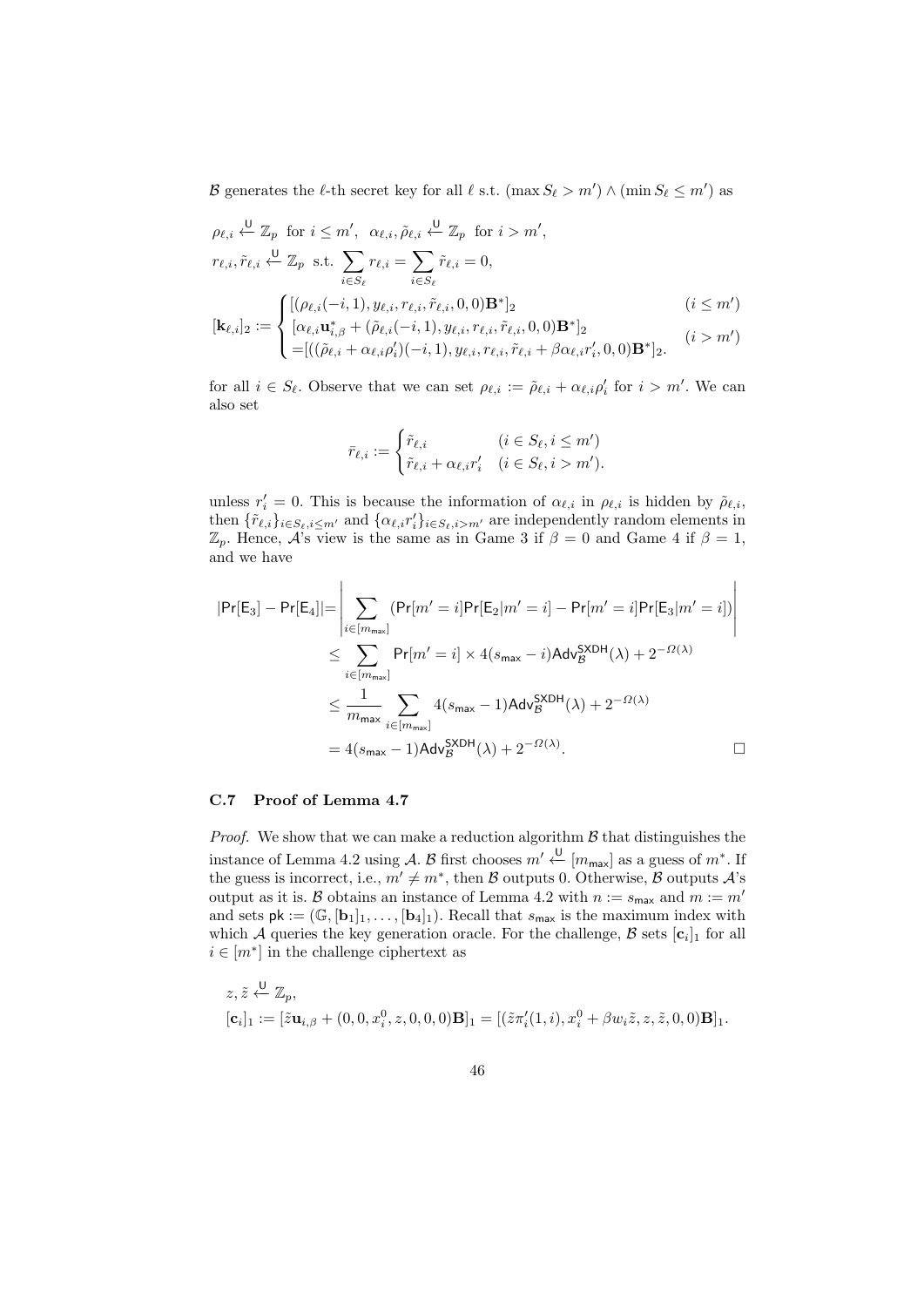Observe that we can set  $\pi_i := \tilde{z}\pi'_i$  unless  $\tilde{z} = 0$ . On the other hand, for the  $\ell$ -th secret key query s.t. max  $S_{\ell} \leq m'$ ,  $\beta$  replies to  $\mathcal A$  for all  $i \in S_{\ell}$  as

$$
\rho''_{\ell,i}, r_{\ell,i}, \tilde{r}_{\ell,i} \stackrel{\mathsf{U}}{\leftarrow} \mathbb{Z}_p \text{ s.t.} \sum_{i \in S_{\ell}} r_{\ell,i} = \sum_{i \in S_{\ell}} \tilde{r}_{\ell,i} = 0,
$$
  
\n
$$
\mathbf{k}_{\ell,i} := [y_{\ell,i} \mathbf{u}_{i,\beta}^* + (\rho''_{\ell,i}(-i,1), 0, r_{\ell,i}, \tilde{r}_{\ell,i}, 0, 0) \mathbf{B}^*]_2
$$
  
\n
$$
= [((y_{\ell,i} \rho'_i + \rho''_{\ell,i})(-i, 1), y_{\ell,i}, r_{\ell,i}, \tilde{r}_{\ell,i} - \beta w_i y_{\ell,i}, 0, 0) \mathbf{B}^*]_2.
$$

For the  $\ell$ -th secret key query s.t.  $(\max S_{\ell} > m') \wedge (\min S_{\ell} \le m')$ ,  $\beta$  replies to  $\mathcal A$ for all  $i \in S_\ell$  as

$$
r_{\ell,i}, \bar{r}_{\ell,i}, \rho''_{\ell,i} \stackrel{\text{U}}{\leftarrow} \mathbb{Z}_p \text{ s.t.} \sum_{i \in S_{\ell}} r_{\ell,i} = 0,
$$
  
\n
$$
\mathbf{k}_{\ell,i} := \begin{cases} [y_{\ell,i} \mathbf{u}_{i,\beta}^* + (\rho''_{\ell,i}(-i,1), 0, r_{\ell,i}, \bar{r}_{\ell,i}, 0, 0) \mathbf{B}^*]_2 \\ = [((y_{\ell,i} \rho'_i + \rho''_{\ell,i})(-i,1), y_{\ell,i}, r_{\ell,i}, \bar{r}_{\ell,i} - \beta w_i y_{\ell,i}, 0, 0) \mathbf{B}^*]_2 \\ [y_{\ell,i} \mathbf{u}_i^* + (\rho''_{\ell,i}(-i,1), 0, r_{\ell,i}, \bar{r}_{\ell,i}, 0, 0) \mathbf{B}^*]_2 \\ = [((y_{\ell,i} \rho'_i + \rho''_{\ell,i})(-i,1), y_{\ell,i}, r_{\ell,i}, \bar{r}_{\ell,i}, 0, 0) \mathbf{B}^*]_2. \end{cases} (i > m')
$$

For the  $\ell$ -th secret key query s.t. min  $S_{\ell} > m'$ ,  $\beta$  replies to  $\mathcal A$  for all  $i \in S_{\ell}$  as

$$
\rho''_{\ell,i}, r_{\ell,i}, \tilde{r}_{\ell,i} \stackrel{\text{U}}{\leftarrow} \mathbb{Z}_p \text{ s.t.} \sum_{i \in S_{\ell}} r_{\ell,i} = \sum_{i \in S_{\ell}} \tilde{r}_{\ell,i} = 0,
$$
  

$$
\mathbf{k}_{\ell,i} := [y_{\ell,i} \mathbf{u}_i^* + (\rho''_{\ell,i}(-i,1), 0, r_{\ell,i}, \tilde{r}_{\ell,i}, 0, 0) \mathbf{B}^*]_2
$$
  

$$
= [((y_{\ell,i} \rho'_i + \rho''_{\ell,i})(-i,1), y_{\ell,i}, r_{\ell,i}, \tilde{r}_{\ell,i}, 0, 0) \mathbf{B}^*]_2.
$$

Observe that we can set  $\rho_{\ell,i} := y_{\ell,i} \rho'_i + \rho''_{\ell,i}$ . Hence, if  $m' = m^*$ , *A*'s view is the same as in Game 4 if  $\beta = 0$  and Game 5 if  $\beta = 1$ , and we have

$$
|\Pr[E_4] - \Pr[E_5]| = \left| \sum_{i \in [m_{\text{max}}]} (\Pr[m' = i] \Pr[E_4 | m' = i] - \Pr[m' = i] \Pr[E_5 | m' = i]) \right|
$$
  

$$
\leq \sum_{i \in [m_{\text{max}}]} \Pr[m' = i] \times 8i \text{Adv}_{\mathcal{B}}^{\text{SXDH}}(\lambda) + 2^{-\Omega(\lambda)}
$$
  

$$
\leq \frac{1}{m_{\text{max}}} \sum_{i \in [m_{\text{max}}]} 8m_{\text{max}} \text{Adv}_{\mathcal{B}}^{\text{SXDH}}(\lambda) + 2^{-\Omega(\lambda)}
$$
  

$$
= 8m_{\text{max}} \text{Adv}_{\mathcal{B}}^{\text{SXDH}}(\lambda) + 2^{-\Omega(\lambda)}.
$$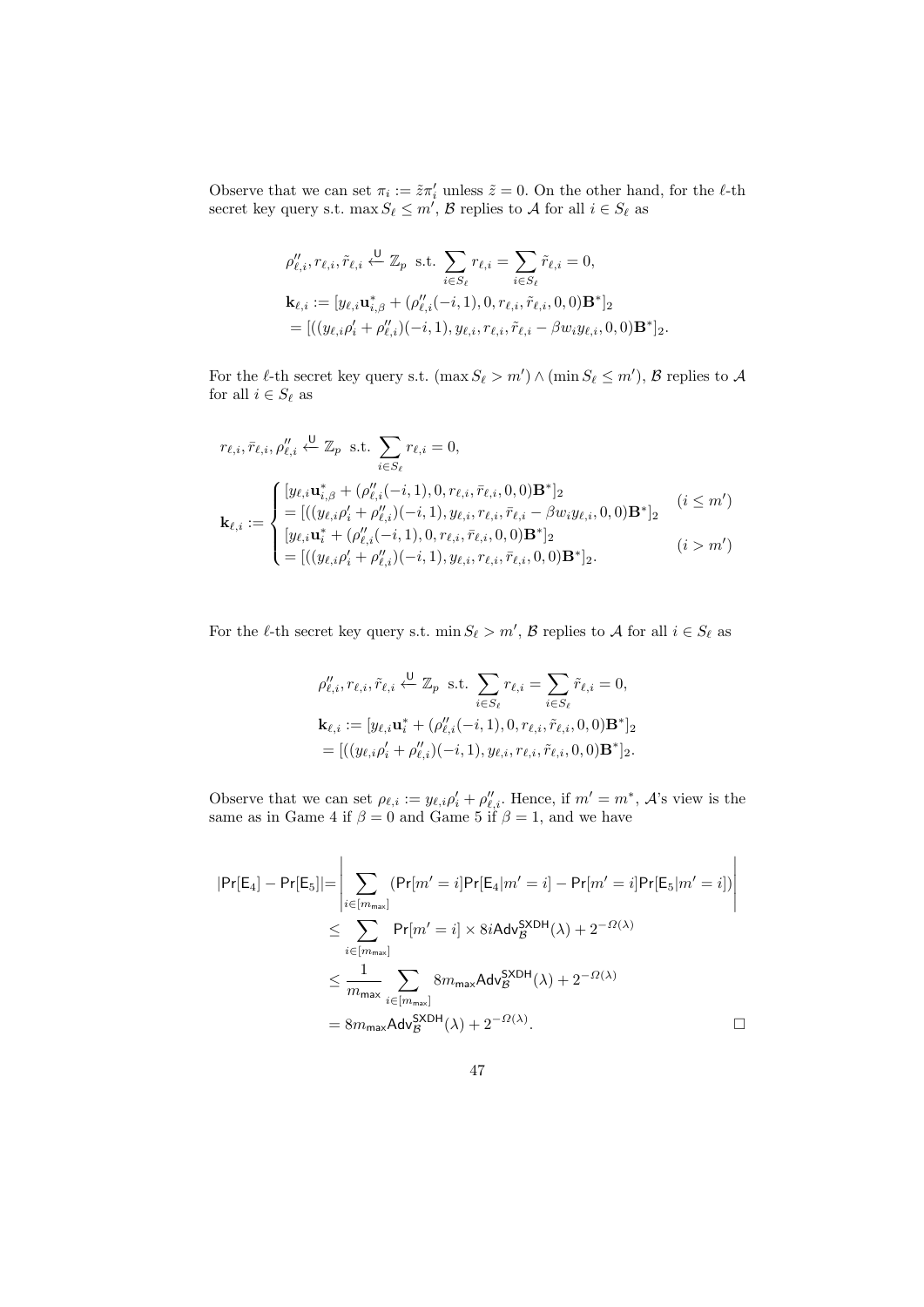#### **C.8 Proof of Lemma 4.8**

*Proof.* Here, we denote the event such that  $m' = m^*$  in Game *ι* by  $X_i$ . By the game definition, we have

$$
|Pr[E_5] - Pr[E_6]|
$$
  
=|Pr[X\_5]Pr[E\_5|X\_5] - Pr[X\_6]Pr[E\_6|X\_6]|  
=|Pr[X\_5](Pr[E\_5|X\_5] - Pr[E\_6|X\_6])|

In the third line, we use the fact that  $A$ 's view is identical before the *ν*-th ciphertext query and then we have  $Pr[X_5] = Pr[X_6]$ . Therefore, it is sufficient to prove that  $|\Pr[\mathsf{E}_5|\mathsf{X}_5] - \Pr[\mathsf{E}_6|\mathsf{X}_6]| \leq 2^{-\Omega(\lambda)}$ . For the purpose, we analyze  $\mathcal{A}$ 's view under the condition such that  $m' = m^*$ .

We can define  $w'_i := w_i - \frac{x_i^1 - x_i^0}{\tilde{z}}$  for  $i \in [m^*]$  unless  $\tilde{z} = 0$  and observe that  $w'_{i}$  are independently random elements in  $\mathbb{Z}_{p}$ . Then we have

$$
\mathbf{c}_i = (\pi_i(1,i), x_i^0 + w_i \tilde{z}, z, \tilde{z}, 0, 0)\mathbf{B} = (\pi_i(1,i), x_i^1 + w_i' \tilde{z}, z, \tilde{z}, 0, 0)\mathbf{B}.
$$

Next, we check the secret keys. The  $\ell$ -th key for all  $\ell$  s.t. max  $S_{\ell} \leq m^*$  is

$$
\mathbf{k}_{\ell,i} = (\rho_{i,\ell}(-i,1), y_{\ell,i}, r_{\ell,i}, \tilde{r}_{\ell,i} - w_i y_{\ell,i}, 0, 0) \mathbf{B}^* = \left( \rho_{i,\ell}(-i,1), y_{\ell,i}, r_{\ell,i}, \tilde{r}_{\ell,i} - w_i' y_{\ell,i} - \frac{y_{\ell,i}(x_i^1 - x_i^0)}{\tilde{z}}, 0, 0 \right) \mathbf{B}^*.
$$

By the condition Eq.(2), we have  $\sum_{i \in S_{\ell}} y_{\ell,i}(x_i^1 - x_i^0) = 0$ . Hence we can set  $\tilde{r}'_{\ell,i} :=$ *i∈S<sup>ℓ</sup>*  $\tilde{r}_{\ell,i} = \frac{y_{\ell,i}(x_i^1 - x_i^0)}{\tilde{z}}$  $\frac{z_i - x_i}{z}$ . Observe that  $\tilde{r}'_{\ell,i}$  is randomly distributed s.t.  $\sum_{i \in S_\ell} \tilde{r}'_{\ell,i} = 0$ . In the same way, the  $\ell$ -th key for all  $\ell$  s.t. (max  $S_{\ell} > m^*$ )  $\wedge$  (min  $S_{\ell} \leq m^*$ ) is

$$
\mathbf{k}_{\ell,i} = \begin{cases} \left( \rho_{i,\ell}(-i,1), y_{\ell,i}, r_{\ell,i}, \bar{r}_{\ell,i} - w_i' y_{\ell,i} - \frac{y_{\ell,i}(x_i^1 - x_i^0)}{\tilde{z}}, 0, 0 \right) \mathbf{B}^* & (i \le m^*)\\ \left( \rho_{i,\ell}(-i,1), y_{\ell,i}, r_{\ell,i}, \bar{r}_{\ell,i}, 0, 0 \right) \mathbf{B}^* & (i > m^*) \end{cases}
$$

In this case, we have no condition on  $y_{\ell,i}(x_i^1 - x_i^0)$  but  $\bar{r}_{\ell,i}$  are independently random elements in  $\mathbb{Z}_p$ . Then  $\bar{r}'_{\ell,i} := \bar{r}_{\ell,i} - \frac{y_{\ell,i}(x_i^1 - x_i^0)}{\tilde{z}}$  $\frac{\dot{z}_i - x_i}{\tilde{z}}$  for  $i \leq m^*$  are also independently random elements in  $\mathbb{Z}_p$ . Finally, the  $\ell$ -th key for all  $\ell$  s.t. min  $S_{\ell} > m^*$ is not related to this conceptual change. From the above observation, *A*'s views in Game 5 and Game 6 are identical except the negligible probability. *⊓⊔*

## **D Selective or Semi-Adaptive Schemes for (E:sep, K:sep, D:ct-dom)**

In this section, we explain a selectively function hiding Priv-UIPFE scheme and a semi-adaptively secure Pub-UIPFE scheme for (E:sep, K:sep, D:ct-dom). The syntax of UIPFE for (E:sep, K:sep, D:ct-dom) is the same as that of UIPFE for (E:con, K:sep, D:ct-dom) except that vectors to be encrypted can be a separate one. More precisely, a vector to be encrypted has a form such that  $\mathbf{x} := (x_i)_{i \in U}$ for a index set *U* rather than  $\mathbf{x} := (x_i)_{i \in [m]}$ .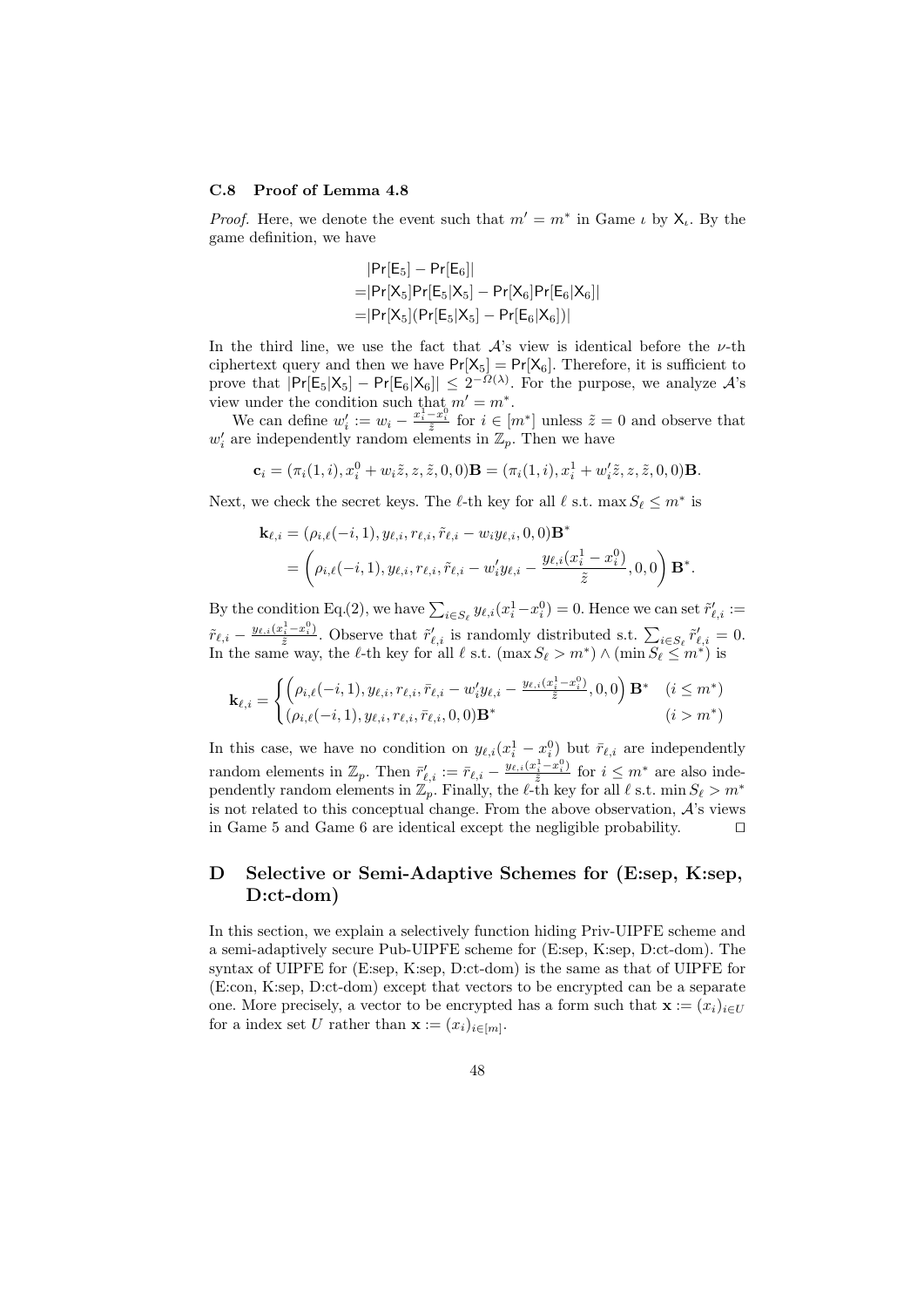#### **D.1 Selectively Function Hiding Priv-UIPFE Scheme**

The construction of our selectively function hiding scheme for (E:sep, K:sep, D:ct-dom) is the same as our E:con scheme (Section 3) except that the form of vectors to be encrypted is  $\mathbf{x} := (x_i)_{i \in U}$  rather than  $\mathbf{x} := (x_i)_{i \in [m]}$ , where  $U \subseteq [u]$ for any polynomial  $u := u(\lambda)$ . The correctness holds in the same manner as our E:con scheme. The security is somewhat different form our E:con scheme as follows.

**Theorem D.1.** *Assume that the SXDH assumption holds and F is a PRF family, then our Priv-UIPFE is selectively function hiding in the (E:sep, K:sep, D:ct-dom) setting. More formally, for any PPT adversary A and security parameter λ, there exists a PPT adversary B*<sup>1</sup> *for the SXDH and B*<sup>2</sup> *for the PRF family, we have*

$$
\mathsf{Adv}_{\mathcal{A}}^{\mathsf{Priv-UIPFE}}(\lambda) \leq (4q_{\mathsf{sk}} + 4q_{\mathsf{ct}} + 2) \mathsf{Adv}_{\mathcal{B}_1}^{\mathsf{SXDH}}(\lambda) + 2\mathsf{Adv}_{\mathcal{B}_2}^{\mathsf{PRF}}(\lambda) + 2^{-\varOmega(\lambda)}.
$$

*Proof (sketch).* The proof of Theorem D.1 is almost the same as that of Theorem 3.1 except the Game 3 sequence, and basic idea of Game 3 sequence is also the same. More precisely, the reduction needs to guess the index set of  $\nu$ -th ciphertext between Game  $3-\nu-1$  and  $3-\nu-2$ , but it incurs exponential loss in E:sep setting. Instead, by considering selective security, the reduction algorithm does not need to guess the length because the reduction knows it before it generate secret keys. This is the only big difference from the E:con scheme. Concretely, the game transition is changed to the following way.

**Game 3-** $\nu$ **-1** ( $\nu \in [q_{ct}]$ ): Game 2 is equivalent to Game 3-0-5. This game is the same as Game 3-( $\nu$  − 1)-5 except that in the  $\nu$ -th ciphertext query,  $\mathbf{c}_{\nu,i}$  is set as

$$
\tilde{z}_{\nu} \stackrel{\mathsf{U}}{\leftarrow} \mathbb{Z}_p, \ \mathbf{c}_{\nu,i} := (x_{\nu,i}^0, 0, z_{\nu}, \boxed{\tilde{z}_{\nu}}) \mathbf{B}_i \ \text{ for all } i \in U_{\nu}.
$$

**Game 3-** $\nu$ -2 ( $\nu \in [q_{ct}]$ ): This game is the same as Game 3- $\nu$ -1 except the following. In the  $\ell$ -th secret key query for all  $\ell$  s.t. whose index set  $S_{\ell}$  contains both elements that are contained in  $U_{\nu}$  and not contained in  $U_{\nu}$ , i.e.,  $(S_{\ell} \cap U_{\nu} \neq \phi) \wedge (S_{\ell} \backslash U_{\nu} \neq \phi), \mathbf{k}_{\ell,i}$  is set as

$$
\mathbf{k}_{\ell,i} := \begin{cases} (y_{\ell,i}^0, y_{\ell,i}^1, r_{\ell,i}, \tilde{r}_{\ell,i}) \mathbf{B}_i^* & (i \in S_\ell, i \in U_\nu) \\ (y_{\ell,i}^0, y_{\ell,i}^1, r_{\ell,i}, \boxed{a\tilde{r}_{\ell,i}}) \mathbf{B}_i^* & (i \in S_\ell, i \notin U_\nu) \end{cases}
$$

where  $a \stackrel{\text{U}}{\leftarrow} \mathbb{Z}_p$ ,  $\tilde{r}_{\ell,i} \stackrel{\text{U}}{\leftarrow} \mathbb{Z}_p$  s.t.  $\sum_{i \in S_\ell} \tilde{r}_{\ell,i} = 0$ .

**Game 3-***ν*-3 ( $\nu \in [q_{ct}]$ ): This game is the same as Game 3-*ν*-2 except that in the  $\ell$ -th secret key query for all  $\ell$  s.t.  $(S_{\ell} \cap U_{\nu} \neq \phi) \wedge (S_{\ell} \setminus U_{\nu} \neq \phi)$ ,  $\mathbf{k}_{\ell,i}$  is set as

$$
\bar{r}_{\ell,i} \stackrel{\mathsf{U}}{\leftarrow} \mathbb{Z}_p, \ \ \mathbf{k}_{\ell,i} := (y_{\ell,i}^0, y_{\ell,i}^1, r_{\ell,i}, \overline{r_{\ell,i}}) \mathbf{B}_i^* \ \text{ for all } i \in S_\ell.
$$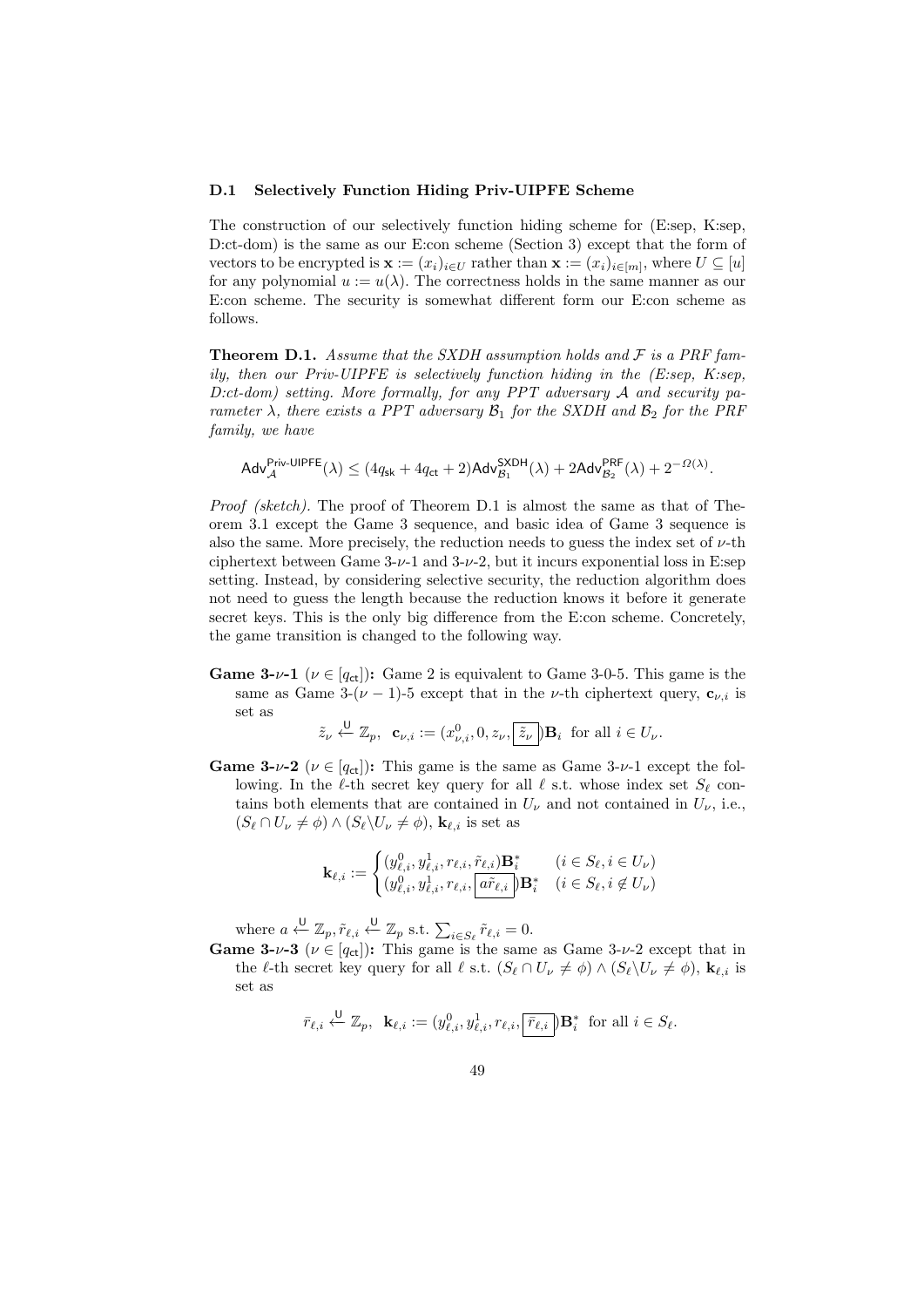**Game 3-** $\nu$ **-4** ( $\nu \in [q_{ct}]$ ): This game is the same as Game 3- $\nu$ -3 except that in the *ν*-th ciphertext query,  $\mathbf{c}_{\nu,i}$  is set as

$$
v \stackrel{\mathsf{U}}{\leftarrow} \mathbb{Z}_p, \ \mathbf{c}_{\nu,i} := \left( \boxed{0, x_{\nu,i}^1}, z_{\nu}, \tilde{z}_{\nu} \right) \mathbf{B}_i \ \text{ for all } i \in U_{\nu}.
$$

**Game 3-** $\nu$ **-5** ( $\nu \in [q_{ct}]$ ): This game is the same as Game 3- $\nu$ -4 except that in the *ν*-th ciphertext query and all secret key queries,  $\mathbf{c}_{\nu,i}$  and  $\mathbf{k}_{\ell,i}$  are set as

$$
\mathbf{c}_{\nu,i} := (0, x_{\nu,i}^1, z_{\nu}, \boxed{0}) \mathbf{B}_i \text{ for all } i \in U_{\nu},
$$
  

$$
\mathbf{k}_{\ell,i} := (y_{\ell,i}^0, y_{\ell,i}^1, r_{\ell,i}, \boxed{\tilde{r}_{\ell,i}}) \mathbf{B}_i^* \text{ for all } i \in S_{\ell},
$$

where  $\tilde{r}_{\ell,i} \stackrel{\text{U}}{\leftarrow} \mathbb{Z}_p$  s.t.  $\sum_{i \in S_\ell} \tilde{r}_{\ell,i} = 0$ .

In the (E:sep, K:sep, D:ct-dom) setting, we can classify secret keys into three types for  $\nu$ -th ciphertext in the same way as the (E:con, K:sep, D:ct-dom) setting. Namely,

- 1. The index set *S* of the secret key is included in  $U_{\nu}$ , i,e.,  $S \subseteq U_{\nu}$ .
- 2. A part of the index set *S* is included in  $U_{\nu}$ , i.e.,  $(S_{\ell} \cap U_{\nu} \neq \phi) \wedge (S_{\ell} \setminus U_{\nu} \neq \phi)$ .
- 3. The index set *S* and  $U_{\nu}$  are disjoint, i.e.,  $S \cap U_{\nu} = \phi$ .

Observe that the way of the classification is the same as the E:con case. In addition, proofs of lemmas in the game transition are almost the same because the treatment of each type of keys is not changed. Note that the reduction from the difference between Game  $3-\nu-1$  and  $3-\nu-2$  to the SXDH problem in the E:con case does not need guess. Then we have

$$
|\Pr[E_{3-(\nu-1)-5}] - \Pr[E_{3-\nu-5}]| \le 4\text{Adv}_{\mathcal{B}}^{\text{SXDH}}(\lambda) + 2^{-\Omega(\lambda)}.
$$

*⊓⊔*

### **D.2 Semi-Adaptively Secure Pub-UIPFE Scheme**

The construction of our semi-adaptively secure scheme for (E:sep, K:sep, D:ctdom) is the same as our E:con scheme (Section 4) except that a vector  $\mathbf{x}$  :=  $(x_i)_{i \in U}$  rather than  $\mathbf{x} := (x_i)_{i \in [m]}$ , where  $U \subseteq [u]$  for any polynomial  $u := u(\lambda)$ . The correctness holds in the same manner as our E:con scheme. The security is somewhat different form our E:con scheme as follows.

**Theorem D.2.** *Assume that the SXDH assumption holds, then our Pub-UIPFE is semi-adaptively secure. More formally, let u*max *be the maximum cardinality of challenge index set that A outputs and s*max *be the maximum index with which A queries the key generation oracle, then for any PPT adversary A and security parameter λ, there exists a PPT adversary B for the SXDH s.t.*

$$
\mathsf{Adv}_{\mathcal{A}}^{\mathsf{Pub-UIPFE}}(\lambda) \leq \{16u_{\max} + 8(s_{\max} - 1) + 4\} \mathsf{Adv}_{\mathcal{B}}^{\mathsf{SXDH}}(\lambda) + 2^{-\varOmega(\lambda)}.
$$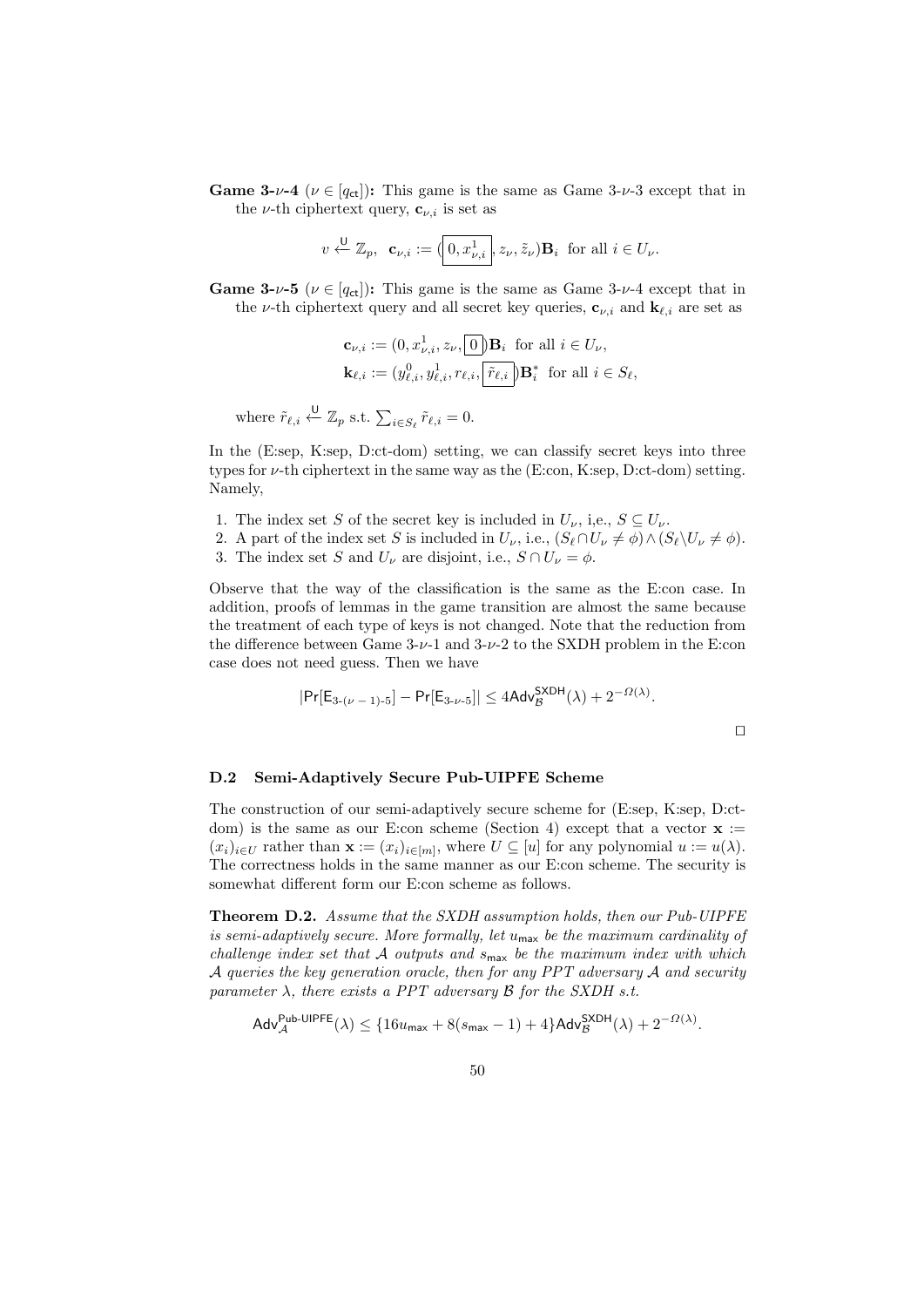*Proof (sketch).* The idea is the same as the private-key based scheme. That is, instead of guessing the index set of the challenge ciphertext, the reduction algorithm knows it before simulating secret keys by considering semi-adaptive setting. Then the game sequence after Game 3 is modified from the E:con scheme as follows. Let  $U^*$  be a index set of the challenge vector, and  $[m^*]$  is changed to *U ∗* in all games other than the games below.

**Game 3:** This game is the same as Game 2 except that in the *ℓ*-th secret key query for all  $\ell$  s.t.  $(S_{\ell} \cap U^* \neq \phi) \wedge (S_{\ell} \setminus U^* \neq \phi)$ ,  $\mathbf{k}_{\ell,i}$  is set as

$$
\begin{aligned}\n\bar{r}_{\ell,i} &\stackrel{\mathbf{U}}{\leftarrow} \mathbb{Z}_p, \\
\mathbf{k}_{\ell,i} &:= (\rho_{\ell,i}(-i,1), y_{\ell,i}, r_{\ell,i}, \boxed{\bar{r}_{\ell,i}}, 0, 0)\mathbf{B}^* \text{ for all } i \in S_{\ell}.\n\end{aligned}
$$

**Game 4:** This game is the same as Game 3 except that  $c_i$  and  $k_{\ell,i}$  in the challenge ciphertext and the  $\ell$ -th secret key for all  $\ell$  s.t.  $(S_{\ell} \cap U^* \neq \emptyset)$  are generated as

$$
w_i, \tilde{r}_{\ell,i}, \bar{r}_{\ell,i} \stackrel{\text{U}}{\leftarrow} \mathbb{Z}_p \text{ s.t. } \sum_{i \in S_{\ell}} \tilde{r}_{\ell,i} = 0,
$$
  

$$
\mathbf{c}_i := (\pi_i(1, i), \boxed{x_i^0 + w_i \tilde{z}} , z, \tilde{z}, 0, 0) \mathbf{B} \text{ for all } i \in U^*,
$$
  

$$
\mathbf{k}_{\ell,i} := \begin{cases} (\rho_{\ell,i}(-i, 1), y_{\ell,i}, r_{\ell,i}, \boxed{\tilde{r}_{\ell,i} - w_i y_{\ell,i}} , 0, 0) \mathbf{B}^* \ (i \in U^*, S_{\ell} \subseteq U^*)\\ (\rho_{\ell,i}(-i, 1), y_{\ell,i}, r_{\ell,i}, \boxed{\overline{r}_{\ell,i} - w_i y_{\ell,i}} , 0, 0) \mathbf{B}^* \ (i \in U^*, S_{\ell} \setminus U^* \neq \phi) \end{cases}.
$$

**Game 5:** This game is the same as Game 4 except that **c***<sup>i</sup>* in the challenge ciphertext is set as

$$
w_i, \tilde{z} \stackrel{\mathsf{U}}{\leftarrow} \mathbb{Z}_p, \ \mathbf{c}_i := (\pi_i(1, i), \boxed{x_i^1 + w_i \tilde{z}}, z, \tilde{z}, 0, 0) \mathbf{B} \text{ for all } i \in U^*.
$$

**Game 6:** This game is the same as the real security game where the challenge ciphertext is the encryption of  $x^1$  as described in Definition 2.6. That is, the challenge ciphertext for a pair of vectors  $(\mathbf{x}^0, \mathbf{x}^1) \in (\mathbb{Z}^{m^*})^2$  is replied as

$$
\mathbf{c}_i := (\pi_i(1,i), \boxed{x_i^1}, z, \boxed{0}, 0, 0) \mathbf{B} \text{ for all } i \in U^*
$$
  

$$
\mathbf{c} \mathbf{t}_{m^*} := (\llbracket \mathbf{c}_1 \rrbracket_1, \dots, \llbracket \mathbf{c}_{m^*} \rrbracket_1).
$$

The  $\ell$ -th secret key query with an index set  $S_{\ell}$  and vector  $\mathbf{y}_{\ell} \in \mathbb{Z}^{S_{\ell}}$  is replied as

$$
\mathbf{k}_{\ell,i} := (\rho_{\ell,i}(-i,1), y_{\ell,i}, r_{\ell,i}, \boxed{0}, 0, 0) \mathbf{B}^*
$$
 for all  $i \in S_{\ell}$   

$$
\mathsf{sk}_{\ell,S_{\ell}} := (S_{\ell}, \{[\mathbf{k}_{\ell,i}]_2\}_{i \in S_{\ell}}).
$$

Then we modify the lemmas to be suitable for the E:sep setting.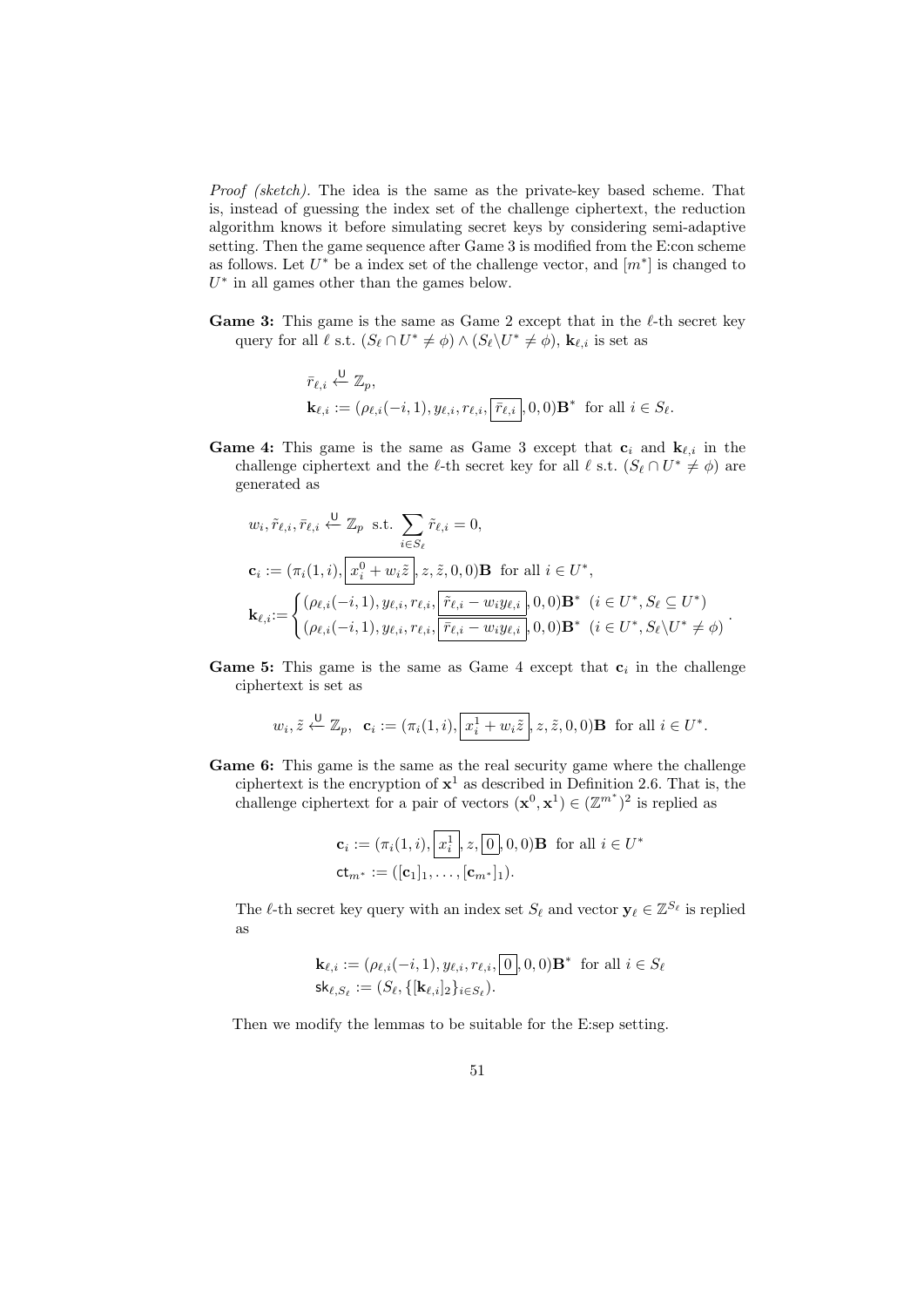**Lemma D.1.** For any polynomial  $n := n(\lambda)$  and any set  $M \subseteq [m]$  with any *polynomial*  $m := m(\lambda)$ *, we define the following distribution,* 

**U** 

$$
\mathbb{G} \leftarrow \mathcal{G}_{\text{BG}}(1^{\lambda}), \quad \mathbf{B} \leftarrow \mathsf{GL}_{7}(\mathbb{Z}_{p}), \quad \{\pi_{i}\}_{i \in M}, \tilde{z} \leftarrow \mathbb{Z}_{p},
$$
\n
$$
\mathbf{u}_{i} := (\pi_{i}(1, i), 0, 0, \tilde{z}, 0, 0) \mathbf{B} \text{ for all } i \in M,
$$
\n
$$
D := (\mathbb{G}, [\mathbf{b}_{1}]_{1}, \dots, [\mathbf{b}_{4}]_{1}, [\mathbf{b}_{1}^{*}]_{2}, \dots, [\mathbf{b}_{5}^{*}]_{2}, \{[\mathbf{u}_{i}]_{1}\}_{i \in M}),
$$
\n
$$
\{\rho_{i}'\}_{i \in [n] \setminus M}, \{r_{i}'\}_{i \in [n] \setminus M} \leftarrow \mathbb{Z}_{p},
$$
\n
$$
\mathbf{u}_{i,\beta}^{*} := (\rho_{i}'(-i, 1), 0, 0, \beta r_{i}', 0, 0) \mathbf{B}^{*} \text{ for all } i \in [n] \setminus M,
$$
\n
$$
U_{\beta} := \{[\mathbf{u}_{i,\beta}^{*}]_{2}\}_{i \in [n] \setminus M}.
$$

*For any PPT adversary A, there exists a PPT adversary B for the SXDH s.t.*

$$
\mathsf{Adv}_{\mathcal{A}}^{\mathsf{P1}}(\lambda) := |\mathsf{Pr}[1 \leftarrow \mathcal{A}(D, U_0)] - \mathsf{Pr}[1 \leftarrow \mathcal{A}(D, U_1)]|
$$
  
 
$$
\leq 4 |[n] \backslash M | \mathsf{Adv}_{\mathcal{B}}^{\mathsf{SXDH}}(\lambda) + 2^{-\Omega(\lambda)}.
$$

**Lemma D.2.** For any polynomial  $n := n(\lambda)$  and any set  $M \subseteq [m]$  with any *polynomial*  $m := m(\lambda)$ *, we define the following distribution,* 

$$
\mathbb{G} \leftarrow \mathcal{G}_{\text{BG}}(1^{\lambda}), \quad \mathbf{B} \leftarrow \mathsf{GL}_{7}(\mathbb{Z}_{p}), \quad \{ \rho_{i}' \}_{i \in [n] \setminus M} \leftarrow \mathbb{Z}_{p},
$$
\n
$$
\mathbf{u}_{i}^{*} := (\rho_{i}'(-i, 1), 1, 0, 0, 0, 0) \mathbf{B}^{*} \quad \text{for all } i \in [n] \setminus M,
$$
\n
$$
D := (\mathbb{G}, [\mathbf{b}_{1}]_{1}, \dots, [\mathbf{b}_{4}]_{1}, [\mathbf{b}_{1}]_{2}, [\mathbf{b}_{2}^{*}]_{2}, [\mathbf{b}_{4}^{*}]_{2}, [\mathbf{b}_{5}^{*}]_{2}, \{[\mathbf{u}_{i}^{*}]_{2}\}_{i \in [n] \setminus M}),
$$
\n
$$
\{\pi_{i}'\}_{i \in [m]}, \{\rho_{i}'\}_{i \in [m]}, \{w_{i}\}_{i \in M} \leftarrow \mathbb{Z}_{p},
$$
\n
$$
\mathbf{u}_{i, \beta} := (\pi_{i}'(1, i), \beta w_{i}, 0, 1, 0, 0) \mathbf{B} \quad \text{for all } i \in M,
$$
\n
$$
\mathbf{u}_{i, \beta}^{*} := (\rho_{i}'(-i, 1), 1, 0, -\beta w_{i}, 0, 0) \mathbf{B}^{*} \quad \text{for all } i \in M,
$$
\n
$$
U_{\beta} := \{[\mathbf{u}_{i, \beta}]_{1}, [\mathbf{u}_{i, \beta}^{*}]_{2}\}_{i \in M}.
$$

*For any PPT adversary A, there exists a PPT adversary B for the SXDH s.t.*

$$
\mathsf{Adv}_{\mathcal{A}}^{\mathsf{P2}}(\lambda) := |\mathsf{Pr}[1 \leftarrow \mathcal{A}(D, U_0)] - \mathsf{Pr}[1 \leftarrow \mathcal{A}(D, U_1)]| \leq 8|M|\mathsf{Adv}_{\mathcal{B}}^{\mathsf{SXDH}}(\lambda) + 2^{-\Omega(\lambda)}.
$$

The proofs of Lemma D.1 and Lemma D.2 is similar to those of Lemma 4.1 and Lemma 4.2 respectively.

Applying these lemmas, we have

$$
|\Pr[E_2] - \Pr[E_3]| \le 4(s_{\max} - 1)Adv_B^{\sf{SXDH}}(\lambda) + 2^{-\Omega(\lambda)},
$$
  
\n
$$
|\Pr[E_3] - \Pr[E_4]| \le 8u_{\max}Adv_B^{\sf{SXDH}}(\lambda) + 2^{-\Omega(\lambda)}.
$$
  
\n
$$
|\Pr[E_4] - \Pr[E_5]| \le 2^{-\Omega(\lambda)}.
$$
  
\n
$$
|\Pr[E_5] - \Pr[E_6]| \le \{8u_{\max} + 4(s_{\max} - 1) + 2\}Adv_B^{\sf{SXDH}}(\lambda) + 2^{-\Omega(\lambda)}.
$$

*⊓⊔*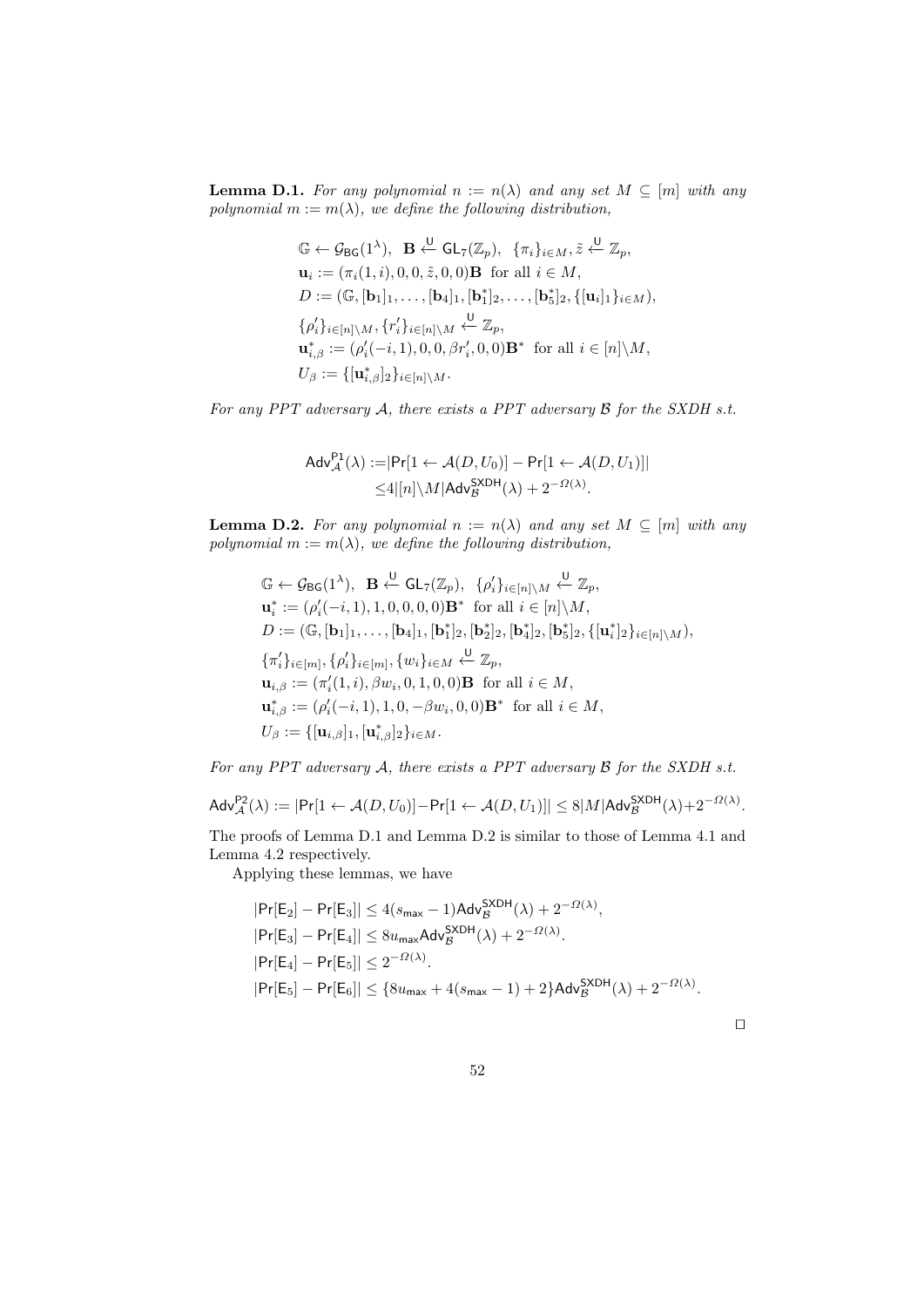## **E Fully Function Hiding Priv-UIPFE for (E:con, K:con, D:eq)**

## **E.1 Syntax**

Let  $\mathcal{X} := \{X_{\lambda}\}_{\lambda \in \mathbb{N}}, \mathcal{Y} := \{Y_{\lambda}\}_{\lambda \in \mathbb{N}}$  be ensembles of norm-limit.

- Setup( $1^{\lambda}$ ): This algorithm takes a security parameter  $1^{\lambda}$ , and outputs a public parameter pp and a master secret key msk.
- Enc(pp, msk, **x**): This algorithm takes pp, msk, and a vector  $\mathbf{x} := (x_1, \dots, x_m) \in$  $\mathbb{Z}^m$  where  $m := m(\lambda)$  is any polynomial. It outputs a ciphertext  $ct_m$
- KeyGen(pp, msk, y): This algorithm takes pp, msk, and a vector  $\mathbf{y} := (y_1, \ldots, y_n) \in$  $\mathbb{Z}^n$  where  $n := n(\lambda)$  is any polynomial. It outputs a secret key  $\mathsf{sk}_n$ .
- $Dec(pp, ct_m, sk_n)$ : This algorithm takes  $pk, ct_m$  and  $sk_n$  and outputs a decrypted value  $d \in \mathbb{Z}$  or a symbol  $\bot$ .

**Correctness** Priv-UIPFE is *correct* if it satisfies the following condition. For  $\lim_{M \to \infty} \lambda \in \mathbb{N}, \mathbf{x}, \mathbf{y} \in \mathbb{Z}^m \text{ s.t. } m := m(\lambda) \text{ is any polynomial, } ||\mathbf{x}||_{\infty} \leq X_{\lambda}, \text{ and }$  $||\mathbf{y}||_{\infty} \leq Y_{\lambda}$ , we have

$$
\Pr\left[d = \langle \mathbf{x}, \mathbf{y} \rangle \left| \begin{array}{l} (\mathsf{pp}, \mathsf{msk}) \leftarrow \mathsf{Setup}(1^\lambda) \\ \mathsf{ct}_m \leftarrow \mathsf{Enc}(\mathsf{pp}, \mathsf{msk}, \mathbf{x}) \\ \mathsf{skm} \leftarrow \mathsf{KeyGen}(\mathsf{pp}, \mathsf{msk}, \mathbf{y}) \\ d := \mathsf{Dec}(\mathsf{pp}, \mathsf{ct}_m, \mathsf{skm}) \end{array} \right] \ge 1 - \mathsf{negl}(\lambda).
$$

**Security** Priv-UIPFE is *fully function hiding* if it satisfies the following condition. That is, the advantage of *A* against Priv-UIPFE defined as follows is negligible in  $\lambda$  for any PPT adversary  $\mathcal{A}$ ,

$$
\mathsf{Adv}_{\mathcal{A}}^{\mathsf{Priv-UIPFE}}(\lambda) := \left|\begin{array}{l} \Pr\left[1 \leftarrow \mathcal{A}^{\mathcal{O}_{\mathsf{Enc},0}(\mathsf{pp},\mathsf{msk},\cdot),\mathcal{O}_{\mathsf{KG},0}(\mathsf{pp},\mathsf{msk},\cdot)}(\mathsf{pp}):\\ (\mathsf{pp},\mathsf{msk}) \leftarrow \mathsf{Setup}(1^{\lambda}) \\ -\Pr\left[1 \leftarrow \mathcal{A}^{\mathcal{O}_{\mathsf{Enc},1}(\mathsf{pp},\mathsf{msk},\cdot),\mathcal{O}_{\mathsf{KG},1}(\mathsf{pp},\mathsf{msk},\cdot)}(\mathsf{pp}):\\ (\mathsf{pp},\mathsf{msk}) \leftarrow \mathsf{Setup}(1^{\lambda})\end{array}\right|\right..
$$

Here,  $\mathcal{O}_{\text{Enc.}\beta}(\text{pp, msk}, \cdot)$  with  $\beta \in \{0, 1\}$  is an encryption oracle that takes a pair of vectors  $(\mathbf{x}^0, \mathbf{x}^1) \in (\mathbb{Z}^m)^2$  with the same polynomial length *m*, and outputs  $Enc(pp, msk, x^{\beta})$ .  $\mathcal{O}_{KG,\beta}(pp, msk, \cdot, \cdot)$  with  $\beta \in \{0,1\}$  is a key generation oracle that takes a pair of indexed vectors  $(\mathbf{y}^0, \mathbf{y}^1) \in (\mathbb{Z}^n)^2$  and outputs KeyGen(pp, msk,  $y^{\beta}$ ). To avoid a trivial attack of A, we have the following condition on  $A$ 's queries. Let  $q_{ct}$  (resp.  $q_{sk}$ ) be a total number of ciphertext query (resp. secret key query) of *A*. For all  $j \in [q_{ct}]$  and  $\ell \in [q_{sk}]$ , if  $m_j = n_{\ell}$ , then

$$
\langle \mathbf{x}_j^0, \mathbf{y}_{\ell}^0 \rangle = \langle \mathbf{x}_j^1, \mathbf{y}_{\ell}^1 \rangle.
$$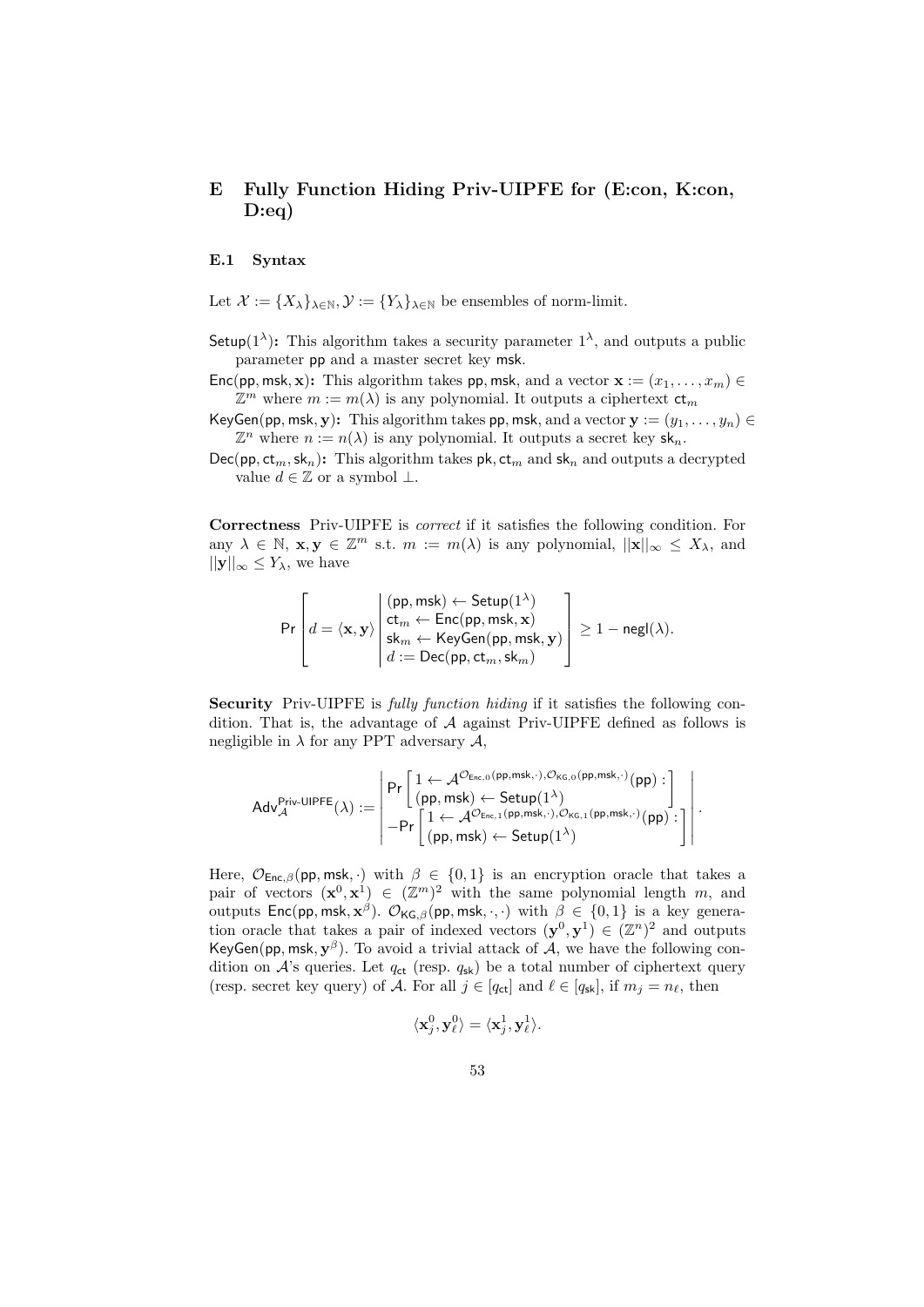#### **E.2 Construction**

In the following scheme, norm limits  $X_{\lambda}, Y_{\lambda}$  are some polynomials. Let  $\mathcal{F}$  :=  ${F_K}_{K \in \mathcal{K}}$  be a PRF family with a key space  $\mathcal{K}_{\lambda}$  consisting of functions  $F_K$ :  $\{0,1\}^{\lambda} \to \mathbb{Z}_p$ . Let binary<sub> $\lambda$ </sub> :  $\{x|x \in \mathbb{N} \wedge x < 2^{\lambda}\} \to \{0,1\}^{\lambda}$  be a function that transforms an input into a binary form and pads it with 0s to make it  $\lambda$  bits.

Setup(1<sup> $\lambda$ </sup>): Takes a security parameter 1<sup> $\lambda$ </sup> and chooses bilinear groups  $\mathbb{G} \leftarrow$  $\mathcal{G}_{\mathsf{BG}}(1^{\lambda})$  a PRF key  $K \xleftarrow{\mathsf{U}} \mathcal{K}_{\lambda}$ . Outputs

$$
\mathsf{pp} := \mathbb{G}, \;\; \mathsf{msk} := K.
$$

Enc(pp, msk, **x**): Takes pp, msk and  $\mathbf{x} := (x_1, \dots, x_m) \in \mathbb{Z}^m$  where  $m := m(\lambda)$  is any polynomial. Sets  $b_{i,j} := F_K(\text{binary}_{\lambda}(m)||\text{binary}_{\lambda}(i(2m+3)+j)), \mathbf{B}_m :=$  $(b_{i,j})_{i,j\in[2m+3]}\in \mathsf{M}_{2m+3}(\mathbb{Z}_p)$ , and  $\mathbf{c}_m := (\mathbf{x},0^m,r,0,0)\mathbf{B}_m \in \mathbb{Z}_p^{2m+3}$  where *r* U *←−* Z*p*. Outputs

$$
\mathsf{ct}_{m}:=[\mathbf{c}_{m}]_{1}.
$$

If **B***<sup>m</sup>* is a singular matrix, outputs *⊥*.

KeyGen(pp, msk, y): Takes pp, msk and  $y := (x_1, \ldots, y_n) \in \mathbb{Z}^n$  where  $n := n(\lambda)$ is any polynomial. Sets  $b_{i,j} := F_K(\text{binary}_{\lambda}(n)||\text{binary}_{\lambda}(i(2n+3)+j))$  and  $\mathbf{B}_n := (b_{i,j})_{i,j \in [2n+3]} \in M_{2m+3}(\mathbb{Z}_p)$ . Then computes  $\mathbf{k}_n := (\mathbf{y}, 0^n, 0, s, 0) \mathbf{B}_n^* \in$  $\mathbb{Z}_p^{2n+3}$  where  $s \stackrel{\cup}{\leftarrow} \mathbb{Z}_p$ . Outputs

$$
\mathsf{sk}_n:=[\mathbf{k}_n]_2.
$$

If  $\mathbf{B}_n$  is a singular matrix, outputs  $\bot$ .

 $Dec(pp, ct_m, sk_n)$ : Takes pp, a ciphertext  $ct_m$  for m dimensional vector, and a secret key  $sk_n$  for *n* dimensional vector. If  $m = n$ , then computes

$$
h := e([\mathbf{c}_m]_1, [\mathbf{k}_n]_2),
$$

and searches for *d* s.t.  $e(g_1, g_2)^d = h$  exhaustively in the range of  $-mX_\lambda Y_\lambda$ to  $mX_\lambda Y_\lambda$ . If such *d* is found, outputs *d*. Otherwise, outputs  $\bot$ .

**Correctness** This scheme is correct if  $F$  is a PRF family. We consider the case where  $\mathbf{B}_m$  is invertible. Observe that if  $m = n$ ,

$$
h = e([\mathbf{c}_m]_1, [\mathbf{k}_n]_2) = e(g_1, g_2)^{\langle \mathbf{x}, \mathbf{y} \rangle}.
$$

If  $||\mathbf{x}||_{\infty} \leq X_{\lambda}$  and  $||\mathbf{y}||_{\infty} \leq Y_{\lambda}$ , then  $|\langle \mathbf{x}, \mathbf{y} \rangle| \leq m X_{\lambda} Y_{\lambda}$  and Dec outputs  $\langle \mathbf{x}, \mathbf{y} \rangle$ . Hence, if  $\mathbf{B}_m$  for any polynomial  $m := m(\lambda)$  is invertible without a negligible probability, our scheme is correct. By the similar logic to our Priv-UIPFE scheme in Section 3, the above statement holds.